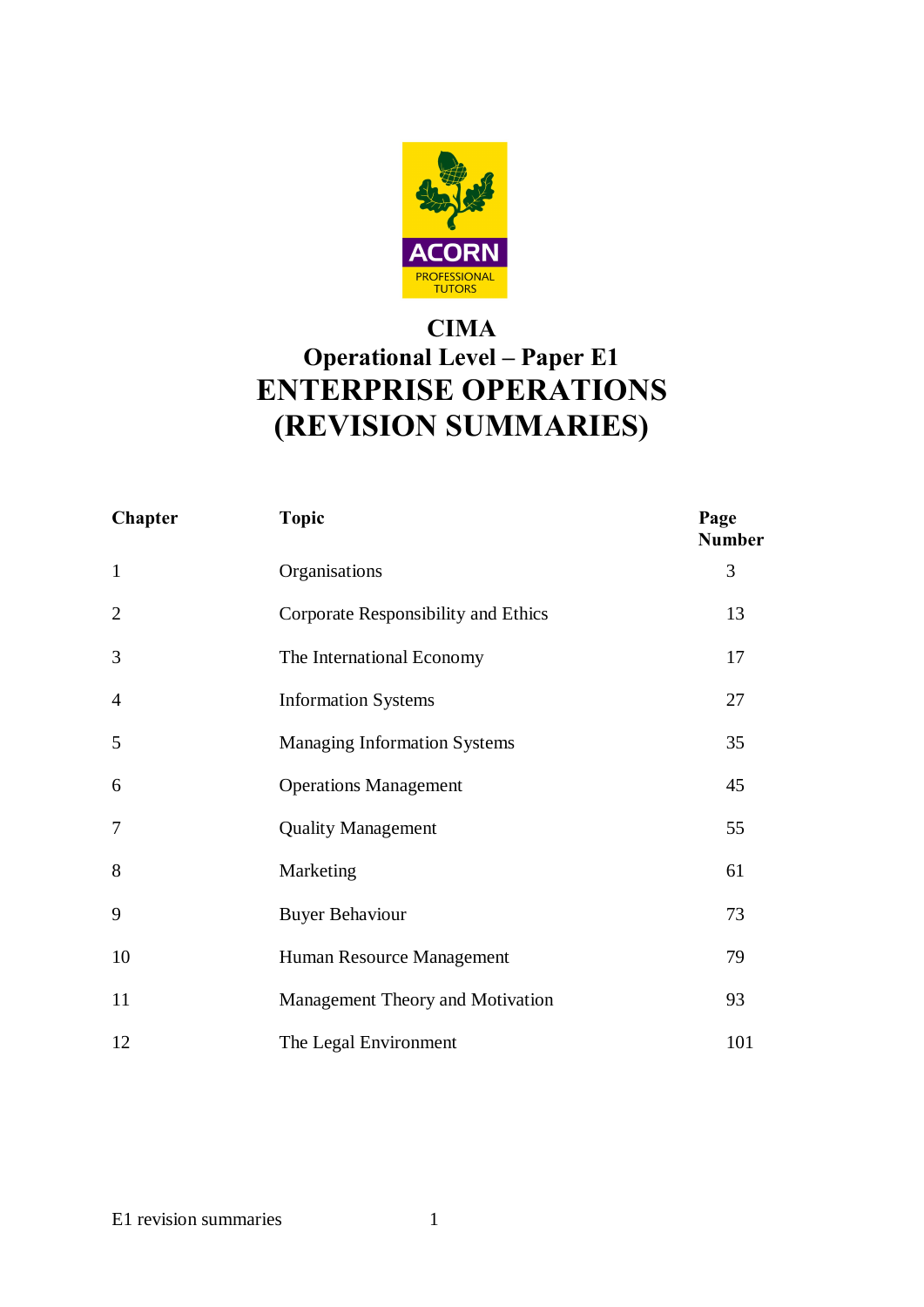E1 revision summaries 2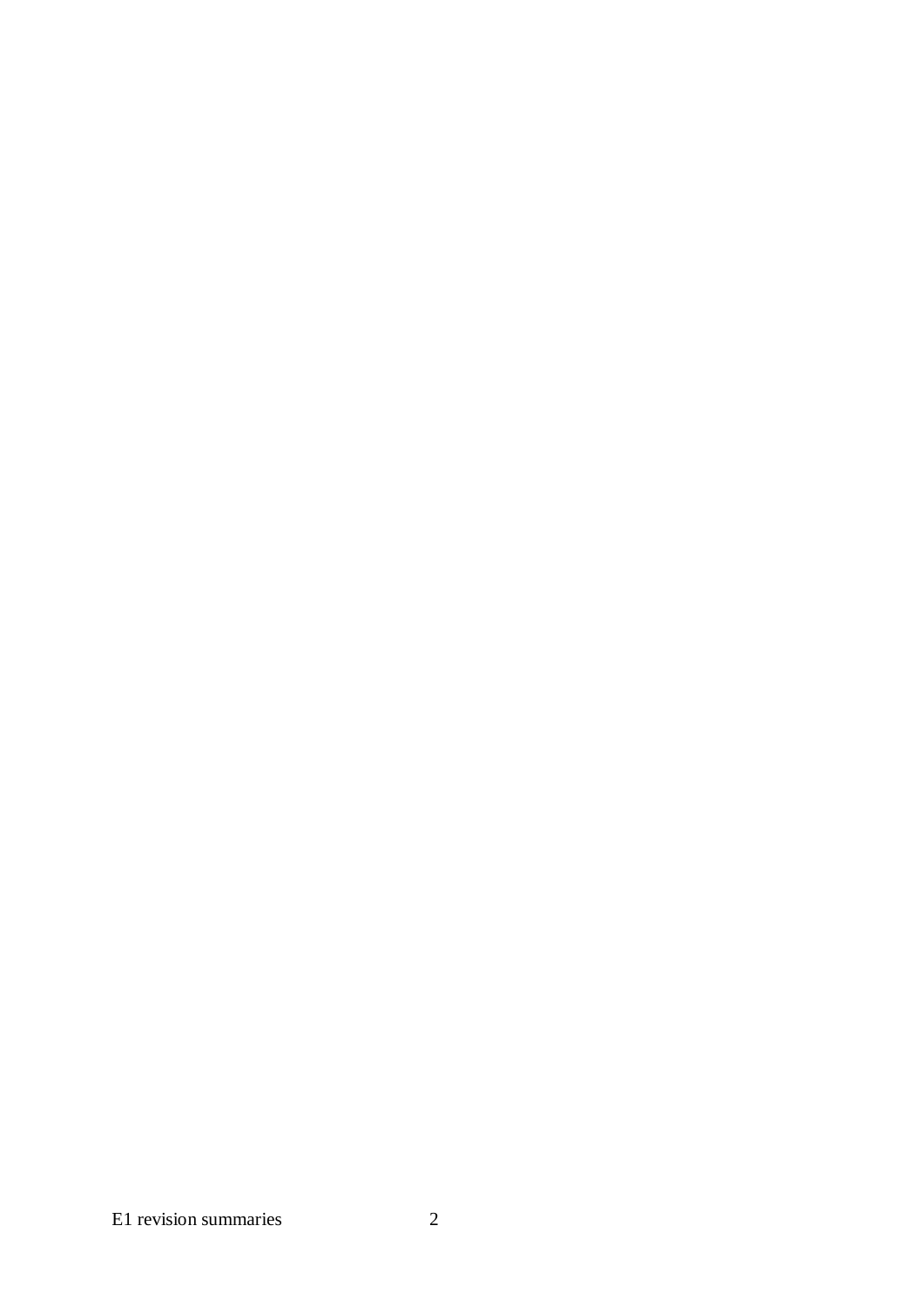**1**

# **Organisations**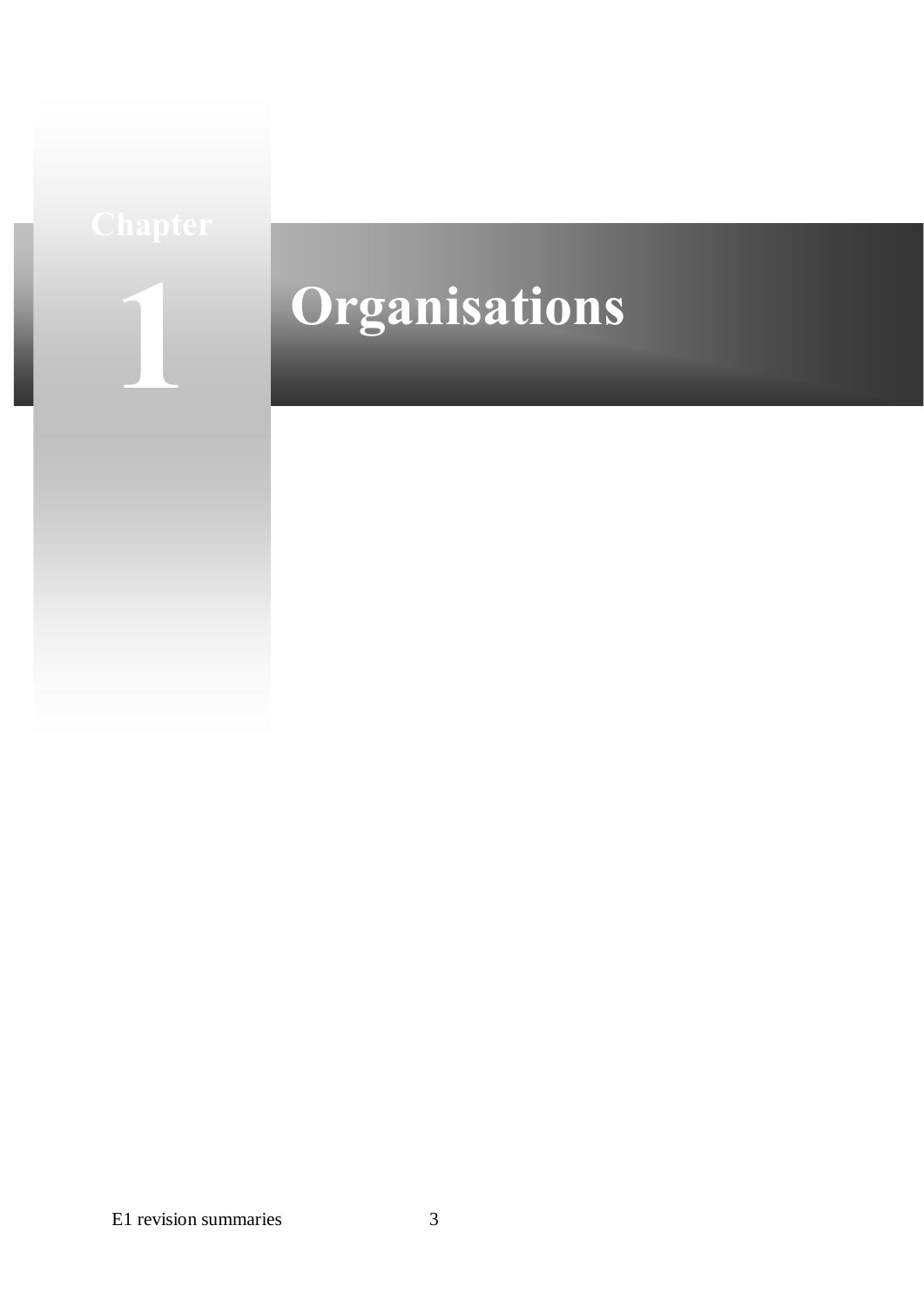# **Key summary of chapter**

# **Private sector organisations**

Sub-sectors of the economy not directly controlled by the government or state e.g. private business and households.

### **Examples**

- Private businesses e.g. self employed sole traders or partnerships.
- · Companies (corporations) e.g. separate legal identity with limited liability for shareholders (owners).
- · Private banks and building societies.
- Non-governmental organisations e.g. trade unions, charities, clubs etc.

#### **Public organisations**

Sub-sectors of an economy, or organisations, owned and directly controlled by the state or government.

### **Examples**

- Local authorities.
- · State owned industries e.g. the UK post office.
- · Public corporations e.g. the British Broadcasting Company (BBC).

#### **Characteristics of public organisations**

- · Ultimately accountable to government.
- · Goals and guidelines determined by government.
- Not-for-profit motive (NPO).
- Funded by the general public e.g. through taxation.

### **Privatisation and Nationalisation**

#### **Privatisation**

Privatisation is the conversion of a state owned and controlled organisation to private sector ownership and control e.g. by the sale of shares in a public organisation to the general public.

#### **Nationalisation**

Nationalisation is the act by a government of taking private assets, businesses or industries into state ownership and control for public benefit.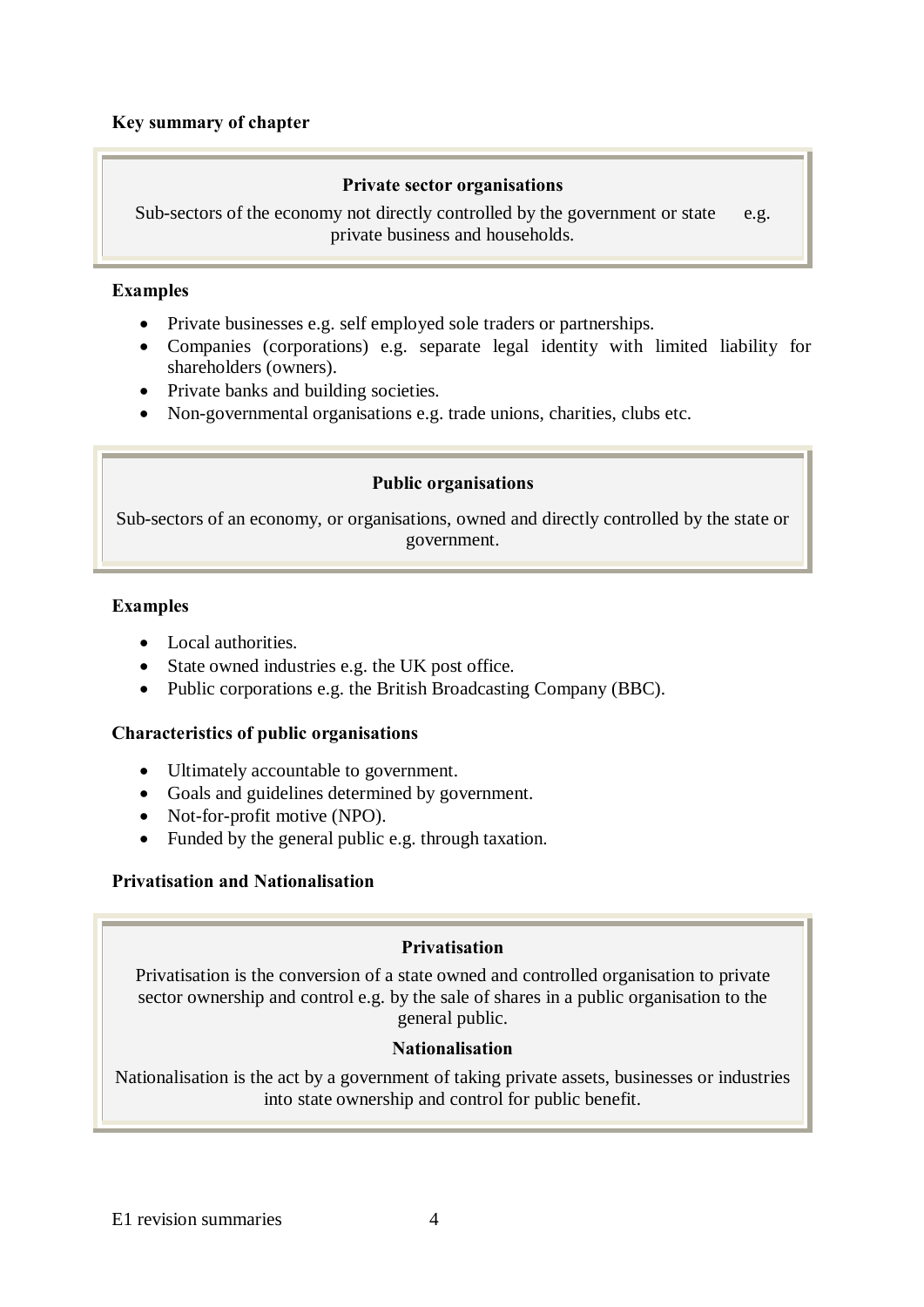# **Multinational Companies (MNC)**

A multinational corporation (MNC) can also be referred to as a transnational corporation (TNC) and a multinational enterprise (MNE). A global or international organisation which has production or service facilities in more than one country.

## **Emerging markets**

An emerging market (or emerging economy) is a country in the early stages of development and often receptive to foreign investment. Emerging markets have very high growth rates in national product and yield enormous market potential. Examples of emerging markets include China and India considered to be two of the largest, also Mexico and Brazil, these nation's social or business activities are in the process of rapid economic growth and industrialisation. There are approximately 30 emerging markets in the world today.

### **Emerging market multinationals e.g. Korea's Samsung**

Emerging market multinationals are changing the rules of the game, firms from developing countries are able to develop global competitive advantage, surviving local competition from their own unprotected economies and beating western multinationals.

The rise of emerging markets signals the greatest shift in global economic power since the industrial revolution. Emerging market economies are set not only to emerge, but also dominate the economic future of the world. Domestic companies from such countries as Brazil, Russia, India, Egypt and South Africa are successfully making progress in international trade and in every imaginable industry sector.

#### **Characteristics of emerging multinationals**

- Recognised as a global leader
- · Has global presence
- Competitive in price, quality, technology design and management
- Can be benchmarked against the biggest and best in the world.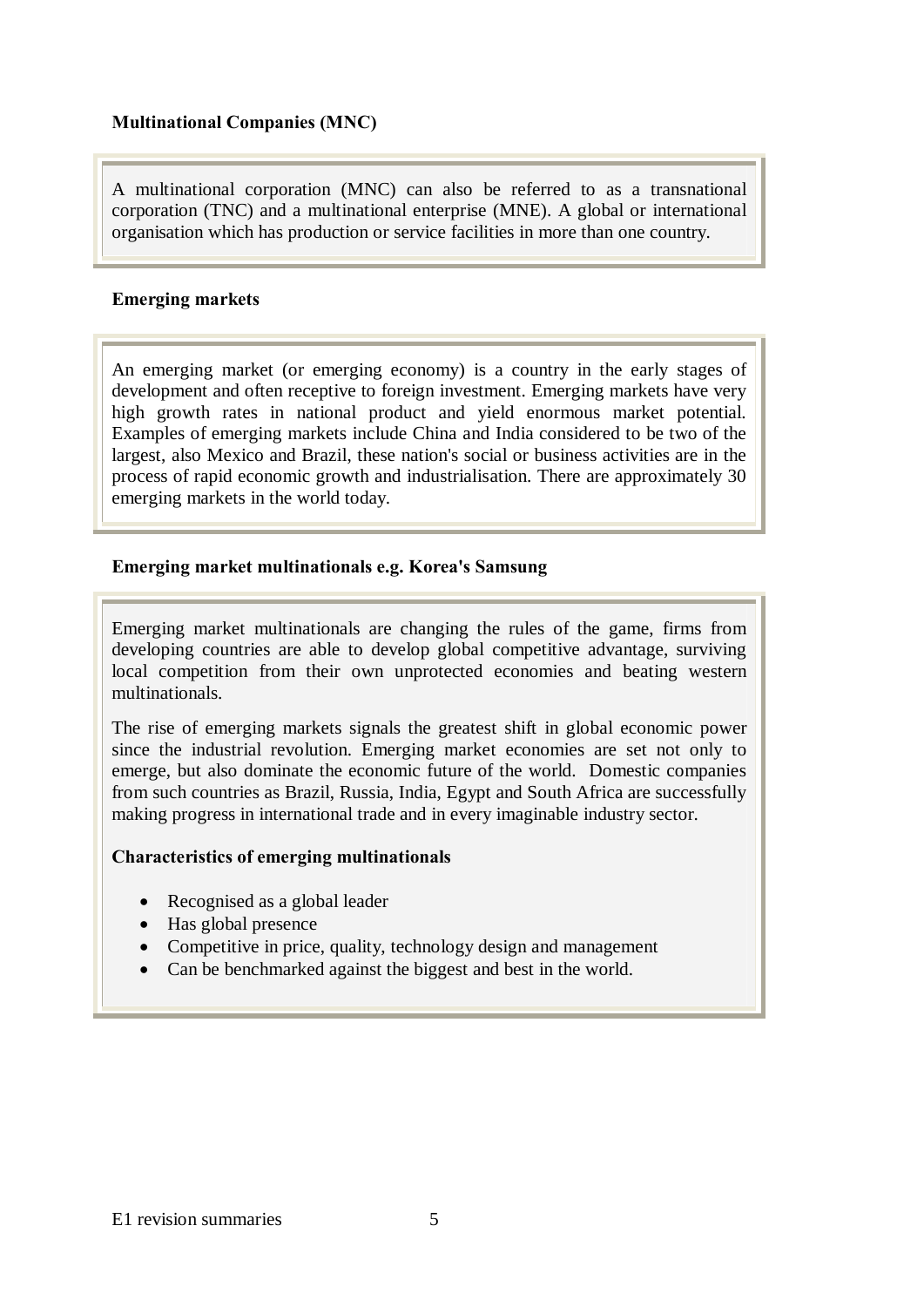#### **Business process outsourcing (BPO)**

A form of outsourcing, the contracting of operations and responsibilities of a specific business function (process) to a third-party service provider. Commonly referred to as  $\pm$ back office outsourcing because it involves the outsourcing of internal business functions e.g. finance, human resource management, legal, information technology, even the : offshore outsourcing gof call centers by companies today.

# **Benefits of BPO**

- $\checkmark$  Economies of scale
- $\checkmark$  Reduces the complexity of internal management
- $\checkmark$  Management can focus on its core competencies
- $\checkmark$  Greater flexibility of using the outsourcer
- $\checkmark$  Increase speed, improve efficiency and cut cost

### **Limitations of BPO**

- **X** Loss of strategic control
- **X** Organisation more vulnerable due to over reliance
- **X** Loss of competitive advantage
- $\blacktriangleright$  Internal redundancy
- $\blacktriangleright$  Risk to the security of information
- **K** Failure of outsourcer to meet service levels

#### **Offshore outsourcing**

Offshore outsourcing is BPO contracted outside the company's country. Examples from the UK and US, have included overseas development of information technology e.g. programming or software development, customer call centers, processing insurance claims, and even research and development. In either case the process is performed in another country to where the product or service is actually developed or manufactured.

Offshoring is a similar term used when a process is performed in another country, but instead of a third party used, the process is provided by a foreign subsidiary.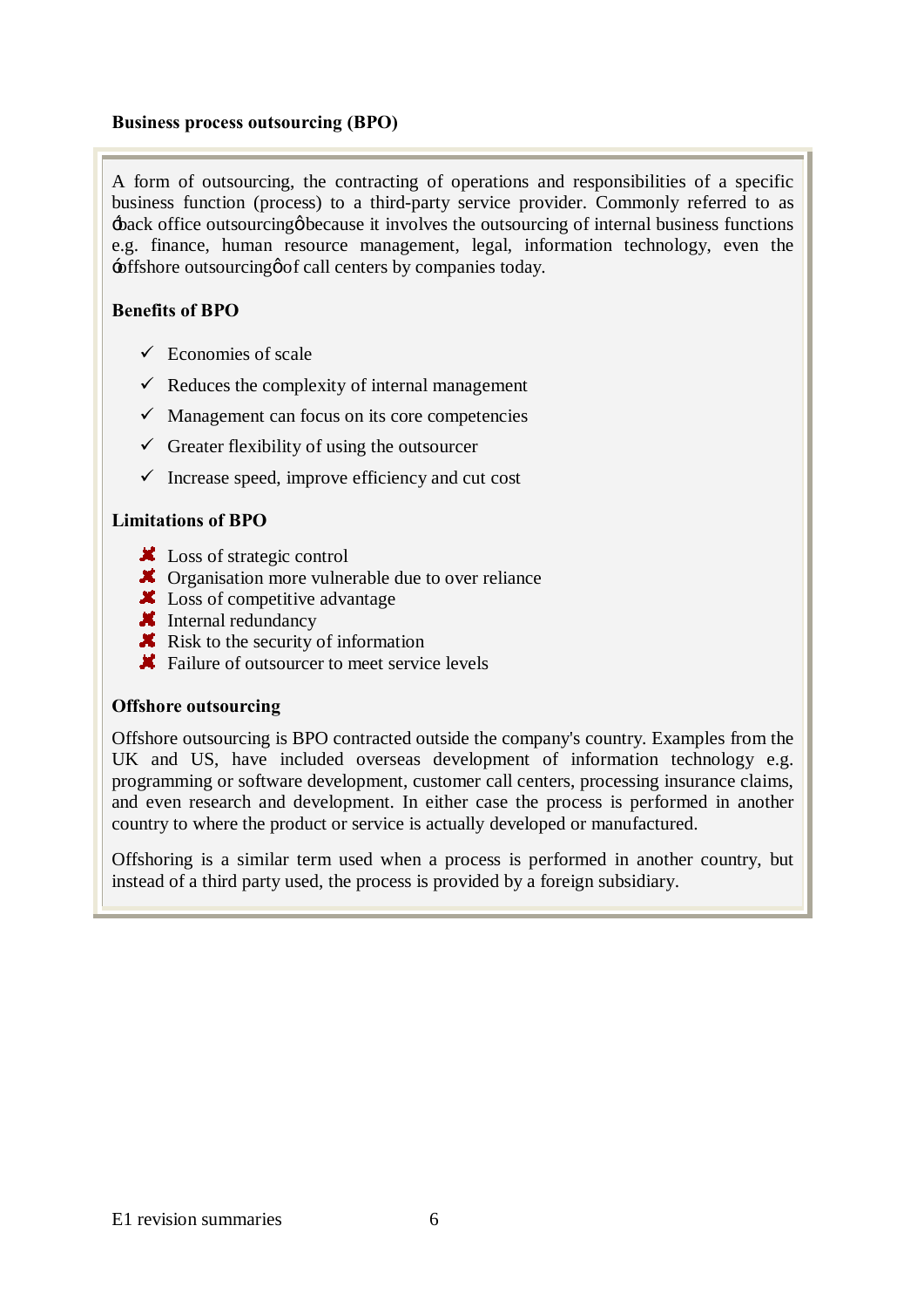# **Mintzbergs component structure of an organisation**

Henry Mintzberg identified **5 structural components** to the make up or design of an organisation, these consist of the essential building blocks for coordination and control mechanisms of an organisation.

| Strategic apex $-$<br>Centralised supervision and control of the business (strategic level managers). |
|-------------------------------------------------------------------------------------------------------|
| 'the force of strategic direction'.                                                                   |
|                                                                                                       |
| Middle $line -$                                                                                       |
| The middle layer of hierarchy (middle line or tactical level managers).                               |
| 'the force for concentration'                                                                         |
|                                                                                                       |
| Operating core –                                                                                      |
| Staff directly to provide the organisations product or service.                                       |
| 'the force for proficiency'                                                                           |
| Techno structure –                                                                                    |
| Another layer of administration and planning whose key task is to standardise.                        |
| 'the force for efficiency'                                                                            |
| Support staff –                                                                                       |
| Supports the different activities of the organisation.                                                |
| 'the force for learning'                                                                              |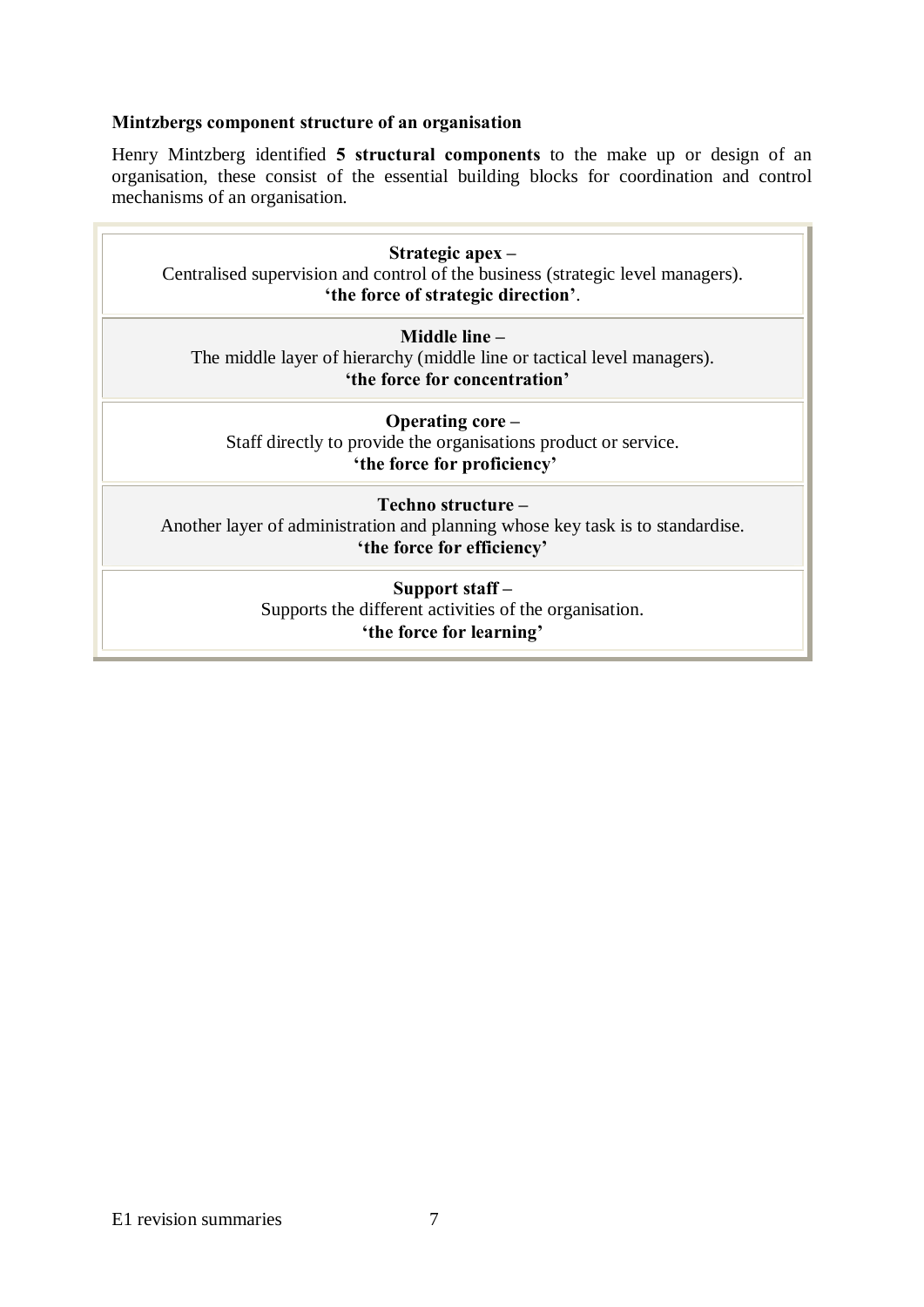# **Culture**

# **Culture**

# **"The way we do things around here"**

'It is essential to retain a strong corporate culture, otherwise the business can drift apart and become confused and lost in direction  $\phi$ 

# **Alan Sugar (Amstrad)**

### **Culture**

- · Beliefs, attitudes and values
- · Customs
- Norms of behaviour
- Symbols or symbolic behaviour

# **Tools to influence culture**

- · Mission statements
- · Reward
- Punishment
- Recruitment
- Inductions and staff handbooks
- Training and development
- Socialisation devices
- Rituals, symbols or slogans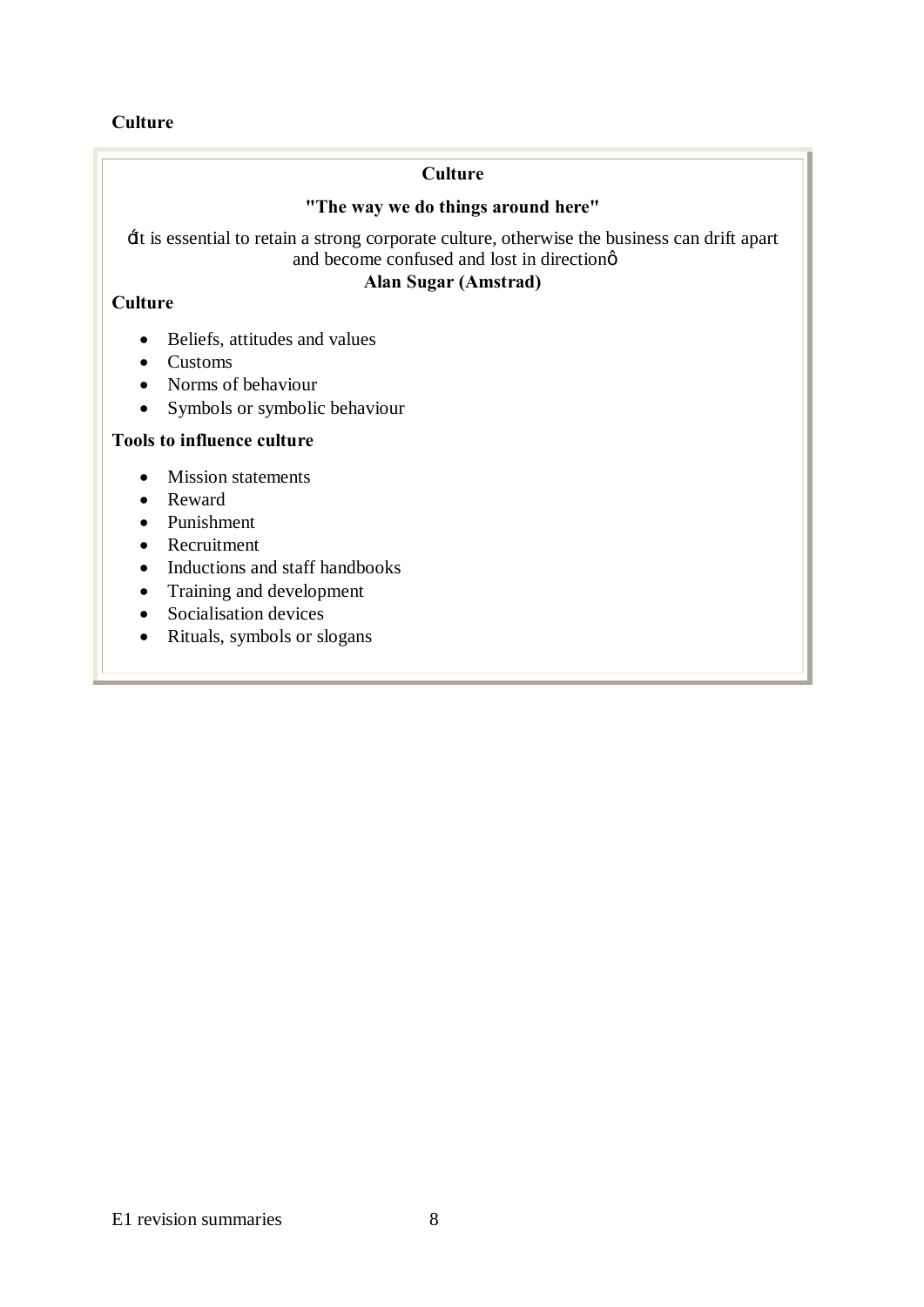# **Charles Handy and Roger Harrison's four organisational cultures**

| <b>Charles Handy</b>   | <b>Zeus</b><br>The god<br>representing<br>power                                  | <b>Apollo</b><br>The god<br>representing<br>bureaucracy                                                                             | <b>Athena</b><br>The goddess<br>of getting<br>things done                                                                                 | <b>Dionysus</b><br>The god of<br>existential<br>culture                                                                     |
|------------------------|----------------------------------------------------------------------------------|-------------------------------------------------------------------------------------------------------------------------------------|-------------------------------------------------------------------------------------------------------------------------------------------|-----------------------------------------------------------------------------------------------------------------------------|
| <b>Roger Harrison</b>  | Power culture                                                                    | Role culture                                                                                                                        | <b>Task culture</b>                                                                                                                       | Person culture                                                                                                              |
| <b>Symbol</b>          |                                                                                  |                                                                                                                                     |                                                                                                                                           |                                                                                                                             |
| <b>Examples</b>        | Informal, small<br>organisation/<br>owner-<br>managed<br>company.                | Formal, large<br>organisation<br>or large<br>complex<br>divisional<br>structure. The<br>large scale<br>modern<br>organisation.      | Teamwork<br>and project<br>centred work<br>environments.<br>Small-team<br>culture or<br>large project<br>teams and<br>matrix<br>structure | Small<br>partnership/<br>owner-managed<br>company/<br>large ÷worker<br>cooperativeø                                         |
| <b>Characteristics</b> | Creative,<br>flexible and<br>dynamic.<br>Adaptive to<br>environmental<br>change. | Bureaucratic,<br>efficient and<br>highly<br>specialised,<br>$\div$ a place for<br>everything<br>and<br>everything in<br>its place.ø | Flexible team<br>culture and<br>working<br>practices to<br>achieve<br>project goals.                                                      | Two or more<br>founders/owner-<br>manager<br>directors, coexist<br>to share<br>resources, skills<br>and achieve<br>synergy. |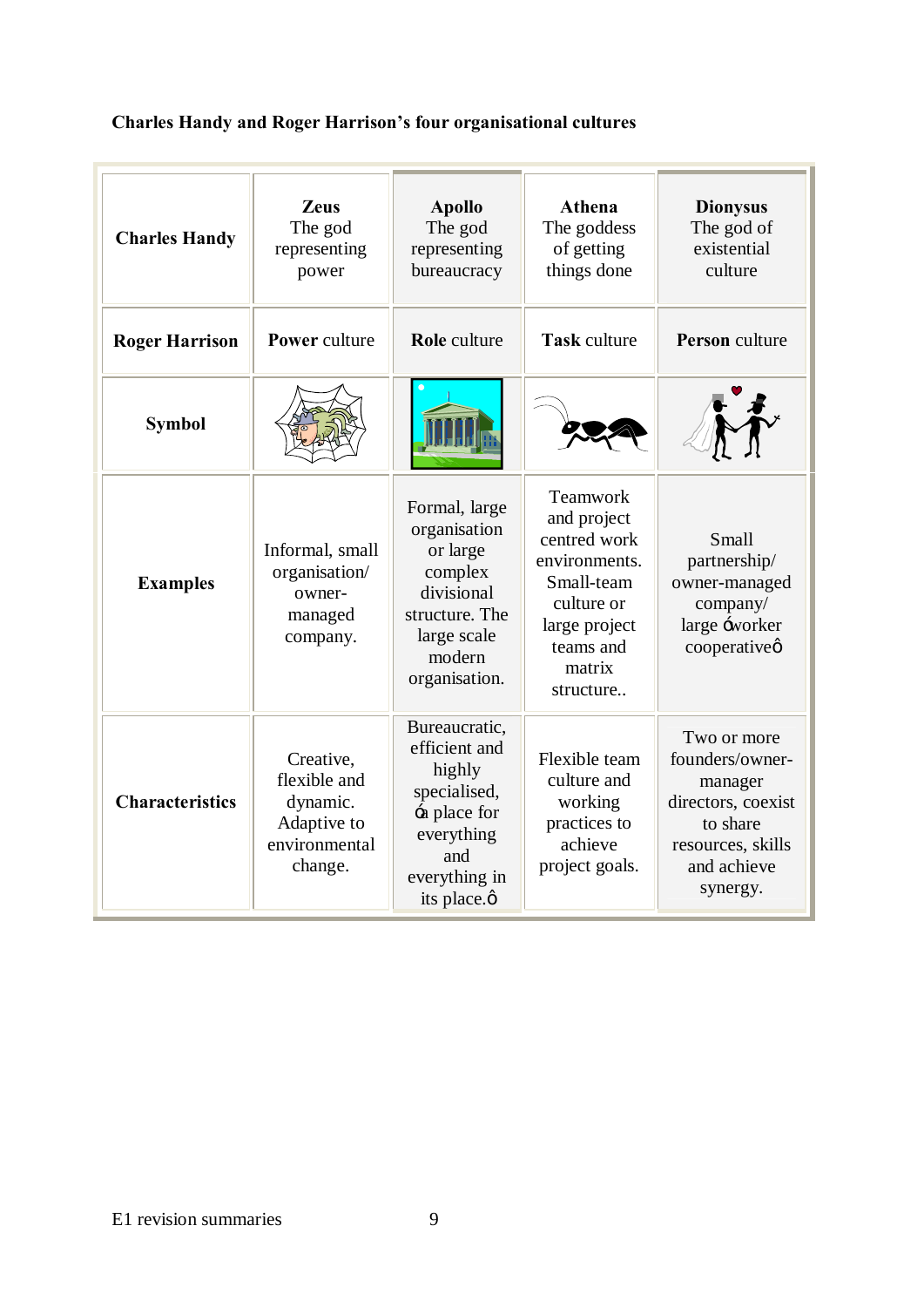# **Cross cultural management**

Cross cultural management is about culture. Human races come from different cultural backgrounds, a way of doing things in one culture may not be the same as other cultures. When a cultural background meets and interacts with another cultural background, this is cross-cultural management, it studies on a psychological level, the different norms, attitudes and behaviour of individuals from particular cultures. **Influences on national cultures** • Religion • Language • National customs, values and traditions • Social norms • Level of nationalism • Levels of education • Work attitudes and ethics • Levels of commitment and motivation • Punctuality • Standards of conduct and morality.

### **Hofstede's key dimensions 'stereotypes' of national culture**

#### **Hofstede's dimensions of national culture**

- · **Power distance.** Extent to which people accept inequality of power.
- · **Uncertainty avoidance.** Tolerance towards uncertainty or ambiguity.
- **Individualism /collectivism.**  $\pm$ Collectivisme strong affiliation towards one another e.g. strong and cohesive groups. Hindividualism individuals are expected to take care of themselves e.g. a strong need for individual success.
- Masculinity/femininity. Men's  $\pm$ masculine values e.g. very assertive and competitive, are relatively different from women's  $\pm$ feminine $\phi$  values e.g. modest and caring. Masculinity is a culture with a strong need for achievement, assertiveness and materiality. Femininity is a culture where relationships, modesty and quality of life are considered more important.
- · **Long-Term Orientation.** Long Term Orientation e.g. perseverance, verses Short Term Orientation e.g. protection of reputation and traditions.

#### **The 5 dimensions of culture can help management determine**

- Leadership style
- Motivation incentives
- · Organisational structure
- The degree of rules and procedures required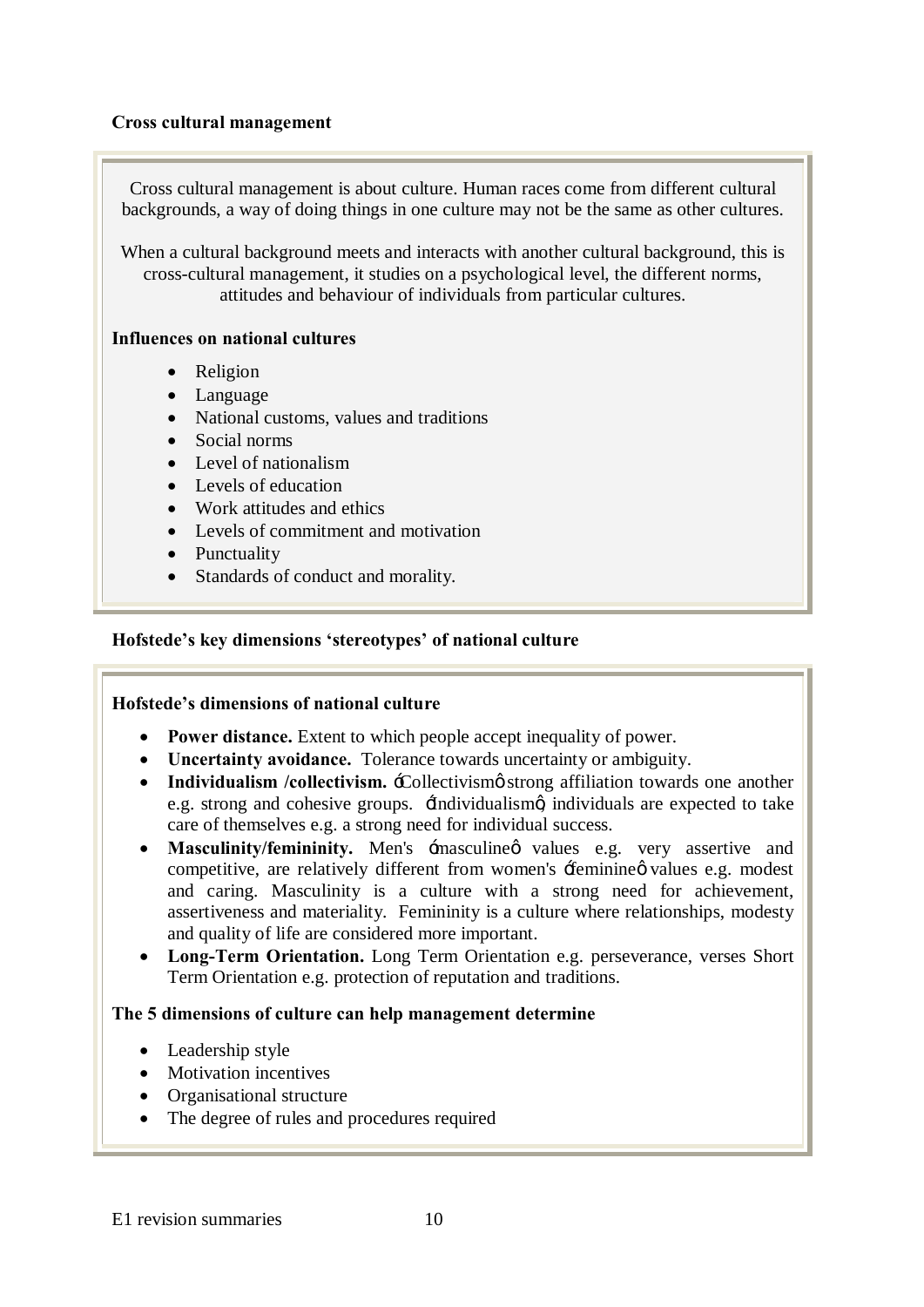## **Country and political risk**

#### **Country risk**

The financial or other risks of changes in the business environment of a country e.g. changes in the political, ethical, legal, market or economic environment. Such examples include introduction of trade barriers, regulatory changes to employment or competition law, or outbreak of war.

Country risk can also be referred to as political risk, however country risk is a more general term, for the diversity of environmental factors that can influence an organisation other than those which are just political.

#### **Tools for analysing country risk**

- · **PEST or SLEPT** (social, legal, economic, political and technological).
- · **Porter's 5-forces** (threat of new entrants, competitive rivalry, substitutes, bargaining power of suppliers and bargaining power of customers).
- · **Porters Diamond** (favourable factor conditions, demand conditions, related and supporting industry and firm strategy, structure and rivalry).

#### **Political risk**

Political risk is the risk that political or government action will effect the position and value of an organisation. The financial or other risk that a nations government changes its policies and procedures e.g. potential loss arising from a change in government policy regarding trade barriers such as foreign exchange controls, tariffs or import quotas.

#### **Examples of political risk within Countries**

- · Outbreak of national war, civil war, unrest or riot.
- Nationalisation of industries
- Enforcement of international trade barriers
- New regulations or legislation introduced
- Restrictions on dividends or expropriation of assets out of a country.
- Political instability

#### **Ways an organisation can influence a government**

- Political donations
- Employment of lobbyists
- · Appointment of civil servants or politicians as internal directors
- · Attendance at annual conferences or political meetings
- · Good relations with government upheld
- · Advertising or promotion to influence legislation change or sway public opinion
- Unite with pressure groups that have common aims to the organisation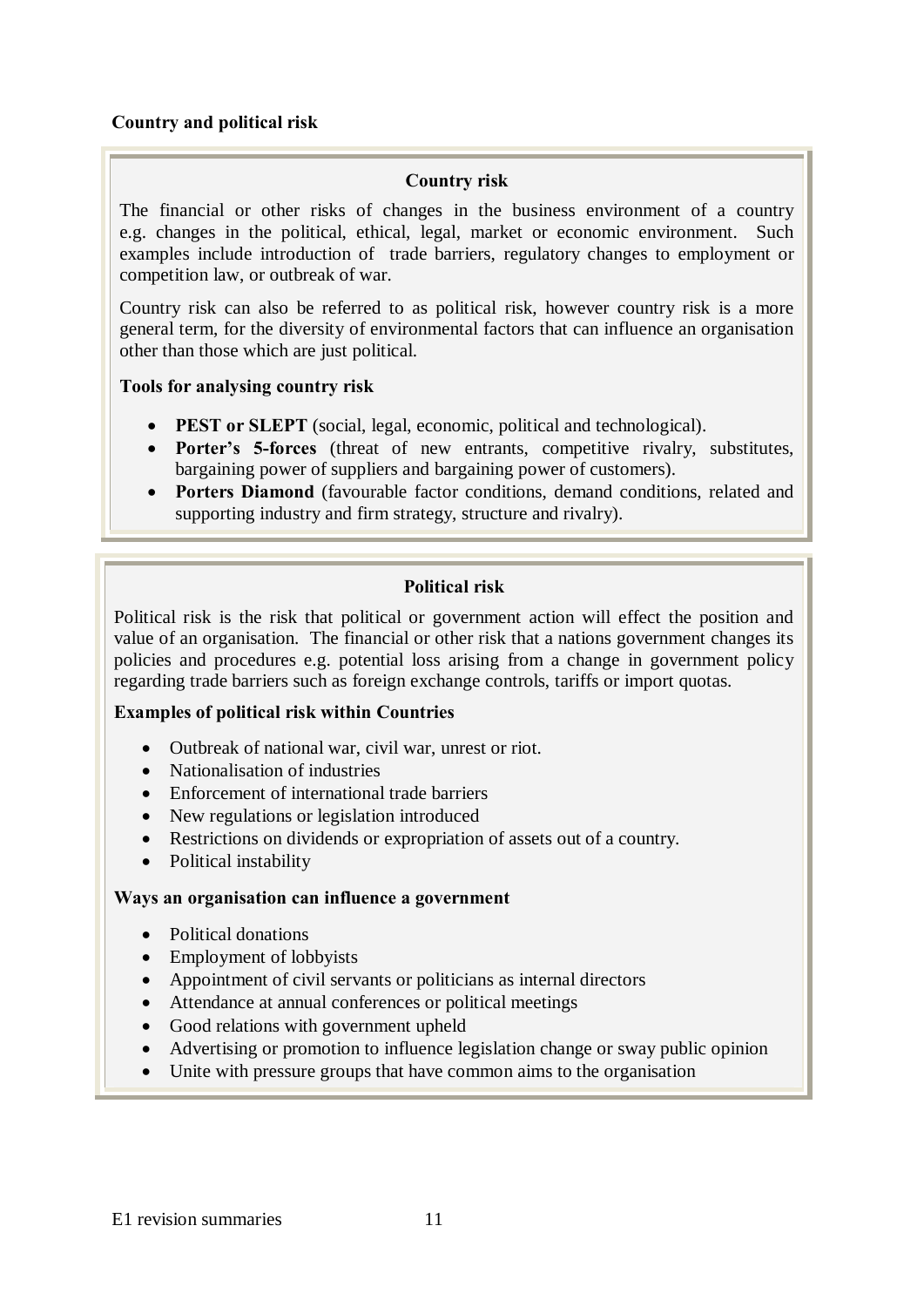E1 revision summaries 12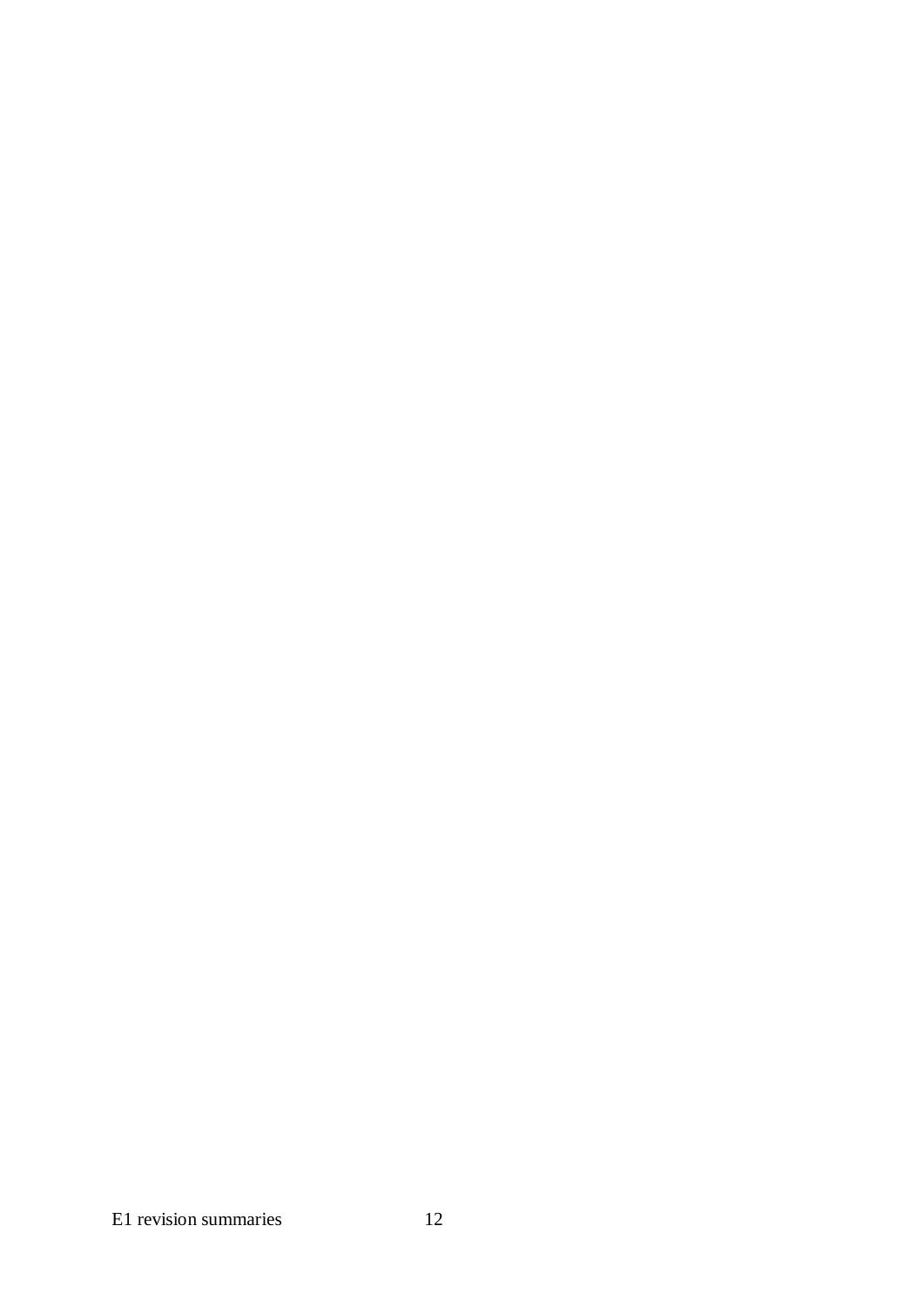

# **Corporate Responsibility and Ethics**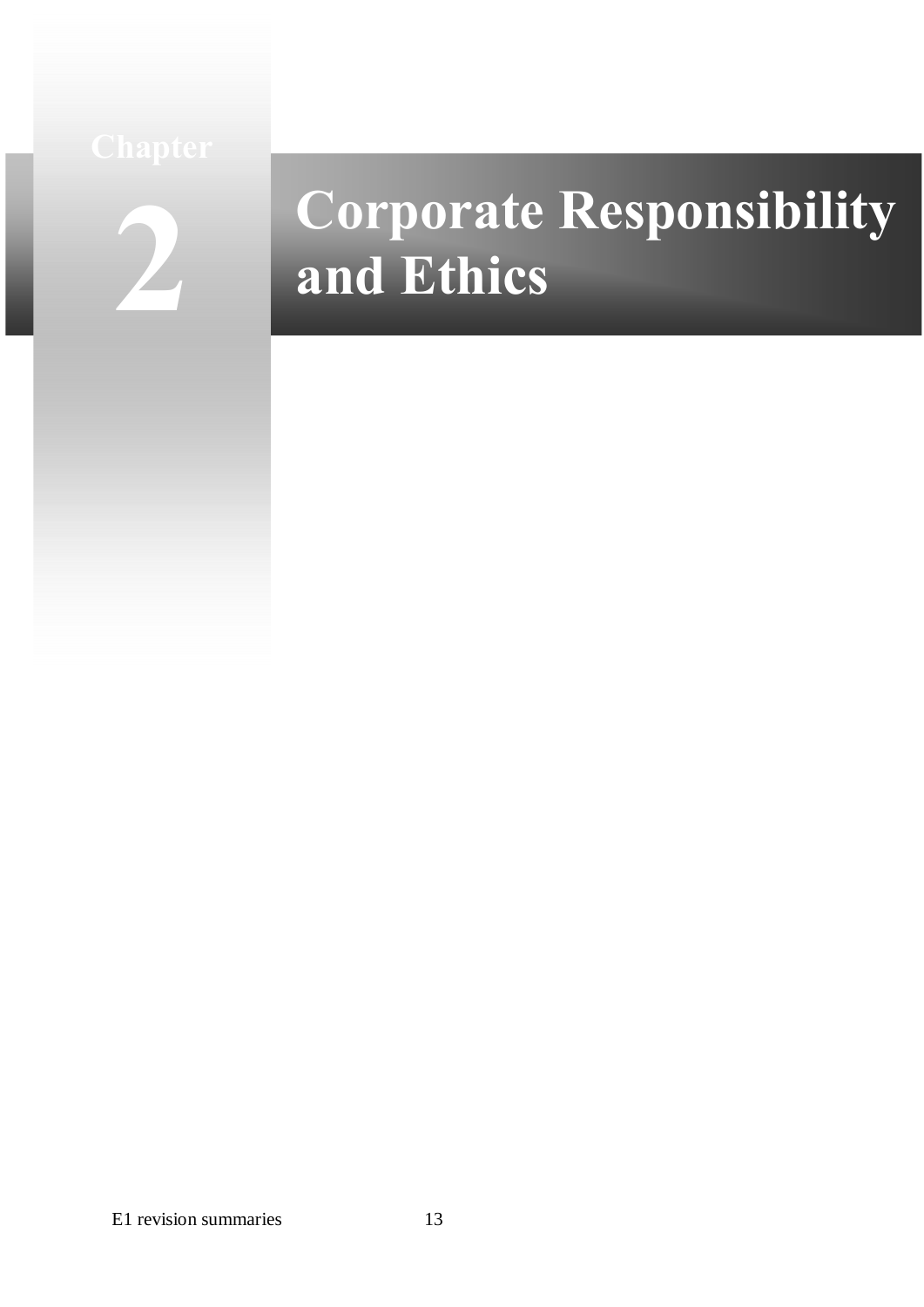# **Key summary of chapter**

#### **Corporate Governance**

"The corporate governance framework is there to encourage the efficient use of resources and equally to require accountability for the stewardship of those resources. The aim is to align as nearly as possible the interests of individuals corporations and society"

(Sir Adrian Cadbury in 'Global Corporate Governance Forum' World Bank 2000)



- $\checkmark$  Greater fairness and openness of directors
- $\checkmark$  Greater public confidence in companies
- $\checkmark$  Reduced risk for investors and other stakeholders
- $\checkmark$  Lower risk of strong CEO domination
- $\checkmark$  Transparency, timely and clearer communication of information
- $\checkmark$  Improves performance and leadership by the board

E1 revision summaries 14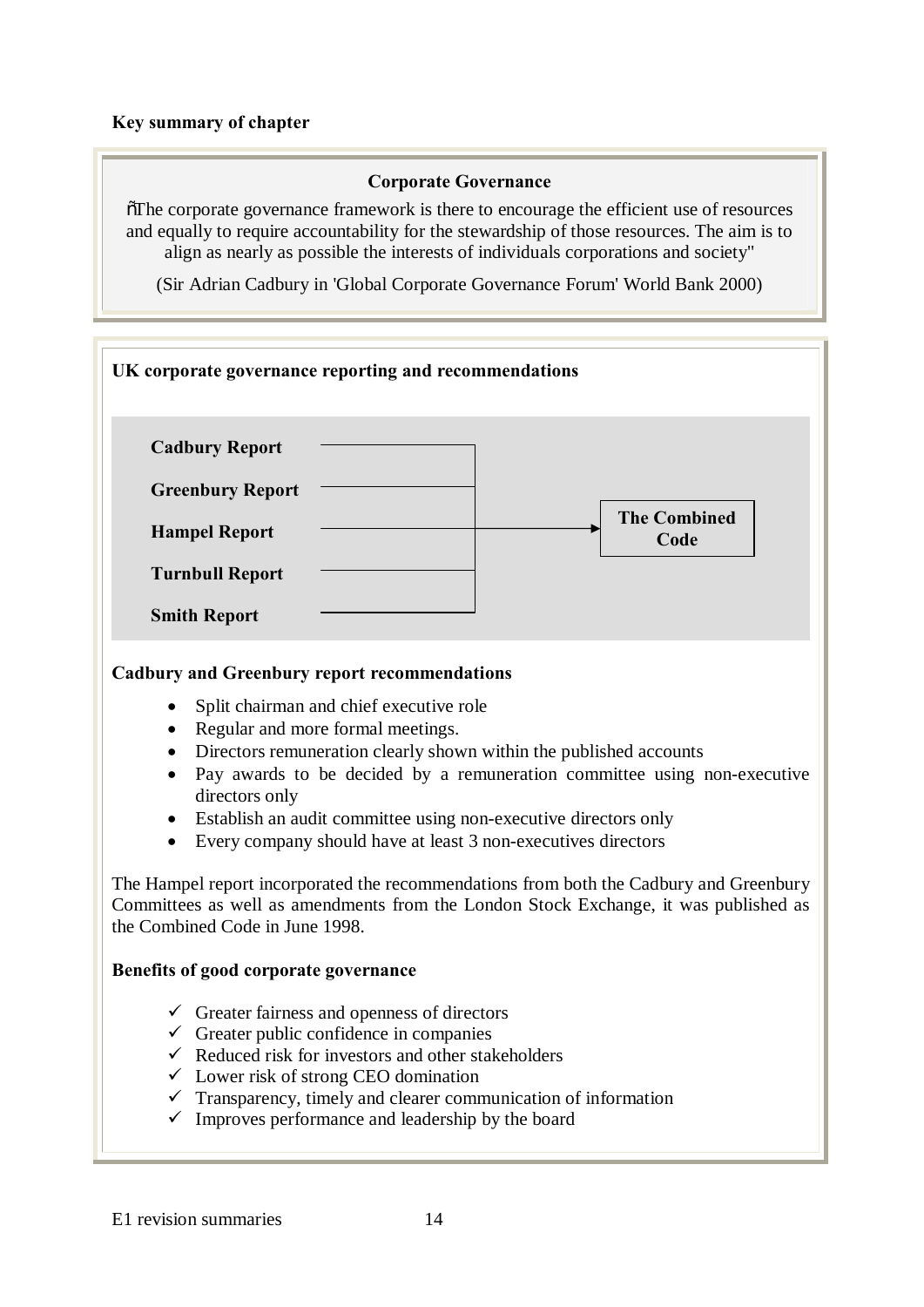# **International perspective on corporate governance**

This is of paramount practical concern for policymakers, managers, accountants and others since they are affected by the regulatory regimes and changes of regulations on a daily basis in their working environment.

## **Organisation for economic co-operation and development (OECD)**

- Rights of shareholders e.g. one share equals one vote for all shareholders.
- · Equitable treatment of shareholders e.g. protection of t minority interests..
- · Equitable treatment of all stakeholders.
- · Accurate and timely information for users of published information.

#### **US, the Sarbanes-Oxley Act (2002)**

- Legal requirement for all companies with a US listing.
- · Attempts to address auditor independence and corporate governance issues.
- · Places restrictions on the nature of non-audit services that can be performed by auditors. Audit committees must approve any allowed additional services.
- · Audit committee members should be independent, and are responsible for the appointment, remuneration and overseeing of external auditors.
- · Audit committee must establish rules for the protection of whistleblowers.

### **South Africa, the King Report (2002)**

- Broader stakeholder approach to governance.
- Considers social, environmental, economic aspects of company activities (HIV/AIDS) impact, black economic empowerment, equal opportunities and human capital development)
- Accountability and independence of the board emphasised more.
- Delegation did not diminish ultimate responsibility of the board.
- · Board is responsible for risk management processes including internal audit.
- · Openness to all stakeholders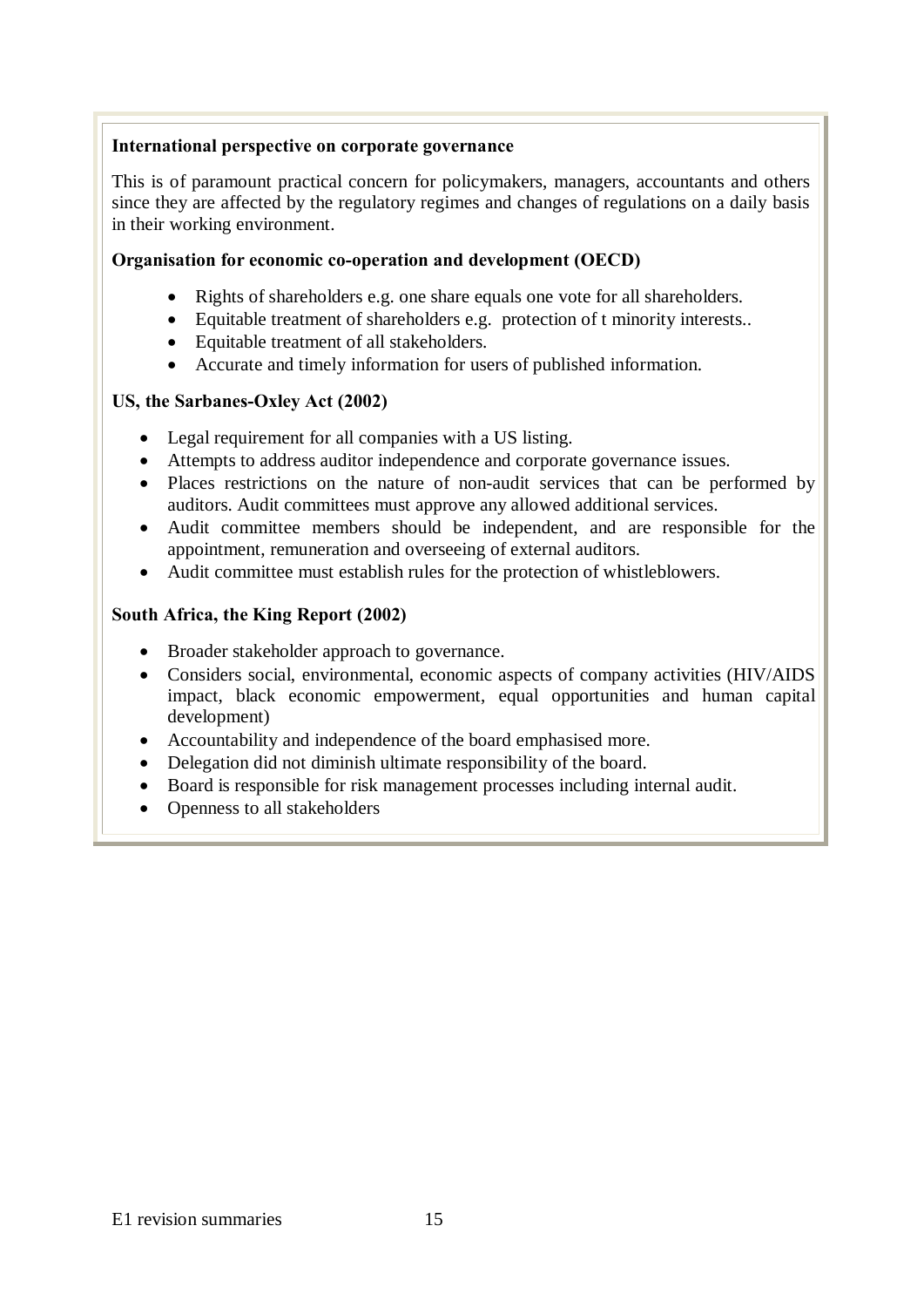# **Ethics and social responsibility**

**Corporate social responsibility (CSR)** is concerned with being aware of the impact of actions on others, and to act in the best interests of society. **Ethics** is concerned with rules or morals about the right behaviour and conduct, it is one part of CSR **Advice on how to be more ethical and socially responsible** • Good public relations. • Protection of the ecological environment • Control energy consumption, waste and emissions • Recycle all packaging material • Support charities and the local community • Good conditions of work provided for employees • Embody ethical culture through a mission statement and training.

Set and publish aims and objectives to achieve greater CSR.

#### **Ethics for members of CIMA**

The CIMA Code of Ethics for Professional Accountants sets out the fundamental principles of professional behaviour that members and students are required to follow. Other accountancy bodies and professions such as the ACCA, ICAEW and AAT, have similar standards of behaviour and conduct.

#### **Code of conduct for CIMA management accountants**

- Integrity
- Objectivity
- Professional competence and due care
- Professional behaviour
- Quality to the client
- Confidentiality
- Serve the public interest

#### **Code of conduct ensures**

- A positive global image to CIMA
- Protection for public interest.
- Prevention and limitation of malpractice.
- Repeat business in the long-term for CIMA and CIMA members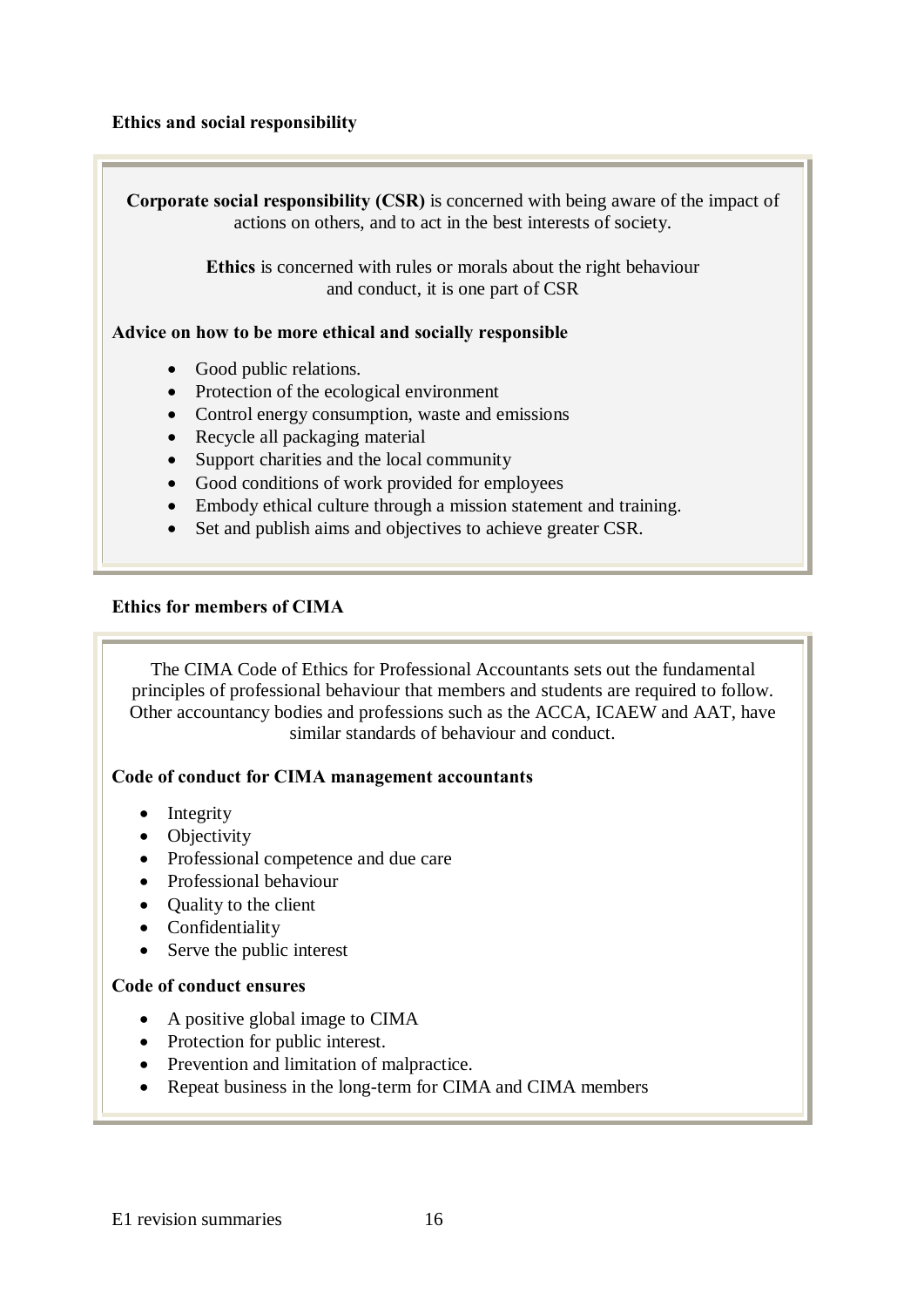

# **The International Economy**

E1 revision summaries 17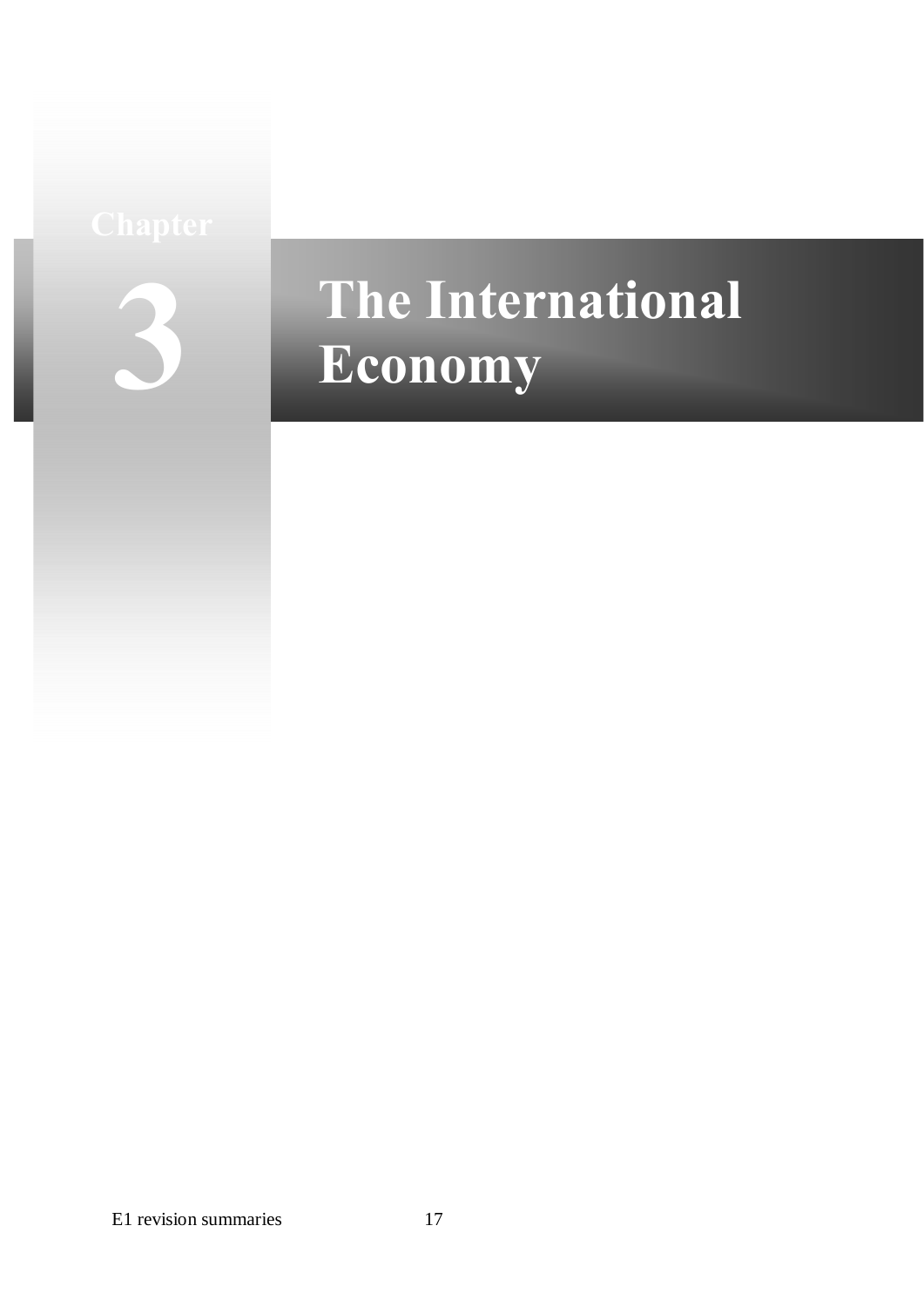# **Key summary of chapter**

# **A countries basic economic problem (scarcity and choice)**

- What to produce
- How to produce
- Who to produce for.

#### **Scarce resources or factors of production**

Factors of production are the inputs or resources used to produce goods and services and vary from country to country. Factors of production are scarce resources e.g. limited supply.

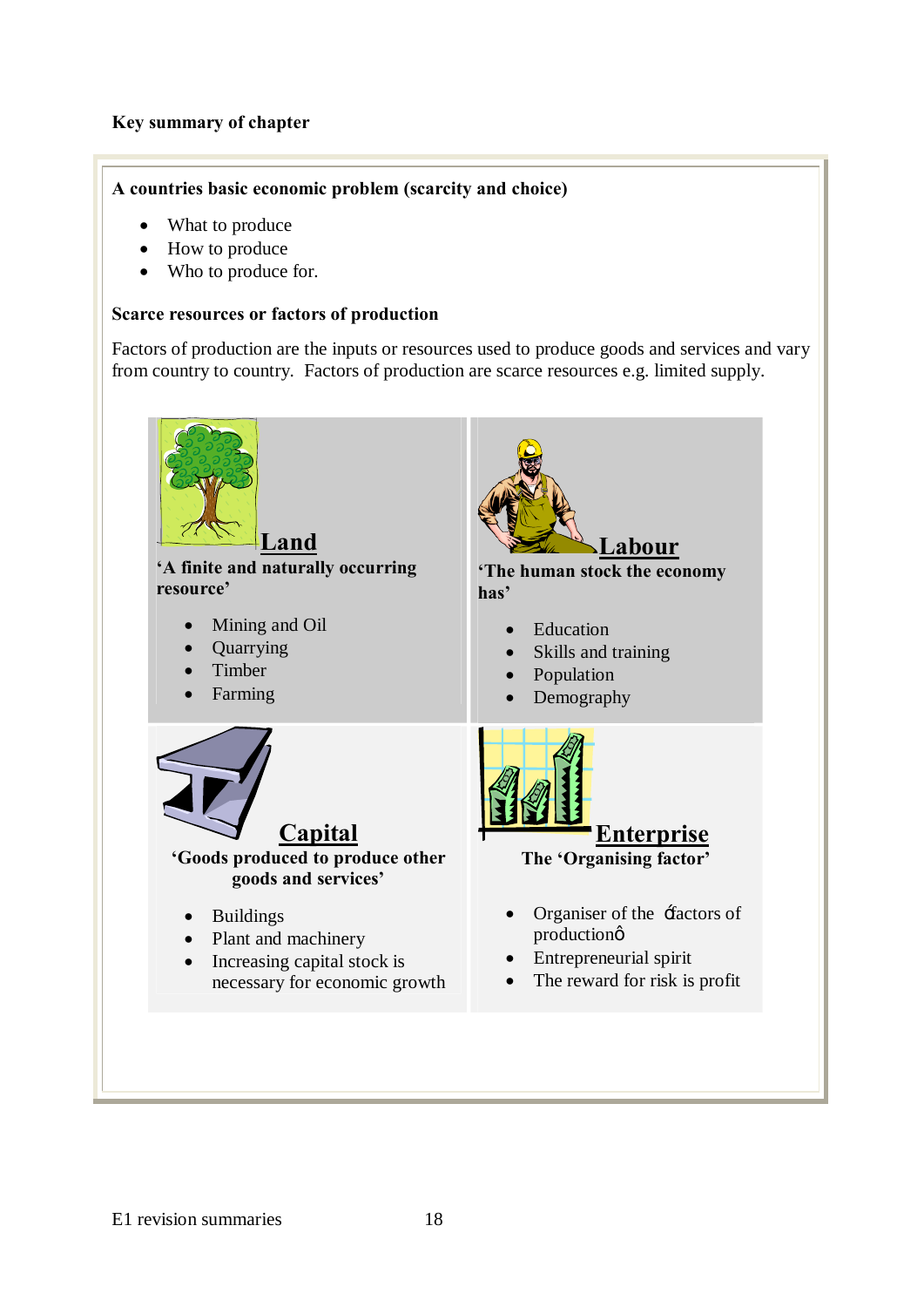# **The primary, secondary and tertiary sectors of an economy**

- · **Primary sector** represents those organisations involved with the extraction of basic raw materials or  $\div$ commodities of
- **Secondary sector** represents those organisations involved in the -processing of basic materials extracted by the primary sector.
- **Tertiary (service) sector** represents those organisations involved in the provision of "intangible or invisible goods".

### **Economic systems**

Different economic systems exist to choose what and how goods and services will be produced with the finite resources of the economy (country) has.

- · **Centrally planned (command) economy** e.g. economy run by public sector such as central and local government.
- · **Free market economy** e.g. private firms and individuals driven by self-interest choose what goods and services are produced and who they will be distributed to.
- · **Mixed economy** e.g. a combination of a centrally planned and free market economy.. All countries today including the UK are a mixture of public and private sector.

#### **Transition economies**

A transitional economy is an economy which is changing from a centrally planned (command) economy to a free market economy. Transition economies undergo transformational change through economic liberalisation policies. The former socialist economies like Eastern and Central Europe and the former USSR are good examples of transition economies, and other countries can be included from Asia and Africa.

# **The International Monetary Fund (IMF) ingredients of the transition process**

- Liberalisation
- · Macroeconomic stabilisation
- Restructuring and privatisation
- Legal and institutional reform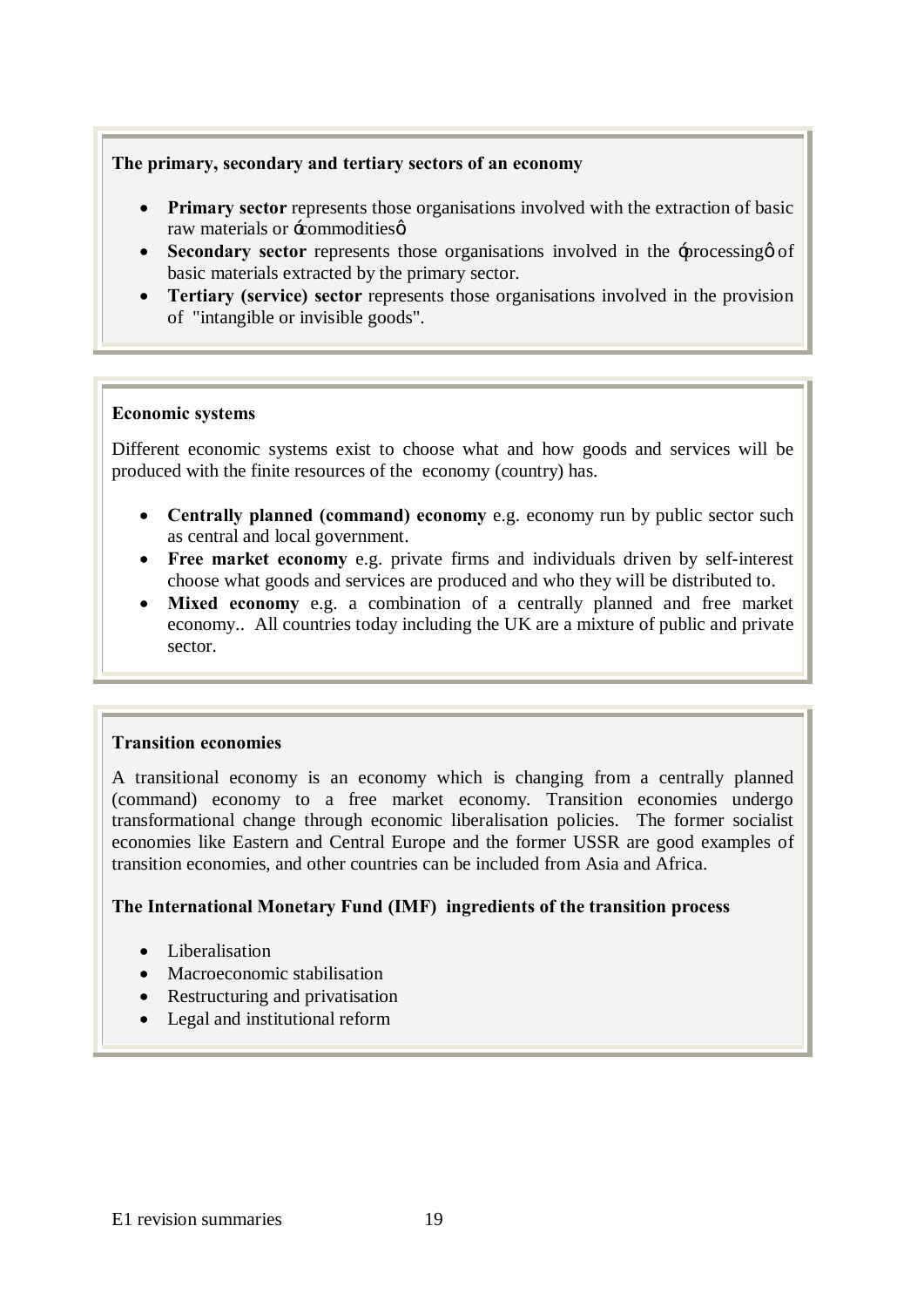# **Economic growth**

Gross Domestic Product (GDP) or national income statistics or accounts are produced quarterly and yearly within the UK in order to measure the percentage rise or fall in the value of goods and services produced over time by the UK economy e.g. the measurement economic activity. These accounts are normally adjusted for inflation in order to get a better comparison from one year to year to another in -real grather than -nominal  $\phi$  (money) terms. Economic growth is a term we normally use when referring to an increase in national income from one time period to another

### **Factors which create economic growth**

- Monetary policy e.g. a cut in interest rates.
- · Business adopts more efficient technology or production methods.
- Education and training.
- · Tax incentives or subsidies to households and business.
- · Liberalisation of the economy.
- Population growth.
- Change in demography of skills within the population.

### **Advantages of economic growth**

- $\checkmark$  Increased -material pliving standards of the population.
- $\checkmark$  More goods and services created -material wealth  $\phi$  per head of population
- $\checkmark$  The economic success of a country is determined its national income statistics.
- $\checkmark$  Greater efficiency and productivity allows greater competitiveness abroad.
- $\checkmark$  More taxation revenue for the government.

#### **Disadvantages of economic growth**

- **X** Pollution and global warming.
- **X** More congestion and noise leading to a more stressful way of life.
- Stress of a faster pace of life and longer working hours.
- $\blacktriangleright$  Depletion of the world $\alpha$  natural resources e.g. oil, trees, fish and precious metals.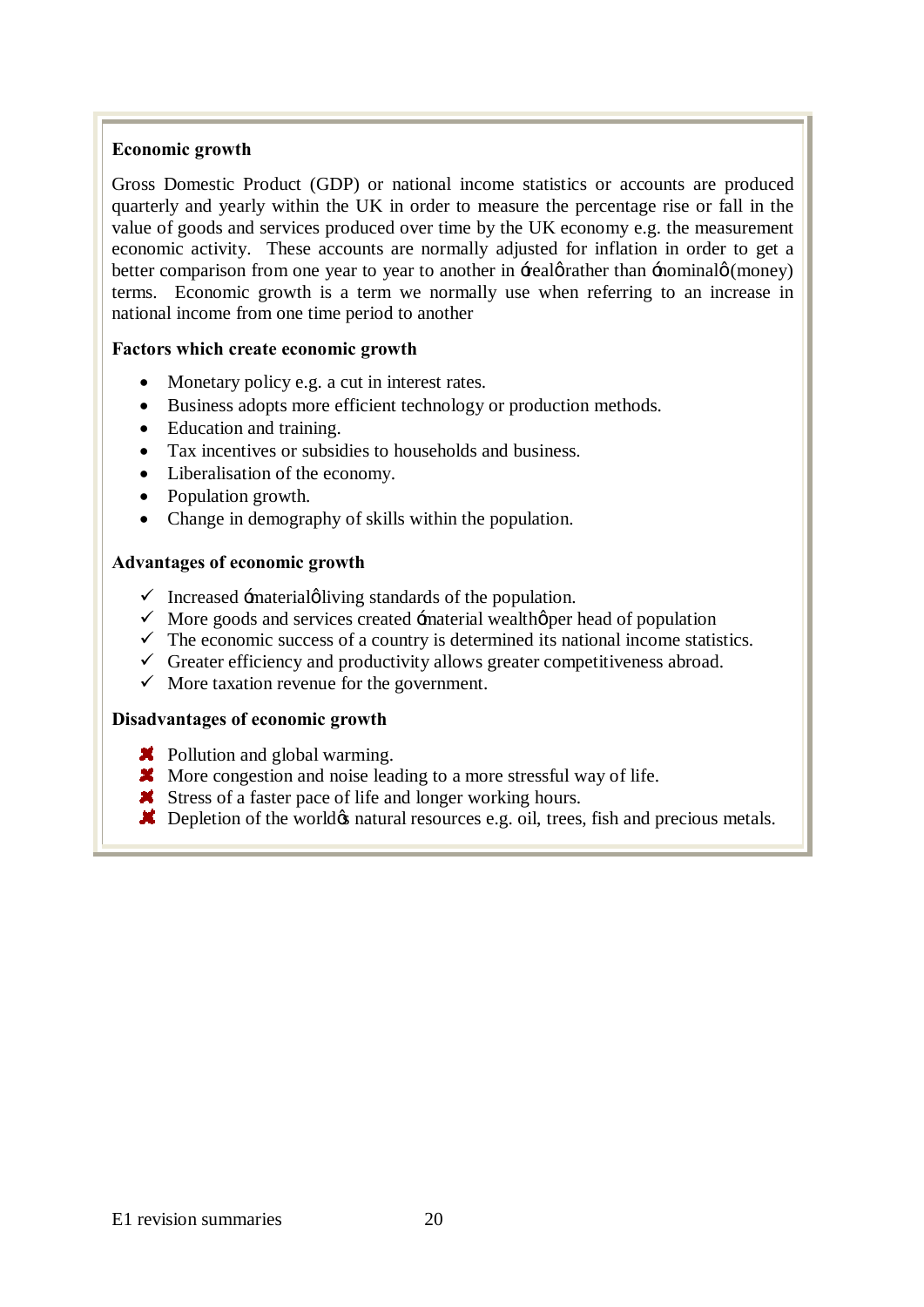### **Supply side policies**

A supply side policy is any government policy which aims to improve the efficiency and performance of markets. Such policies stimulate greater efficiency and productivity from the public and private sector helping to increase the national output of the economy and create higher economic growth.

**Policies to liberalise the labour market** e.g. increase the incentive for individuals to work harder and create greater efficiency and productivity within the labour market.

- Tax incentives
- Reduction in welfare payments
- Reduction in bargaining power of trade unions
- Incentives for greater education and training
- Abolish minimum wage legislation
- Job centres and relocation expenses directly funded by government

#### **Policies to increase competition and improve efficiency.**

- Deregulation and privatisation
- · Encourage business initiative and entrepreneurial ideas
- Competition policy and legislation
- · Regulation of industries

**Policies to encourage more firms to invest in new technology and improve efficiency** 

- Tax incentives or government grants for business investment
- · Tax incentives or government grants for high unemployment regions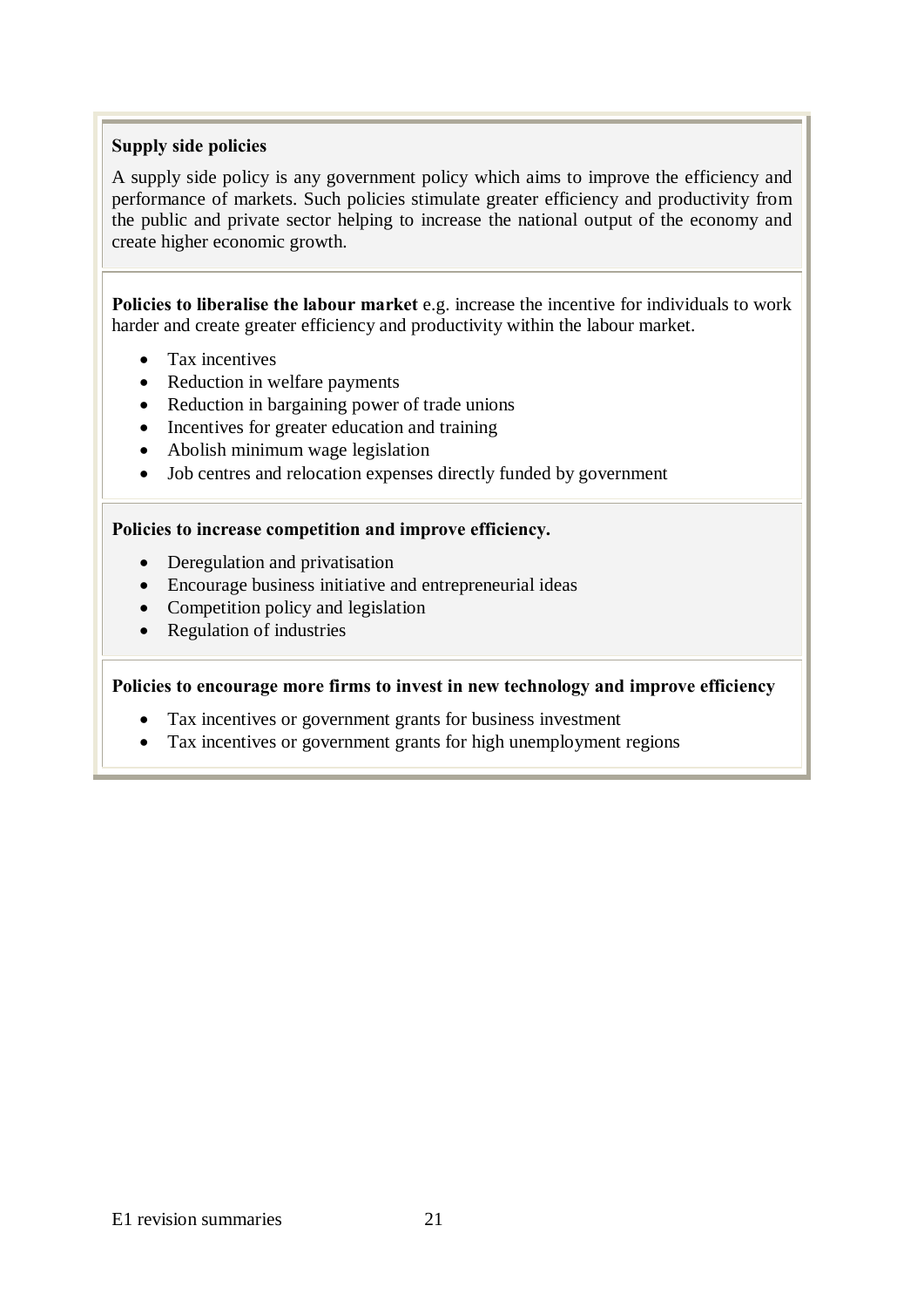# **Demand side policies**

# **Monetary policy**

Policies by a central bank e.g. the Bank of England, within the UK, to influence the money supply, cost of money (interest rate) or exchange rate in order to affect the level of aggregate demand or price level within an economy.

- · **Money supply** is physical notes and coins in circulation, also credit creation by the banking sector e.g. via credit cards, overdraft facilities or loans.
- · **Interest rates** have been set by the Bank of England in the UK since 1997.

# **The following components below will be affected by a change in interest rates.**

# **Household Expenditure (Consumption)**

- The cost of borrowing to finance goods and services.
- · Variable mortgage repayments influence disposable income to spend on goods and services.
- · Savings (or interest related investments) influence disposable income to spend on goods and services.

#### **Business Investment**

• Capital investment e.g. long-term investment affected by the cost of finance.

#### **Exports**

• Interest rates impact upon the exchange rate and therefore national account balance of the country.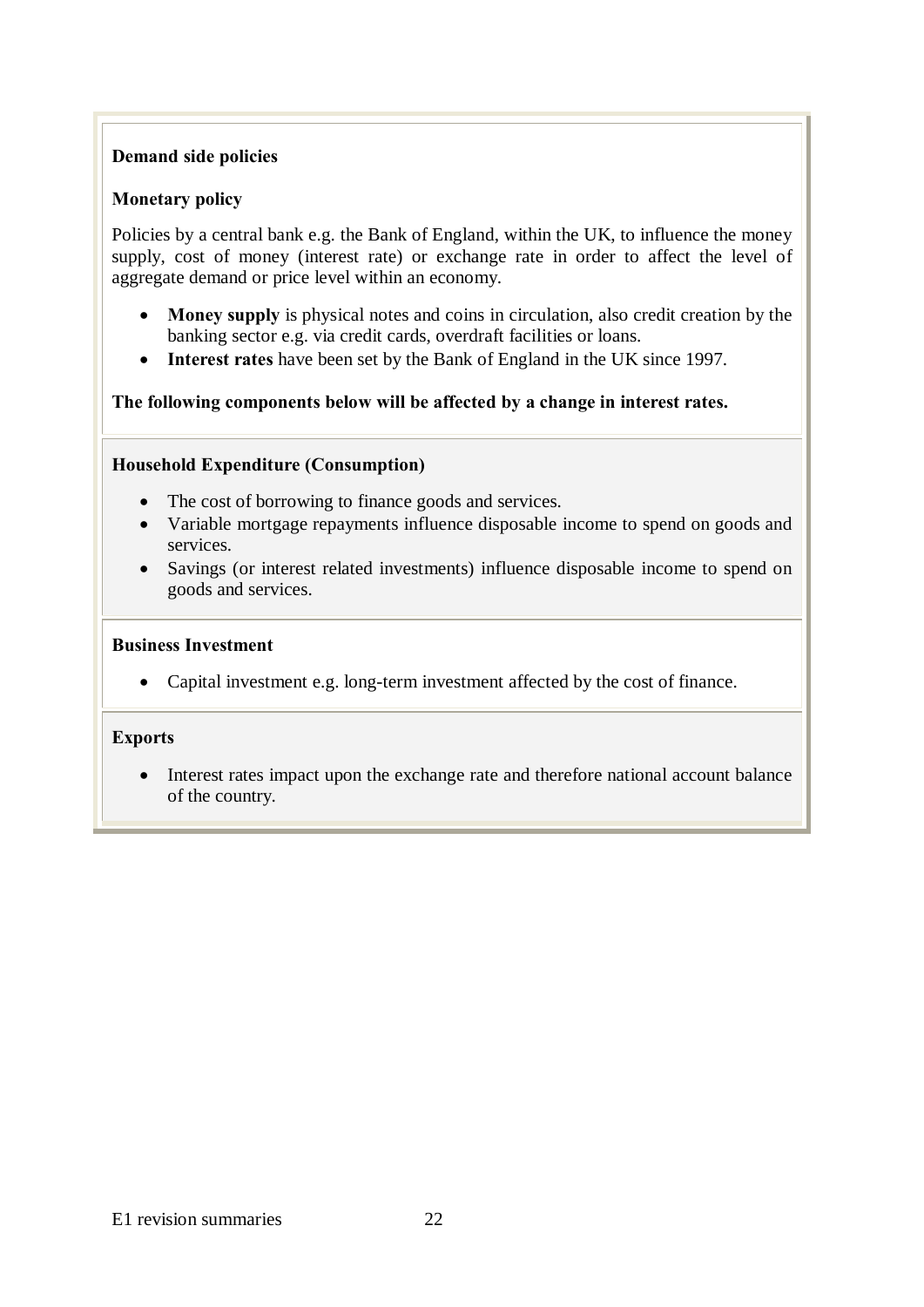# **Economic Liberalisation**

Economic liberalisation normally refers to less government intervention, regulation and restriction within an economy, and greater participation of the private sector. Many developing countries in recent decades have further opened up their economies to foreign capital investment and international trade including [China,](http://en.wikipedia.org/wiki/China) [Brazil](http://en.wikipedia.org/wiki/Brazil) and [India.](http://en.wikipedia.org/wiki/India) North Korea on the other hand is a good example of an economy which is closed to the rest of the world.

### **Examples of government liberalisation policies**

- Full (or partial) privatisation of government institutions and assets.
- · Labour market flexibility e.g. less regulation by government and trade unions.
- · Lower tax rates for business and households.
- · Less (or no) restrictions on the flow of foreign currency, capital and investment.
- · Open capital markets and free international trade.

#### **Economic nationalism**

Economic nationalism is a term used to describe government policies that protect domestic consumption, labour and capital e.g. preference to support a country's own firms, industries, and workers, the discouragement of foreign ownership and competition.

#### **Examples of economic nationalism policies**

- Import tariffs (customs duties)
- Import quotas
- · Embargo e.g. a zero quota.
- · Government policy can favour and subsidise domestic producers
- Foreign exchange controls
- · Bureaucratic rules and procedures
- · Nationalisation of domestic industries
- Policy and regulations to prevent foreign control and ownership
- Devaluation of the countries exchange rate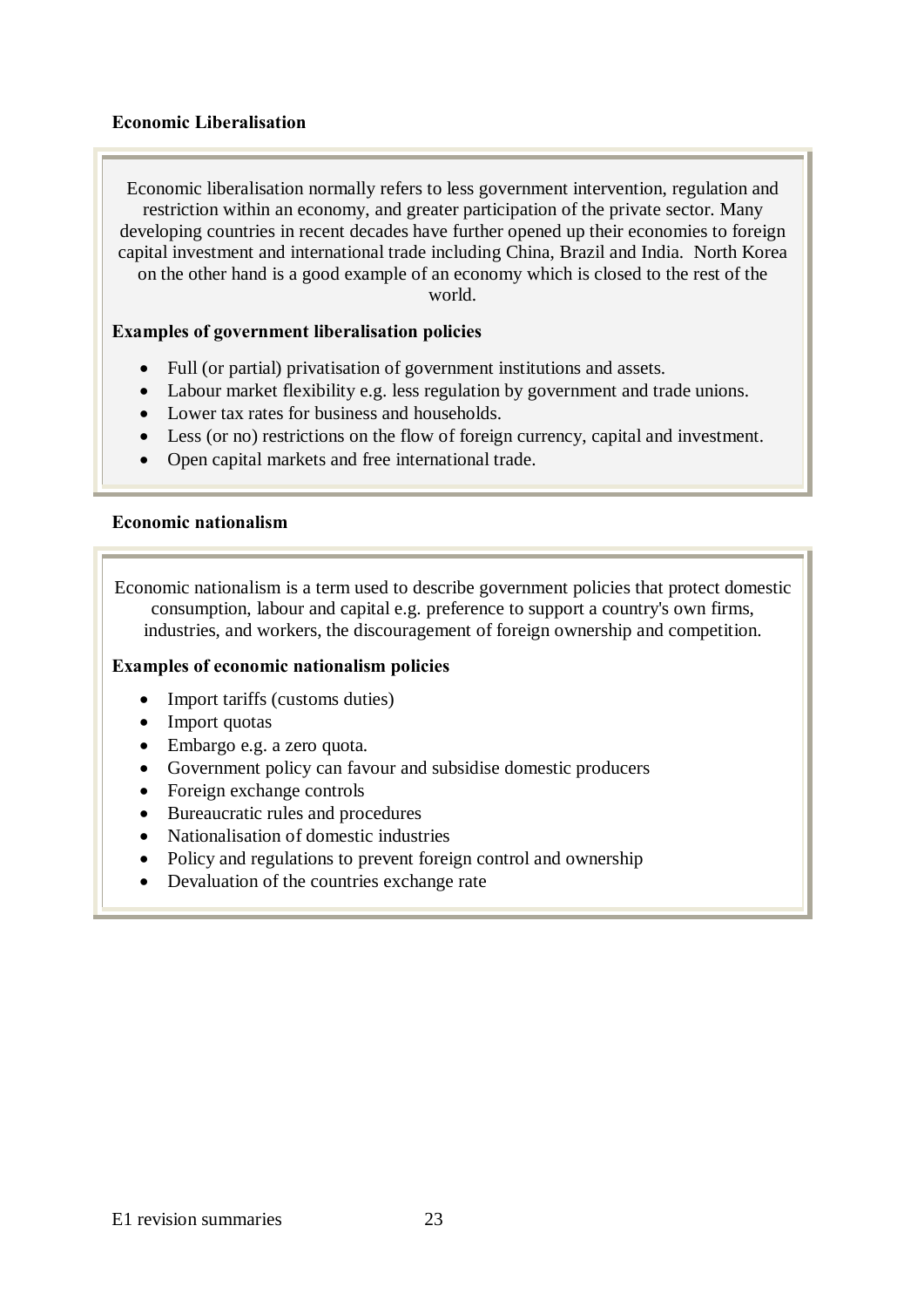# **National account balance (balance of payments)**

The balance of payments is a financial or statistical record of all transactions that have occurred during the year, between the UK and the rest of the world.



#### **Exchange rate markets**

An exchange rate market is where buyers and sellers of a  $\pm$ currency  $\phi$  e.g. dollars, euro, pounds etc, come into contact for the purpose of exchanging currencies. The price (value) of exchange, or exchange rate, will be determined by the law of supply and demand.

Persistent balance of payment deficits have a long-term impact of causing a devaluation or depreciation of an economies exchange rate (value). In the case of a long-term and persistent balance of payments deficit, a lower supply of foreign currency has flowed into the economy, than the supply of domestic currency going out in exchange. The forces of supply and demand will cause a fall in the value of an economies domestic currency on the exchange rate markets.

#### **When an economies international exchange rate falls in value**

- The balance of trade will often improve e.g. more visible goods and invisible services sold overseas due to become relatively more competitive. Exports become cheaper to sell overseas and foreign imports become more expensive to buy domestically.
- · Inflationary pressure on the economy. The rising cost of importing good and services from overseas can lead to increasing cost of sales for businesses who import internationally. Given businesses need to maintain profit margin, rising costs will normally lead to rising prices.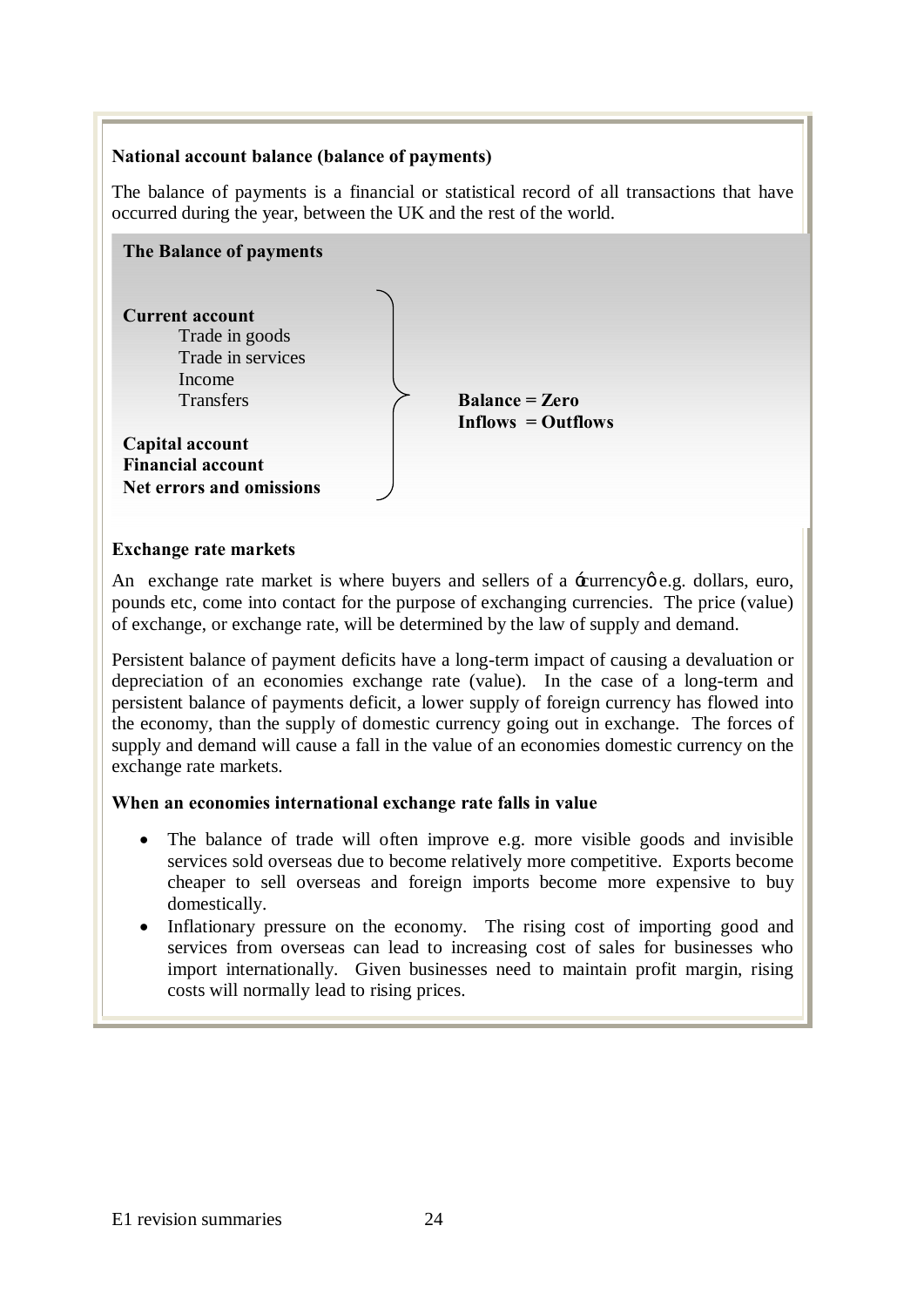### **Types of exchange rate system**

- · A **freely floating exchange rate** is when free market forces (demand and supply) determine an exchange rate for a currency, there is no regulation or intervention by a government or its central bank.
- · **A fixed or semi-fixed exchange rate** is when a government or its central bank e.g. the Bank of England intervenes or regulates an exchange rate by using tools to influence demand or supply within the exchange rate market.

#### **Reasons why a government fixes or regulates an exchange rate**

- · Anti-inflationary policies e.g. to prevent cost push inflation, the rising cost of foreign imports if the exchange rate were allowed to fall.
- · To make the exchange rate more stable for greater stability and certainty of international trade.

#### **Factors that can influence an exchange rate**

- The level of imports and exports flowing through the balance of payments.
- Speculative investment by financial markets.
- · Economic stability.
- Political stability.
- The domestic monetary policy of governments e.g. interest rates, foreign currency reserves, protectionism etc.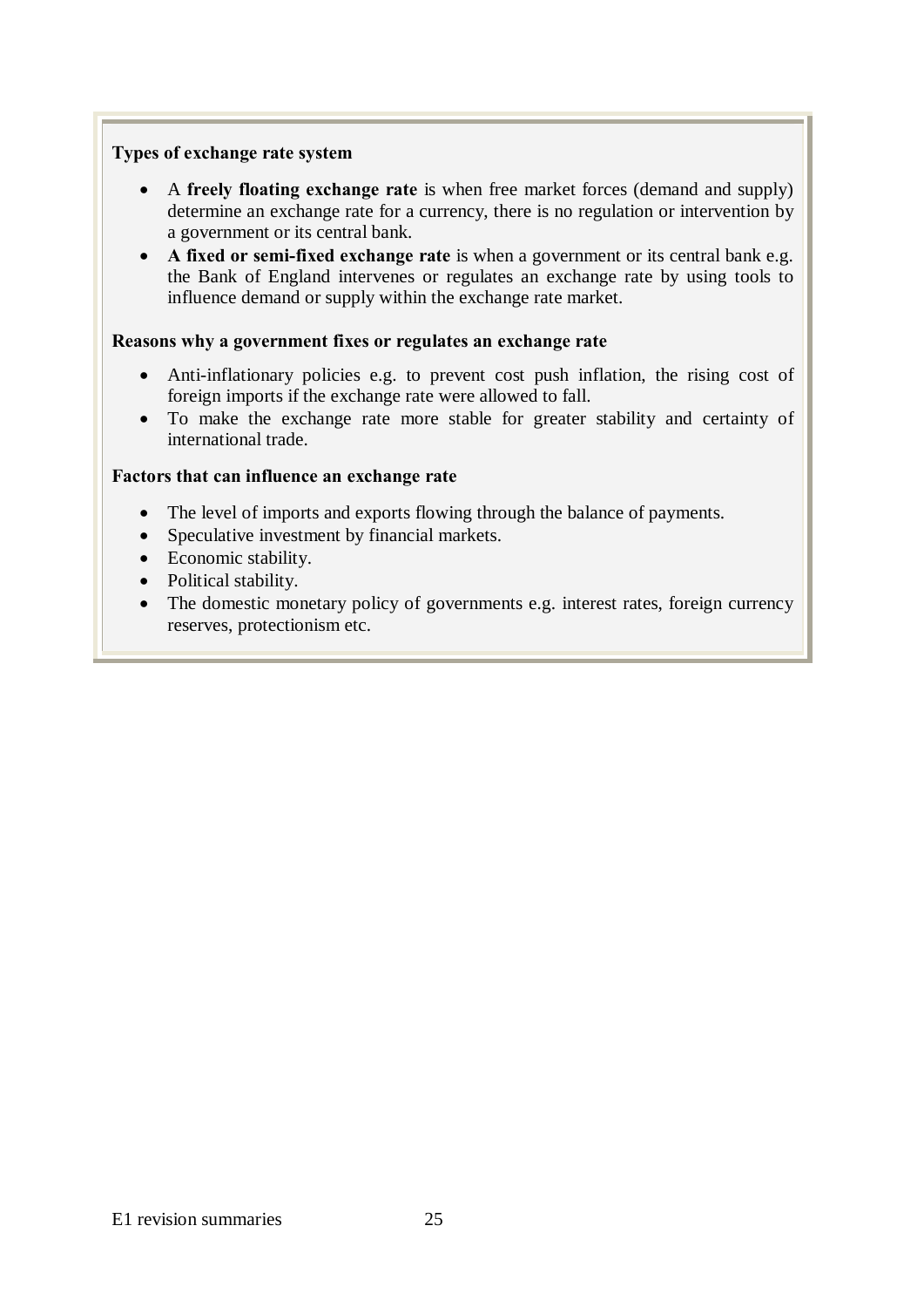E1 revision summaries 26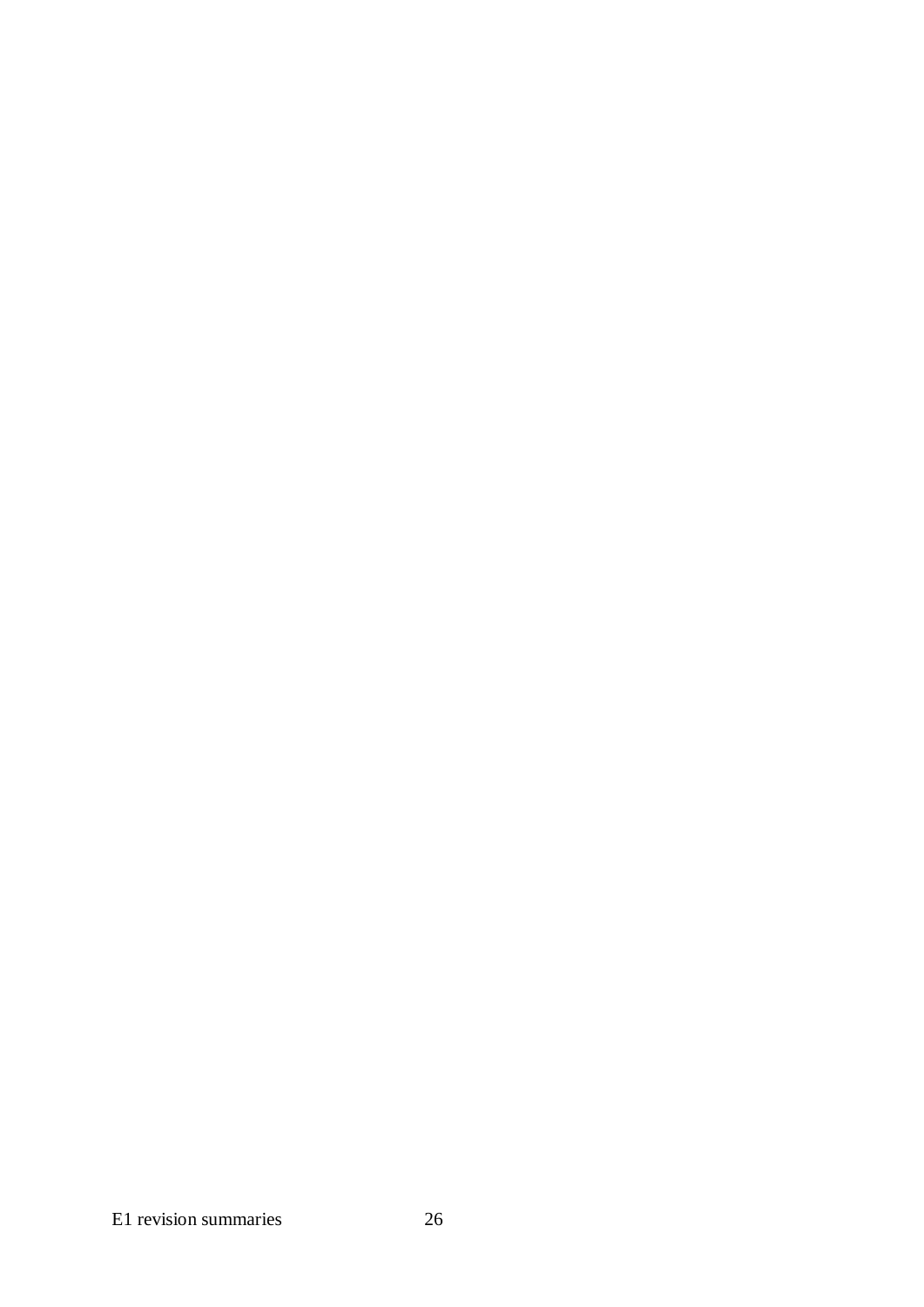

# **Information Systems**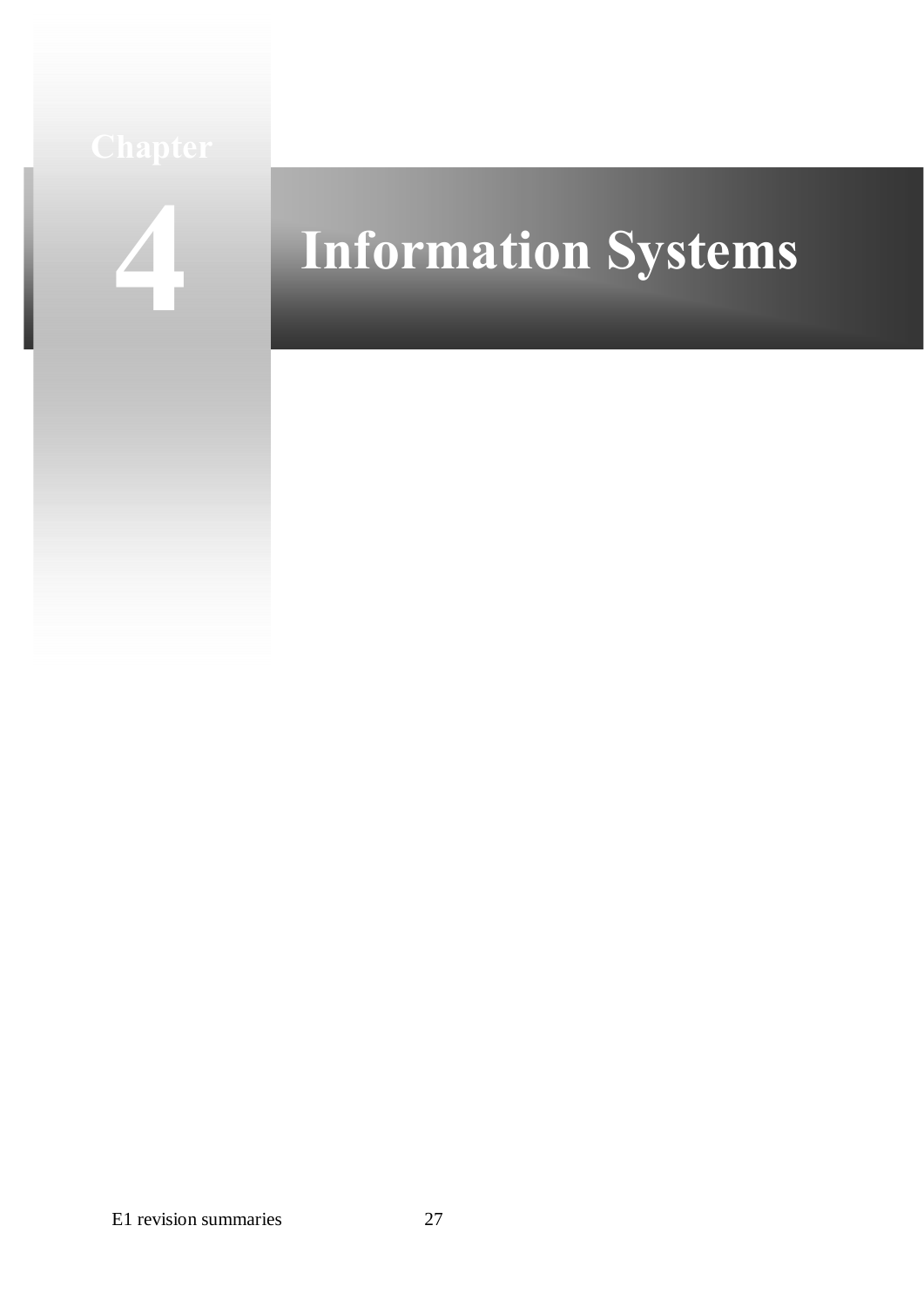# **Key summary of chapter**

#### **Information systems**

#### **Information**

Data which has been processed in a meaningful way e.g. summarised, formatted, tabulated or filtered, so that it is understandable by its intended recipient.

#### **Information system**

A system of persons, data records and activities, manual or computerised, that process, collect and maintain information, to provide it to staff or other stakeholders.

The primary role of information systems is to support the business strategy and goals of the organisation. The business strategy and goals of the organisation should always be driving the information strategy of the organisation, never the other way around.

#### **Characteristics of good information systems**

- **A** Accurate
- **C** Complete
- **C** Cost beneficial
- **U** User friendly
- **R** Relevant
- **A** Authoritive
- **T** Timely
- **E** Easy to use

| Quality                | <b>Strategic planning</b>                             | <b>Operational control</b>                               |
|------------------------|-------------------------------------------------------|----------------------------------------------------------|
| <b>TIME PERIOD</b>     |                                                       |                                                          |
| <b>TIMELINESS</b>      | IMMEDIATE<----------------------------------->DELAYED |                                                          |
| <b>OBJECTIVITY</b>     |                                                       | SUBJECTIVE <---------------------------------->OBJECTIVE |
| <b>QUANTIFIABILITY</b> |                                                       | ->QUANTITATIVE                                           |
| <b>ACCURACY</b>        |                                                       | APPROXIMATE <--------------------->ACCURATE              |
| <b>CERTAINTY</b>       |                                                       |                                                          |
| <b>COMPLETENESS</b>    |                                                       |                                                          |
| <b>BREADTH</b>         |                                                       |                                                          |
| <b>DETAIL</b>          | LITTLE DETAIL<-------------> HIGHLY DETAILED          |                                                          |
|                        |                                                       |                                                          |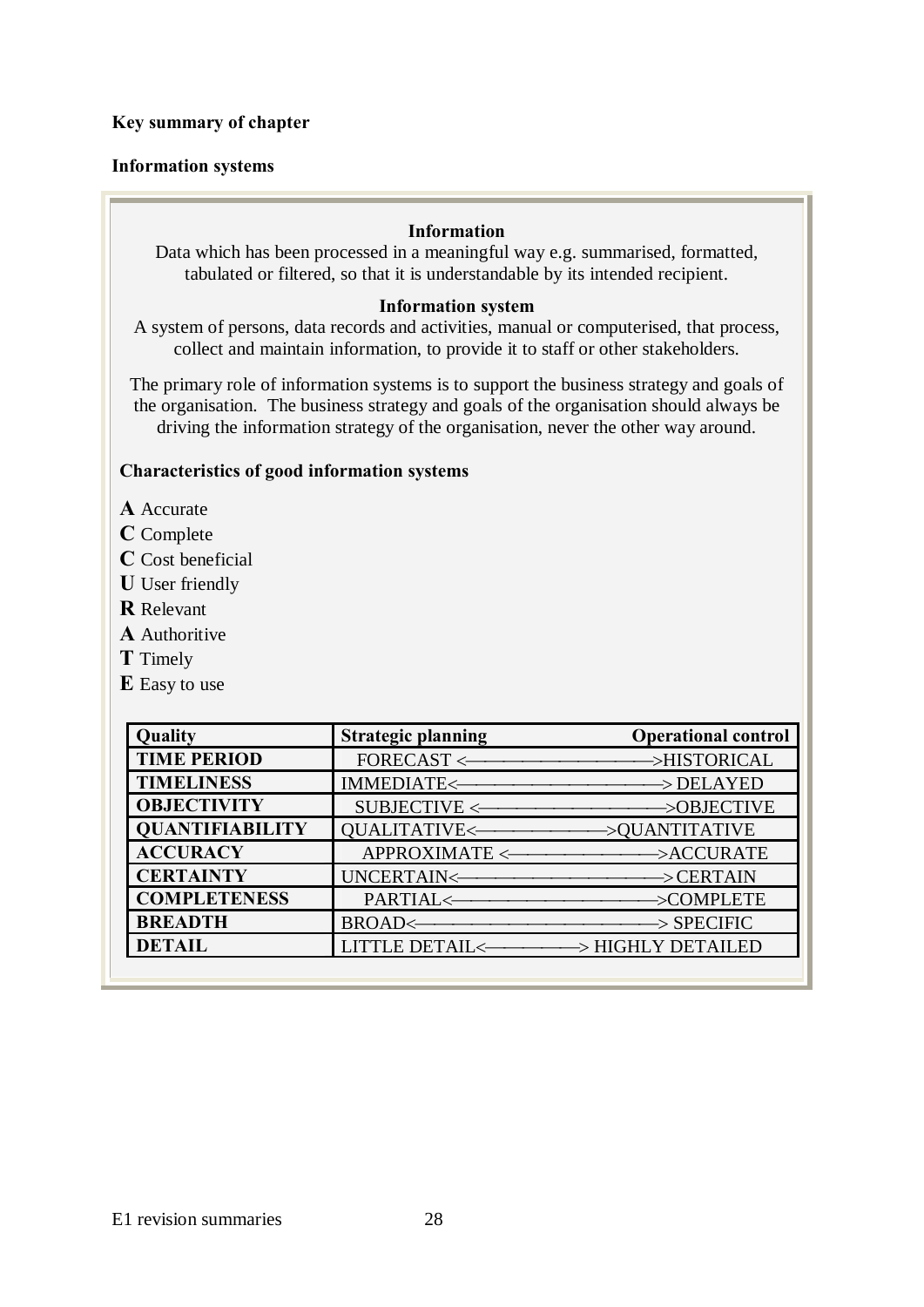### **Management information systems**

| <b>Management</b><br>Level          | <b>OPERATIONAL</b>                            | <b>TACTICAL</b>                         | <b>STRATEGIC</b>                             | ALL<br><b>LEVELS</b>      |
|-------------------------------------|-----------------------------------------------|-----------------------------------------|----------------------------------------------|---------------------------|
| <b>Information</b><br><b>System</b> | Transaction<br>processing<br>systems<br>(TPS) | Decision<br>support<br>systems<br>(DSS) | Executive<br>information<br>systems<br>(EIS) | Expert<br>Systems<br>(ES) |

#### **Emerging information systems**

### **Knowledge management systems (KMS)**

KMS are information systems that facilitate the creation and integration of new knowledge into an organisation. Many organisations now attempt to formalise systems for the gathering and dissemination of knowledge across the organisation. Knowledge management is the process of trying to collect, store and use knowledge within the organisation. Knowledge can be formalised by designing processes to create, store and use it to become explicit knowledge e.g. intranets, e-mail, databases, teams and social networking.

# **Types of KMS**

- · **Knowledge distribution systems** e.g. e-mail, scanners, e-fax, voice mail and document image processing (DIP). Groupware software packages like Lotus notes can help to manage e-mail, calendars, diaries and reminders.
- · **Knowledge sharing systems** e.g. expert systems, databases, intranets and extranets.
- · **Knowledge creation systems** e.g. computer aided design (CAD) and virtual reality systems (VR).

#### **Benefits of KMS**

- $\checkmark$  Help knowledge workers create new knowledge and expertise.
- $\checkmark$  Facilitates the sharing of information.
- $\checkmark$  Can reduce training time for new employees.
- $\checkmark$  Retention of knowledge e.g. if an employee leaves
- $\checkmark$  Could help gain competitive advantage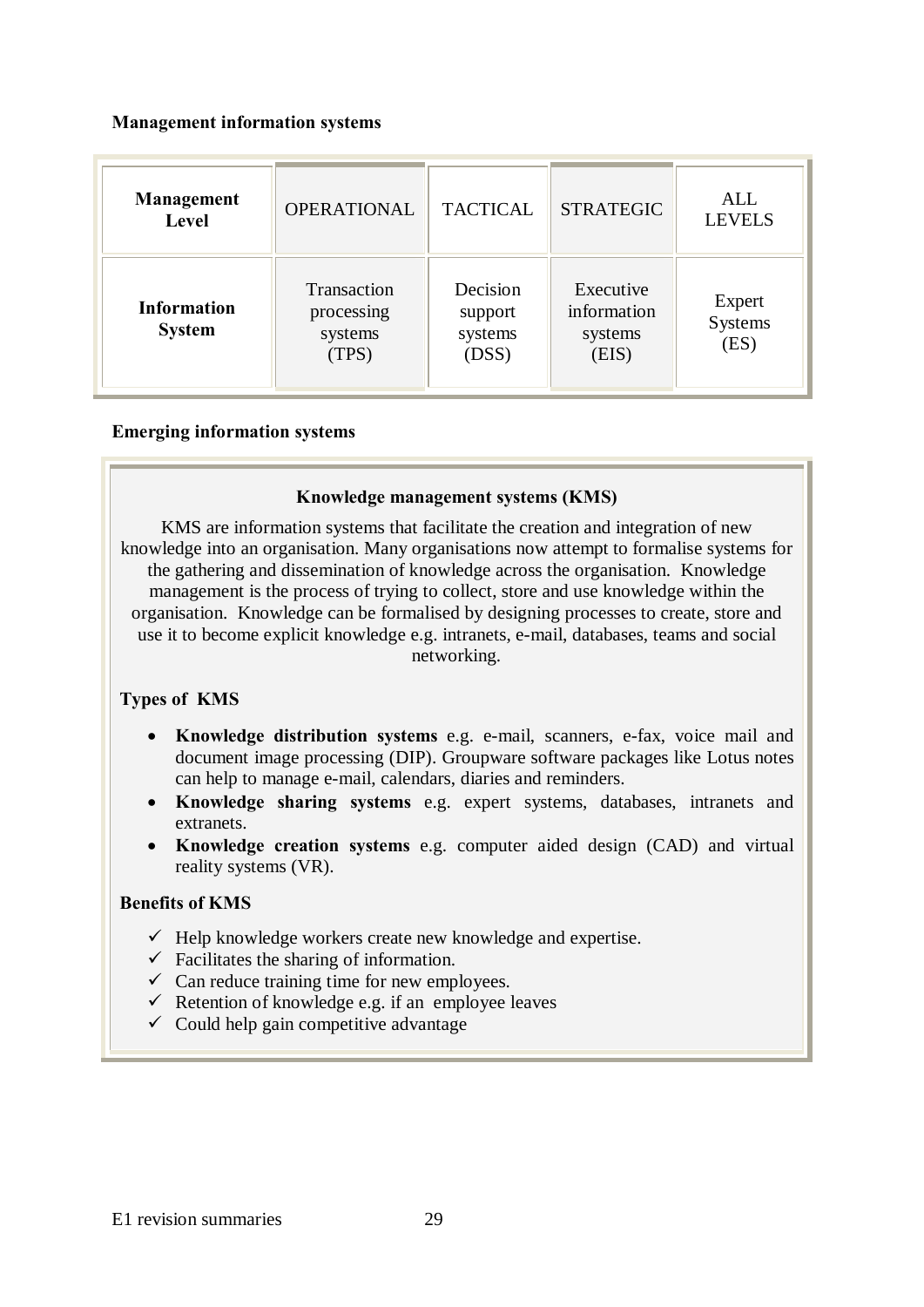#### **Expert systems**

Software that behaves similar to the way a human expert would within a certain field of knowledge e.g. legal, medical, insurance or credit risk assessment. The expert knowledge, rules and facts are pre-programmed a memory to facilitate artificial intelligence by supporting decision making.

#### **Benefits of an expert system**

- $\checkmark$  Automated  $\text{:=}$  expertise $\check{\phi}$  support for generalists.
- $\checkmark$  Speed of decision improved.
- $\checkmark$  Consistency of decision making
- $\checkmark$  Expert systems retain and acquire new knowledge

#### **Limitations of an expert system**

- **K** Expensive to develop and maintain.
- **X** Narrow and specific in focus.
- People can be more naturally creative than programmes.

#### **Enterprise-wide systems**

Also referred to as enterprise resource planning (ERP) or enterprise computing. Enterprise-wide systems are information systems that are used throughout a company or enterprise, to manage and coordinate resources, information and functions of a business. To be considered an ERP system, a software package must provide the function of at least two systems e.g. payroll and accounting functions if integrated.

> ERP is the modern extension of MRP (material requirements planning, then later manufacturing resource planning) systems and CIM (Computer Integrated Manufacturing).

All functional departments are integrated into one holistic information system e.g. a central database. As well as integrating manufacturing, warehousing, logistics, and information technology, it would also include accounting, human resources, marketing and strategic management.  $\Rightarrow$  SAP Business One *ø* is an example of an ERP software solution.

#### **Benefits of ERP systems**

- $\checkmark$  Speeds up -enterprise wides exception reporting.
- $\checkmark$  Real-time data capture and reporting of financial results.
- $\checkmark$  Provides information for all levels of management.
- $\checkmark$  More effective planning and forecasting

#### **Limitations of ERP**

- **B** Bespoke and expensive to develop and maintain.
- $\blacktriangleright$  High switching cost.
- Industry prescriptions may not gain competitive advantage.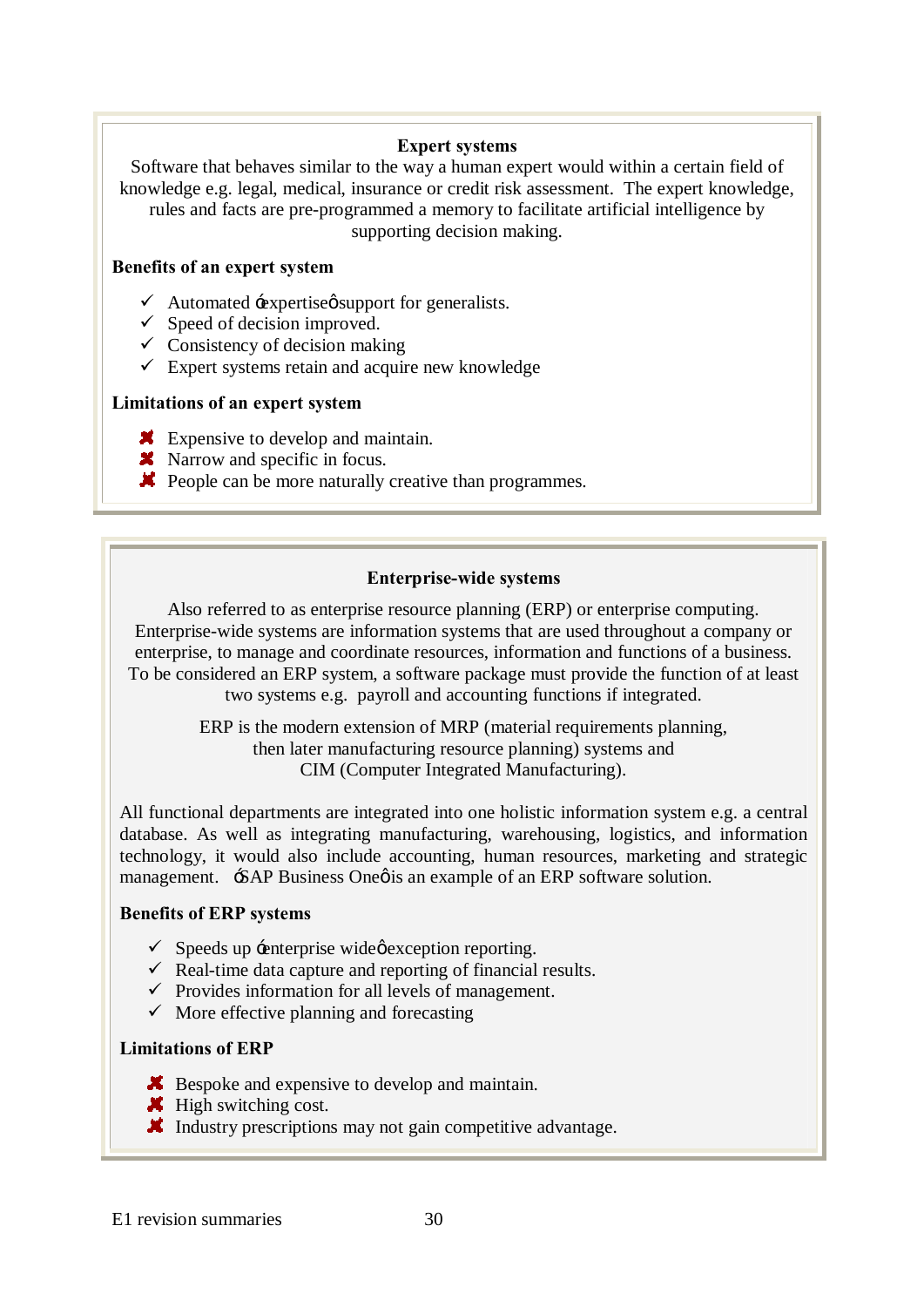#### **Customer relationship management (CRM) systems**

CRM systems can automate many customer-related business activities and tasks. Customer loyalty and retention has become critical to the long-term survival of organisations, relationship management aims to build excellent relationships with customers in order to retain their loyalty.

Microsoft Dynamics CRM 4.0 is an easy to use customer management system that enables you to monitor and manage customers from their first contact all the way through to aftersales service. CRM software systems include customer contact management, sales automation, call centre applications and help desking. They allow departments to track customer information so that customers interacting with an organisation perceive the business as a single entity, despite interacting with a number of employees from different departments.

#### **Benefits of CRM**

- $\checkmark$  Increased loyalty of customers and free -word of mouth grecommendation
- $\checkmark$  Organisation builds more knowledge and understanding about customers.

### **Web 2.0 tools**

Web 2.0 tools refers to any computer application that is web-based and will support collaboration, interaction and sharing of information over the world wide web. Web 2.0 tools represent the second generation of software for the world wide web, moving away from static web pages to dynamic and shareable content. They enable people with no specialised technical knowledge to create their own websites, publish, create and upload audio and video files, share photos and information and many other tasks.

#### **Examples**

- Social-networking sites e.g.  $\exists$  witter  $\emptyset$
- Video sharing sites e.g.  $\div$ YouTube $\emptyset$
- · Wikis e.g. a website that allows multiple users to create and modify web page content in a collaborative manner.
- · Blogs e.g. a web site for regular entries of commentary, photos, files and descriptions, personal sites include MySpace UK and Facebook.

# **Benefits of Web 2.0 tools**

- $\checkmark$  Facilitates creativity.
- $\checkmark$  Supports information sharing.
- $\checkmark$  Supports human collaboration e.g. virtual teams.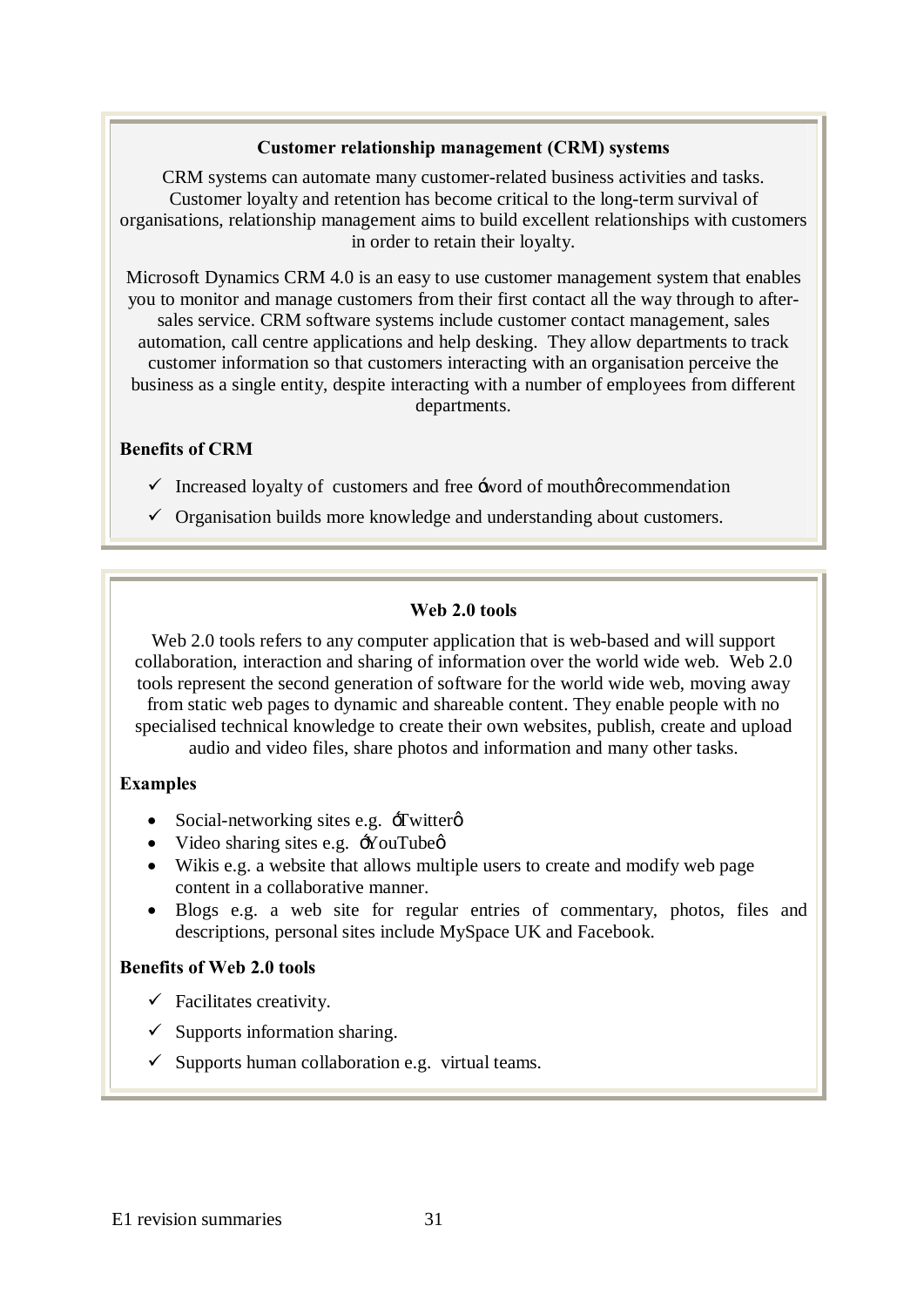#### **Electronic business (E-business)**

Conducting business via electronic media e.g. telephone, fax machines, computers, videoteleconferencing etc. The internet supports  $\pm$ -business $\phi$ e.g. utilises information technology to support all the activities of a business, service its employees and other external stakeholders. Web 2.0 tools enable this to be done interactively.

### **E-commerce**

The process of buying and selling goods and services electronically using website technology.

#### **Benefits of e-commerce**

- $\checkmark$  Improves marketing e.g.  $\checkmark$  invitation to treatd graphics and interactivity.
- $\checkmark$  Fulfil orders satisfactorily without human intervention e.g. electronic retailing ( $\div$ tailing) for automated ordering and payment
- $\checkmark$  Can monitor customer trends e.g. buying habits
- $\checkmark$  Encourage feedback from customers e.g. electronic surveys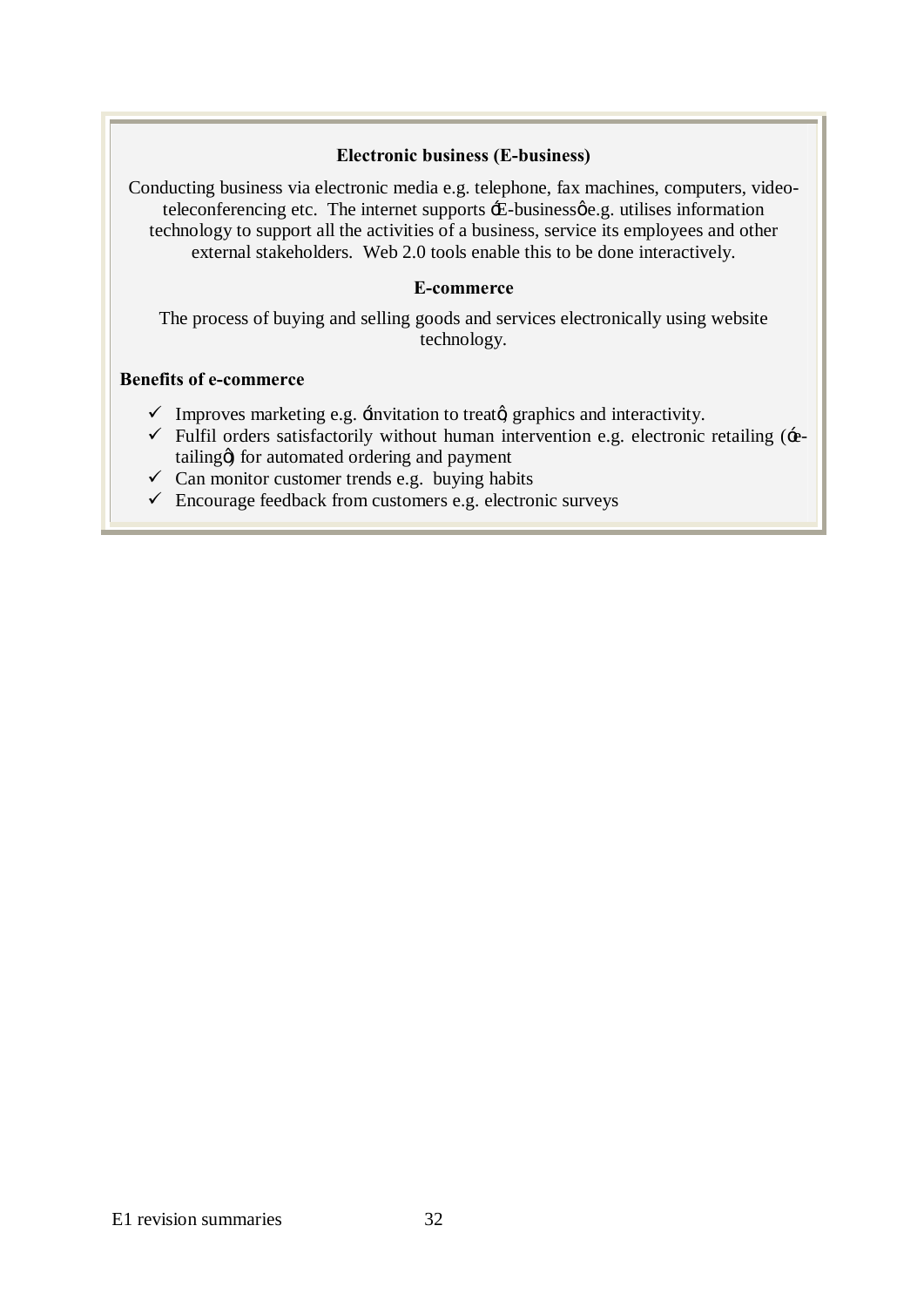### **The emergence of new forms of organisation**

#### **Virtual or network firms e.g. dotcom companies.**

Network or virtual organisations rely heavily on external organisations or third parties for the delivery of their product or service.

A **virtual** organisation does not have a physical location. For example a collection of individuals that work from their home and the majority of the primary processes or activities of the organisation are outsourced to third party providers.

### **Characteristics of virtual or network firms**

- High levels of outsourcing
- · Relatively few physical assets e.g. lease rather than buy
- · Relatively minimum full-time staff
- To the customer -organisation is perceived as one organisation  $\phi$

| <b>Teleworking</b><br>Teleworking (or telecommuting) is where staff employed by an organisation work<br>from their home and communicate with the workplace via phone, fax, e-mail, intranet,<br>extranet or any other telecommunications link. |                                                                                         |  |
|------------------------------------------------------------------------------------------------------------------------------------------------------------------------------------------------------------------------------------------------|-----------------------------------------------------------------------------------------|--|
| <b>Advantages to employee</b>                                                                                                                                                                                                                  | <b>Disadvantages to employee</b>                                                        |  |
| $\checkmark$ No commuting<br>$\checkmark$ Flexible working hours                                                                                                                                                                               | <b>×</b> Room in your house for workspace<br>$\boldsymbol{\times}$ Family interruptions |  |
| <b>Advantages to employer</b>                                                                                                                                                                                                                  | <b>Disadvantages to employer</b>                                                        |  |
| $\checkmark$ Saves office overhead<br>Larger pool of labour                                                                                                                                                                                    | <b>X</b> Less loyalty from employees<br>Staff training can be difficult                 |  |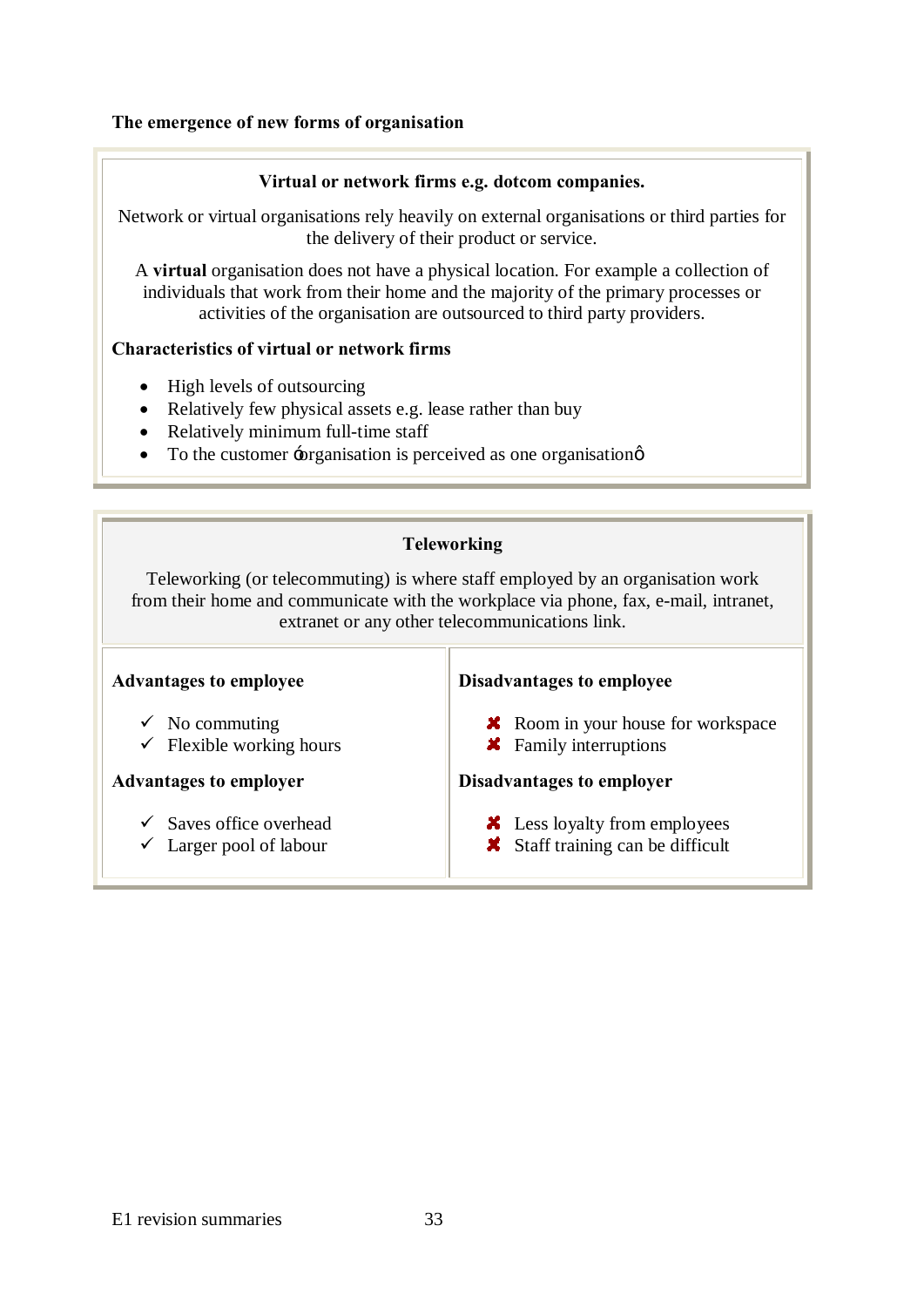# **Virtual (or geographically dispersed) teams (GDT)**

Virtual teams are groups or teams who are geographically dispersed but working and collaborating together. Virtual teams are not normally present in the same office, they are often working in different parts of the world and over different time zones.

## **Benefits of virtual teams**

- $\checkmark$  Employer saves on staff office overhead
- $\checkmark$  Employer can recruit the best staff anywhere geographically
- $\checkmark$  Lower social cost to society from commuting

#### **Limitations of virtual teams**

- **X** Cross-cultural management problems
- Time zones can cause delay in communication
- New methods of working maybe unfamiliar to those participating
- **X** Isolation and lack of project team integration
- Group cultural norms can make teams very insular

# **IT to support virtual teams.**

#### **Computer-supported Co-operative Working**

Computer systems that support collaborative and the coordination of tasks and activities.

- Groupware
- · Workflow management
- Internet, extranets and intranets
- · E-mail, Video conferencing and Web 2.0 tools
- Knowledge work systems (KWS)

Groupware (collaborative software) supports multiple users on a network. Examples of groupware include Lotus Notes (or Lotus Domino) a client-server, collaborative application developed by IBM, or Microsoft Exchange. Features include quick notes, ideas and reminders, sharing of calendars, public folders, address books and schedulers to arrange meetings.

Workflow systems ensure less delay and greater efficiency of managing workflow. Image based workflow systems automate the flow of paper throughout the organisation by digitising paper based images. Form based workflow systems route text based documents around the organisation.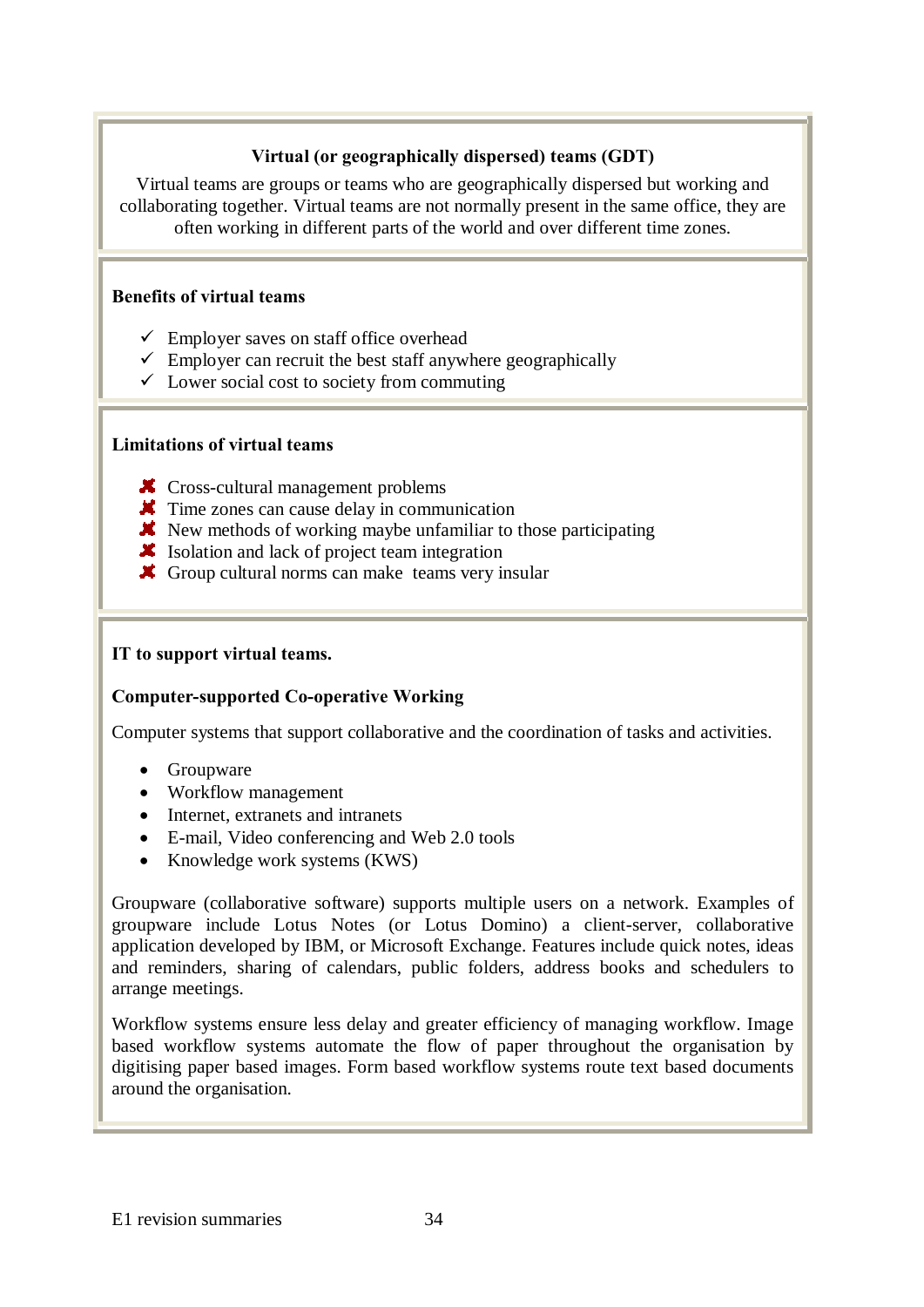

# **Managing Information Systems**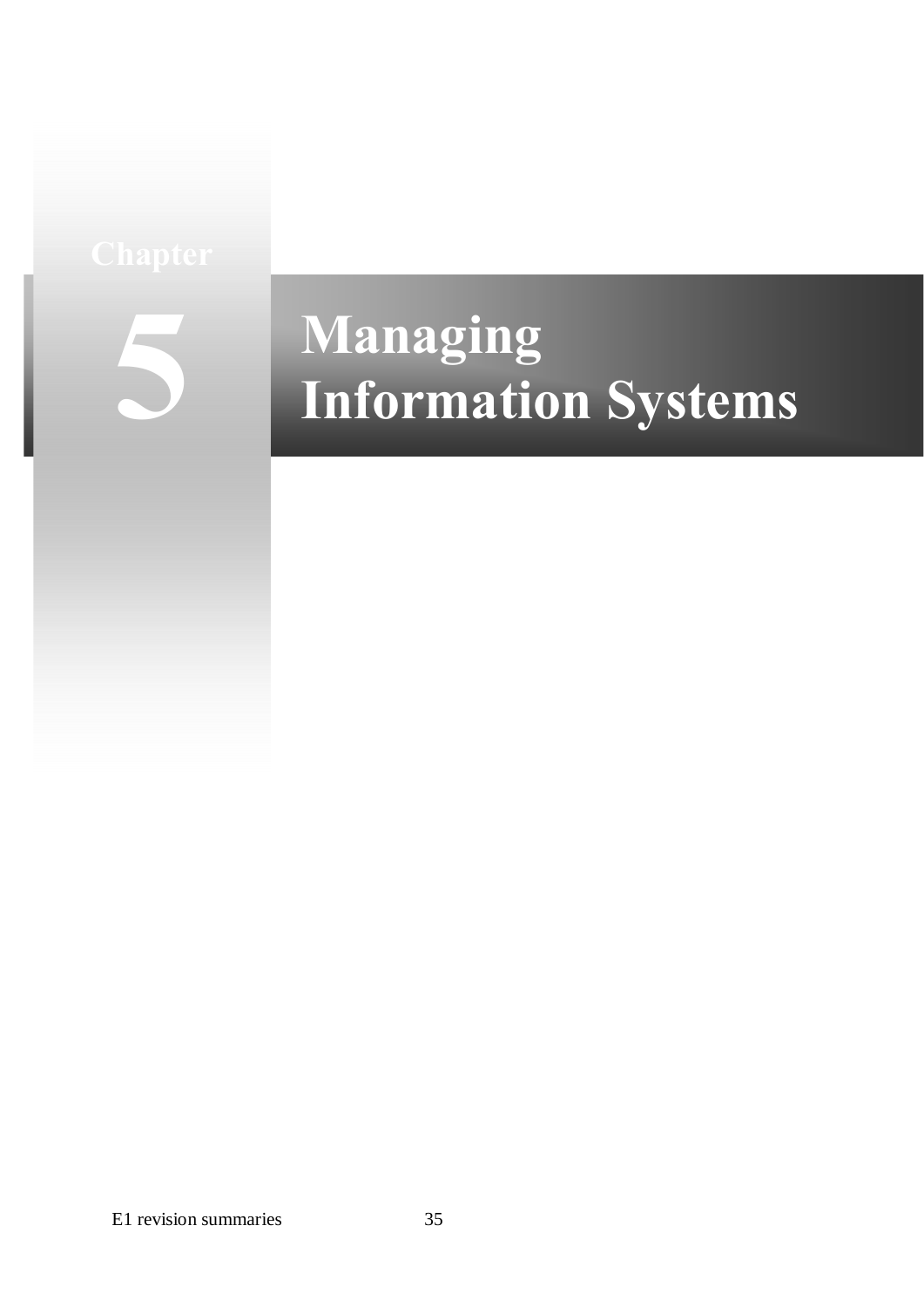# **Key summary of chapter**

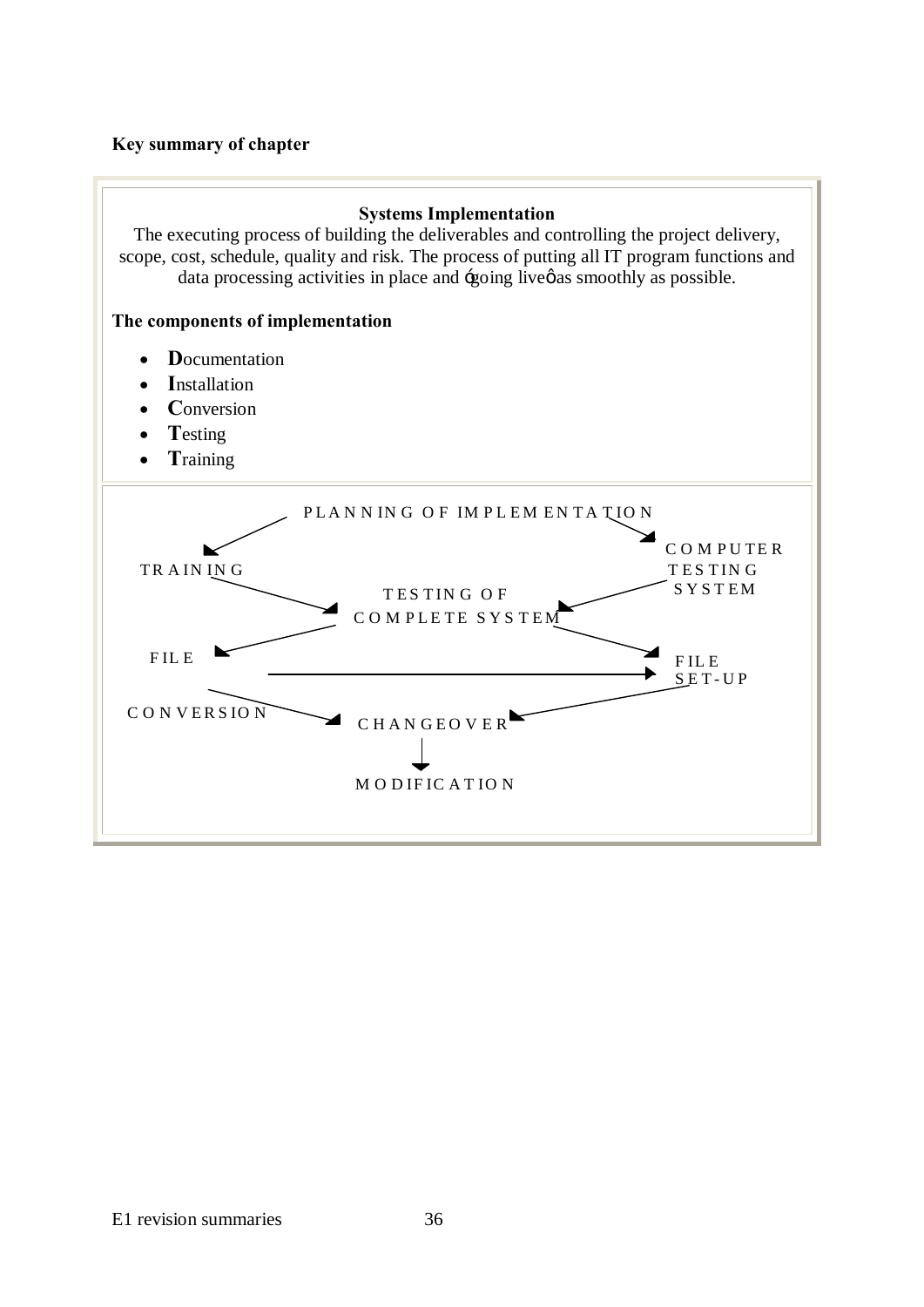# **Methods for system changeover**

| Direct changeover e.g. the complete replacement of a system after dismantling it.                                                                    |                                                                                                                                   |
|------------------------------------------------------------------------------------------------------------------------------------------------------|-----------------------------------------------------------------------------------------------------------------------------------|
| <b>Advantages</b><br>$\checkmark$ Cheap<br>$\checkmark$ Implemented during slack periods<br>$\checkmark$ New and old system may not be<br>compatible | <b>Disadvantages</b><br><b>*</b> High risk implementation<br>X High disruption in event of failure                                |
| Parallel running e.g. running the new and old system in parallel together.                                                                           |                                                                                                                                   |
| <b>Advantages</b><br>$\checkmark$ Less risk<br>$\checkmark$ Cross checking before old system<br>dismantled                                           | <b>Disadvantages</b><br><b>X</b> Chaotic and disruptive<br><b>X</b> More staff to run two systems<br>$\mathbf{\mathsf{X}}$ Costly |
| Pilot schemes e.g. form of direct changeover, the trial run of a new system.                                                                         |                                                                                                                                   |
| <b>Advantages</b><br>$\checkmark$ Teething problems not widespread<br>$\checkmark$ Less disruption to organisation                                   | <b>Disadvantages</b><br><b>X</b> High disruption for $\div$ guinea pigsø<br>× Delay of full implementation                        |
| Phased changeover e.g. one module at a time is introduced for the new system.                                                                        |                                                                                                                                   |
| <b>Advantages</b><br>$\checkmark$ Change management $\checkmark$ piece by<br>pieceø<br>$\checkmark$ Better structure for testing and<br>training     | <b>Disadvantages</b><br><b>x</b> Incompatibility of new system<br>X Not always possible<br>× Delay of full implementation         |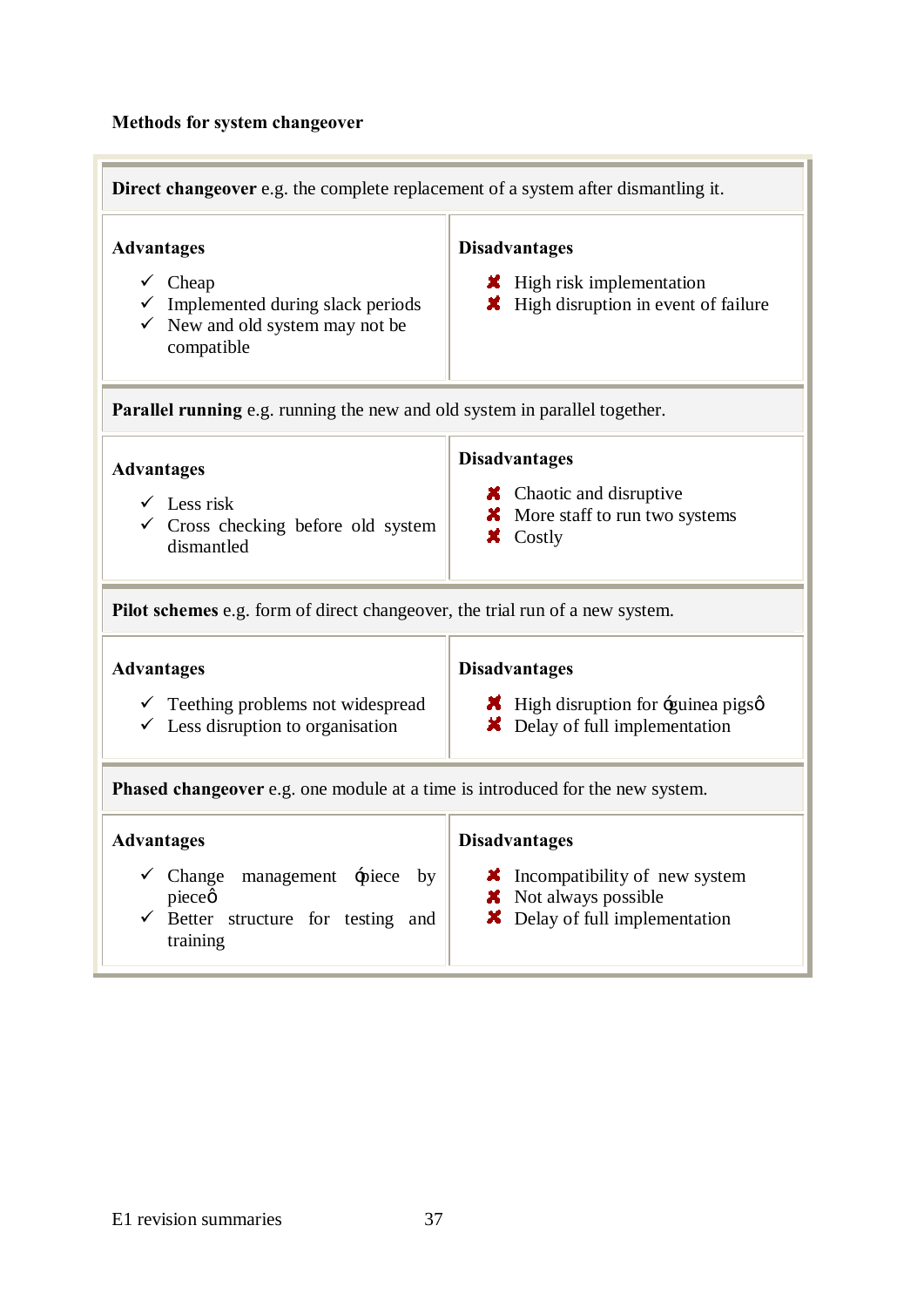# **Criteria for evaluating information systems**

- Quality of the information e.g. using  $\angle$ ACCURATE $\phi$  (see below)
- · **U**ser acceptance testing e.g. surveys, interview, observation etc
- · **A**ctual costs and benefits of new system compared to budget
- · **T**echnical testing e.g. response time, performance and reliability
- · **E**ase of recovery in the event of failure or malfunction

#### **Tools and techniques**

- · User questionnaires, interviews and observation
- Testing using real and  $\pm$ dummy $\emptyset$ data
- Cost-Benefit (CB) analysis
- Benchmarking
- Post implementation audit and review
- · Errors, complaints and queries reported
- The VFM or 3 Es approach

# **Cost-Benefit (CB) analysis**

An economic evaluation technique which compares the costs associated with a proposed investment with the benefits that investment will return. Both tangible and intangible factors would be considered.

## **Advantages**

#### **Disadvantages**

- $\checkmark$  Considers the  $\checkmark$  intangibles  $\check{\phi}$
- $\checkmark$  Useful technique for screening new projects

# **X** Uncertainty of estimating the future

**X** Placing a value on intangible benefits and costs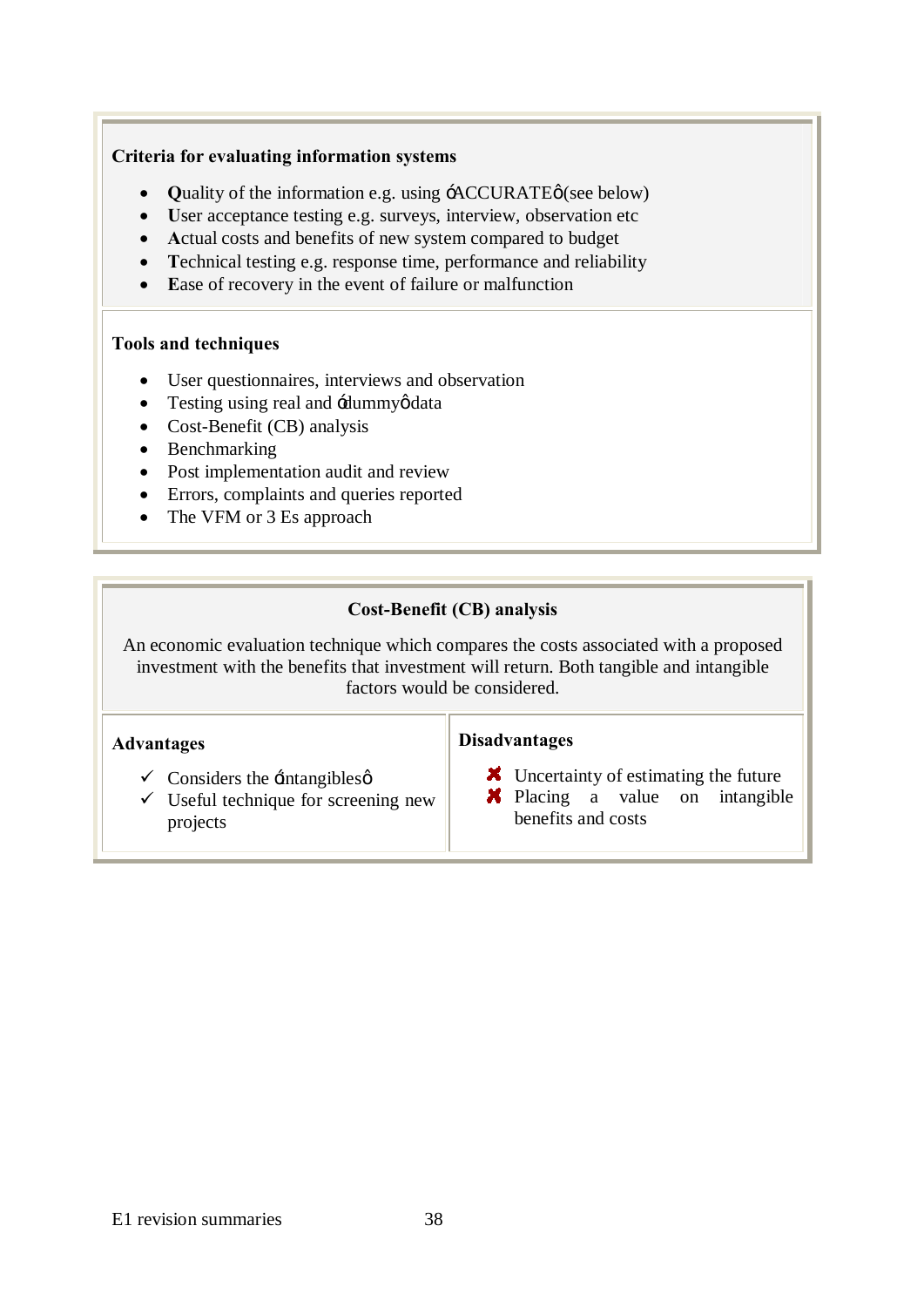# **Post completion review and audit**

Mistakes of management can be learned.

## **Techniques used to conduct a post completion audit**

- · End user satisfaction surveys
- Staff appraisals
- Exception reports e.g. time and cost
- Results from testing

# **The purpose**

- To support continuous improvement
- · To allow for the identification and implementation of corrective action

#### **The value for money (VFM) framework**

- · **Economy** (cheap)
- · **Efficiency** (quick)
- · **Effectiveness** (good)

# **Qualities of good information**

- · **A** Accurate
- · **C** Complete
- · **C** Cost beneficial
- · **U** User friendly
- · **R** Relevant
- · **A** Authoritive
- · **T** Timely
- · **E** Easy to use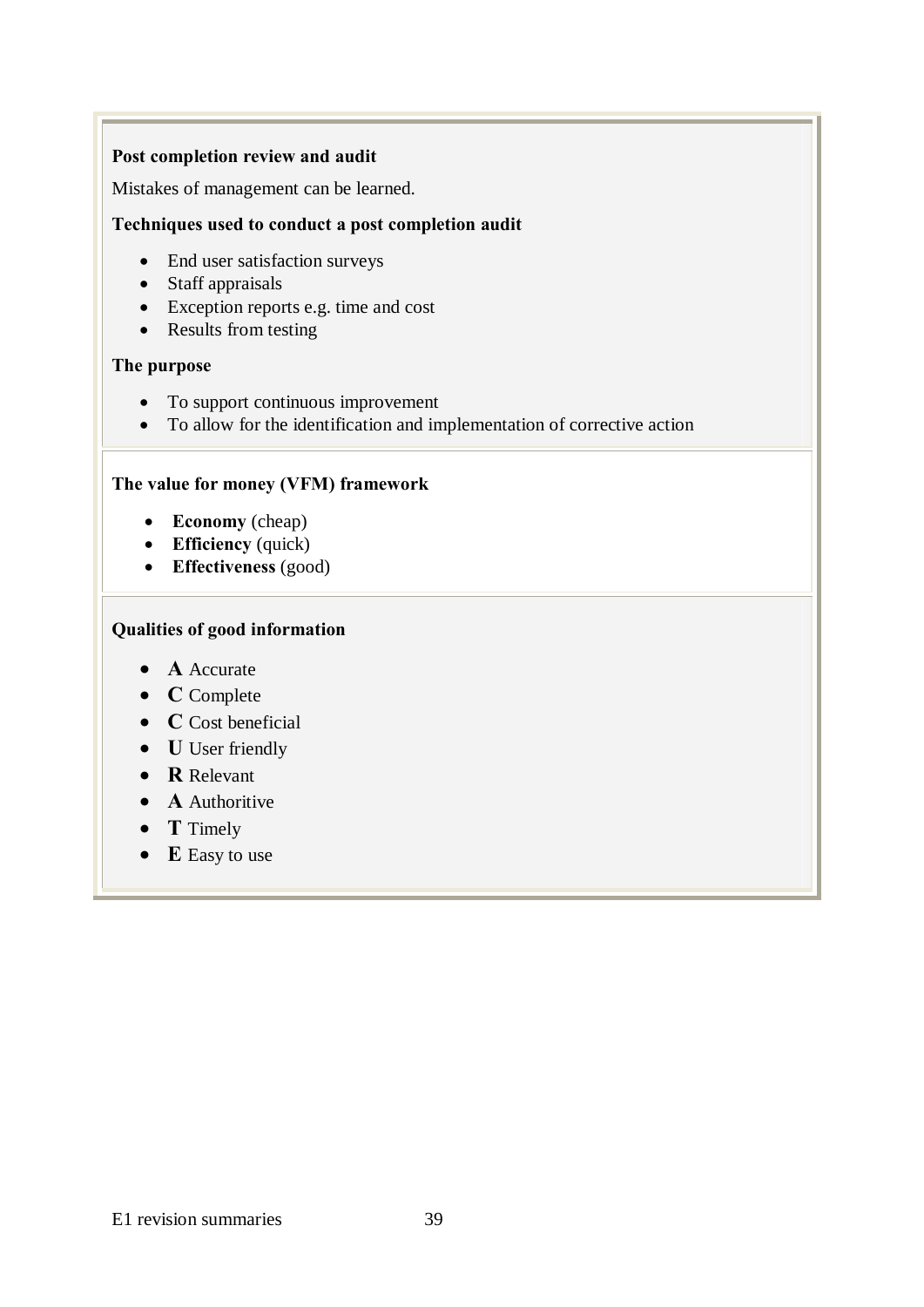# **Change management**

There is no one successful recipe for managing change within an organisation.

# **Kurt Lewin - 3 stage (process) approach to managing change**

· **Unfreeze** 

This process spells out the reasons why change needs to occur.

· **Behaviour change**

This process identifies and crafts new norms, attitudes and beliefs.

· **Refreeze**

This process reinforces new ways through reward and encouragement.

Lewings **force field analysis** illustrates the forces that drive change and the restraining forces which push change back and prevent or hinder it from occurring. Lewin recommended weakening restraining forces as the popular strategy for managing change.

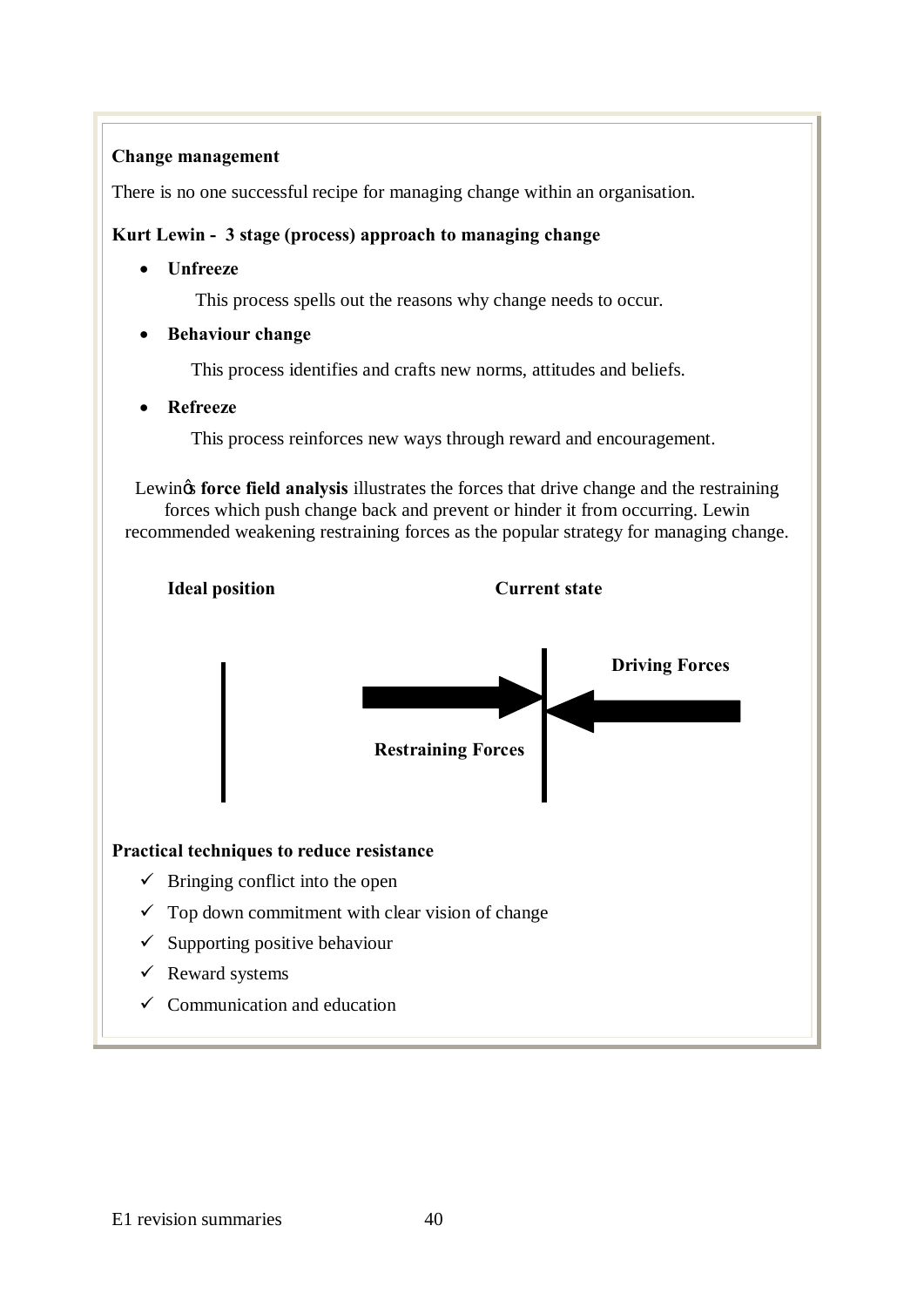# **Organising and managing information systems**

## **Centralisation of IT department or activities**

#### **Advantages of a centralised IT function**

- $\checkmark$  Economies of scale
- $\checkmark$  Better integration and compatibility of information systems
- $\checkmark$  Higher motivation of IT staff
- $\checkmark$  Can avoid duplication of effort
- $\checkmark$  Strategic view

#### **Benefits of in house developed information systems**

- $\checkmark$  Better understanding of information needs
- $\checkmark$  Strategic control
- $\checkmark$  Less risk to the security
- $\checkmark$  More effective support to end users

#### **Decentralisation of IT activities e.g. end user computing**

End-user computing is the direct hands on approach that end users have over the development and use of IT.

#### **Benefits of end user computing**

- $\checkmark$  Creativity and innovation
- $\checkmark$  Increases productivity of information systems
- $\checkmark$  End-user satisfaction -ownership and motivation  $\checkmark$

#### **Limitations of end user computing**

- **X** Lack of training and experience
- **X** Lack of documentation
- $\blacktriangleright$  Incompatibility of different systems

#### **Charging for IT 'in-house'**

- · Service centre e.g. free to departments
- Cost centre e.g. charged at cost to departments
- Profit centre e.g. charged at external market price to departments
- · Hybrid centre e.g. combination of two or more of the above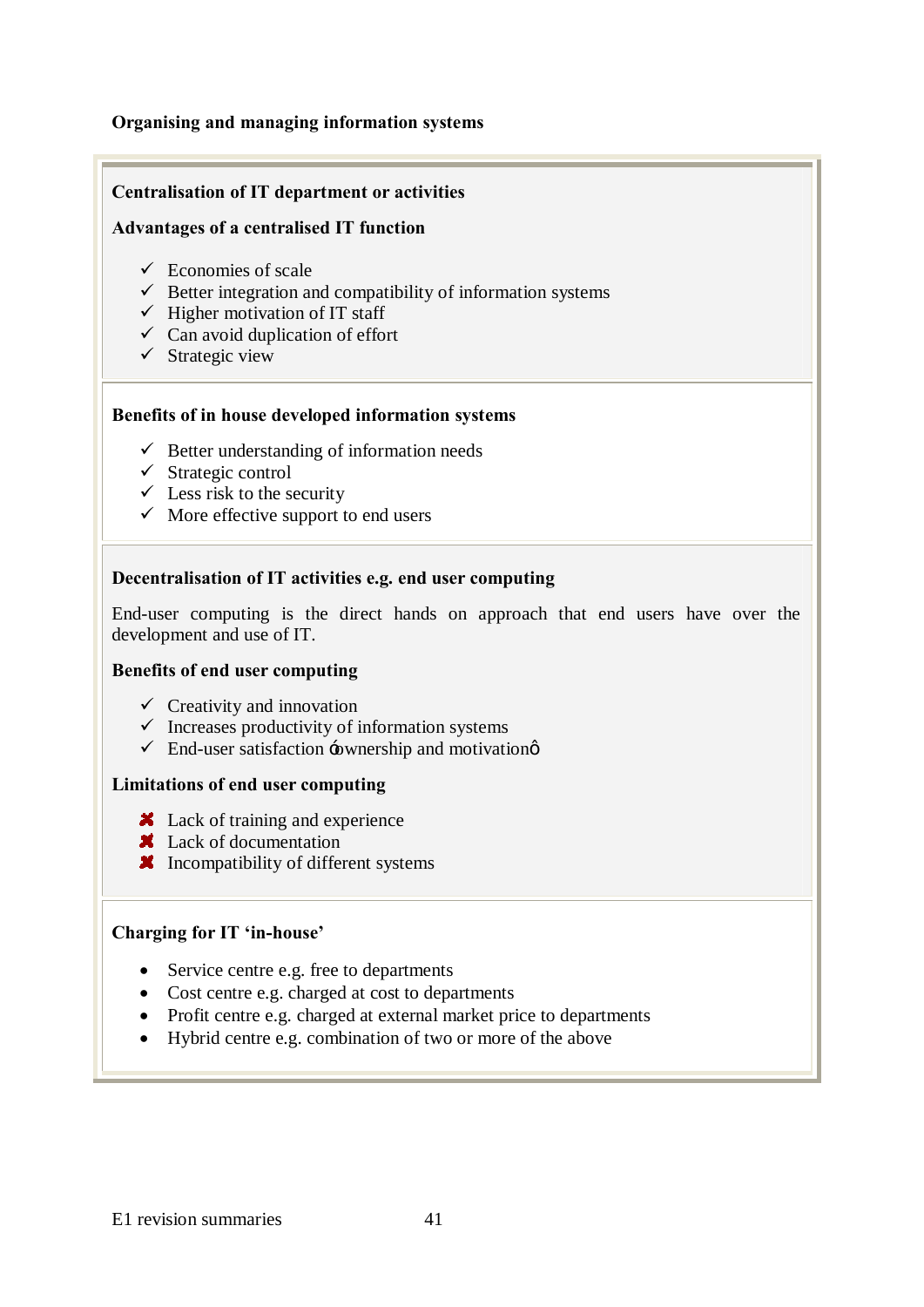# **IT outsourcing (client-vendor relationships)**

Examples include the outsourcing of system maintenance, development or data processing agreements with third party organisations, an entire IT department could be outsourced. IT outsourcing can allow management to start with a clean sheet and eliminate what they often see as an internal irritant.

## **Advantages**

- $\checkmark$  Save overhead
- $\checkmark$  Reduce the complexity
- $\checkmark$  Management can focus on its core competencies
- $\checkmark$  Flexibility of using outsourcer

# **Management of vendors**

- Policies, procedures and effective management
- · Planned selection criteria
- Tender and visiting process
- · References
- Contract agreements
- Penalties and cancellation terms

#### **Characteristics of a good service level agreement**

- Terms and conditions
- Exit route for non performance
- · Timescale of agreement
- Copyright and ownership
- Procedures for control
- Contact details

#### **Criteria for evaluating suppliers**

- Invitation to tender documents
- · Warranty and support
- Training assistance
- Cost and composite of cost
- Reliability and solid track record

# **Disadvantages**

- **X** Loss of strategic control
- **X** Over reliance
- **X** Loss of competitive advantage
- **X** Internal redundancy
- $\boldsymbol{\times}$  Risk to security
- Failure of outsourcer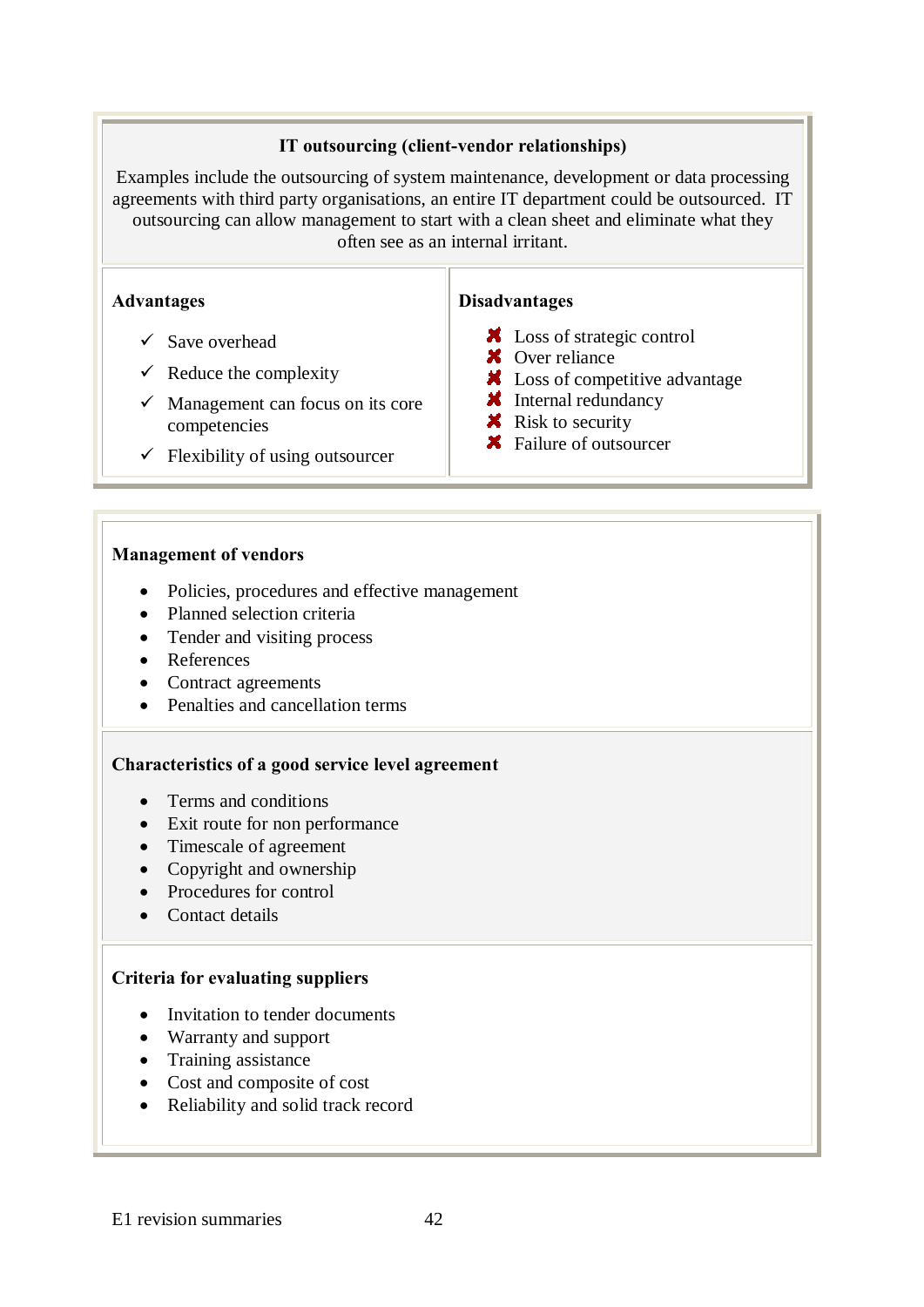# **Privacy and security**

## **Security within an IT environment**

- Prevention e.g. eliminate risk
- Detection e.g. catch the culprit
- · Deterrence e.g. make the culprit think twice
- Recovery e.g. what we do if all else fails

#### **Risks to IT systems**

- **X** Human error e.g. incorrect transactions entered, failing to correct errors
- **X** Technical error e.g. system malfunction
- Natural disaster e.g. explosion, lightning, fire or flood
- **X** Deliberate action e.g. fraud
- Commercial espionage e.g. competitors hacking customer information
- Malicious damage e.g. hacking/virus/disgruntled employees etc
- $\blacktriangleright$  Industrial action e.g. key 24/7 personnel

**Data privacy** in the United Kingdom, is covered by the Data Protection Act 1998. Breaches of individual privacy include the improper disclosure of personally identifiable information in digital form or otherwise.

#### **Examples of sensitive information**

- Healthcare records
- Criminal records
- Financial history and transactions

#### **Types of systems maintenance**

- **Corrective e.g. system malfunction or failure of some kind**
- **A**daptive e.g. changes in the processing environment
- · **P**erfective e.g. enhancements made
- · **P**reventative e.g. regular and routine servicing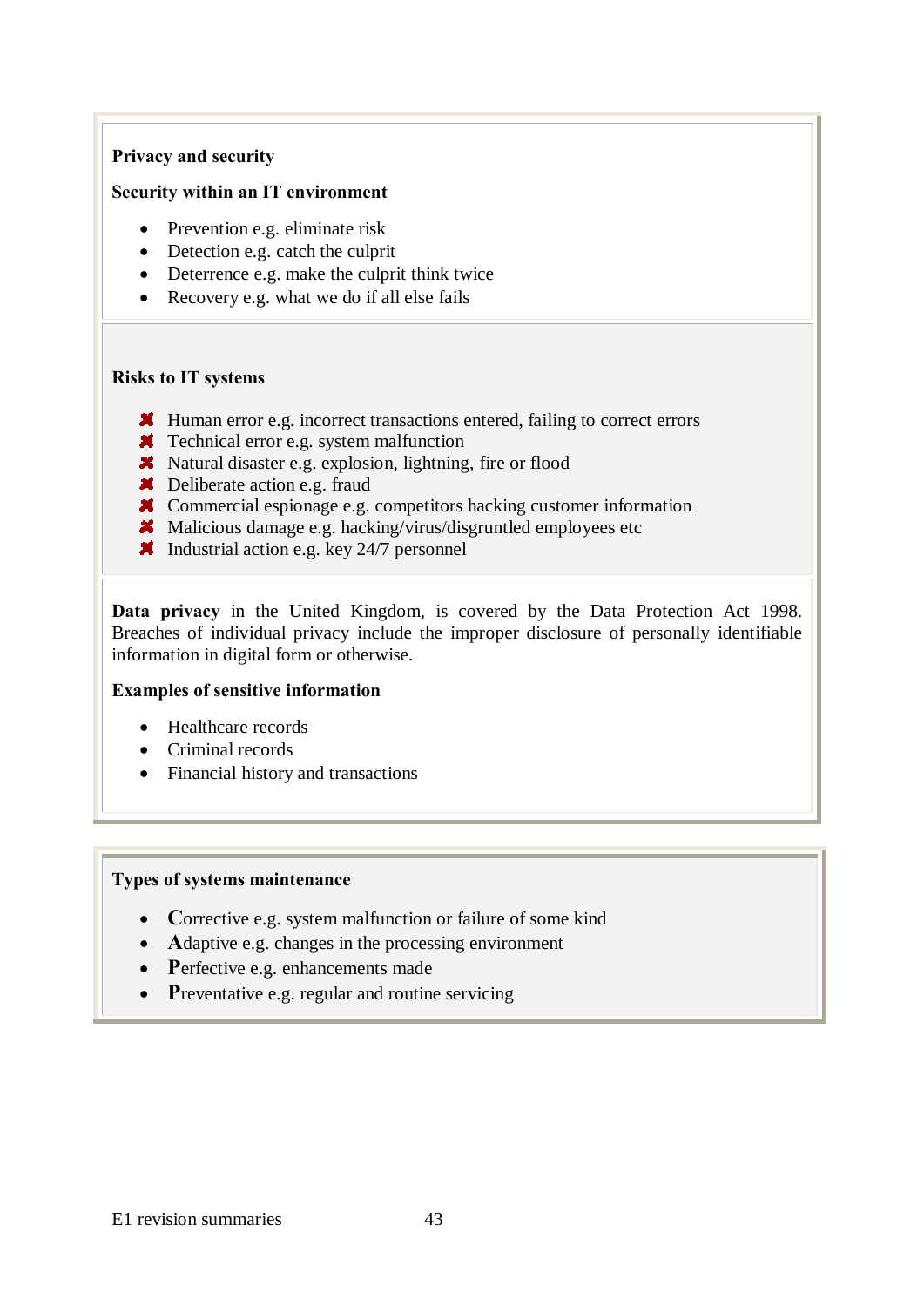E1 revision summaries 44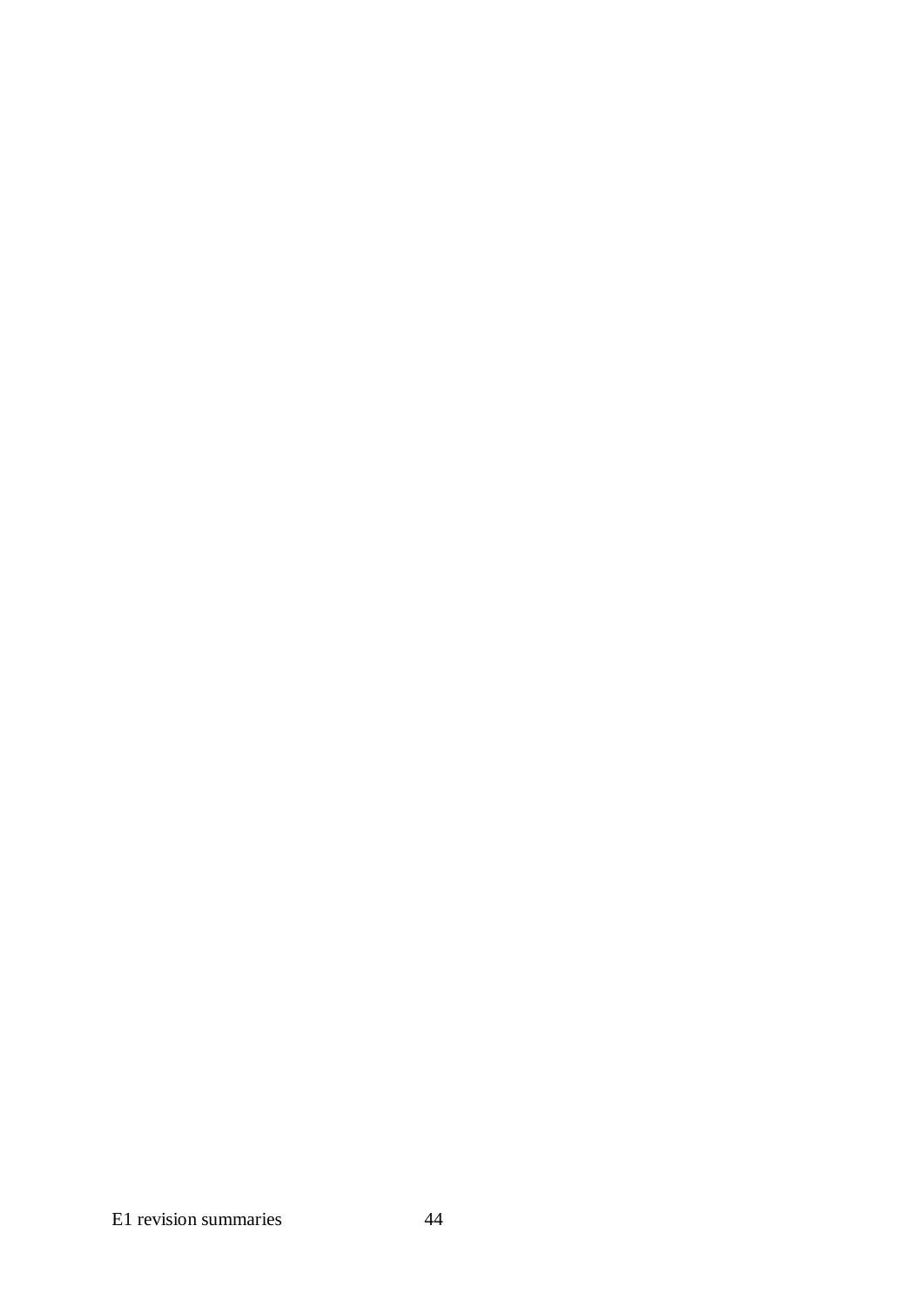

# **Operations Management**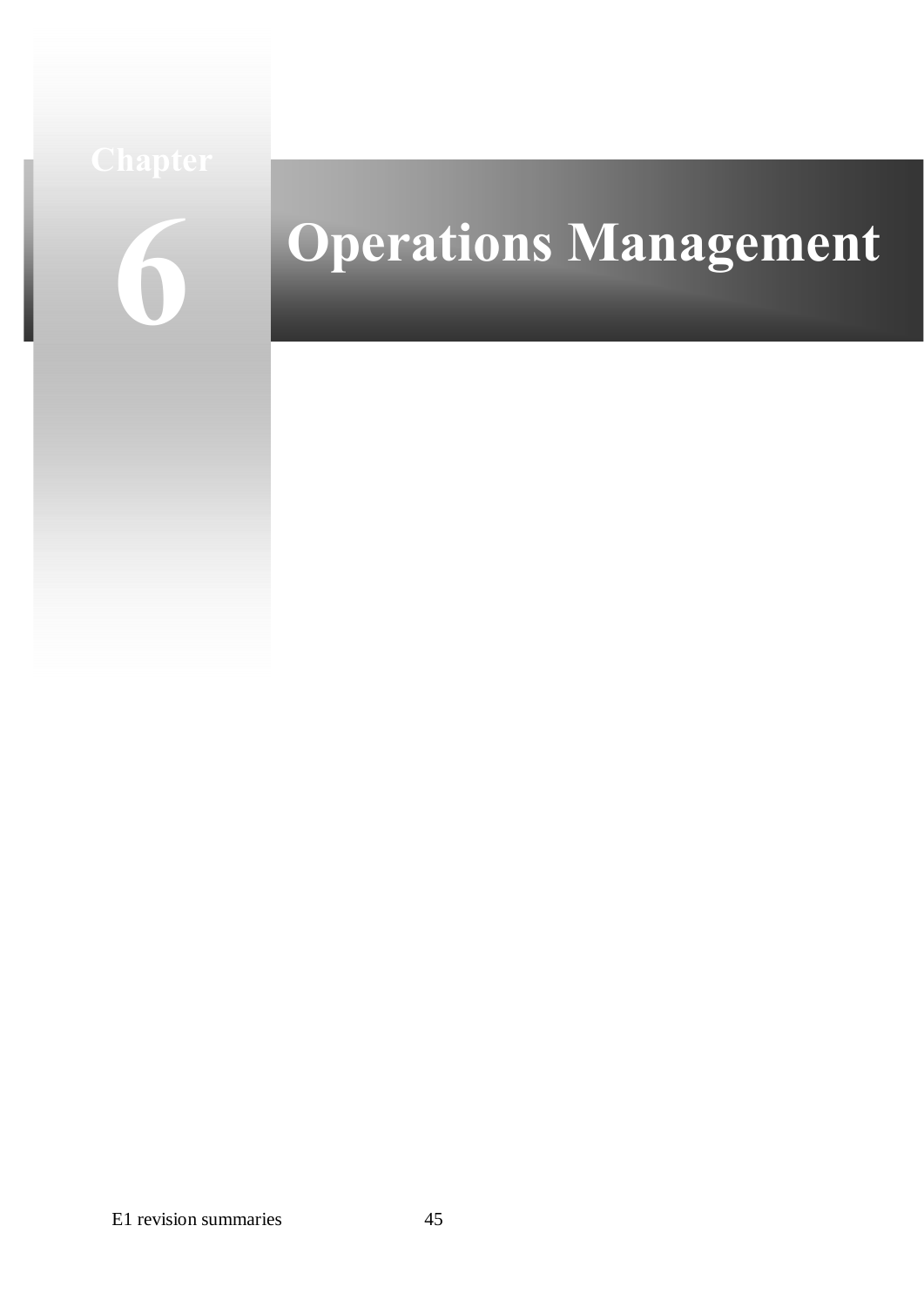# **Key summary of chapter**

# **Operations strategy**

The total pattern of decisions which shape the long-term capabilities of any type of operations and their contribution to the overall strategy, through the reconciliation of market requirements with operations resources.

## **( Definition: Slack and Lewis)**

#### **Performance dimensions for operational strategy**

- Quality e.g. effectiveness
- Speed e.g. efficiency
- Flexibility e.g. lead time
- Cost e.g. economy

# **Capacity**

The ability of an operation to perform and produce. The maximum limit to the volume of product or service an organisation can produce, in a given timescale and bound by its constraints such as existing of technology, resources and business processes.

- · **Over capacity** e.g. spare capacity and idle resources
- **Under capacity** e.g. full order book, customer queuing, waiting lists etc.

#### **Capacity planning**

- · **Survey or sample of buyers intentions** e.g. customer sample taken
- · **Composite of sales force opinions** e.g. human judgement applied by staff
- · **Expert opinions** e.g. opinions from industry experts or consultants
- · **Past-sales analysis** e.g. projections (trends) using a study of past performance
- · **Market test methods** e.g. consumer trials and testing
- · **Queuing theory** e.g. mathematical study of waiting lines or queues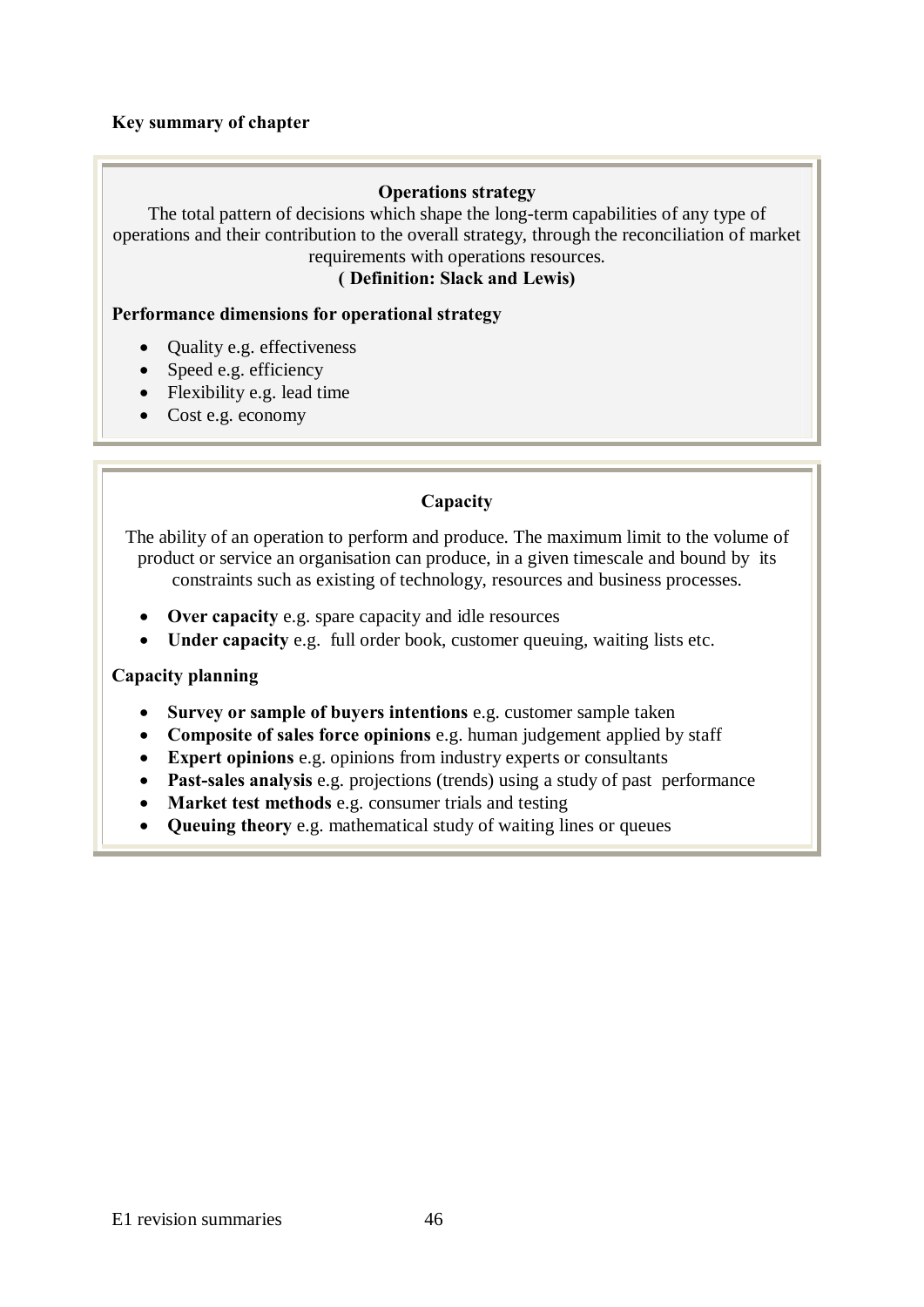**The flexible firm 'achieving workforce flexibility'**

The **shamrock organisation** (a concept by **Charles Handy**), divided employees into three categories: **core, contractual and flexible labour.** 

The flexible firm model proposed by **John Atkinson**, divides employees into three categories: **core, peripheral and external labour.**

Both models are similar and can be used to explain how an organisation might achieve greater flexibility.

**The shamrock organisation**

- The inner core e.g. permanent key employees.
- The flexible workforce (or peripheral labour) e.g. temporary, casual and/or parttime employees on short-term contracts.
- · The contractual fringe (or external labour) e.g. self-employed subcontractors or freelancers, who are engaged to provide services as and when needed and often paid by results

# **Types of workforce flexibility**

- · **Functional flexibility** (task flexibility/multi-skilled employees) concerns breaking down traditional occupational boundaries and avoidance of  $\div$ over $\phi$ specialisation.
- · **Financial flexibility** aims to convert staff cost from fixed to variable cost.
- · **Numerical flexibility** enables a firm to adjust rapidly to changing levels of demand by increasing or decreasing the number of employees.
- · **Temporal flexibility** can be achieved by varying the hours worked by employees in response to changes in demand.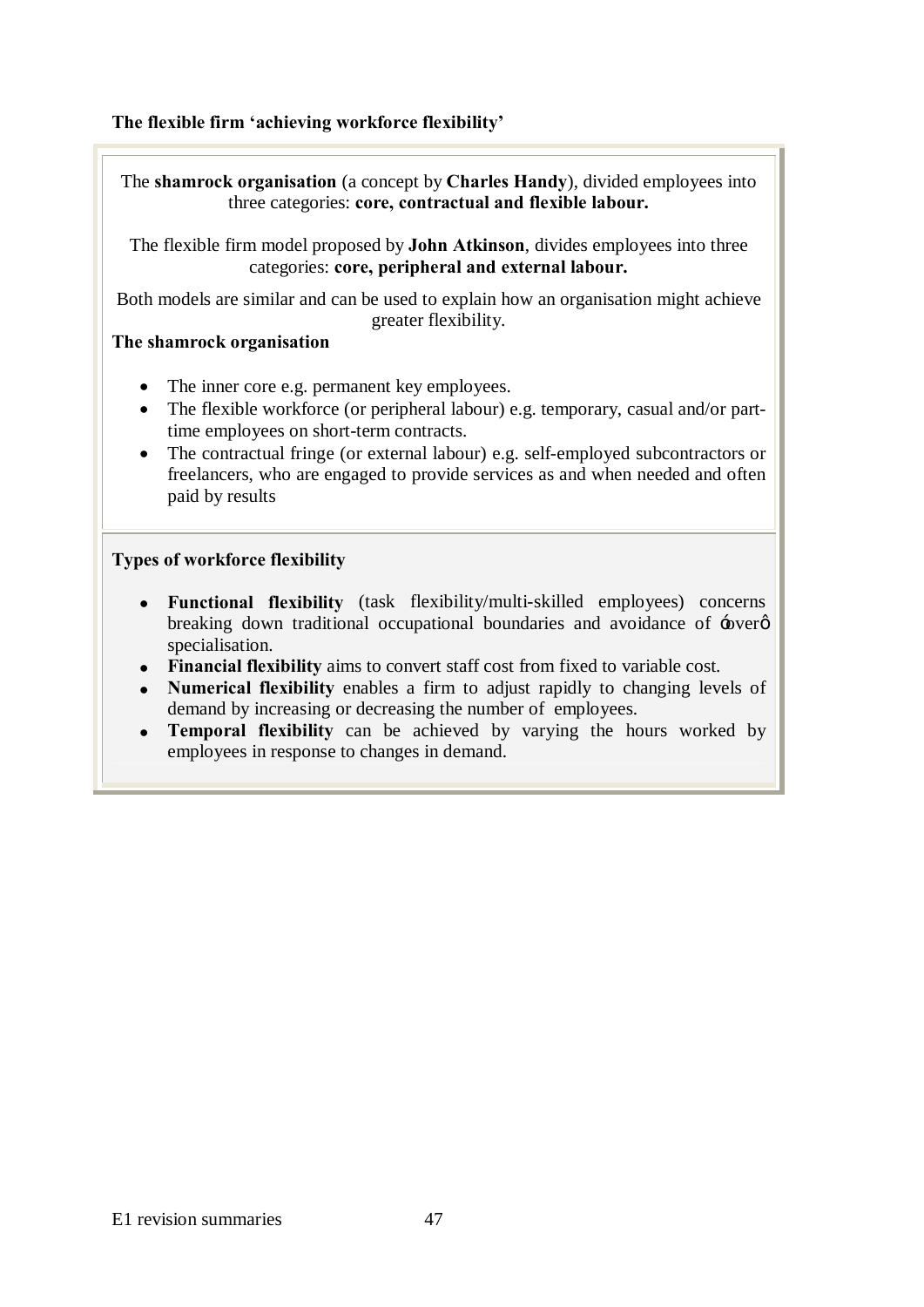# **Strategies for balancing capacity (supply) and demand**

**Level capacity strategies** e.g. produces at a constant rate of output ignoring any changes or fluctuations in customer demand levels

- $\checkmark$  Efficient production levels at all times
- $\checkmark$  Supports mass production of uniform products.

**K** High risk of stock obsolescence when customer needs change.

**Chase demand strategies** e.g. **a** Just In Time (JIT) system, the opposite to a level capacity strategy.

- $\checkmark$  Economies of scope from flexible resources
- $\checkmark$  Minimisation of stock levels
- $\blacktriangleright$  Problems of no surplus inventory to run down during  $\exists$  peak  $\emptyset$  periods
- $\blacktriangleright$  High risk of disruption to production e.g. stock outs

**Demand management strategies** e.g. influence customer demand levels to match to an  $\div$ efficient $\phi$  operating capacity (supply).

- $\checkmark$  When  $\hat{\tau}$  off peak $\phi$  -make the customer come to you $\phi$
- $\checkmark$  Maintain efficient levels of production and inventory
- **M** Marketing strategies not always effective.
- **X** Offers of discounts can be financially harmful

#### **The characteristics of service organisations**

- · **Intangibility** e.g. no material substance or physical existence
- · **Legal ownership** e.g. cannot be returned if faulty.
- · **Instant perishability** e.g. cannot be stored
- · **Heterogeneity** e.g. service performed is different each time
- **Inseparability** e.g. the service cannot be separated from the person who provides it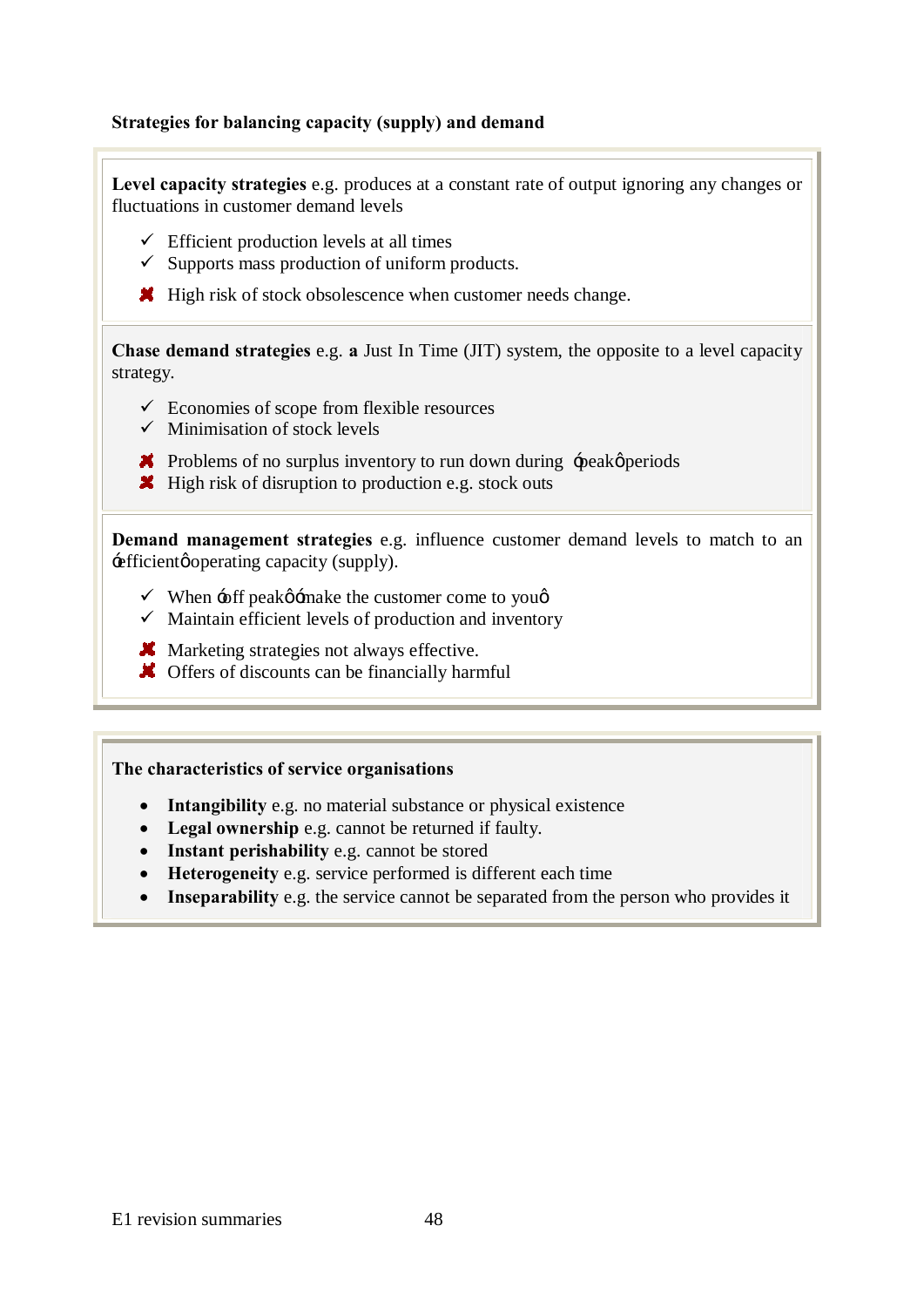# **The concept of sustainability in operations management**

Sustainability within operations management is about preserving natural resources for future generations. A fully sustainable operation is one that has a zero impact, or a positive impact on the ecological environment.

# **Practices for sustainability**

- Reduction in the use of toxic substances.
- · Reduced reliance on petroleum and other non-renewable energy sources.
- · Use of naturally renewable materials.
- · Use of biodegradable materials
- · Use of organic materials
- Fair trade

The organisations  $\pm$ nvironmental footprint or environmental impact, is determined by the amount of depleted raw materials and non-renewable resources it consumes to make its products, and the quantity of waste and emissions that is generated in the process. The life cycle of a product should take into consideration the raw materials it uses in production, all other manufacturing processes, all distribution and transportation costs caused by a products existence, right through to its final disposal.

# **Lean production or the Toyota production system (TPS)**

Lean production (also known as the Toyota Production System) is a manufacturing methodology originally developed by Toyota "good thinking means good productö.

Toyota Production System (TPS) was built on two main principles: Just In Time (JIT) and Jidoka e.g. continuous improvement of quality within the production system.

Lean production focuses on delivering resources when and where they are needed.

#### **Lean production tools and techniques**

- Getting things right first time
- Minimising inventory e.g. JIT stock control
- Minimising waste
- Flexible workforce practices
- High commitment to human resource policies
- · Culture of commitment to continuous improvement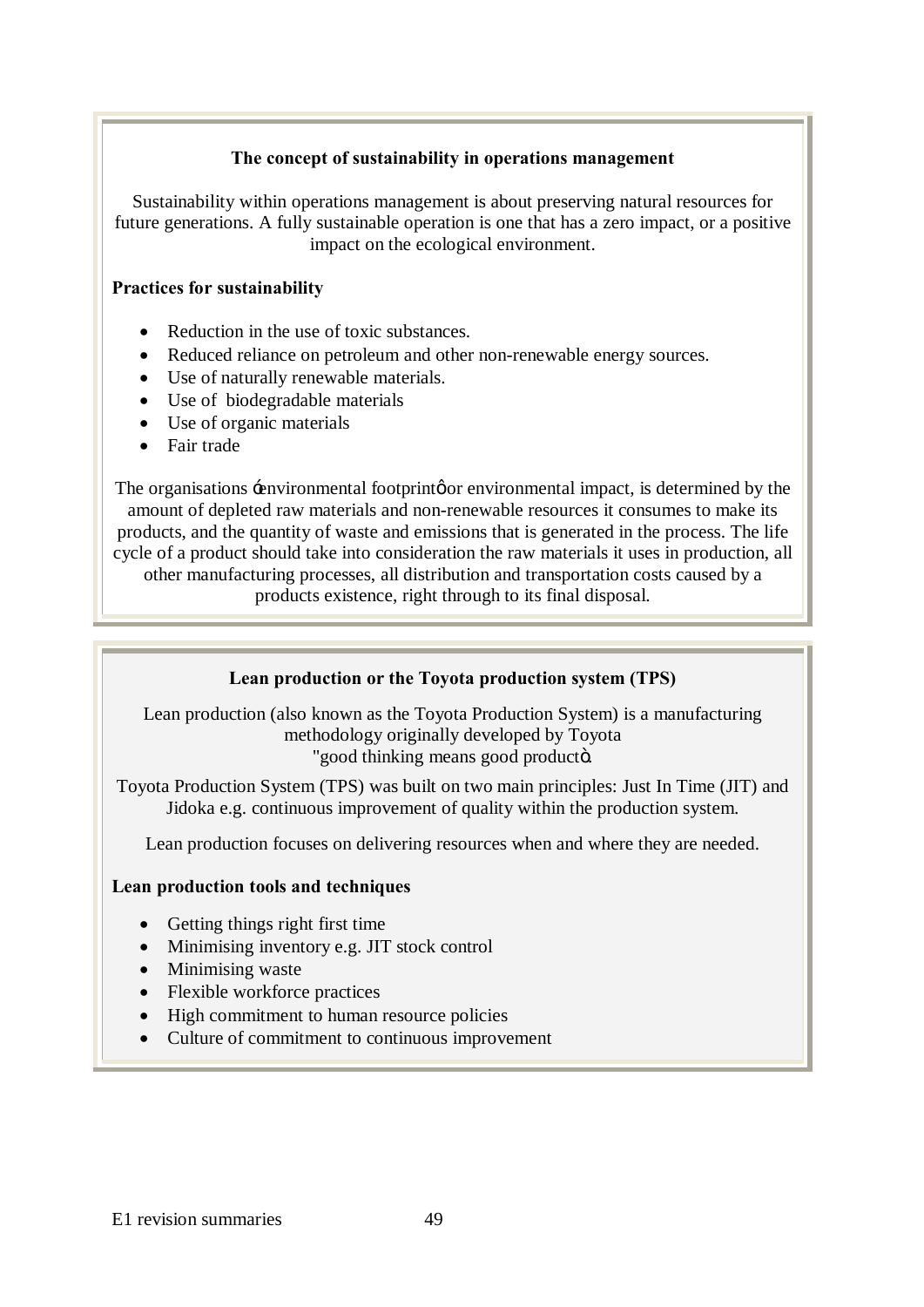# **Concepts that support lean production**

**Total productive maintenance (TPM)** aims to shorten lead times by ensuring production and machine maintenance staff work closer together. Machine operators are empowered and trained in order to speed up routine servicing, fault diagnosis and maintenance of operating machinery.

**Just in time (JIT)** requires that products should only be produced if there is an internal or external customer waiting for them. It aims ideally for zero stock e.g. raw materials delivered immediately at the time they are needed, no build up of work-in-progress in production and finished goods only produced if there is a customer waiting for them.

**Total quality management (TQM)** is the process of embracing a quality conscious philosophy or culture within an organisation, it aims towards standards of near perfection and continuous improvement.

**Quality circles** is an American idea, whereby a group of 5 to 8 employees, normally working in the same area, volunteer to meet on a regular basis to identify areas for improvement or analyse work related problems in order to find solutions.

# **Information technology to support capacity planning**

**Flexible manufacturing systems (FMS)** consist of several machines along with part and tool handling devices such as robots, arranged so that it can handle any family of products or parts for which the system has been designed and developed. These systems are highly computerised, automated and integrated.

**Computer aided design (CAD)** automates the design, drafting and display of graphically oriented information early in the design process aids good production planning.

**Computer aided manufacturing (CAM)** automates production e.g. robotic and programmable production cycles.

**Optimised production technology (OPT)** helps to avoid the build up of unnecessary work in progress and supports a JIT environment e.g. resource planning centred around  $\pm$ bottleneck resources (limiting factors) or the binding constraints that limit capacity.

**Materials requirement planning (MRP I)** is an inventory control system which provides an automated list of components and materials required for the type and number of products entered. This allows better production planning and accuracy of inventory management.

**Manufacturing resource planning (MRP II)** Evolved from MRP I. A system that incorporates not only material requirements, but all manufacturing resources such as different labour types, machine types and other manufacturing resources required for the type and number of products entered.

**Computer-integrated manufacturing (CIM)** is manufacturing supported by computers. The total integration of computer aided design, manufacturing,. quality control and purchasing in one centralised system.

**Enterprise-wide systems (ERP systems)** also referred to as enterprise resource planning (ERP) or enterprise computing. Enterprise-wide systems are information systems that are used throughout a company or enterprise. A company-wide computer software system used to manage and coordinate all the resources, information and functions of a business.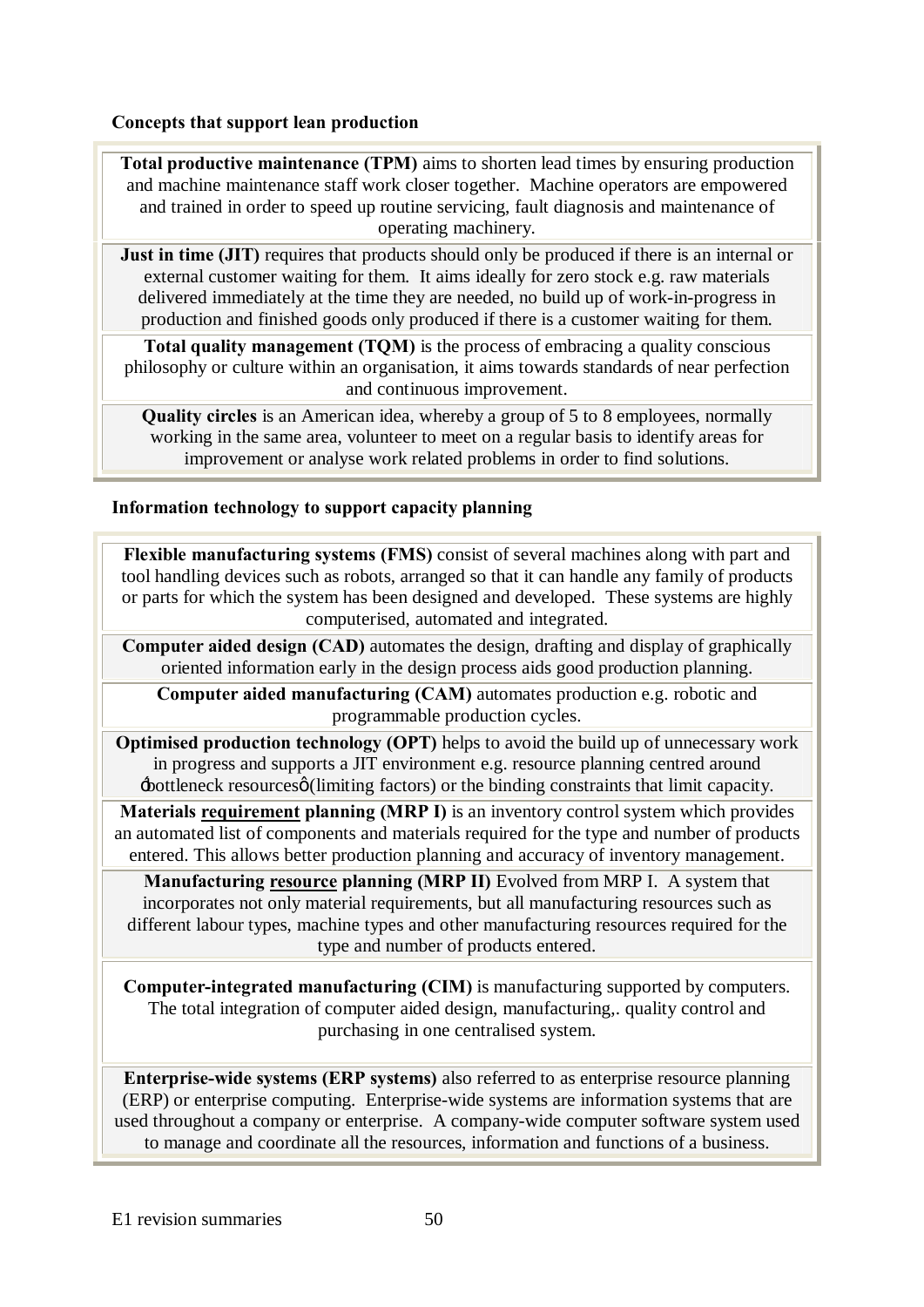## **Supply chain management**

Strategies to achieve greater integration of the supply chain from raw material to the ultimate final sale and disposal of a finished product or service. Effective supply chain management can be crucial for an organisation to gain competitive advantage e.g. higher quality, lower cost, quicker delivery etc. A supply chain is an example of a supply network, raw materials, components, finished goods and services, are procured as a product passes through a chain of processes that supply one another and at each stage -adds value  $\phi$  to the customer in some way.

# **Strategic supply chain management**

The **strategic supply wheel** illustrated by Cousings

- **Portfolio of relationships** e.g. high collaboration with suppliers
- · **Skills and competences** e g. develop skills internally
- · **Strategic performance measures** e.g. monitor and control supply chain
- · **Cost-benefit analysis** e.g. over strategic approaches
- · **Organisational structure** e.g. support effective supply chain management

# **The strategic positioning tool by Reck and Long**

- · **Passive** (clerical and transaction based) purchasing viewed as a clerical function.
- · **Independent** (arms length purchasing but commercial) purchasing takes more of a professional approach.
- · **Supportive** (proactive purchasing) purchasing is regarded as essential and more preemptive in the information it delivers.
- · **Integrative** (full partnership, strategic sourcing and collaboration) purchasing is viewed as strategic, core, essential and therefore fully integrated.

# **Supplier sourcing strategies**

- **Single sourcing** e.g. source from one supplier only.
- · **Multiple sourcing** e.g. source service from many suppliers simultaneously.
- · **Delegated sourcing** e.g. purchasing decisions are outsourced.
- · **Parallel sourcing** e.g. a combination of two or more of the above.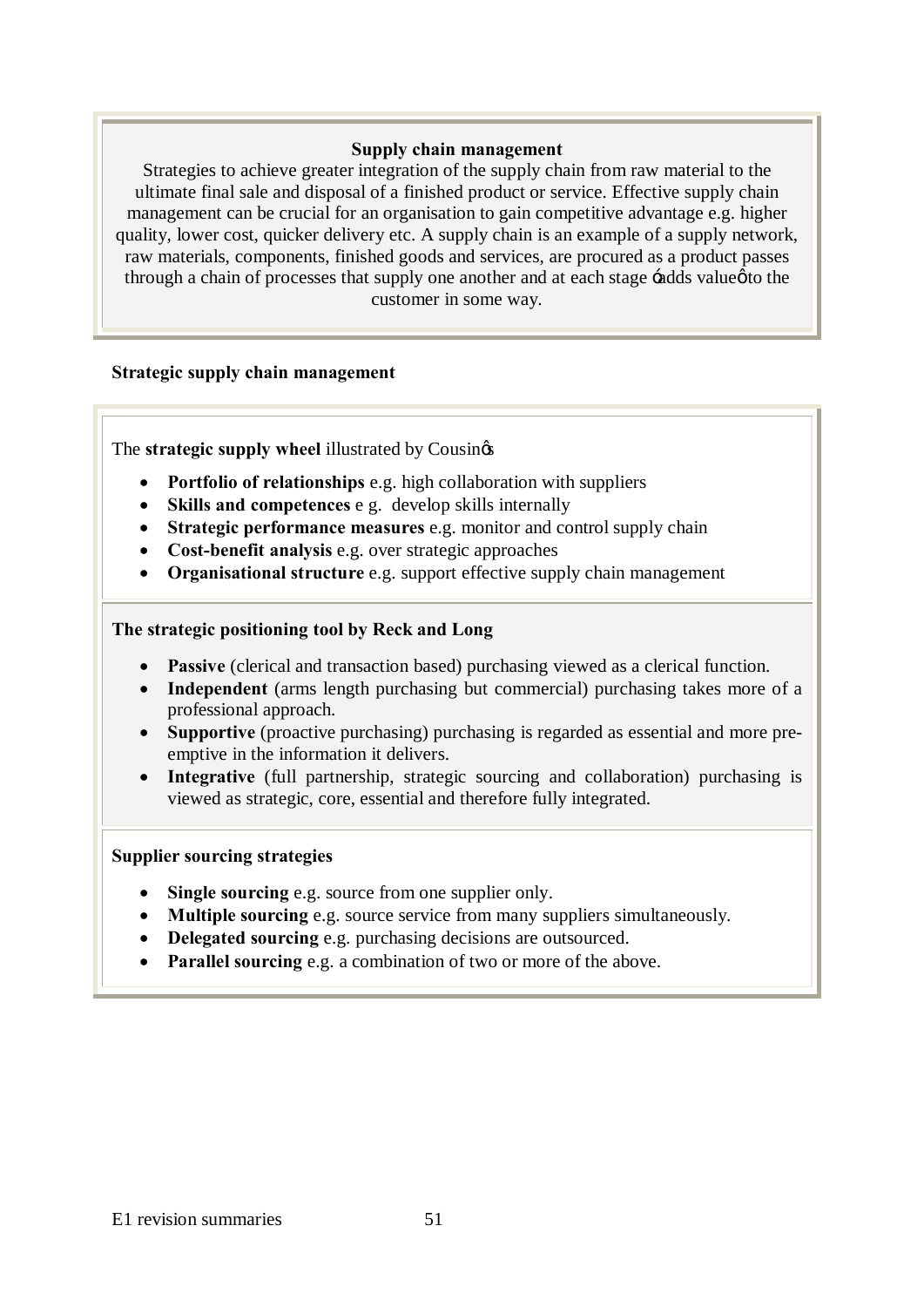# **IT to facilitate greater integration of supply chain**

- Bar coding
- Electronic tagging
- Materials Requirement Planning (MRP I)
- Route masters
- · Electronic Data Interchange (EDI)
- · Extranet e.g. internet based EDI.
- Computer Aided Design (CAD)
- · Electronic Funds Transfer (EFT) systems.

# **Business strategies to facilitate greater integration of supply chain**

- Vertical integration
- · Strategic alliances or joint ventures

# **Process mapping**

For [processes](http://en.wikipedia.org/wiki/Business_processes) to be improved they must first be illustrated. Flow charts can facilitate the use of process mapping e.g. diagrams using arrows, symbols and shapes.

# **Advantages of process mapping**

- $\checkmark$  Visual communication
- $\checkmark$  Structured -walk through testing
- $\checkmark$  Prototype designs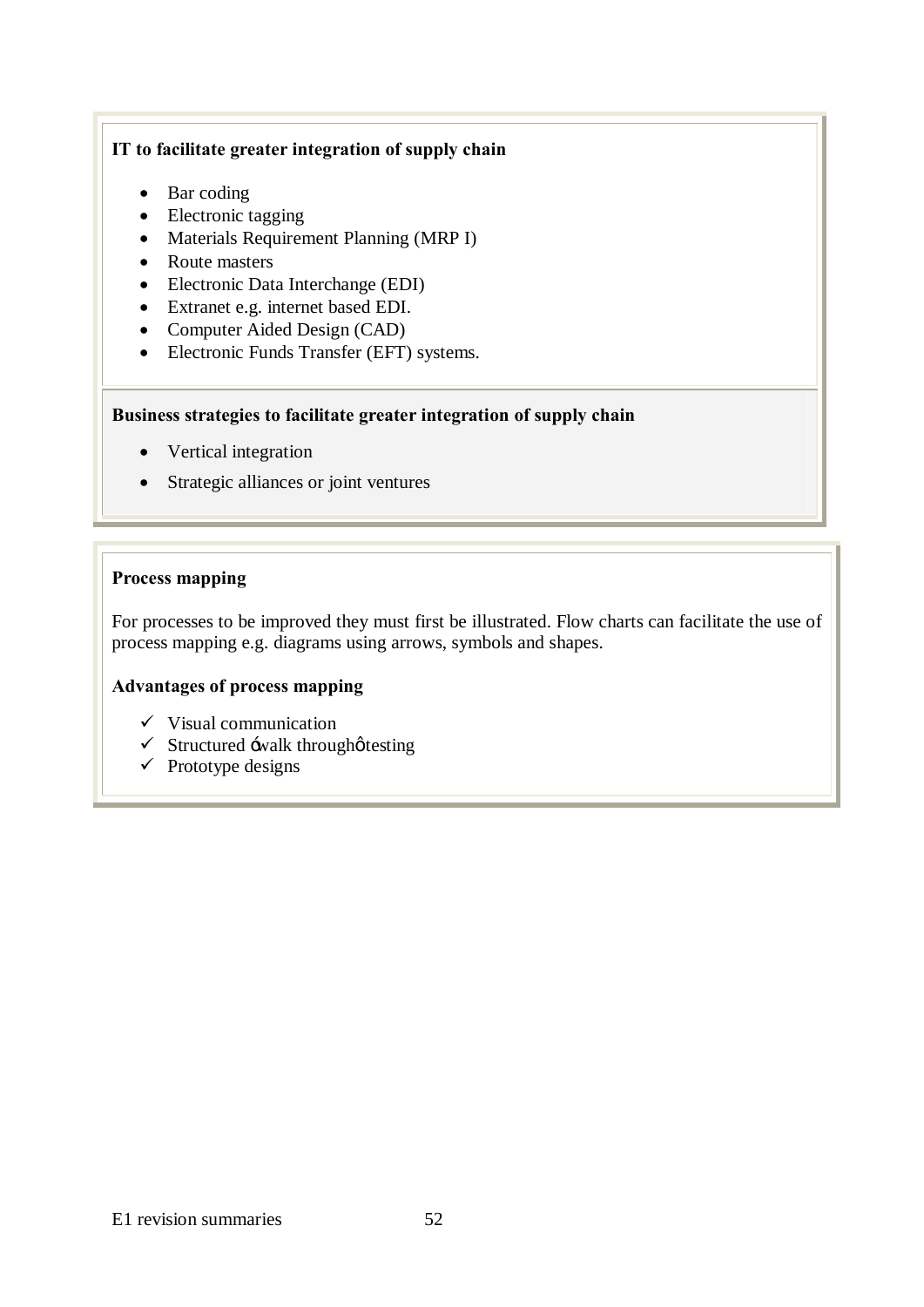# **Periodic Inventory Systems**

Stock levels are reviewed at predetermined intervals of time and an order is placed. Orders are made on a scheduled basis but the reorder level could be for a standard or variable quantity each time. A simpler and less complex system to maintain but problems of periodic systems for controlling inventory include:

- **X** Missing or obsolete items may not be identified quickly enough.
- **X** Larger errors or discrepancies between physical counted and stock records maintained when stock is periodically verified.
- **K** Higher risk of stock outs occurring if stock levels are not reviewed frequently.

#### **Continuous (Perpetual) Inventory Systems**

Stock levels are constantly monitored and reviewed in -real-time and orders placed when stock reaches or falls below a predetermined reorder level. The reorder level could be for standard or variable quantity each time but ordering does not occur at predetermined intervals of time.

# **The ABC system**

An example of a periodic review system, where different stock items are classified as either.

- High value  $(A)$
- Medium value (B)
- Low value  $(C)$

Higher value items are reviewed more frequently than low value items.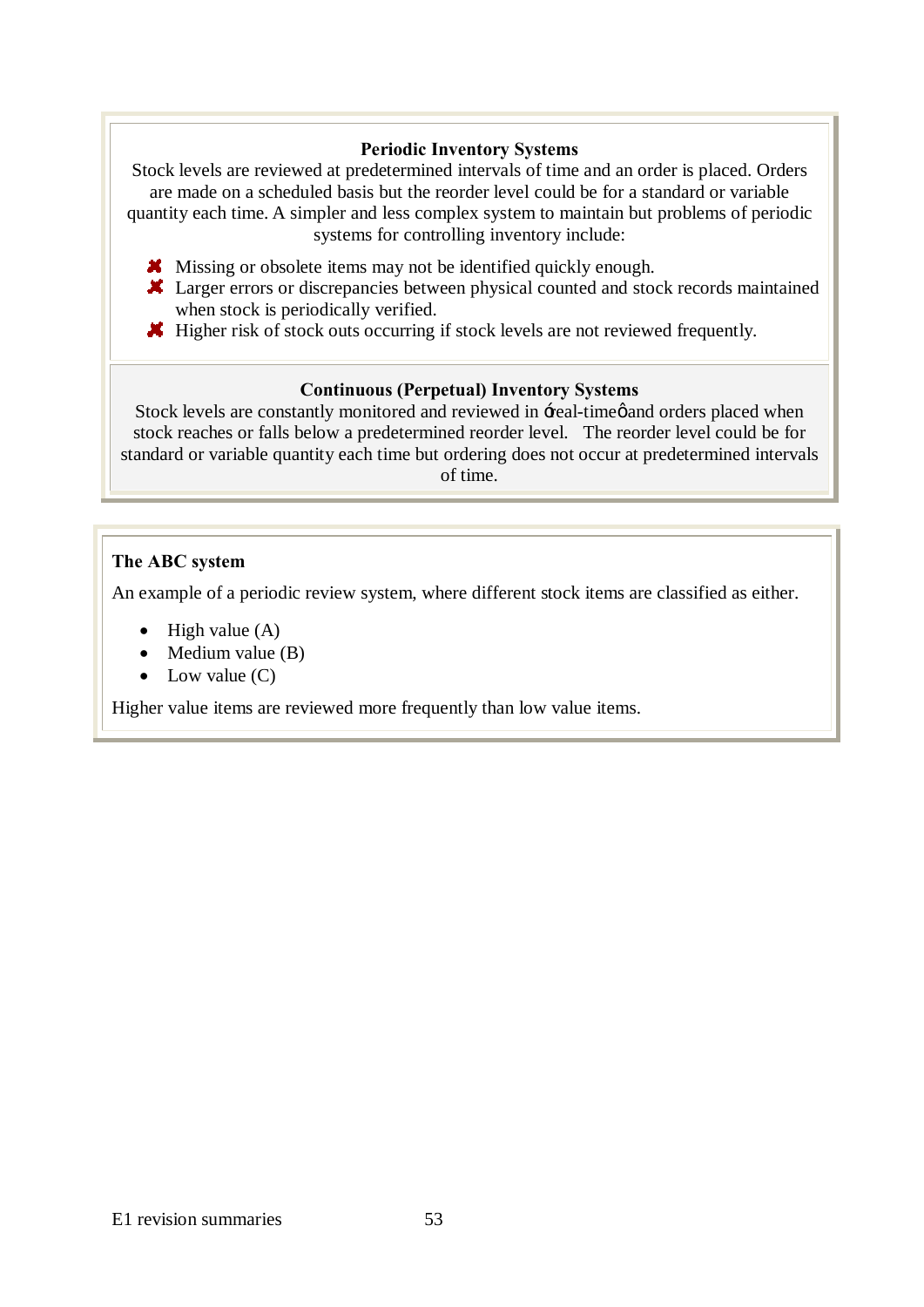E1 revision summaries 54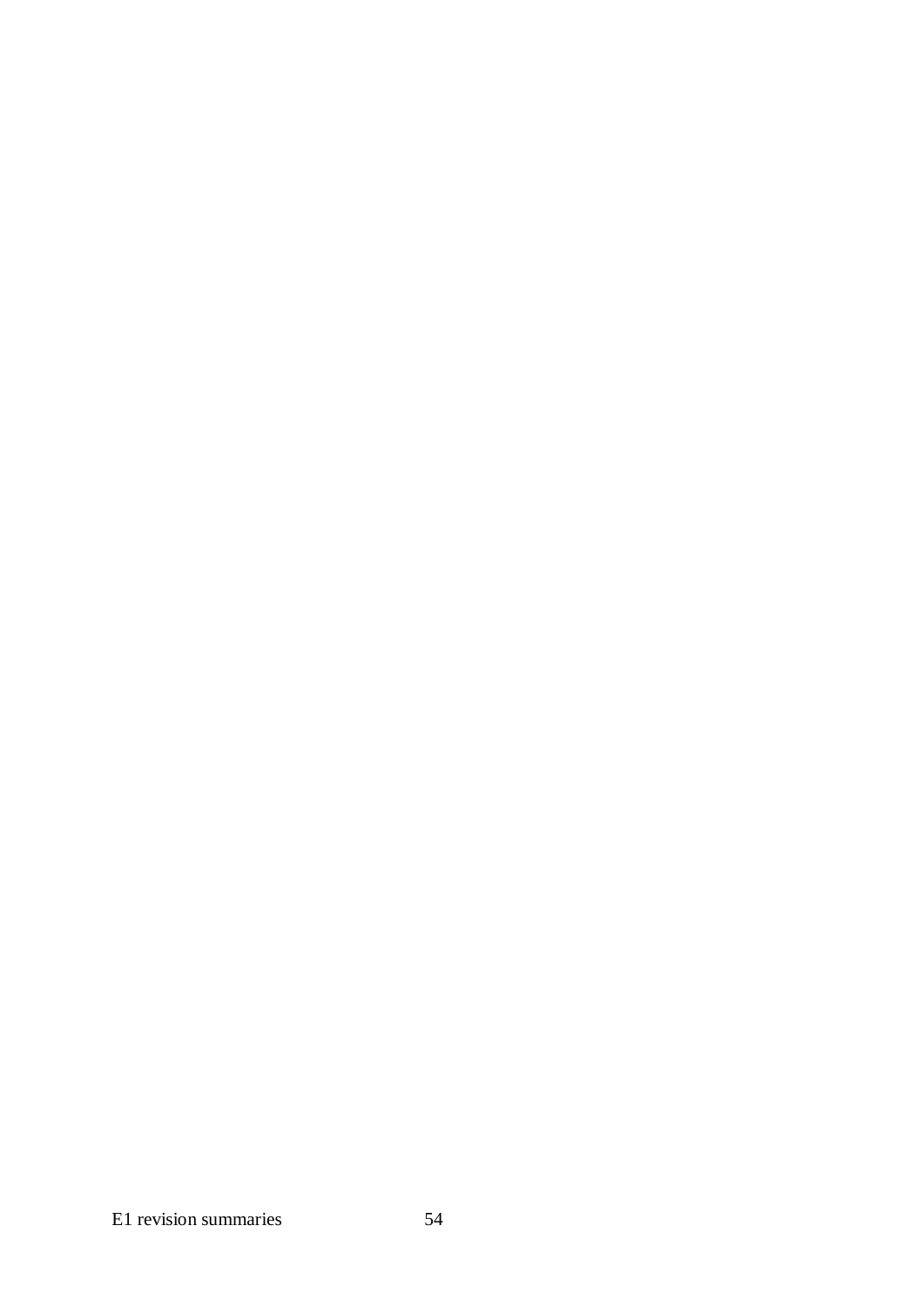

# **Quality Management**

E1 revision summaries 55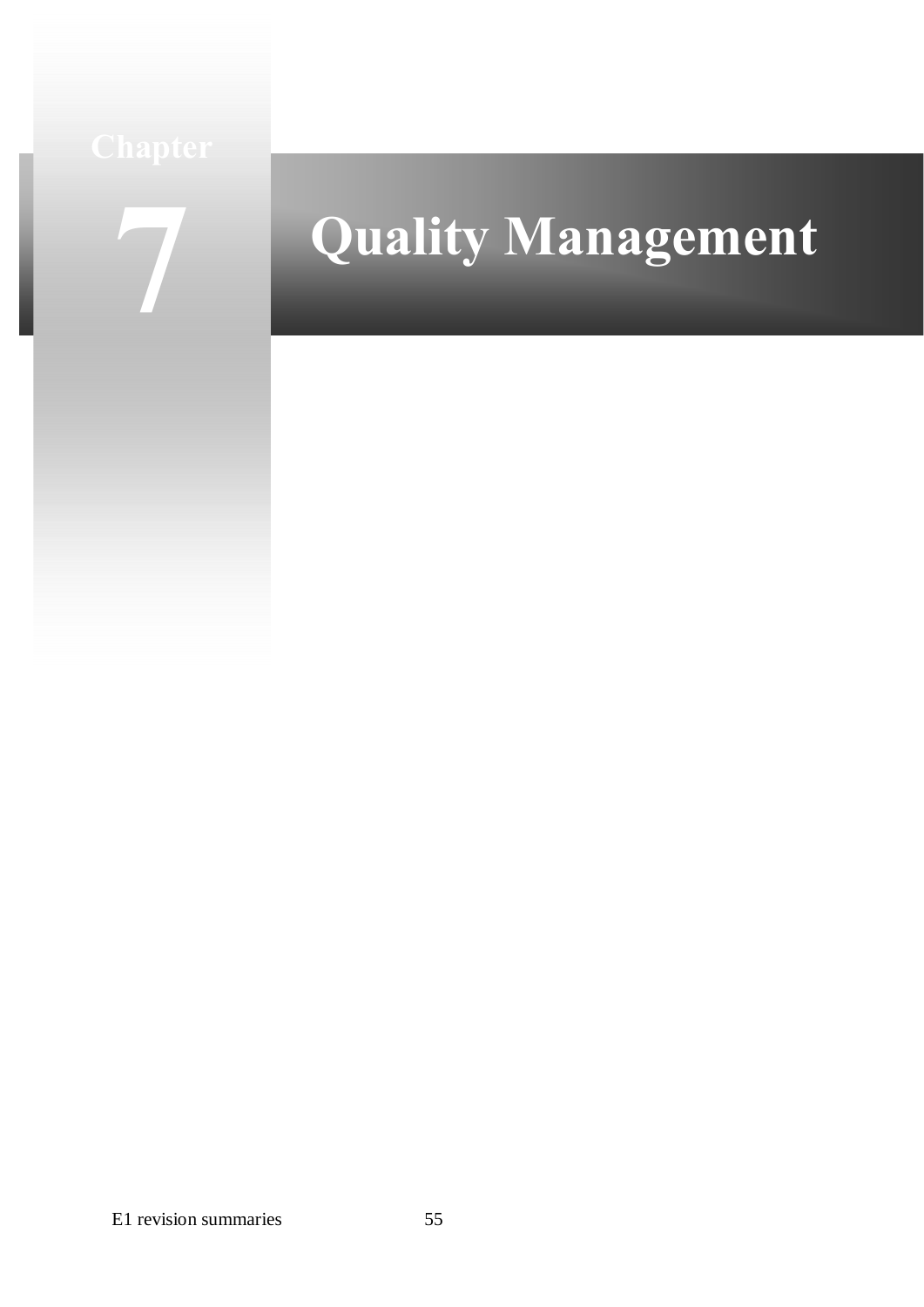# **Key summary of chapter**

#### **Quality**

A subjective term, in business it can mean the level of excellence, the non-inferiority or superiority of a product or service e.g. [usefulness](http://en.wikipedia.org/wiki/Utility), durability, reliability, functionality and design. A common interpretation of quality is  $\delta$  fitness for its use or purpose".

#### **Quality assurance 'prevention rather than cure'**

Quality assurance is a planned and systematic action to provide adequate confidence that an item or product conforms to established technical requirements e.g. training of staff to ensure high standards, or suppliers guarantee high quality through systems and assurance standards (feed forward control).

QA when contrasted to QC is about the concept of prevention, rather than diagnosis and cure. QA is also more aligned towards a TQM philosophy, it is about feed-forward control, a system working in a more pre-emptive way, to make control adjustments, before adverse conditions occur.

#### **Quality control systems 'appraisal and cure'**

Quality control systems in contrast focus on -appraisal and cure often using performance measures for monitoring and controlling e.g. wastage levels, warranty claims, customer returns and complaints. The problems of quality control contrasted to quality assurance is that there could be a significant delay for reporting quality failures and taking corrective action. This could mean sub-standard goods and services are produced by an organisation and then either scrapped, reworked and even worse already delivered to a customer unknowingly.

#### **Design of quality control systems**

- Establish performance standards
- Develop performance measures
- Establish formal systems to assess actual performance
- Feedback used for control action

Statistical control processes can be an effective method of monitoring quality especially if using statistical [control charts.](http://en.wikipedia.org/wiki/Control_chart) By collecting data from a sample at various points within a process, variations that affect quality can be detected and corrected.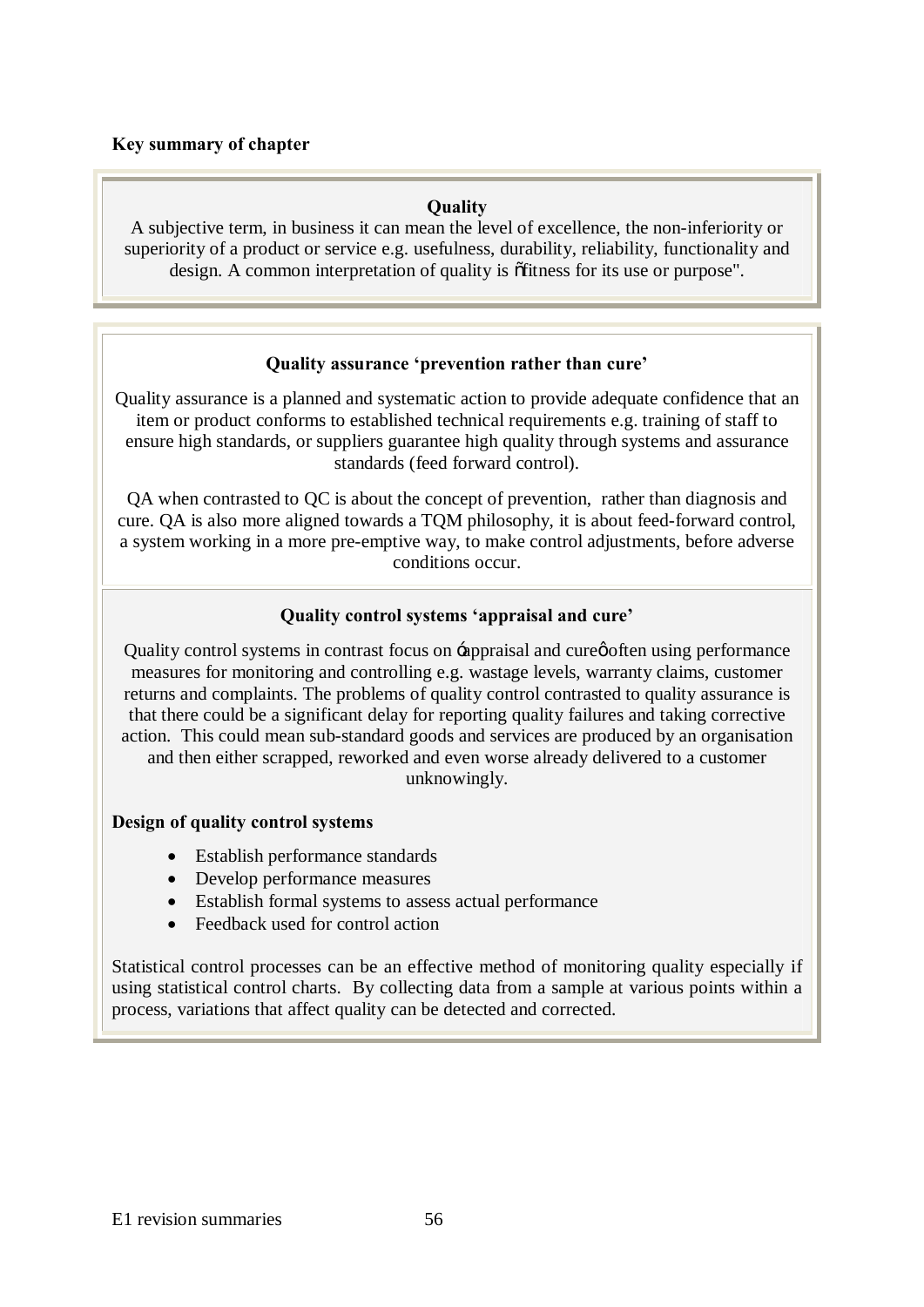# **Four types of quality cost**

#### **Prevention cost**

The cost to reduce the risk of defects, failures or wastage from actually occurring.

## **Appraisal cost**

The cost of assessing, monitoring and inspecting the quality achieved.

# **Internal failure cost**

The cost of internal quality failure. Costs incurred **before** the customer has received the good or service.

# **External failure cost**

The cost of external quality failure.

Costs incurred **after** the customer has received the good or service.

# **Total quality management (TQM)**

TQM is the process of embracing a quality conscious philosophy or culture within an organisation, it aims towards standards of near perfection and continuous improvement. Kaizen is the [Japanese](http://en.wikipedia.org/wiki/Japanese_language) equivalent to TQM and means -continuous improvementøby small incremental steps.

# **Characteristics of TQM**

- Get it right first time philosophy
- Continuous improvement e.g. aim towards zero defects, idle time, wastage etc
- · Quality assurance procedures and systems e.g. ISO 9000 certification
- Benchmarking
- Understanding of customer values and engineering of these into product design
- Culture of  $\div$ quality is everyone  $\&$  concerned
- Participation and teamwork encouraged
- Design of better products and processes  $\exists$ is everyone $\&$  concern $\&$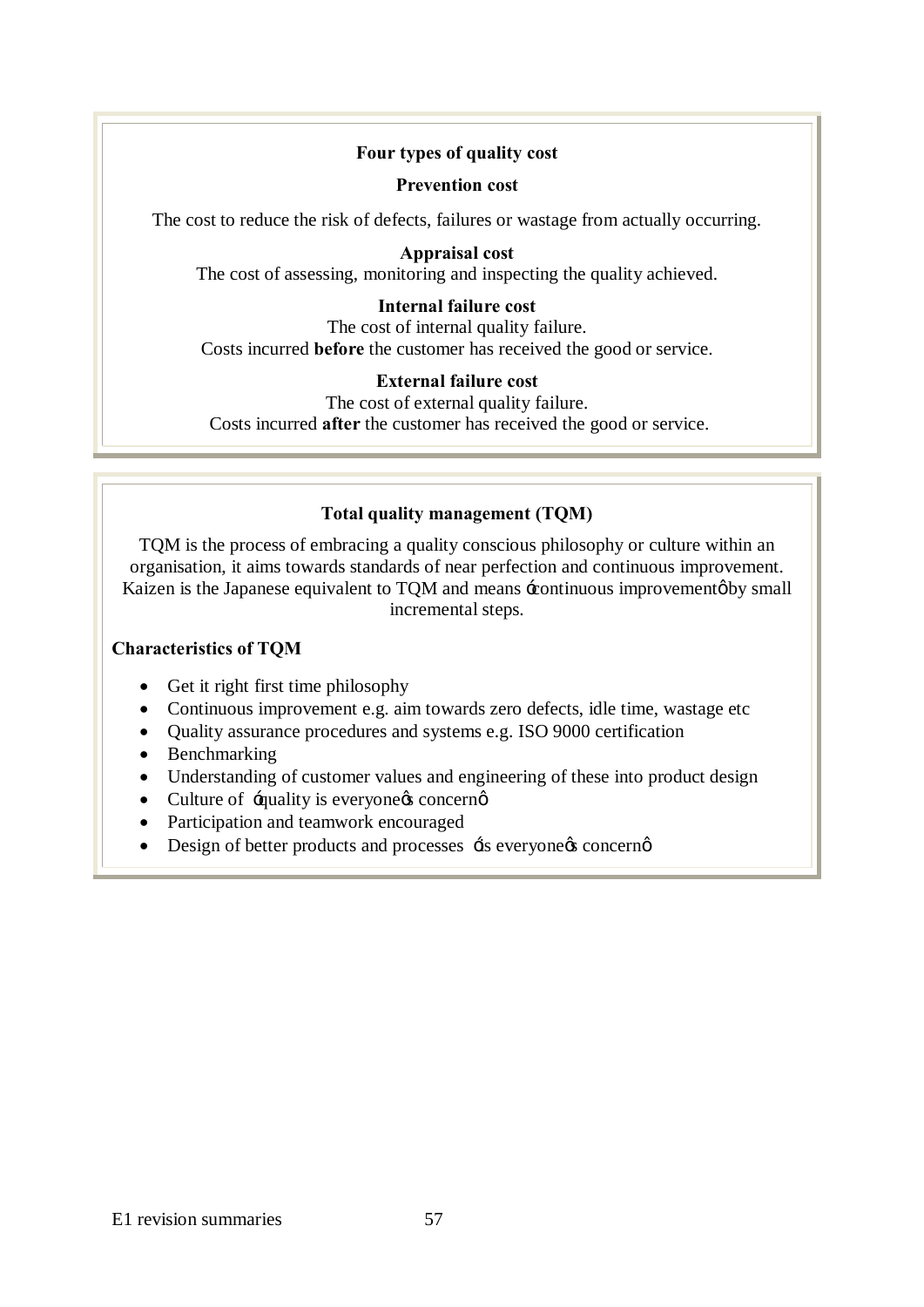# **SERVQUAL and RATER**

SERVQUAL was designed to measure the gap between the expectations and perceptions of a customer about a particular service. SERVQUAL (service quality) was developed in the 1980s originally having 10 dimensions to measure quality, it later became shortened to RATER an acronym used as a multi-dimensional framework to measure service quality.

# **RATER**

- · **R**eliability e.g. service dependable and reliable
- · **A**ssurance e.g. confidence and trust in the service performed
- · **T**angibles the physical evidence that exists about the service
- · **E**mpathy understanding towards the customer
- **Responsiveness how quickly the service responds**

#### **ISO 9000:2000 series**

ISO 9000 (Formally BS5750) is worldwide recognised and consists of three international standards and supplementary guidelines on quality management and quality assurance, first published in 1987. Organisations to become certified must have documented and repeatable processes to ensure they deliver quality products. Certification to ISO 9000:2000 series does not guarantee compliance to product quality, but does certify that consistent business processes are being applied and followed.

# **Quality Circles (QCs)**

Quality circles is an American idea, whereby a group of 5 to 8 employees, normally working in the same area, volunteer to meet on a regular basis to identify areas for improvement or analyse work related problems in order to find solutions. Quality circle volunteers normally attend during paid time and normally under leadership. Results and conclusions lead to the implementation of solutions by group members.

#### **The 6 Sigma model**

Statistical process control is part of the quality management process. One such example is the use of the 6 Sigma model. A measure of quality, which aims towards a standard of near perfection. When statistically calculated for the purpose of quality control or assurance, the aim is towards just **3.4 defects per million items** from a population or sample inspected.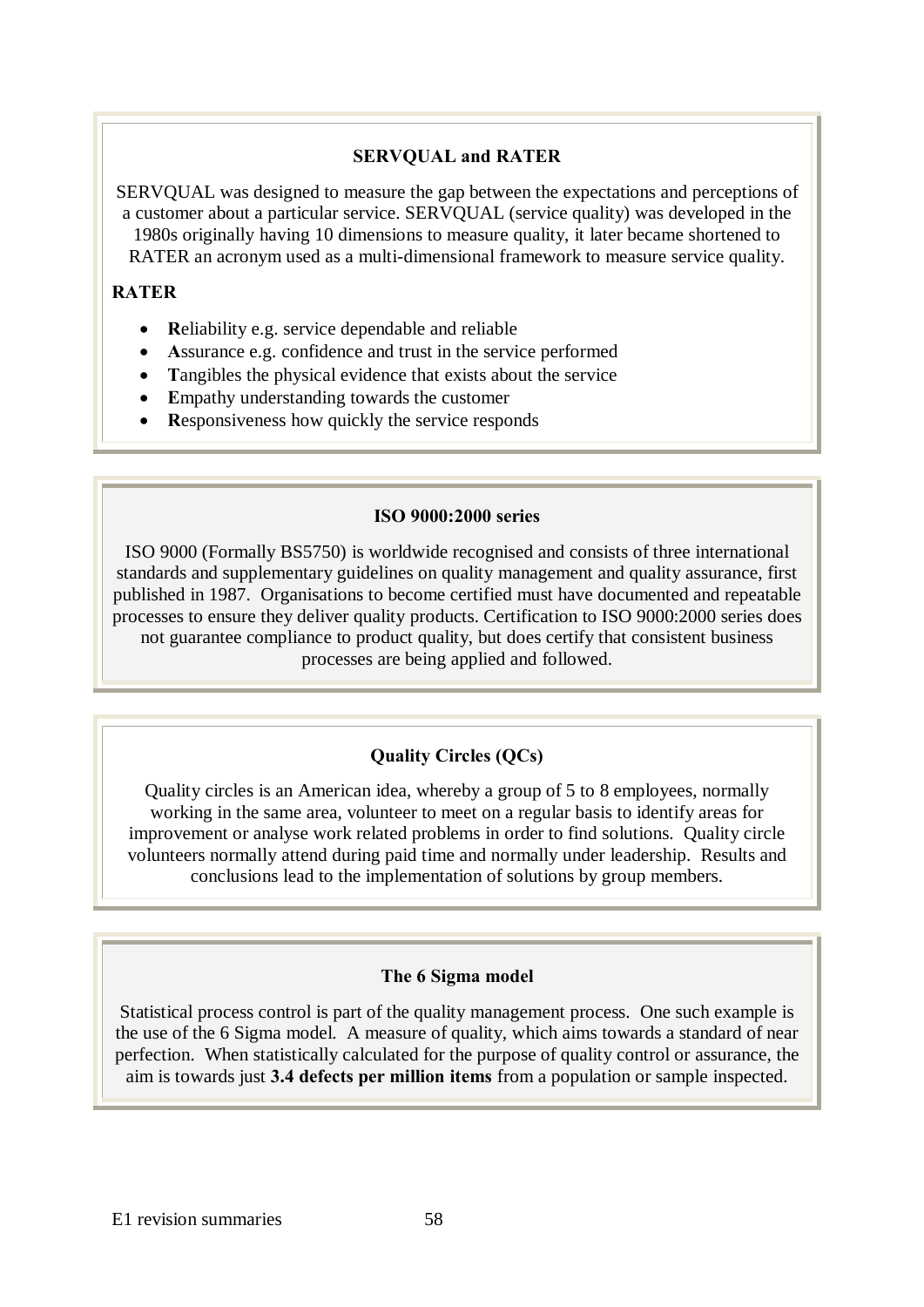# **The 5-S model**

This technique has been practised in Japan for a long time. Being action oriented, the 5-S model is a powerful quality tool for everyone to get involved in the continuous improvement process.

# **Structure (sort)**

· Reorganise and get rid of old and costly systems and processes

# **Systems (straighten)**

• Simple to read notices and instructions

# **Sanitise (shine or sweep)**

• Everyone $\circ$  concern and responsibility for being tidy

# **Standardise**

• Standardised work instructions and labels

# **Self-discipline**

• Instil a philosophy  $\div$  everyone  $\&$  concerne to do the above daily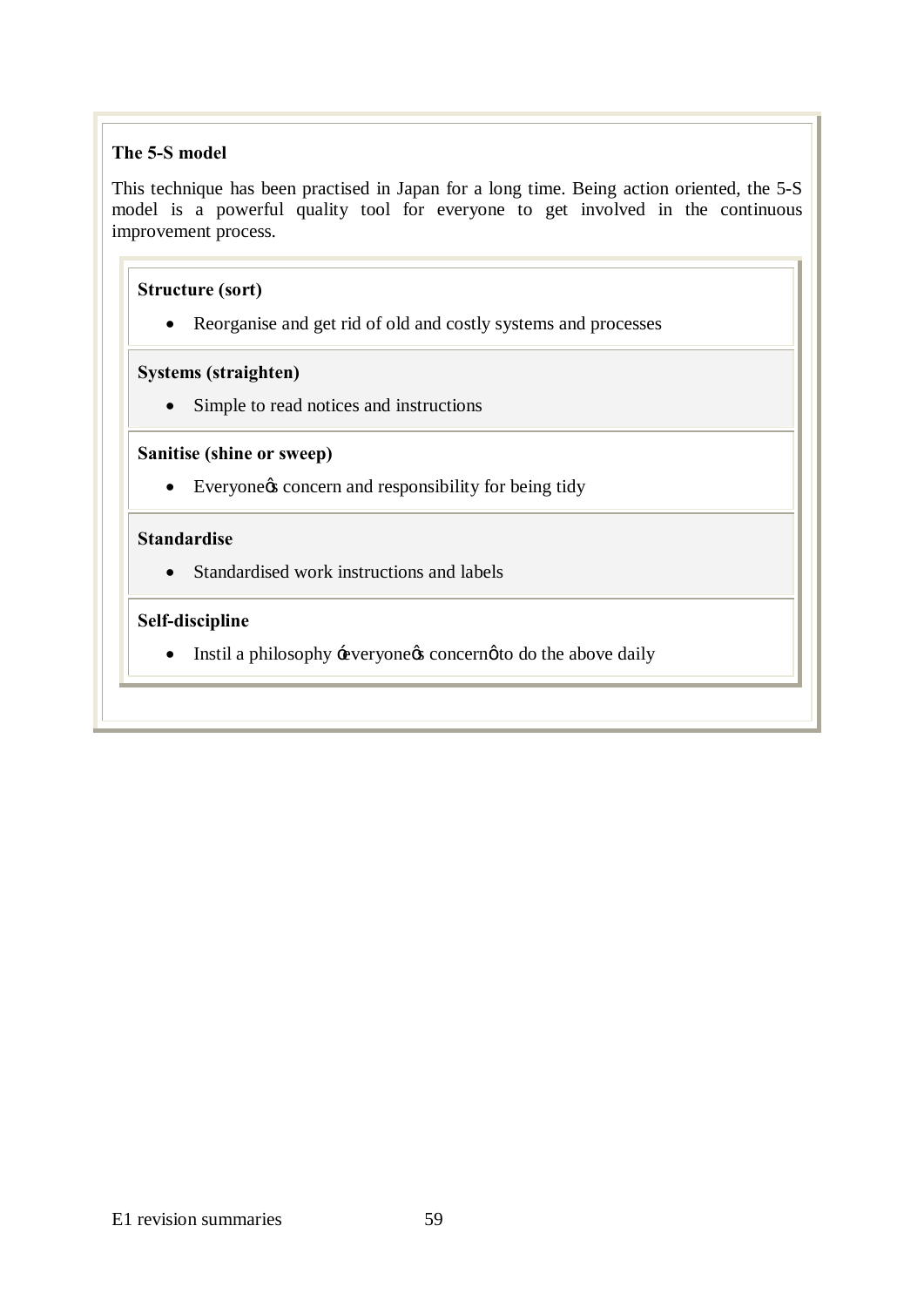E1 revision summaries 60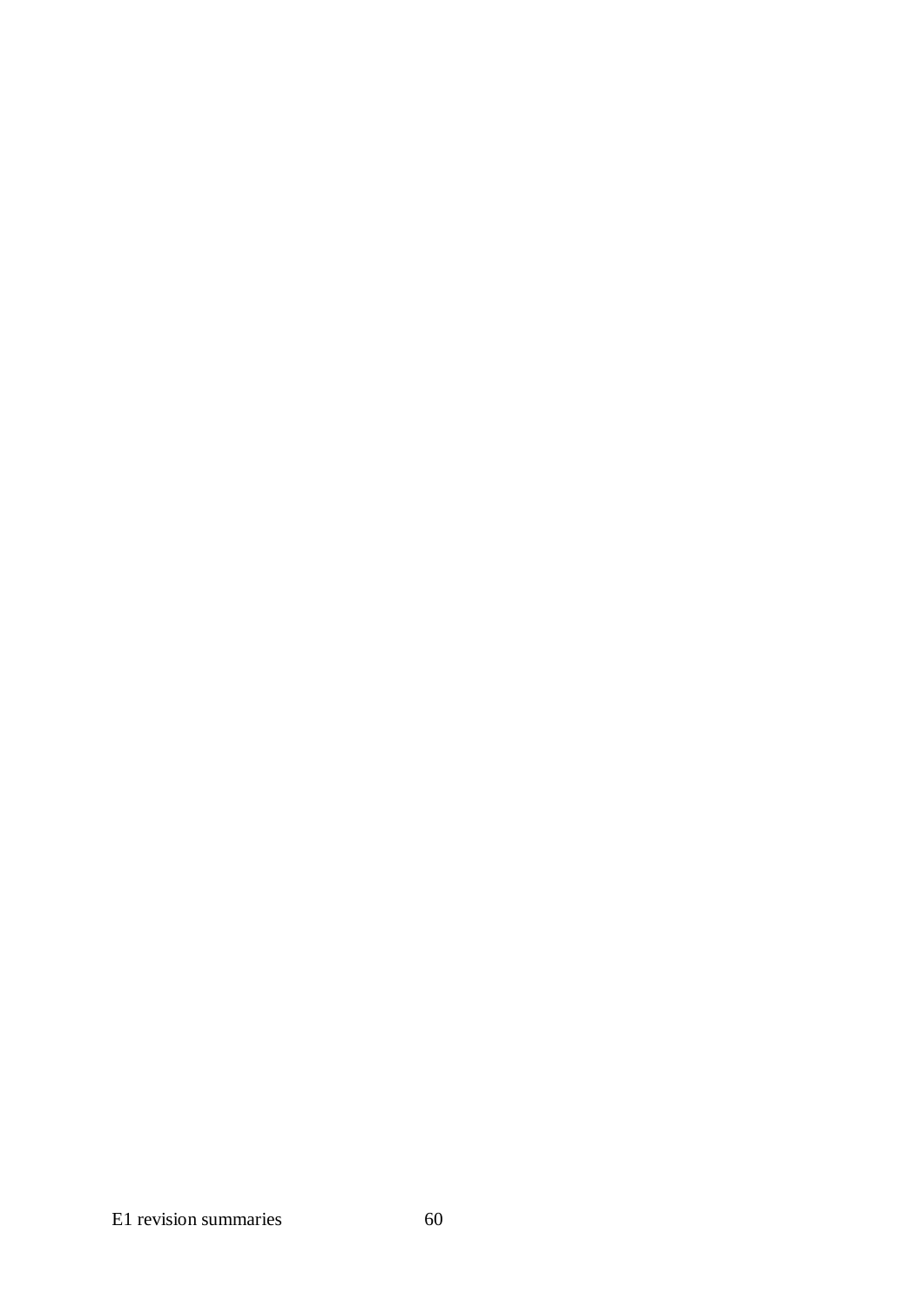

# **Marketing**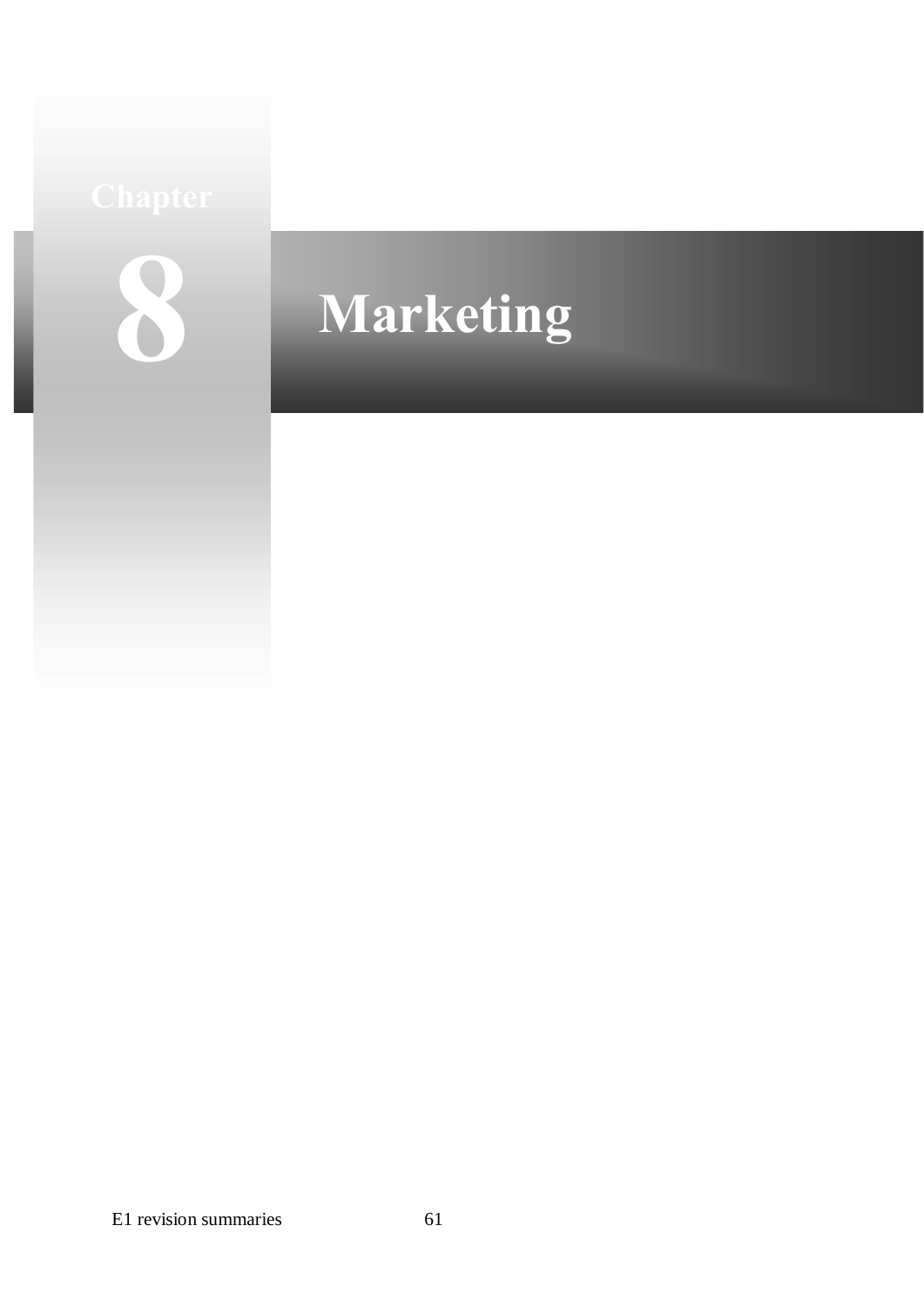# **Key summary of chapter**

# **The marketing concept**

#### **Marketing**

The management process responsible for identifying anticipating and satisfying customer requirements profitably. Chartered Institute of Marketing (CIM)

#### **Business philosophies**

#### **Production orientation**

An approach that centres activities on producing goods more efficiently and cost effectively e.g. mass production. It assumes that price is the only factor important to customers and that a customer buys whatever is produced, with little or no consumer research as to whether there exists demand for the product or not.

#### **Product orientation**

The number one priority is to continually improve and refine products, based on the belief that customers buy more if more  $\pm$ featuresøto the product are added, little or no consumer research as to whether there exists demand for a new product, product feature, or not.

#### **Sales orientation**

The number one priority is to sell products to customers by aggressive sales persuasion e.g. aggressive advertising, promotion and sales people  $\div$ on commissiong little or no consumer research as to whether there exists demand for the product or not.

# **Marketing orientation**

The modern belief today, supports the marketing concept and pioneered in the 1960s.

- Determine the needs, wants and values of customers
- Satisfy these needs better than the competition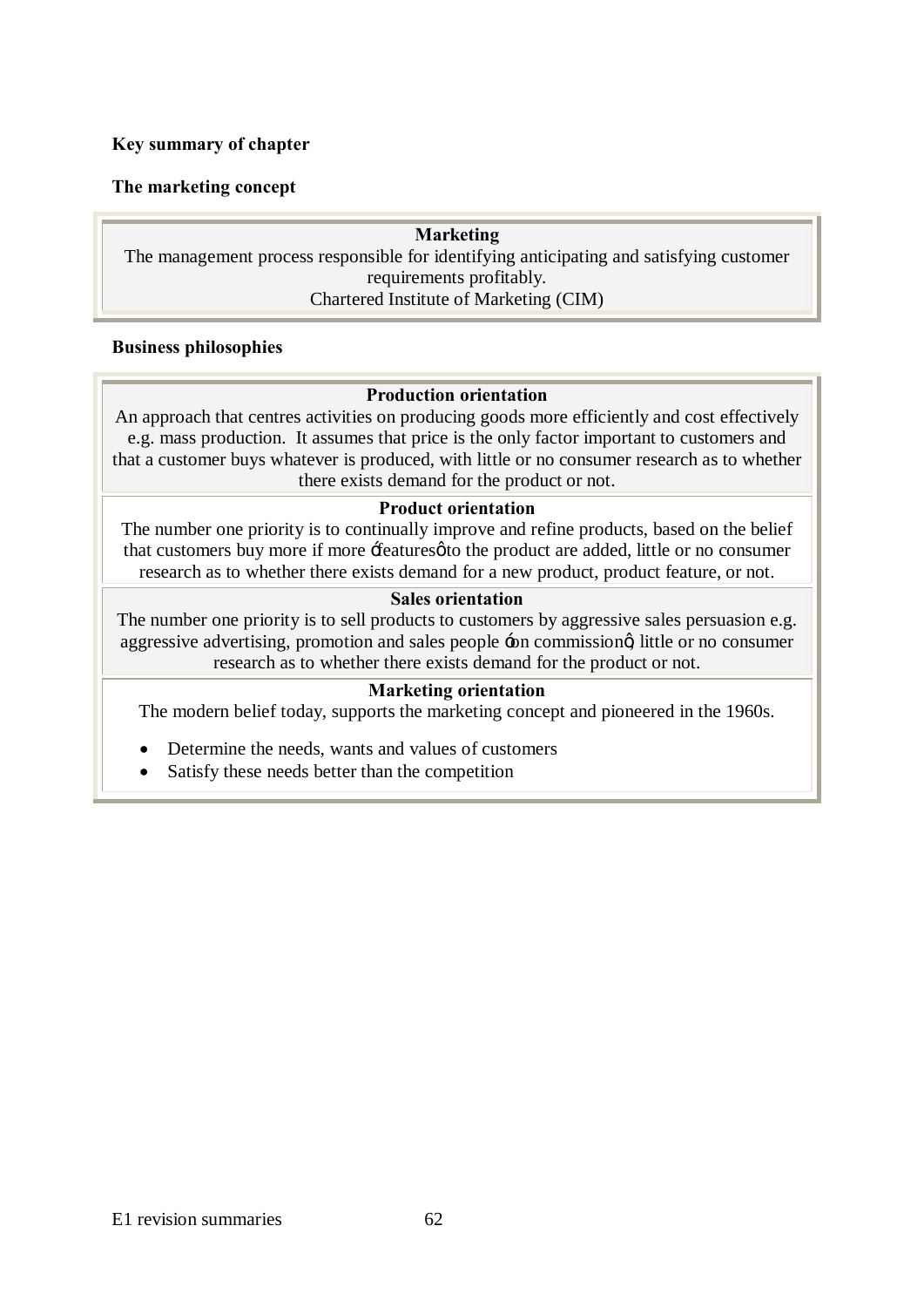# **The marketing mix (4 Ps)**

A set of controllable variables an organisation has to influence a customers purchase decision for a good or service.

#### **Product**

The -package of benefits oincluding guarantees, warranties and after sales service.

#### **Price**

The pricing element includes price promotions, discounts, periods of credit, interest free credit and payment terms.

# **Promotion**

The promotional mix or promotional plan is comprised of four subcategories: advertising, personal (or direct) selling, sales promotion and public relations.

#### **Place**

Place is where the product can be purchased from e.g. distribution channels.

# **People**

Often referred to as the  $5<sup>th</sup>$  P in the marketing mix, because staff are the essential  $\pm$ human asset $\phi$  to support the marketing concept.

#### **Process**

How the service is delivered or how the sale of the good is managed.

#### **Physical evidence**

The tangible evidence that exists and that can be identified to the organisation.

#### **B2B and B2C markets**

- · **Business-to-consumer (B2C)** e.g. durable goods, fast moving consumer goods (FMCGs), services and experiences.
- · **Business-to-business (B2B)** e.g. a business selling to another business

#### **B2B compared to B2C**

- · B2B smaller potential market
- · B2B national advertising less cost effective
- · B2B closer relationships often established with the buyer
- · B2B the purchase responsibility is not just down to one person
- · B2B less psychological and complex influences over a purchase decision
- B2B customers may expect credit terms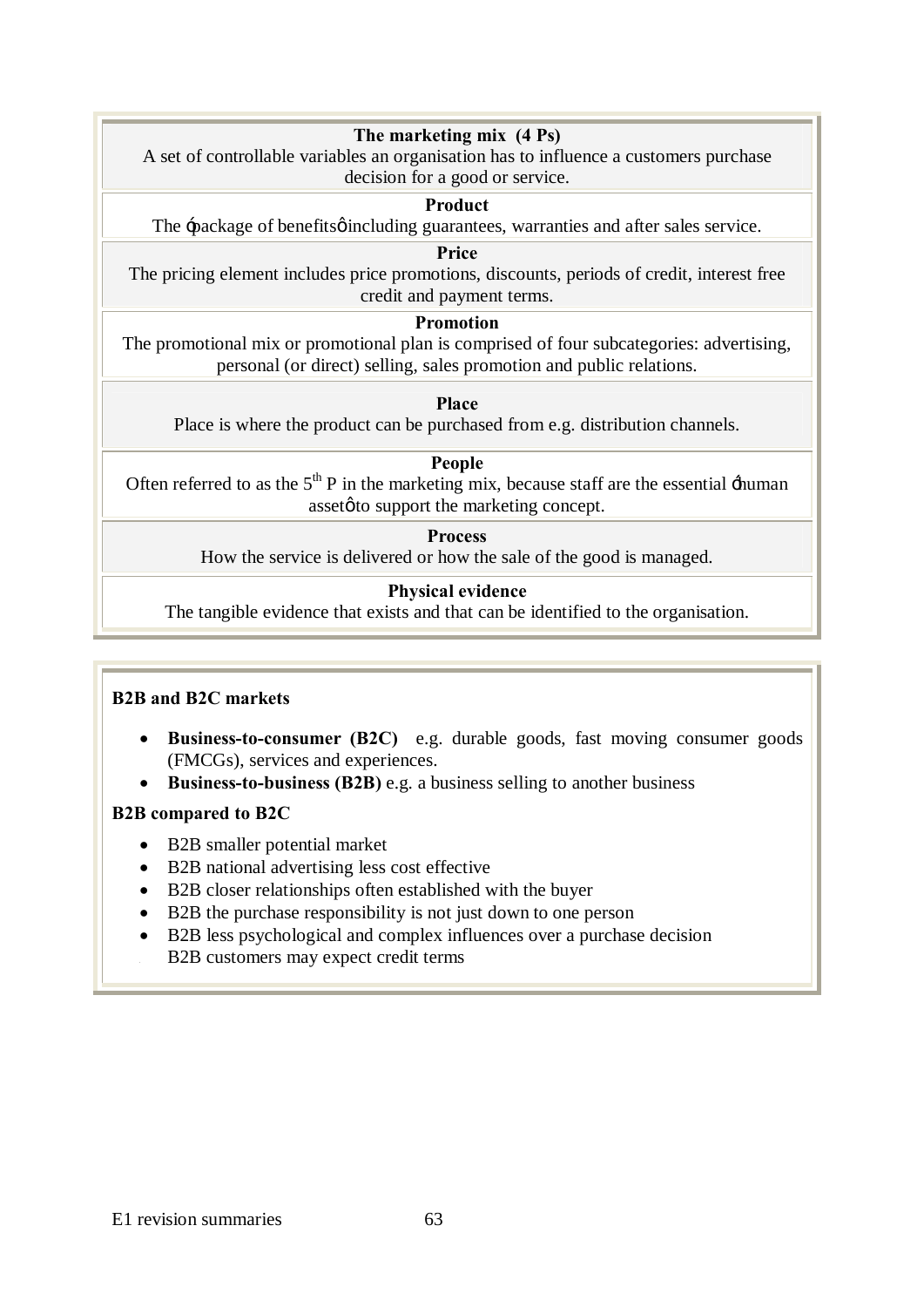# **The characteristics of services**

- · **Intangibility** e.g. no material substance or physical existence
- · **Legal ownership** e.g. difficult to return if faulty
- · **Instant perishability** e.g. cannot be stored for future use
- · **Heterogeneity** e.g. performed different each time
- · **Inseparability** e.g. cannot be separated from the person who provides it

# **Branding**

A brand is a trade name, symbol or logo synonymous or identifiable to an organisation.

- · Buyers use brands to make statements
- Brands can reduce the risk to a buyer of poor product choice
- Brand equity (value) is an asset
- Brands can be the reason why a buyer chooses a product
- Brands can command premium prices.

#### **Product portfolios and the product mix**

Product mix means the different products that the organisation makes or sells. The product portfolio can be managed using tools such as the product life cycle (PLC) theory and the Boston Consulting Group (BCG) matrix.

#### **Product or industry life cycle**

The product life cycle illustrates the succession of stages that a product goes through in terms of its sales or market share. The market environment in which a product is sold is always changing and therefore must be managed as it moves through a succession of different stages.

- Introduction
- Growth
- Maturity
- Decline

#### **The Boston Consulting Group matrix**

- Problem Child e.g. new product that poorly competes.
- Star e.g. new product that competes well.
- Cash Cow e.g. mature and established product that competes well.
- Dog e.g. mature and established product that poorly competes.

Product portfolio theory states that an organisation should have a 'well diversified portfolio of products *o* e.g. stars are essential for future success, cash-cows to -harvest *o* and support stars, the absence of question marks or dogs if possible.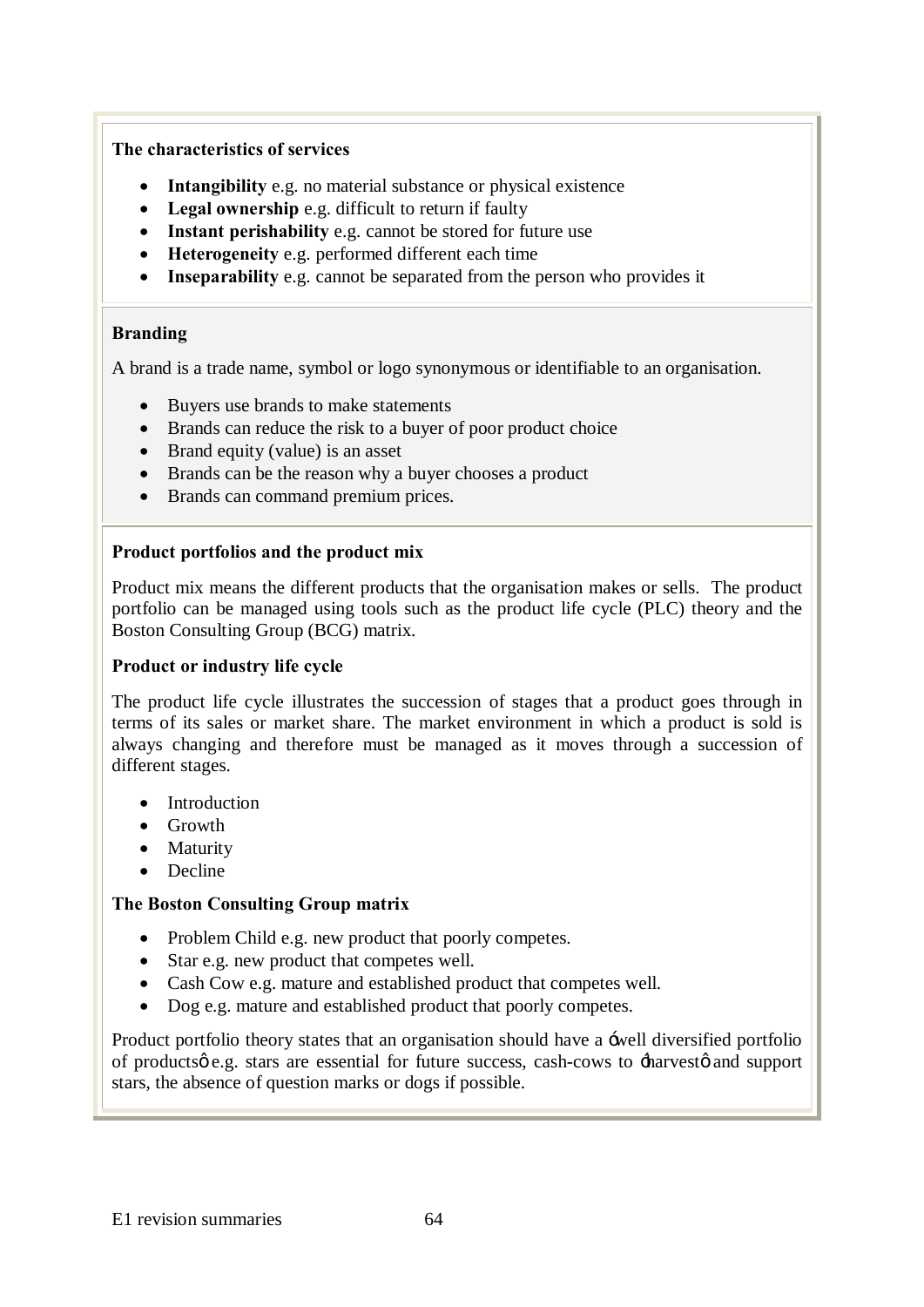# **Pricing Strategies**

# **Factors effecting price strategies**

- The stage of the products life cycle
- · Cost
- Degree of competition
- · Demand
- Type of customer e.g. segmentation

# **Pricing strategies**

- · **Market skimming** high price set for a new product to "skim" revenue from the market before substitute products start to appear.
- · **Market penetration** low price set for a new product win a large chunk of the market share quickly.
- **Product bundling** 6 more than one product is sold together as  $\div$ one item or package.
- **Premium pricing** 6 high price charged to give the perception a product is superior.
- **Psychological (or odd number) pricing**  $\acute{o}$  less than a  $\pm$ ounded $\acute{o}$  number to give the impression a product is cheaper.
- Loss leaders 6 this is when a product or service is sold deliberately at a low price (and commonly at a loss).
- Price discrimination (differential or selective pricing) 6 charging different prices to different consumer groups.
- · **Cost plus pricing -** the pricing of products or services based on their full or variable unit production cost.

# **Promotion**

# **Push strategies**

Promotion to other businesses within the distribution channel or supply chain, rather than promotion aimed directly at consumers or end-users.

# **Pull strategies**

Promotion of the product or service towards the end user or consumer, aiming to pull the product or service through the distribution channel.

The promotional mix is comprised of four subcategories

- Advertising
- Personal (or direct) selling
- Sales promotion
- Public relations.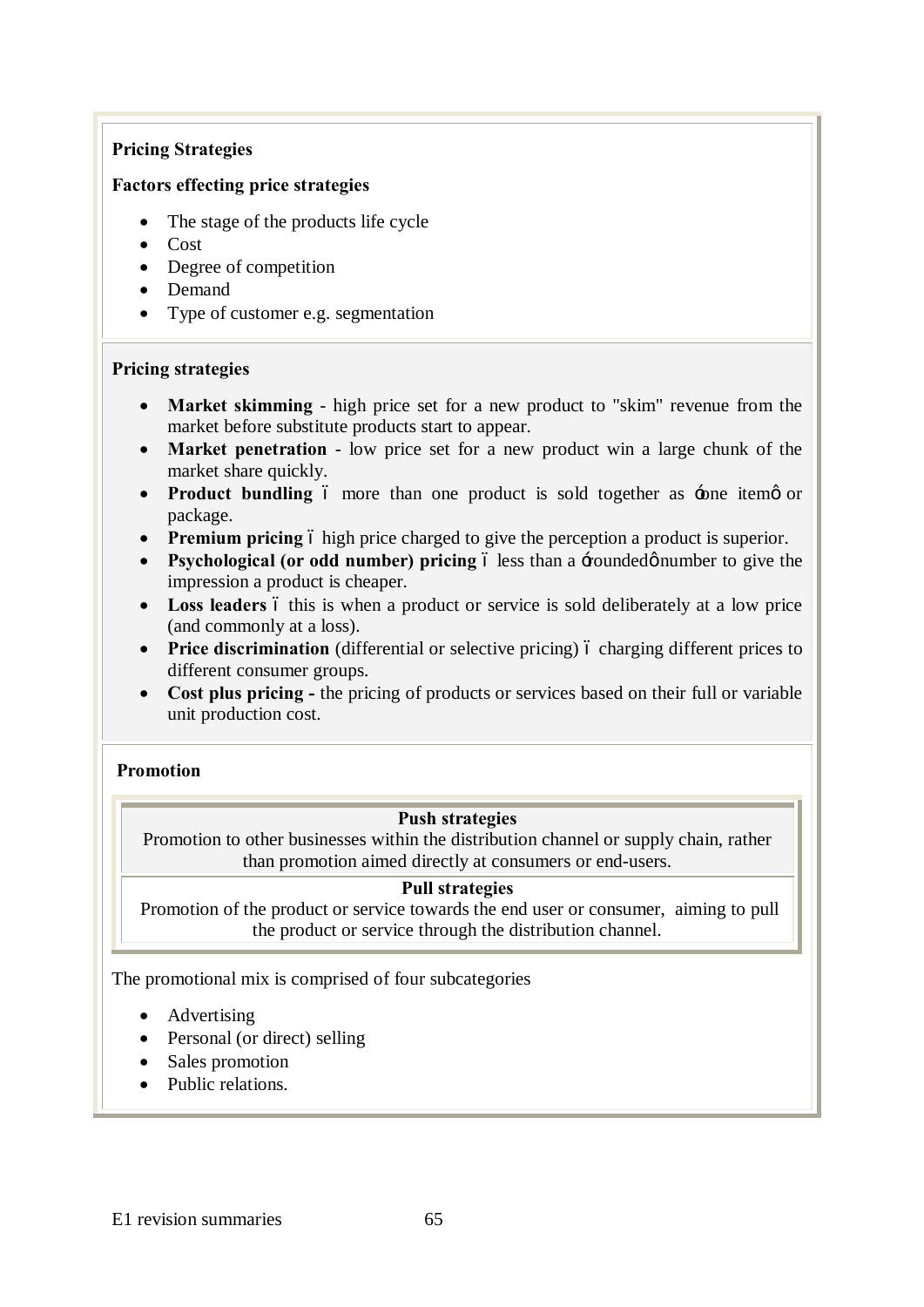# **Guerrilla marketing**

Aimed at the small business with limited resources and finance. Successful characteristics of guerrilla warfare are based upon well thought out, creative, focused and unconventional ways to get maximum impact with minimum resources.

#### **Viral Marketing**

Defined as  $\tilde{\alpha}$  technique aiming at reproducing "word of mouth", usually on the internet or by e-mail, for humorous, political or marketing purposes o. Commonly described as network-enhanced word-of-mouth.

#### **Interactive marketing**

'The ability to address the customer, remember what the customer says and address the customer again in a way that illustrates that we remember what the customer has told us $\varphi$ (John Deighton 1996). Such marketing practices such as telesales, m-marketing and teleshopping have evolved because of internet and other e-technology such as satellite, cable and digital.

**Experiential marketing (EM)**

EM is the art of creating  $\pm$ experiences  $\phi$  and as a result a deeper emotional connection by customers to a product or brand. Cynically viewed by some as product promotion with entertainment thrown on top. Experiences by a customer can reinforce emotional sensation and create a particular state of mind about brand perception for many years.

# **Direct marketing**

Direct marketing is face-to-face interaction or direct selling to the customer rather than through other intermediaries. A -zero level channelø strategy e.g. e.g. manufacturer avoids selling through wholesaler and retailer, selling directly to the customer. Major benefit is closer contact and control over the process of supplying and marketing to the customer.

#### **The internal customer concept**

Internal marketing processes would include training and motivating staff to support the organisations external marketing activities. The internal customer concept is one way of integrating departments closer together to encourage more internal cooperation and creativity.

# **Relationship marketing**

Relationship marketing is about devoting marketing resources to the maintenance of the existing customer base, as well as trying to attract new customers. Customer loyalty and retention has become critical to the long-term survival of organisations, relationship marketing aims to build excellent relationships with customers in order to retain their loyalty. Major benefits include increased expenditure from existing customers and free word of mouth recommendation.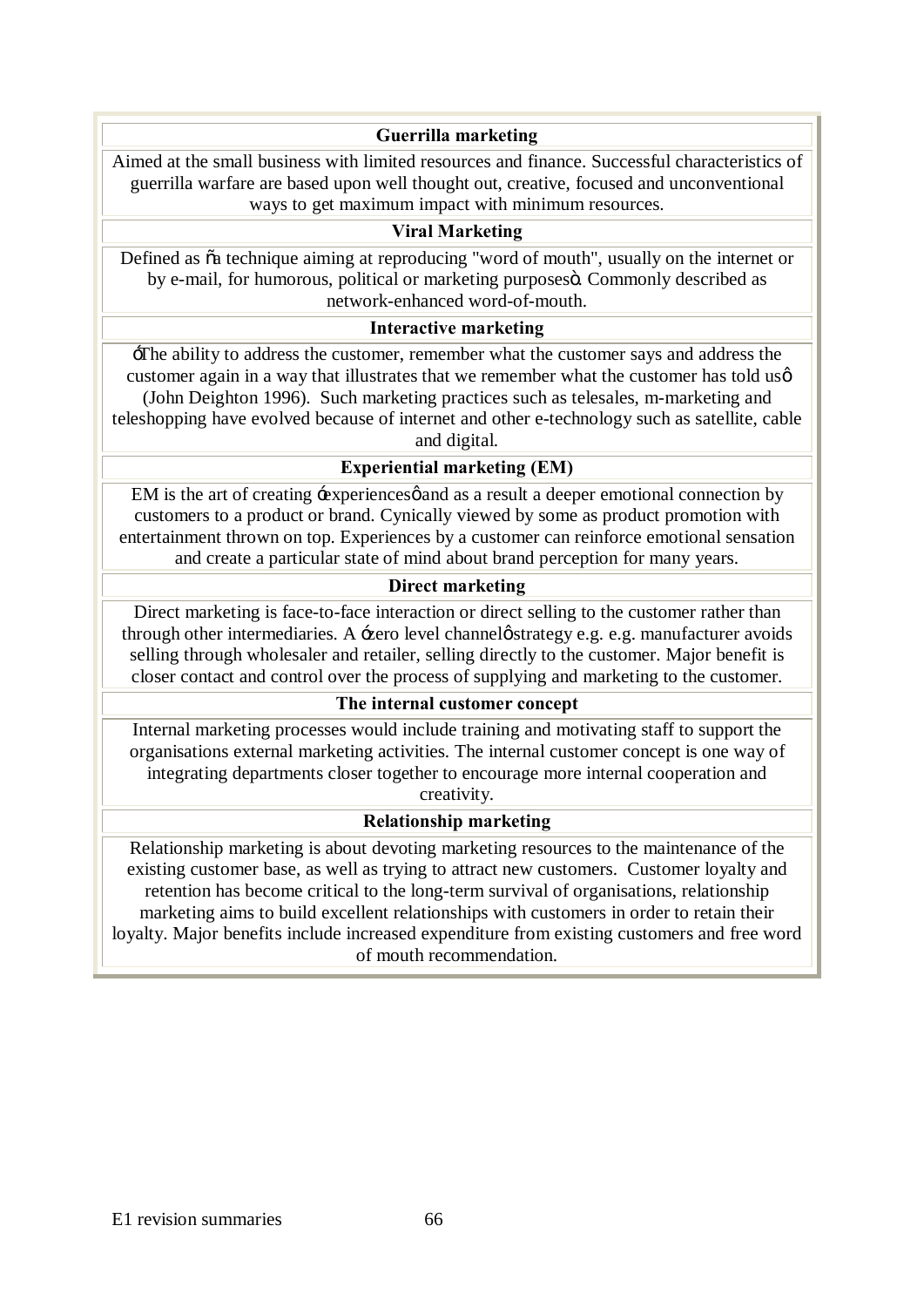# **The strategic marketing process**

The primary goal of any marketing strategy is to satisfy the strategic goals of the organisation e.g. competitive strategy must support the corporate strategy, mission and goals.

- 1. The mission statement and corporate objectives reviewed
- 2. Conduct a marketing audit
	- Review strategy and objectives of the organisation
	- Audit external marketing environment e.g. PEST or SLEPT analysis
	- Market analysis and segmentation for different customer needs and values
	- Competitive benchmarking of  $\exists$ marketing mix $\phi$  practices
- 3. Evaluation and reporting of all market research and intelligence
- 4. Determine and evaluate competitive strategies
- 5. Detailed action plan created
- 6. Review and obtain feedback periodically
- 7. Regularly undertake marketing audit

#### **The marketing environment**

Environmental analysis is a process strongly linked to the creation of the marketing strategic plan for an organisation. Models such as PEST or SLEPT analysis and other derivatives of these e.g. PESTLE or SLEEPT or STEEPLE can be used for analysing the general or industry environment.

- · **S** societal factors
- L legal factors
- · **E** economic factors
- · **P** political factors
- · **T** technological factors

Two extra Es could include ethical and ecological factors.Other considerations to the above for a more comprehensive study of the environment would include a full analysis of customers, competition and markets.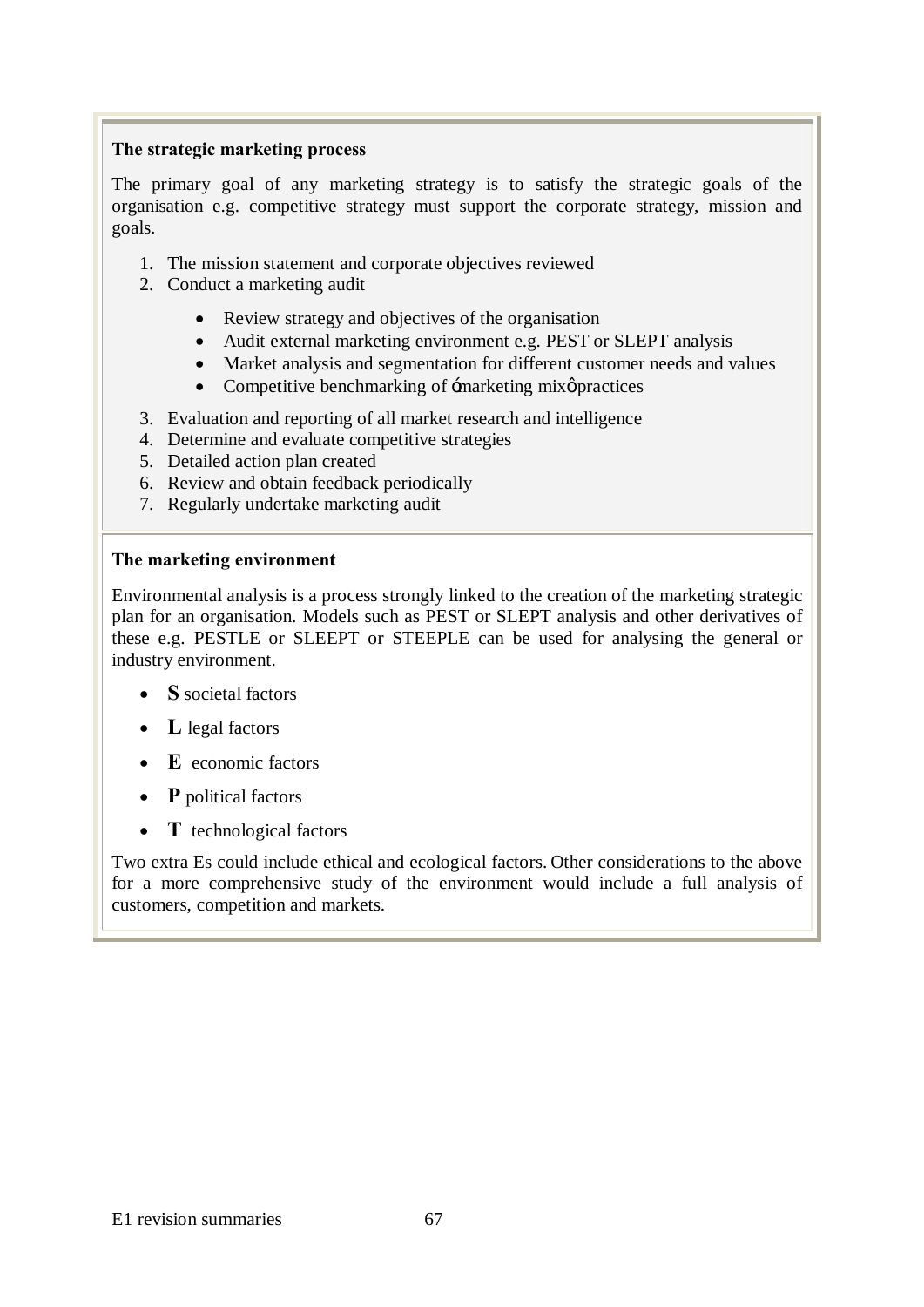# **Product positioning**

Competitive positioning is about the organisation's role in the competitive market place.

- · **Undifferentiated (or homogenous) positioning** is the targeting of an entire market with a single marketing mix.
- · **Differentiated targeting** is the targeting of different market segments and a specific marketing mix for each segment.
- · **Concentrated positioning** is the targeting of a single market segment only with a single marketing mix e.g. single segment focus.

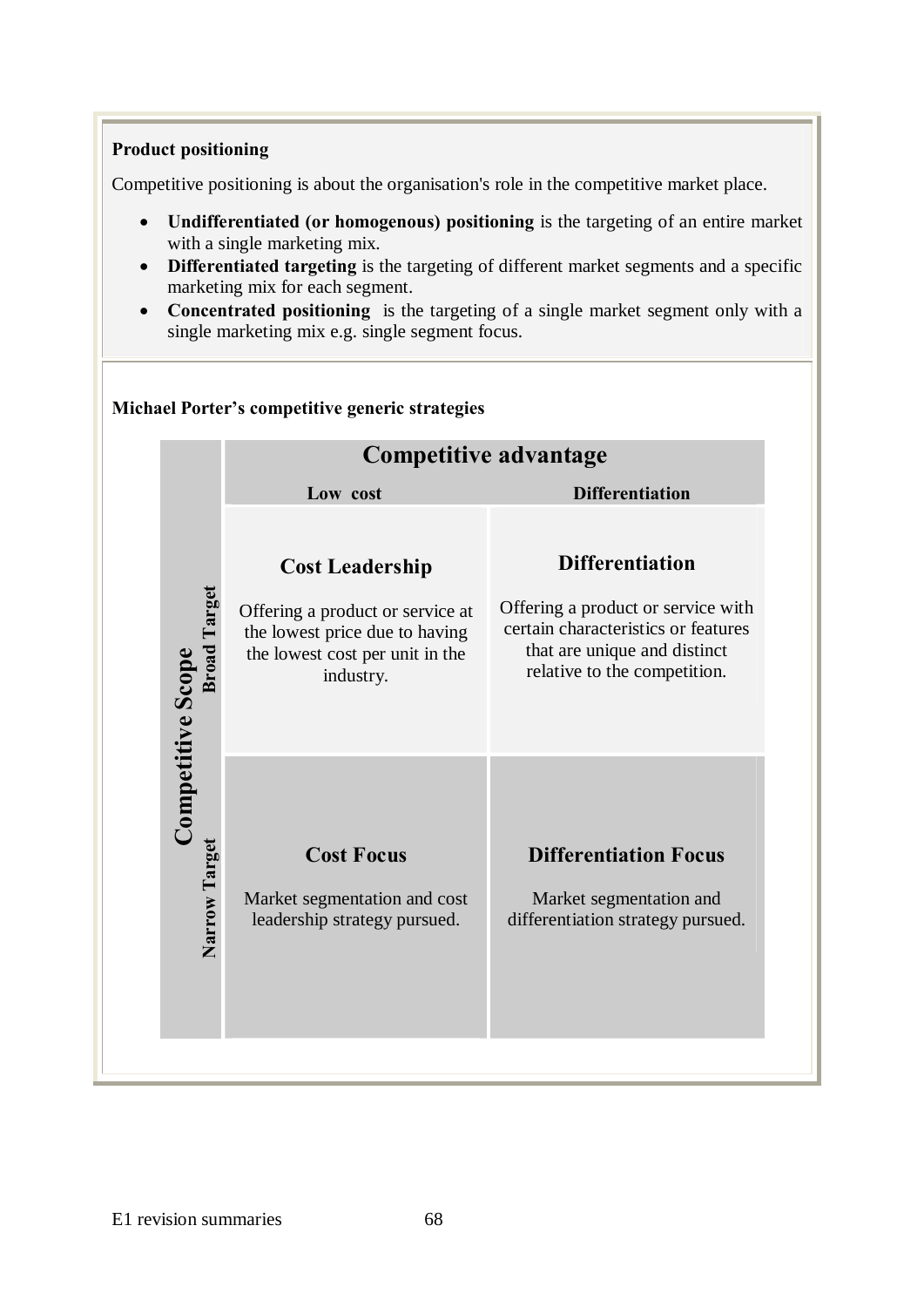# **Ethics**

Morals about the right behaviour and way of conduct.

# **Corporate Social Responsibility (CSR)**

Being aware of the impact of actions on others and acting in the best interests of society

# **Ethical considerations in marketing**

- Safe products and services
- · Ethical products and services e.g. not tested on animals, fair trade, recycling, biodegradable etc
- Fair pricing and returns policy
- · Full refund offered if customer unsatisfied
- Customers not misled e.g. information, sales staff and agents
- No text messaging or junk mail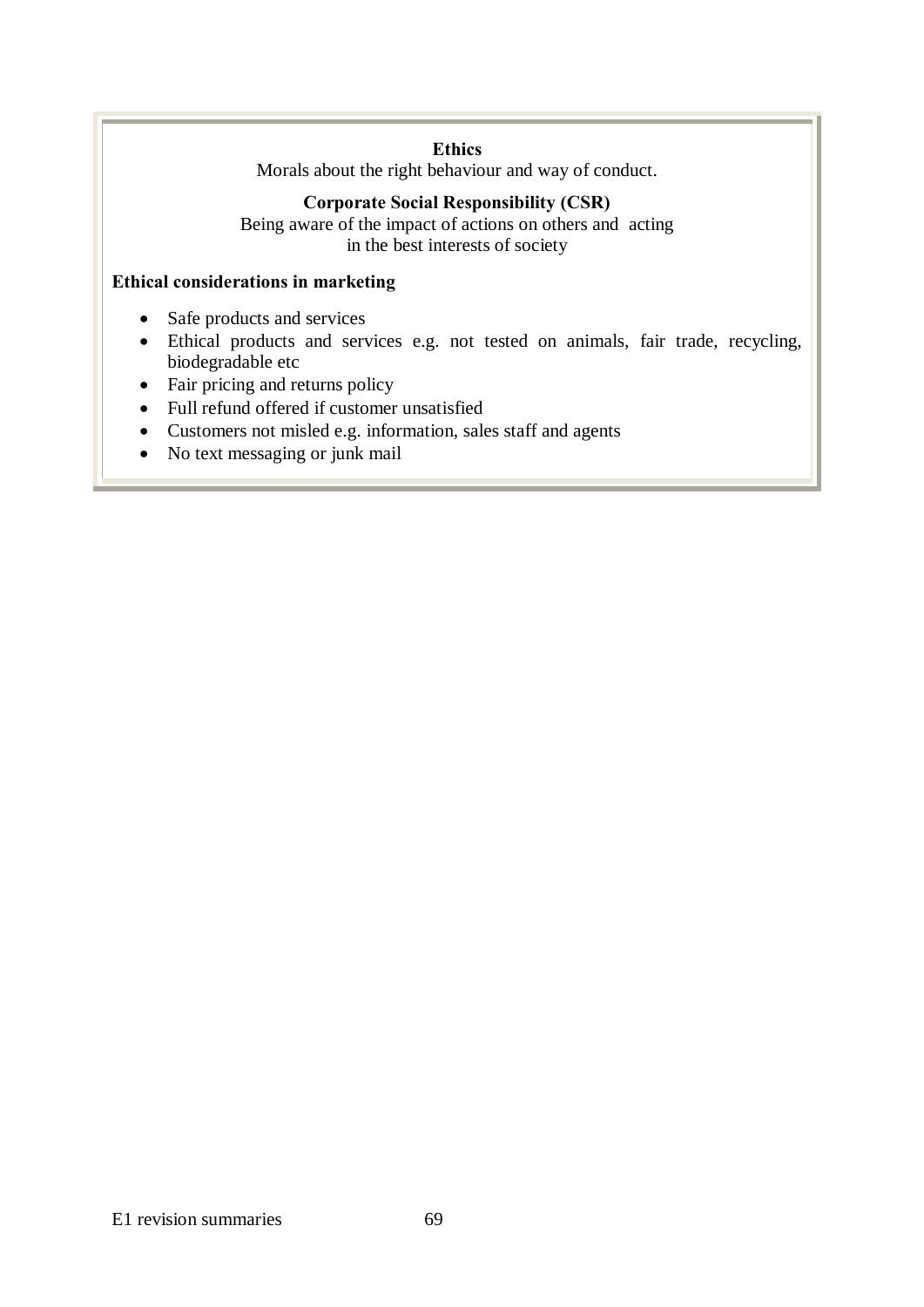# **Social marketing**

The systematic application of commercial marketing to achieve specific goals for social good e.g. achieve non-commercial goals such as an increase in societies well being. Social marketing promotes merit goods and can influence a society avoid to demerit goods.

# **Merit goods**

Merit goods are considered good for people or society, regardless of whether society desires them or not

- Education
- Training and development
- Health treatment
- Public transport
- Healthy foods

The government or state will often publicly assure these goods by free provision or the subsidisation of private firms to supply them.

#### **De-merit goods**

De-merit goods are considered bad for people or society, regardless of whether society desires them or not. They are socially undesirable due to their effect on persons or society as a whole.

- Cigarettes and alcohol
- Cars and coal power stations
- Junk food
- Drugs, gambling and prostitution

Private firms if unregulated would produce de-merit goods Governments often levy heavy taxes on these goods as a way of discouraging their consumption or in some cases enforcing regulation e.g. drinking and driving or misuse of drugs made a criminal offence.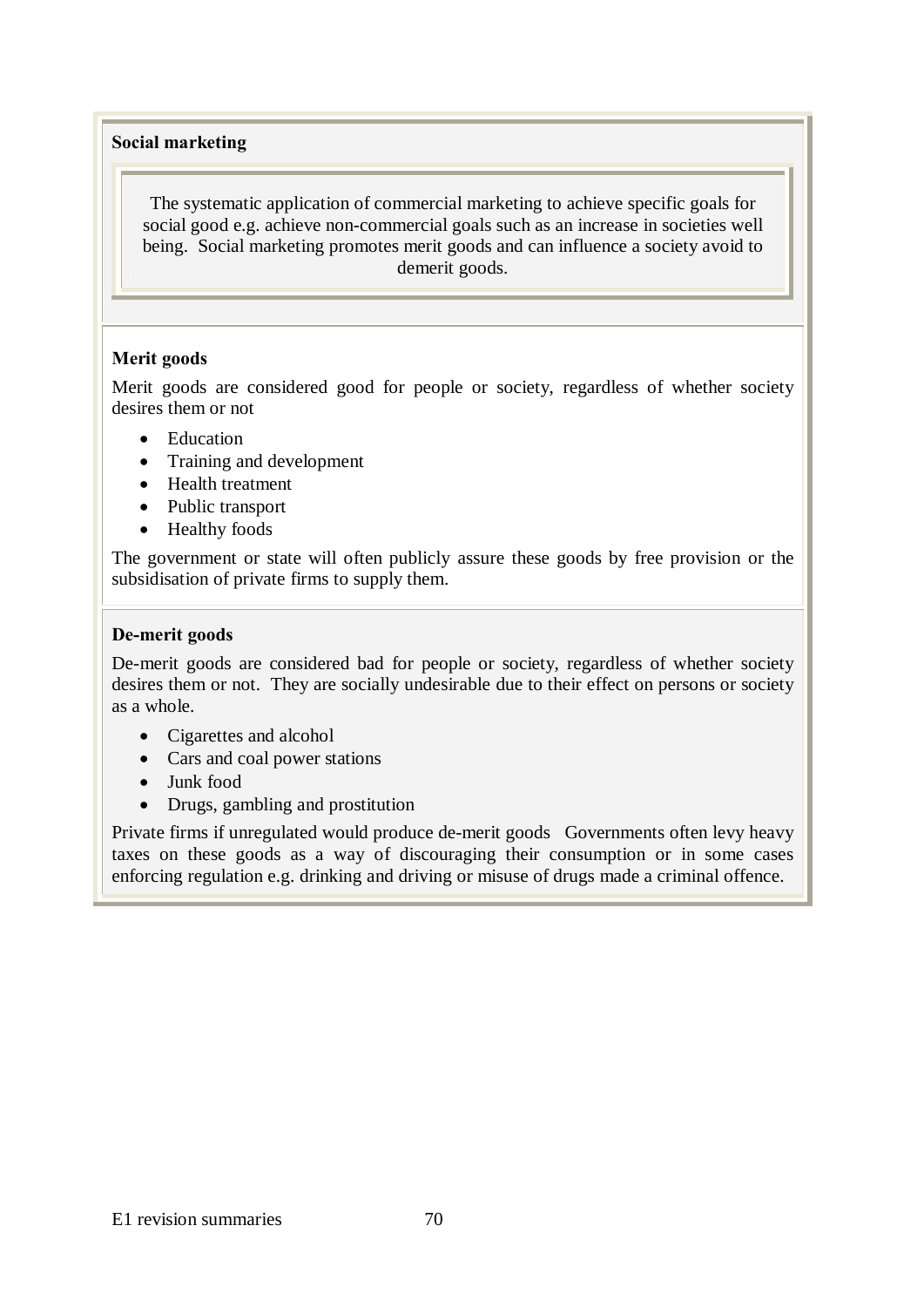# **The role of IT in supporting marketing**

# **Marketing decision support systems (MDSS)**

Databases, internet, extranet, intranet and e-commerce systems.

A coordinated collection of data, system tools, and techniques with supporting software and hardware by which an organization gathers and interprets relevant information from business and the environment and turns it into a basis for making management decisions. **(American Marketing Association)**

#### **Customer relationship management (CRM) systems**

Devoting marketing and IT resources to the maintenance of existing customers, as well as strategies to attract new customers.

#### **Examples of CRM systems**

- · **Face to face contact** e.g. meetings, phone calls, e-mail, online services etc.
- · **Back office** e.g. booking, billing, invoicing and payment.
- · **Analysis of customer trends** e.g. data warehousing and mining

#### **E-marketing and E-commerce**

#### **E-marketing**

Marketing over the internet. Also referred to as i-marketing, web marketing and online marketing. The presentation of the organisations brand, product and services over the internet,. to help build strong customer relationships and brand loyalty.

#### **E-commerce**

The process of buying and selling goods and services electronically over the internet using website technology.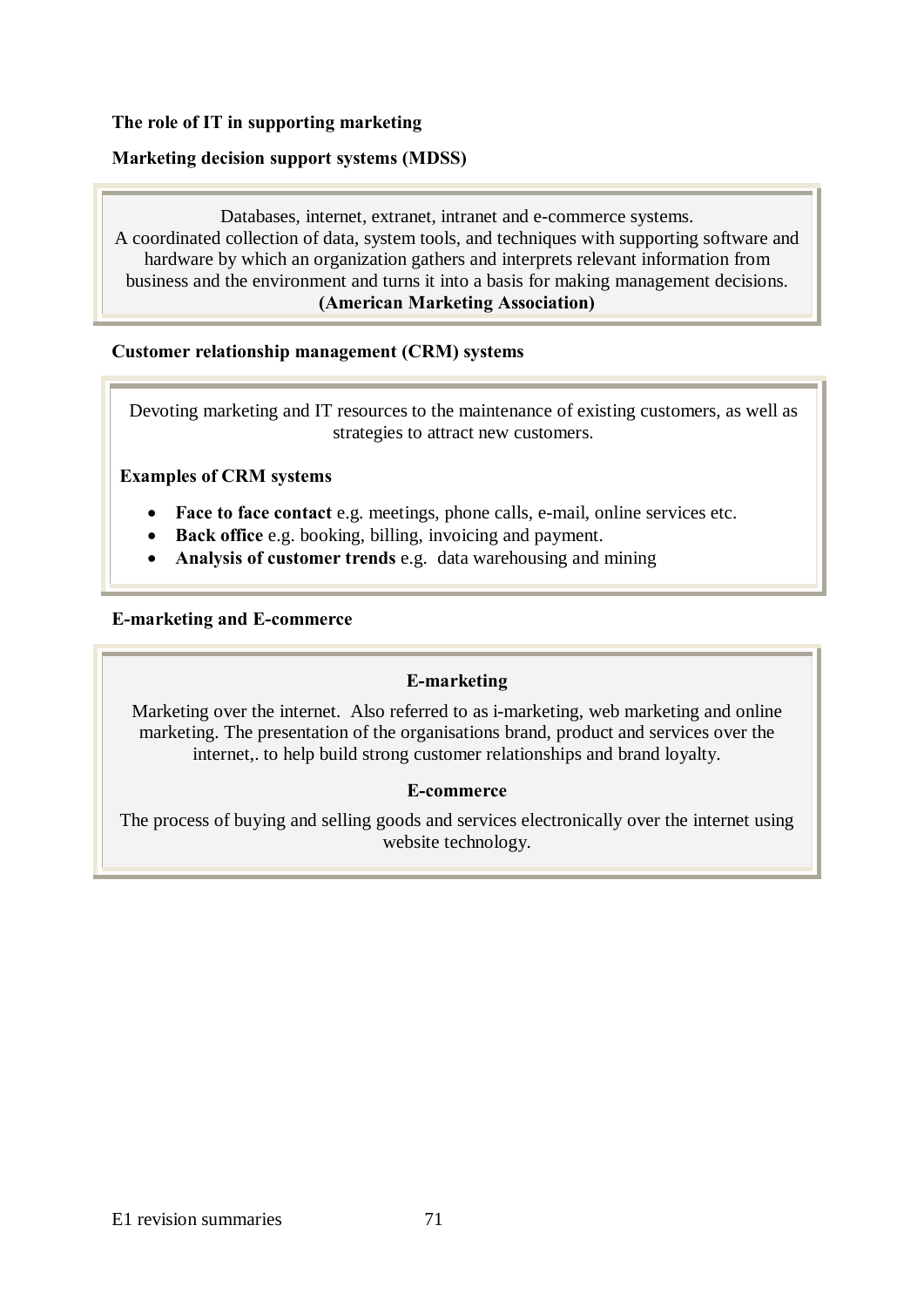E1 revision summaries 72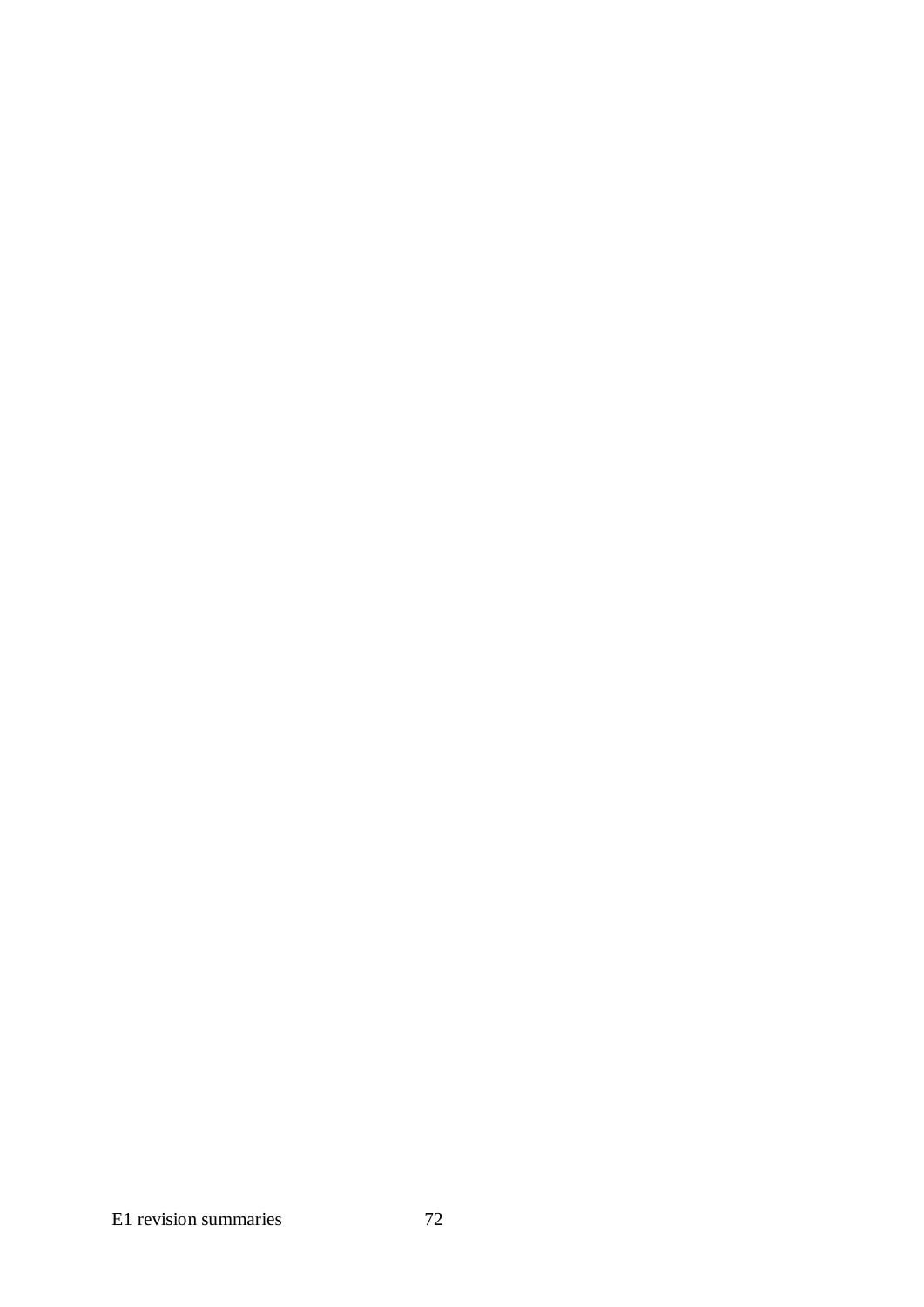

## **Buyer behaviour**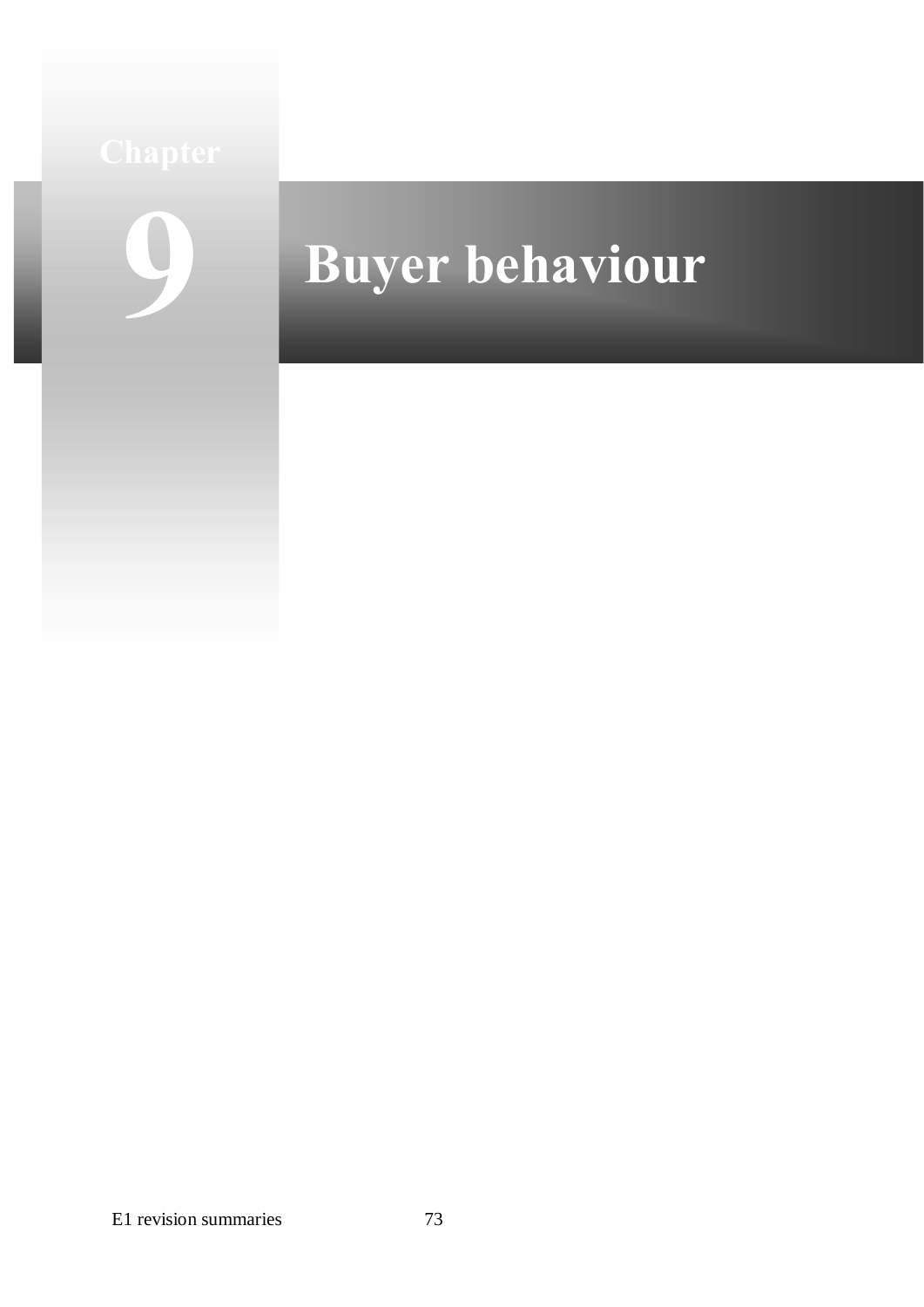#### **Key summary of chapter**

#### **Market Segmentation**

The grouping of customers, with each sub-group or segment of customer having a common need, want or value. Each sub-group or segment will be effected by different targeting strategies, they would behave differently and respond differently to different +tailoredø marketing mixes.

#### **Advantages of market segmentation**

- $\checkmark$  Match closer the features of a product to customer groups.
- $\checkmark$  Higher customer satisfaction or delight
- $\checkmark$  Brand loyalty and customer retention.
- $\checkmark$  More efficient use of marketing resources

#### **Guidance for effective market segmentation (Kotler)**

- · **Substantial** e.g. segment sizeable enough to be profitable
- · **Accessible** e.g. segment can be efficiently and effectively reached
- · **Measurable** e.g. segment can be measured
- · **Actionable** e.g. effective strategies are available to attract segment
- · **Differentiable** e.g. the segment behaves and responds differently

#### **Reasons not to engage in market segmentation**

- The number of customers not big enough to earn a profit.
- · Effective promotion mediums do not exist to create awareness economically.
- The size or strength of competition that already exists.
- Segment too subjective, complex and therefore difficult to measure.
- The firm lacks the core competences to compete.
- · The market segment identified has no long-term future.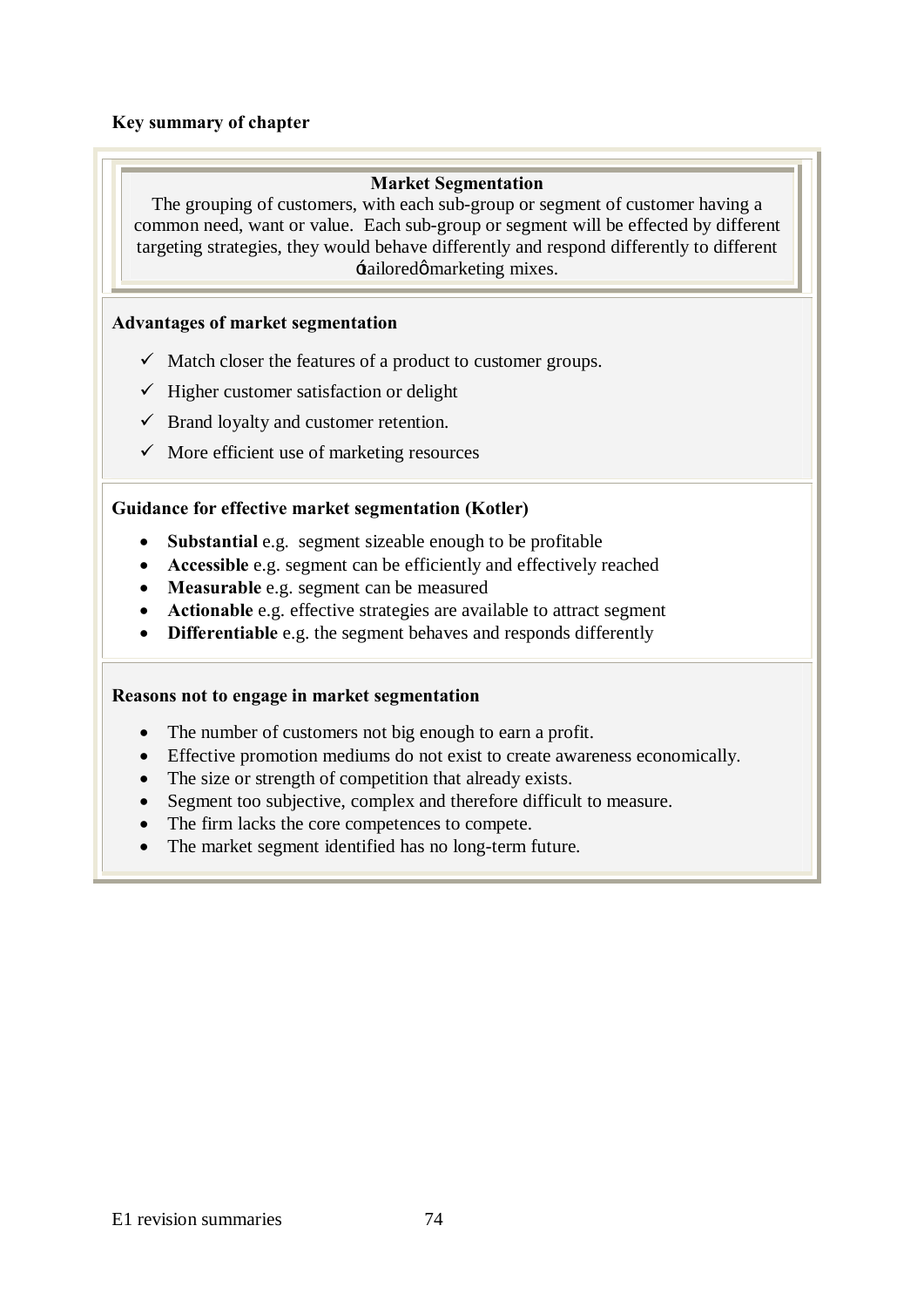#### **Market research**

 $\overrightarrow{A}$  systematic investigation of markets and accumulation of relevant data $\phi$ 

#### **A process for market research**

- 1. **Problem recognition**
- 2. **Define scope of data and information needs**
- 3. **Collect data and information** e.g. sampling, surveys, observation, interview etc
- 4. **Analyse and understand information** e.g. databases, summarise trends and results
- 5. **Report and conclude** for new marketing strategies

#### **Sales forecasting methods**

#### **Market forecasting methods for estimating current demand**

- Total market or industry potential
- Area market potential
- Market share
- Relative market share (RMS)

#### **Market forecasting methods for estimating future demand**

- · Survey or sample of buyers intentions
- · Composite of sales force opinions
- Expert opinions
- Past-sales analysis
- Market test methods

**Queuing theory** e.g. a mathematical study of the formation of waiting lines or queues (electronic or physical), for when customer  $\pm$ arrivalsø occur at random intervals. The theory can produce several performance measures e.g. average waiting times, or expected number of customers at certain times.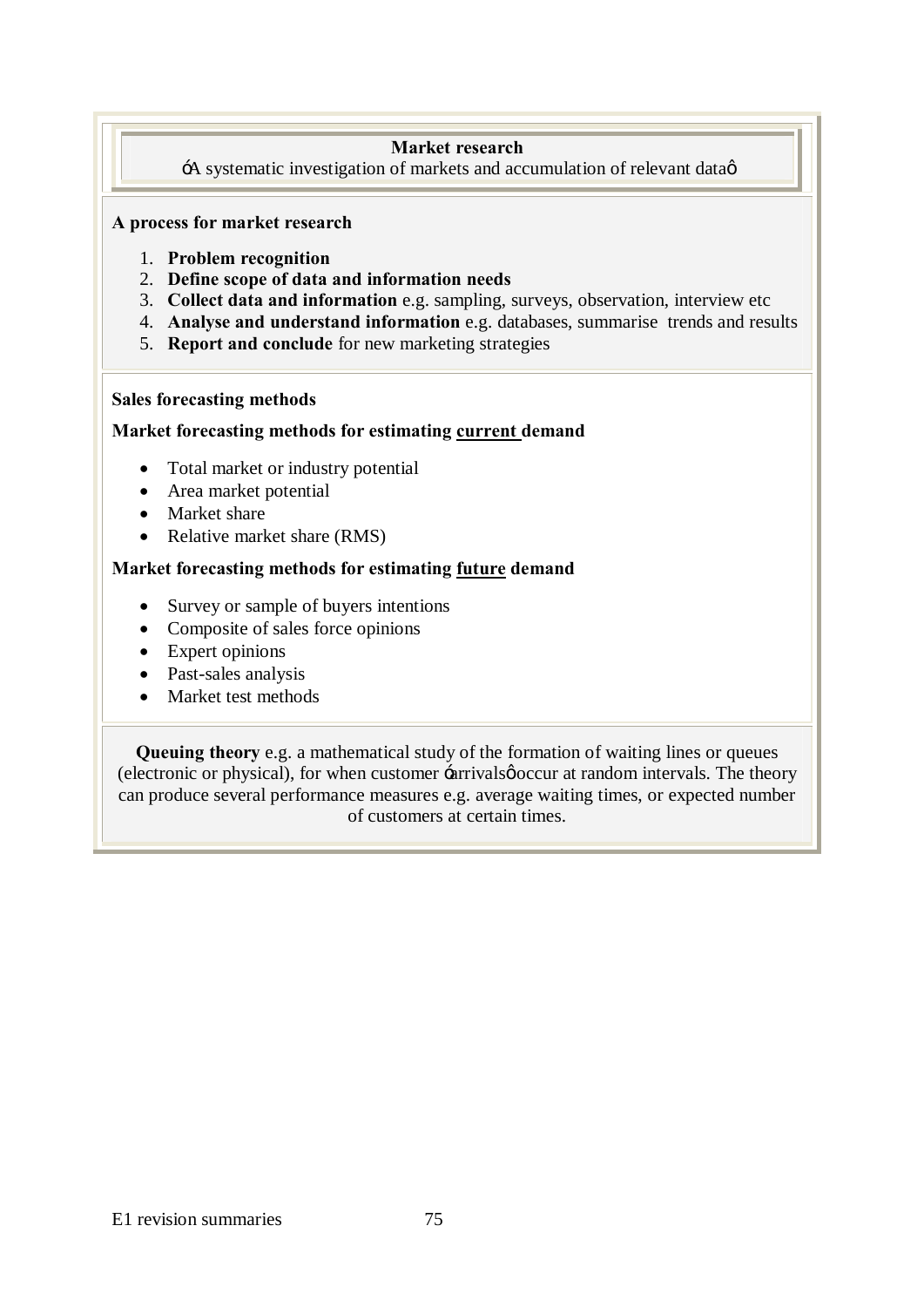#### **Factors effecting buying decisions**

- Time and urgency
- Price and budget available
- · Knowledge available
- · Personal factors e.g. gender, race, age, religion, occupation etc
- Psychological factors e.g. emotions, attitudes, beliefs and perceptions
- Personality and lifestyle
- Social factors e.g. influence by peers or family

#### **Stages in a buying decision making process**

- Problem (need) recognition
- Information search
- · Evaluation of alternatives
- Purchase decision made
- Post-evaluation of decision made

#### **B2B buying decisions**

- · **Initiators** start the buying process
- · **Influencers** affect the buying process
- · **Buyers** order and pay for the good or service
- · **Users** the eventual consumer of the good or service

#### **Types of consumer (B2C) buying behaviour**

- · **Impulse buying** e.g. no conscious planning
- · **Routine Response/Programmed Behaviour** e.g. little information search
- · **Limited Decision Making** e.g. familiar product but moderate time for search
- · **Extensive Decision Making/Complex** e.g. time to gather information and evaluate

#### **Theories of consumer (B2C) behaviour**

- · **Cognitive paradigm** e.g. the theory that buyer behaviour is driven by a constant process of problem solving and decision making in order to make a rational buying decision. This theory does not support the  $\pm$ impulse purchase  $\alpha$ .
- · **Learned behaviour** e.g. buyers learn through good or bad past experiences and can form a routine and habitual short cut when buying a product or service regularly.
- · **Habitual decision making** is about routine response behaviour e.g. old and established buying habits die hard.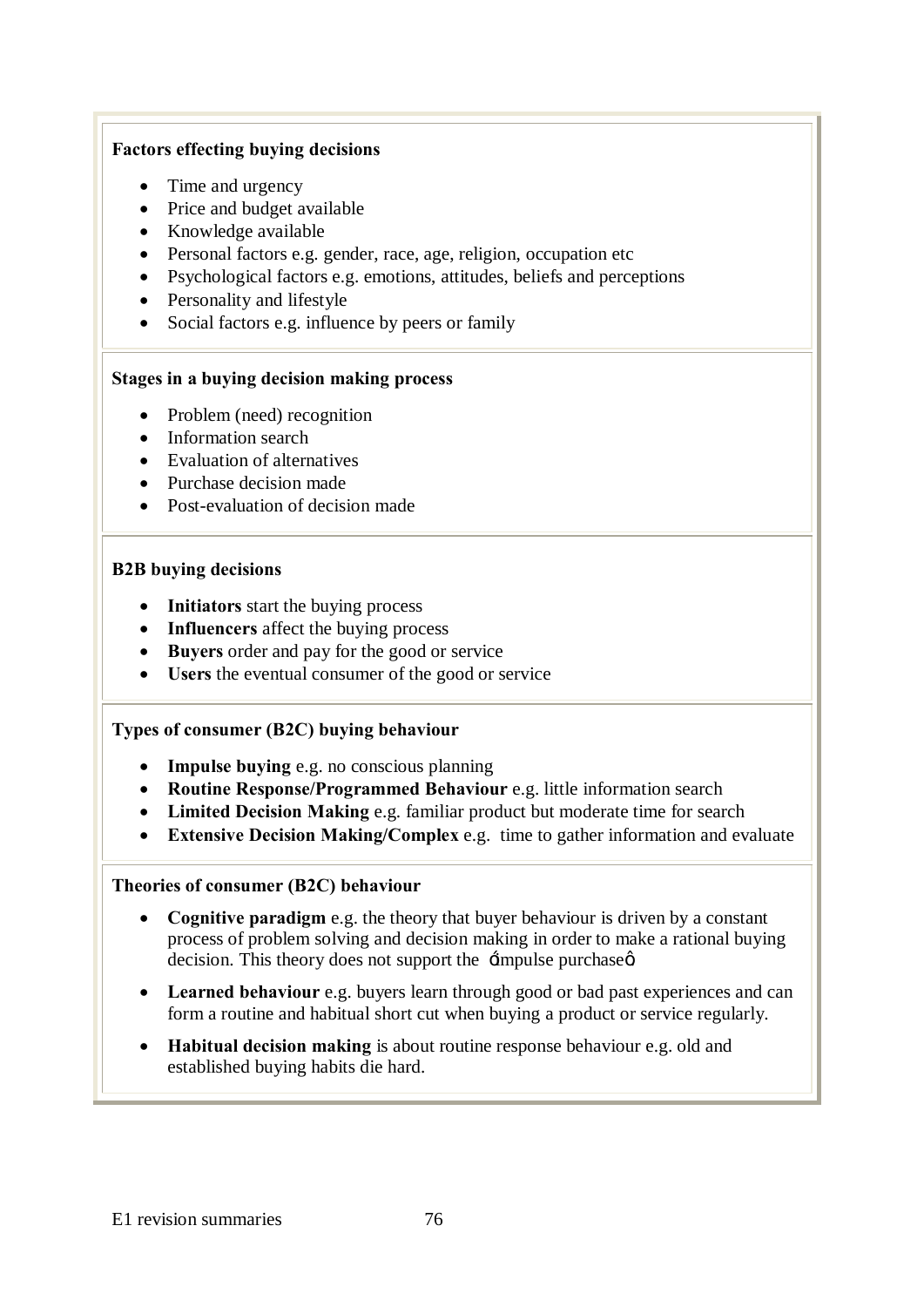#### **The consumer adoption model**

- · **"Innovators"** e.g. are young, lively, intelligent, social and extravert.
- "Laggards" e.g. older, less intelligent,  $\exists$ ixedøin their job or the less well off.

Link the below model to Product Life Cycle (PLC) theory and the consumer adoption model starts to become more apparent.

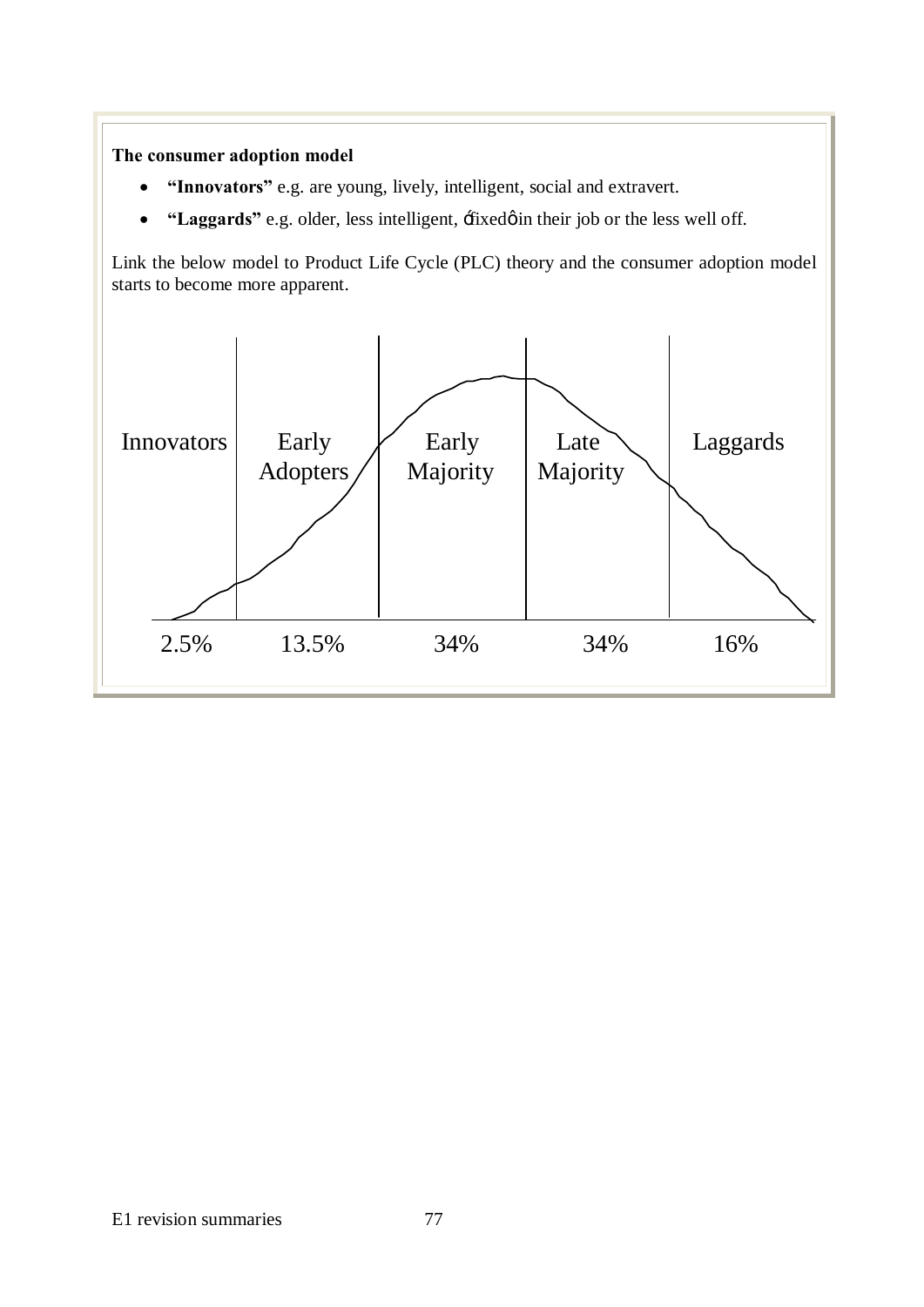E1 revision summaries 78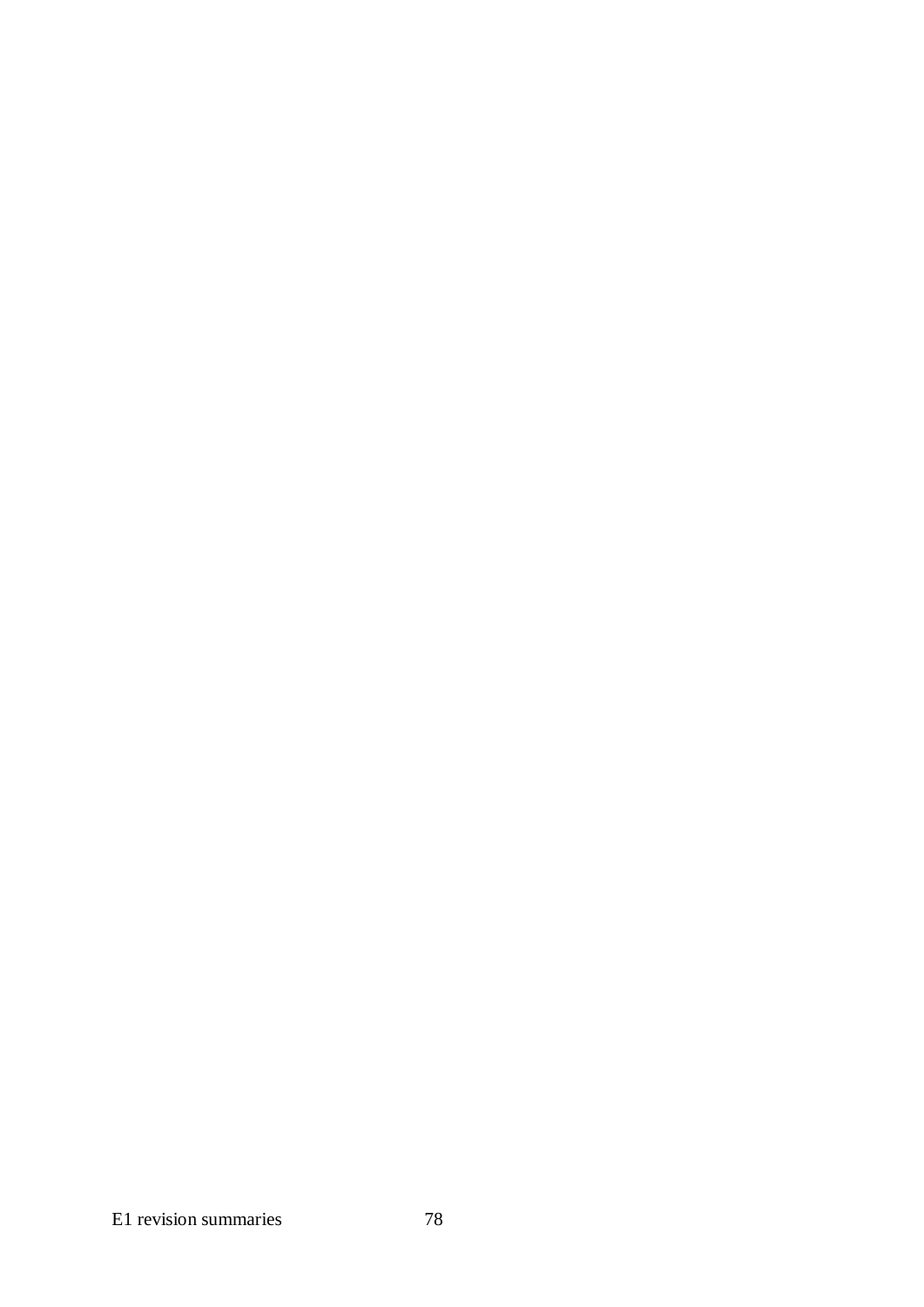# **10**

## **Human Resource Management**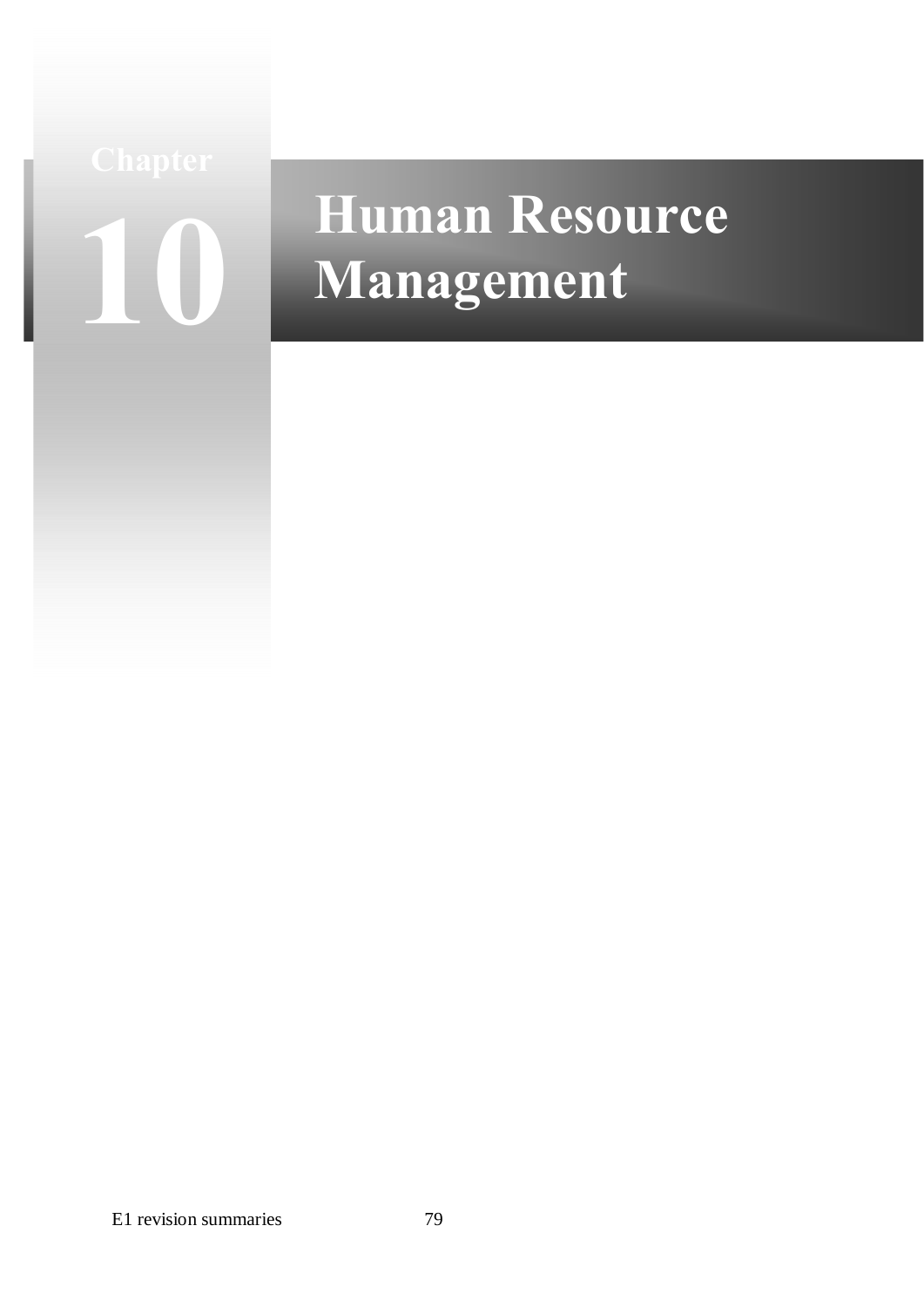#### **Key summary of chapter**

#### **The role of HR**

- Develop flexible staff
- Achieve corporate strategy and goals through people
- Motivate staff
- Ensure compliance to employment legislation.
- Manpower (HR) planning
- · Recruitment and selection
- Training and development
- · Appraisal of staff
- Job design
- Maintenance of personnel records.
- · Reward
- Communication
- Dismissal and redundancy

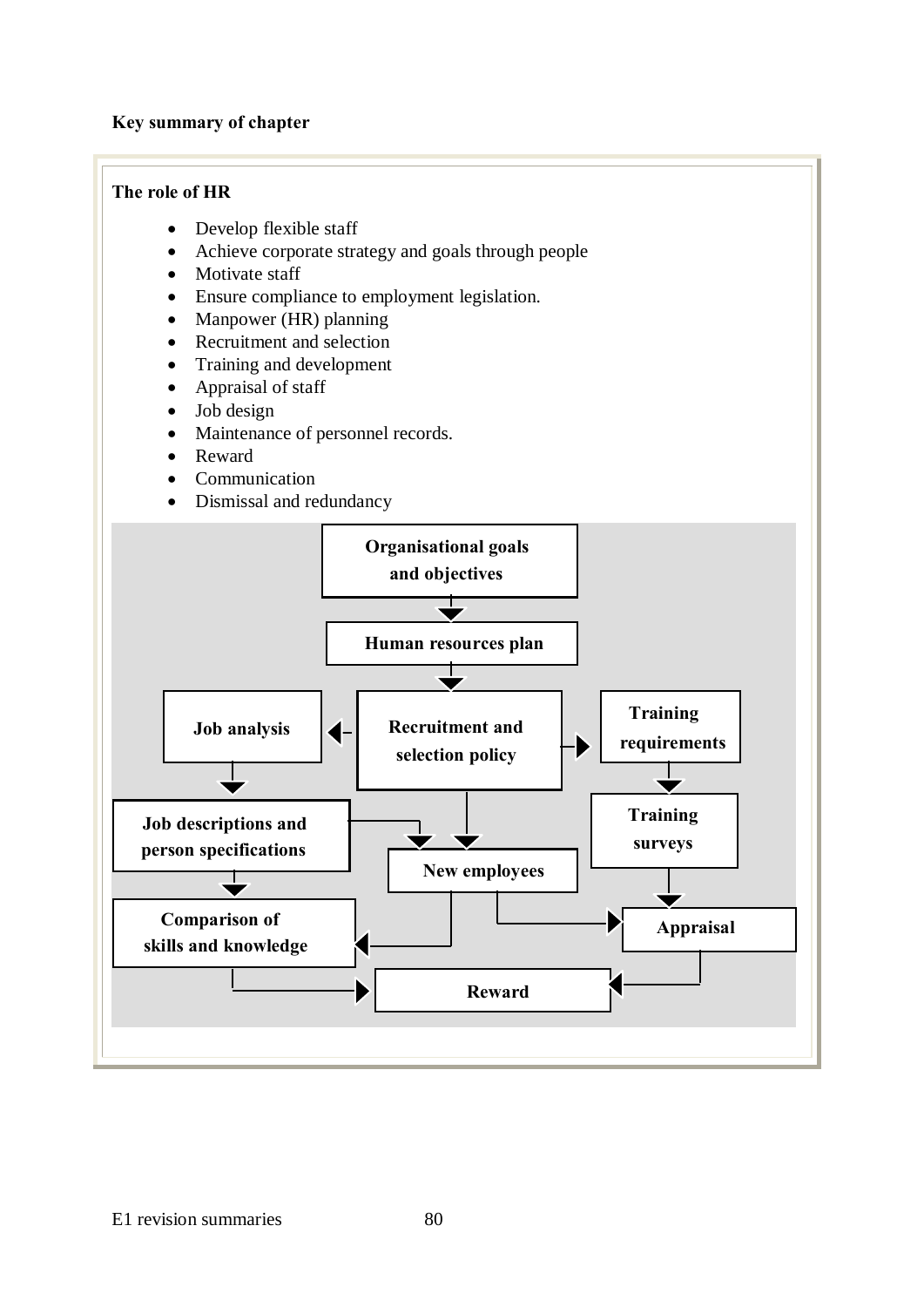#### **A process for strategic HR planning**

- 1. Estimate demand for future staffing needs and skills required
- 2. Analyse the organisations sources and demography of internal labour supply
- 3. Gap analysis undertaken to compare  $\div$ demand $\phi$  to  $\div$ supply $\phi$
- 4. Develop HR strategies to close the gaps.

#### **Supply > Demand (surplus of staff)**

- Natural wastage
- Movement to part-time work
- Redundancy

#### **Demand > Supply (shortage of staff)**

- Training and development
- Internal recruitment
- External recruitment
- 5. Monitor and review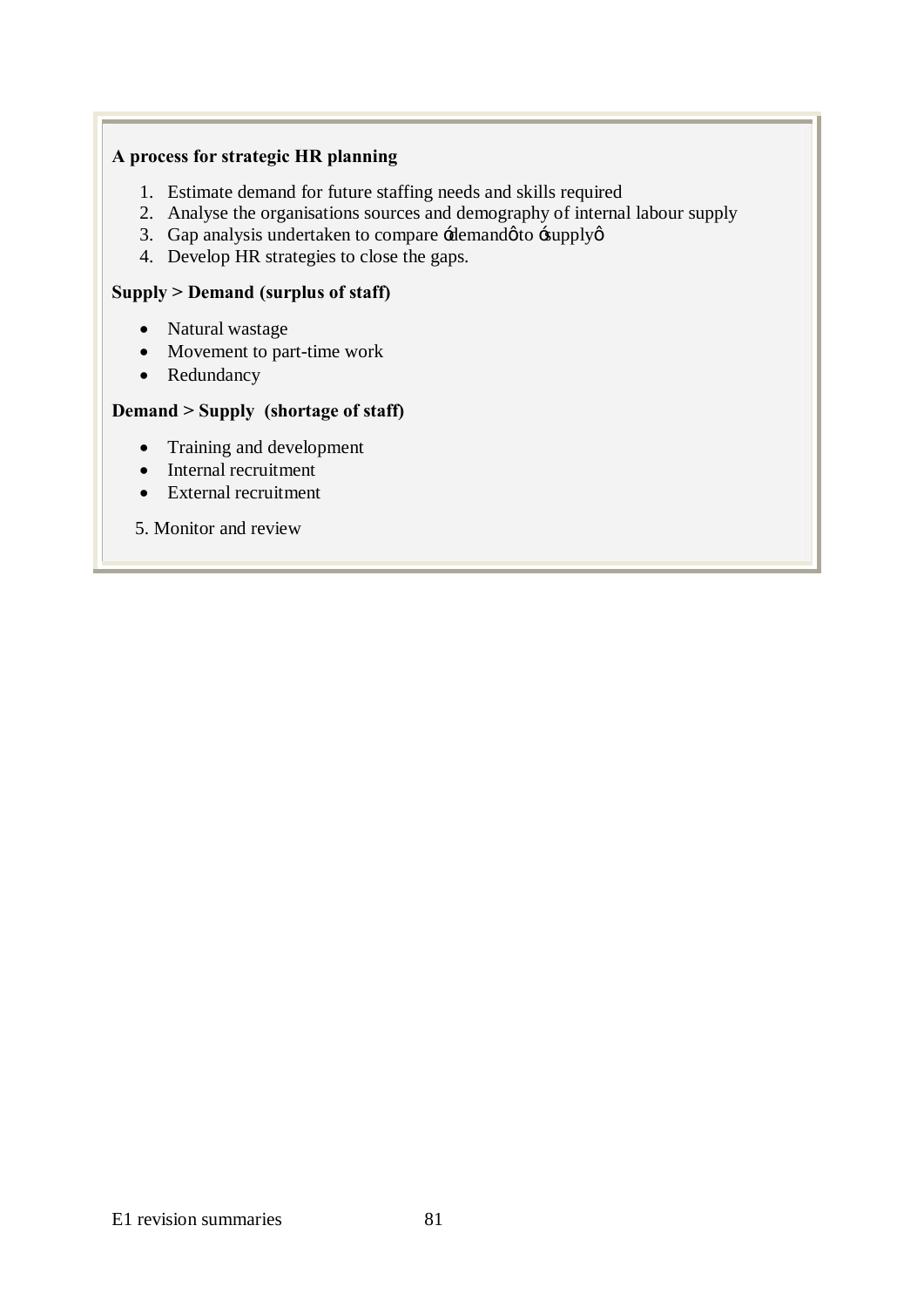#### **Recruitment and selection**

#### **Recruitment**

Finding applicants and generating interest for recruitment.

#### **Selection**

Part of the recruitment process and is primarily about choice. It involves the systematic elimination of unsuitable candidates e.g. short listing.

#### **Techniques used for selection should be**

- · Reliable
- · Valid
- · Fair
- Cost effective

#### **Selection methods**

- Curriculum vitae (CV)
- Application form
- Interview
- · References
- · Assessment centre
- Testing candidates

#### **Selection methods chosen can depend on**

- Consequences of getting the decision wrong
- Time frame available
- · Budget available
- Company policy
- Degree of investment required

#### **A process for selection**

- 1. Selection criteria should be established and verified
- 2. Screening and short-listing of candidates
- 3. Short list candidates for testing
- 4. Invitation to attend interview
- 5. Seek references
- 6. Final sorting of candidates
- 7. Frequent review of the selection process

E1 revision summaries 82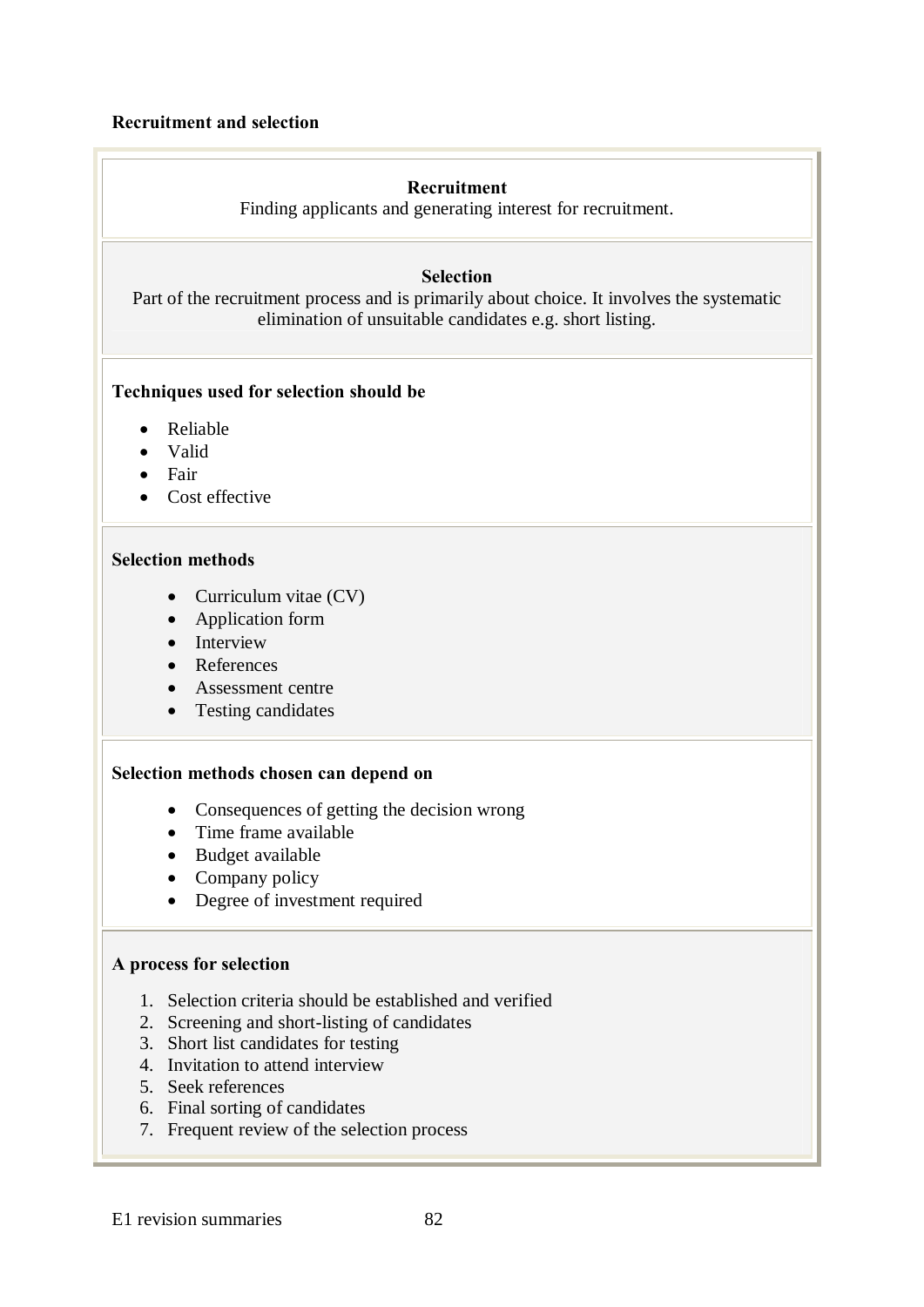#### **Assessment centres**

These are outside organisations which assess the potential of an individual or identify their development needs. Assessment centres assess certain personality traits or skills required from the individual, such as leadership, analytical, problem solving or creativity skills. They are more likely to be used to identify those skills required to do a job or task more effectively and can be a vital selection tool with long-term value.

#### **Salary negotiation**

Salary negotiation is an important aspect of any job situation, and is often perceived as the most difficult and  $\pm$ awkwardø part of the post selection stage. Nearly all negotiations are characterised by four phases - preparation, opening, bargaining and closing. In small scale negotiations it is quite common for these phases to merge into a single unstructured process.

The process and outcome of negotiation is important for both parties, it is important that both parties arrive at a -win-wing situation, always likely to be the best solution. If either parties expectations are reasonable it should ensure success in negotiation and leave all parties concerned feeling satisfied.

#### **The psychological contract**

The psychological contract is based upon an unwritten set of expectations between employer and employee regarding the rights and obligations of each party. It represents the mutual beliefs, perceptions, and informal obligations between an employer and an employee. The psychological contract has emerged as an important framework for understanding employee wellbeing, attitudes and work performance.

#### **Induction programmes**

Induction programmes help achieve effective integration and -customise  $\phi$  staff to the organisations culture, goals and rules. The induction helps explain the nature of the job, normal hours of work, causes of stress, existing working conditions and any health and safety procedures to be complied with. Inductions can handle any complaints or queries new members of staff have and identify and implement any training required for them.

#### **Exit interviews**

An exit interview is conducted when an employee leaves the organisation. They are a prime opportunity to gather intelligence on the reasons why someone is leaving.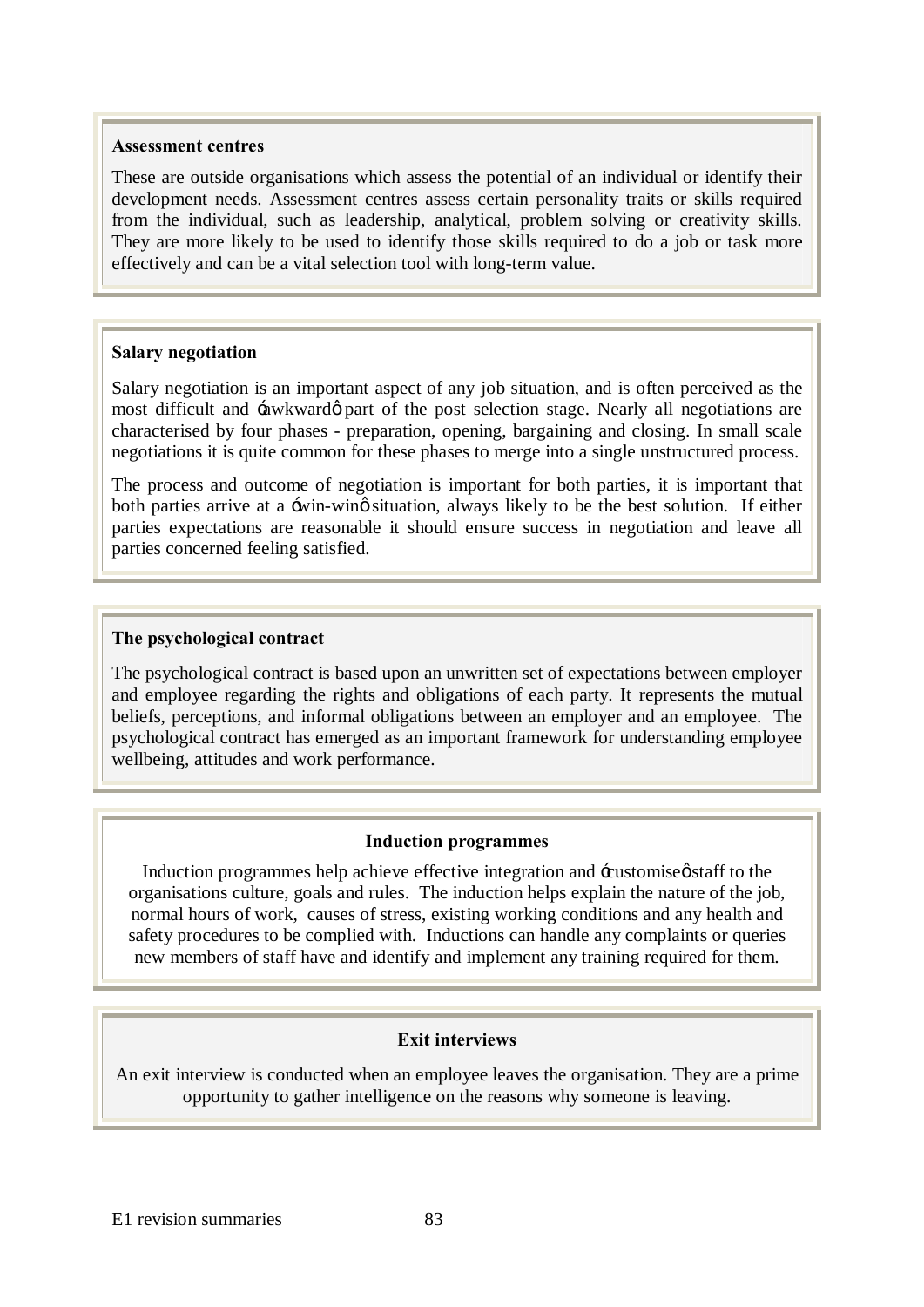#### **Succession planning**

Succession planning is the development of a pool of talent with the skills, attributes, and experiences to fill specific, often high-level positions. Many organisations define "succession" as the grooming of replacements for top executives. This may involve sourcing external candidates if necessary.

#### **Career development**

Progressing and managing the advancement of an employee e.g. up the scalar chain (chain of command) or across other department boundaries. Fundamental for succession planning and development.

#### **Mentoring**

Mentoring means coaching, guidance, help, assistance, advice or support in order for a member of staff to improve knowledge, skills or develop themselves, it has a strong link with the induction and career development process.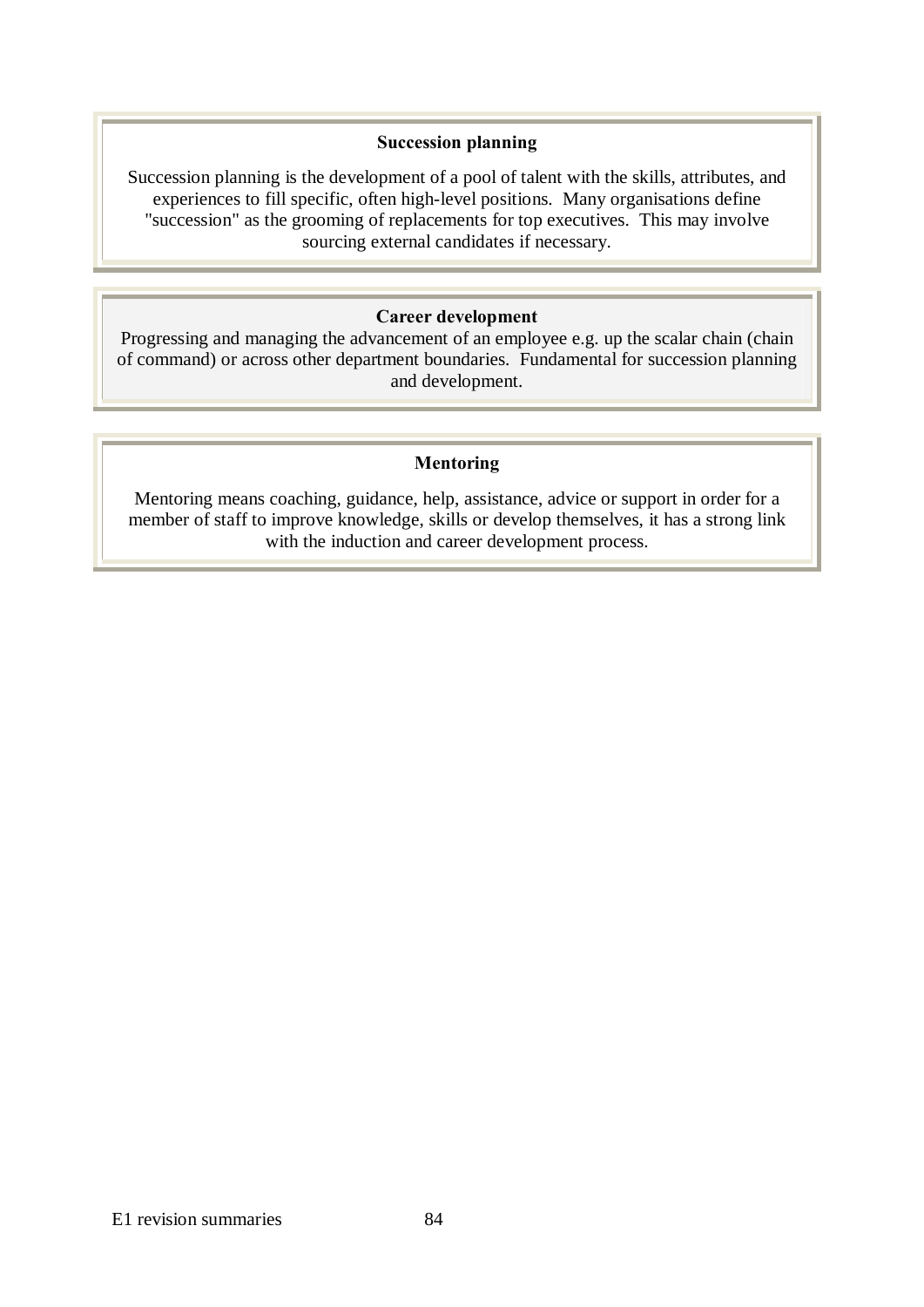#### **Job analysis, job description and person specification**

#### **Job analysis**

Job analysis studies the essential characteristics of a job e.g. tasks, procedures, relationship with other jobholders, responsibilities, desirable qualities, experience and qualifications.

#### **Methods for undertaking job analysis**

- Try out the job
- Interviewing existing job holders
- Observe job holders
- · Training videos and manuals
- Previous job descriptions on record

#### **Job description**

A written statement which lists and summarises the most important elements of a particular job, developed individually or for an entire job family. Criteria should form the basis of the job advert in order to attract the most suitable candidates and should form the basis of selection criteria.

#### **Contents of a job description**

- Job title or grade
- Supervisor
- · Summary of responsibilities and duties
- Authority levels
- Equipment used
- · Qualifications, experience and training given
- · Physical and mental demands
- Working conditions

#### **Person specification**

Profiles the personal skills, qualifications, abilities and experiences sought from a successful job holder.

#### **Alec Rodgers seven point plan for a person specification**

- Physical make up
- Attainment
- General intelligence
- Special aptitudes required
- Interests
- Disposition
- · Circumstances

E1 revision summaries 85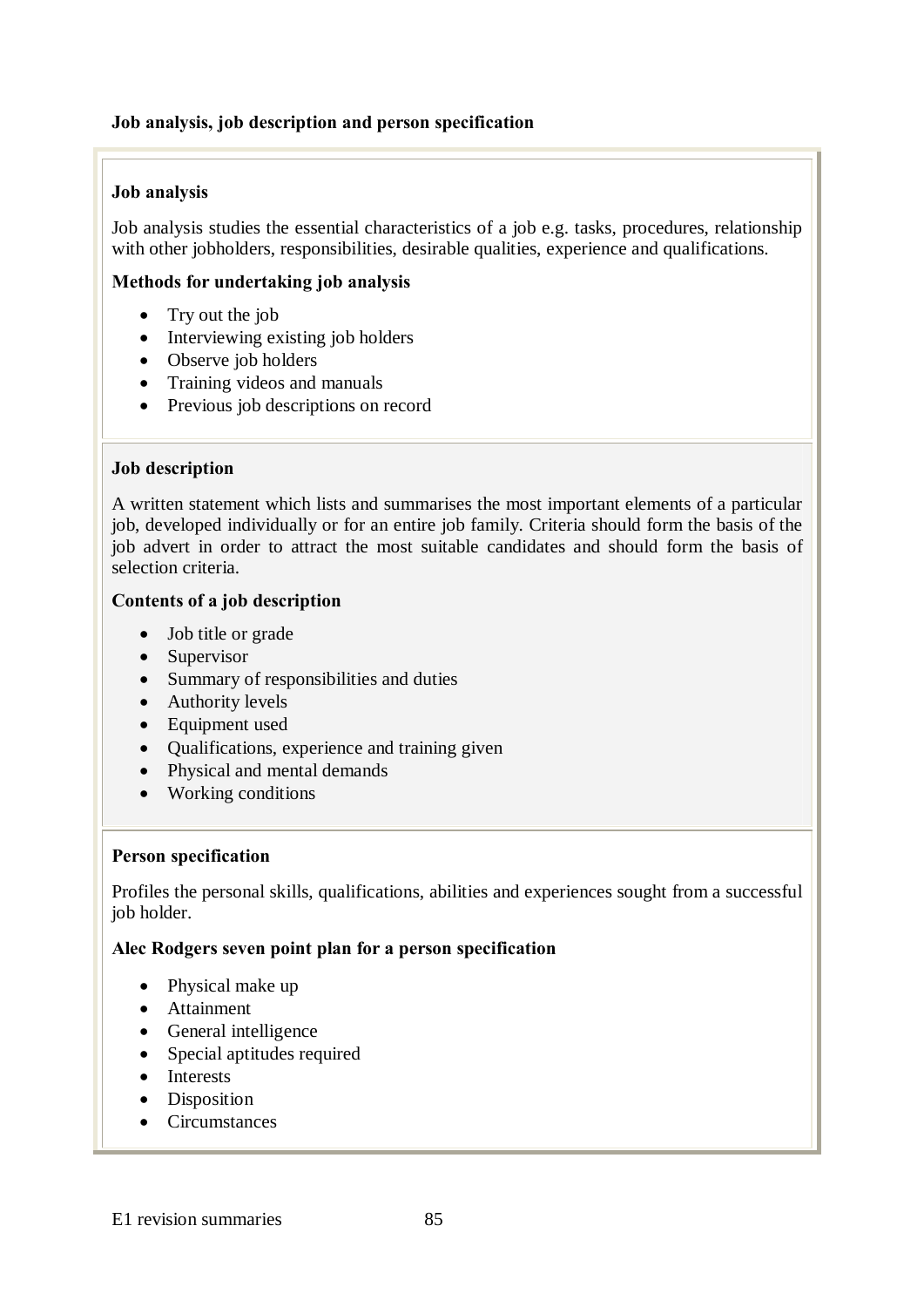#### **Managing job reduction (or redundancy)**

Redundancy occurs when the role that an employee performs no longer exists or is not required. This is a sensitive issue, the loss of motivation and morale of the entire workforce can be devastated when such news does occur not just those individuals affected by it.

#### **A process to manage job reduction**

- 1. Identify what changes will be necessary
- 2. Clear vision of change communicated
- 3. Educate and communicate the reasons
- 4. Participation encouraged by staff to aid change
- 5. Plan and determine how change needs to occur
- 6. Review and feedback obtained

#### **Ethical advice offered**

- · Compulsory redundancy should be last resort
- A sensitive matter so plan for it
- Management must act as honestly and fairly as possible
- Selection methods used on a fair basis e.g. last in first out

#### **Outplacement consultants**

The decision concerning redundant employees is always a sensitive issue. In order to remain a serious and attentive employer, the company can offer their redundant employees extra support when dealing with their job loss situation. Outplacement consultants help to manage the transition period in a more positive way, with the focus on successful employment in the near future for those individuals effected. Outplacement consultants should make contact with staff as quickly as possible, once it is apparent that they will be leaving the organisation.

#### **Other support available to staff losing their jobs**

- Counselling
- Generous financial assistance
- The use of local knowledge, job centres or employment agencies
- · Help from trade unions or staff associations.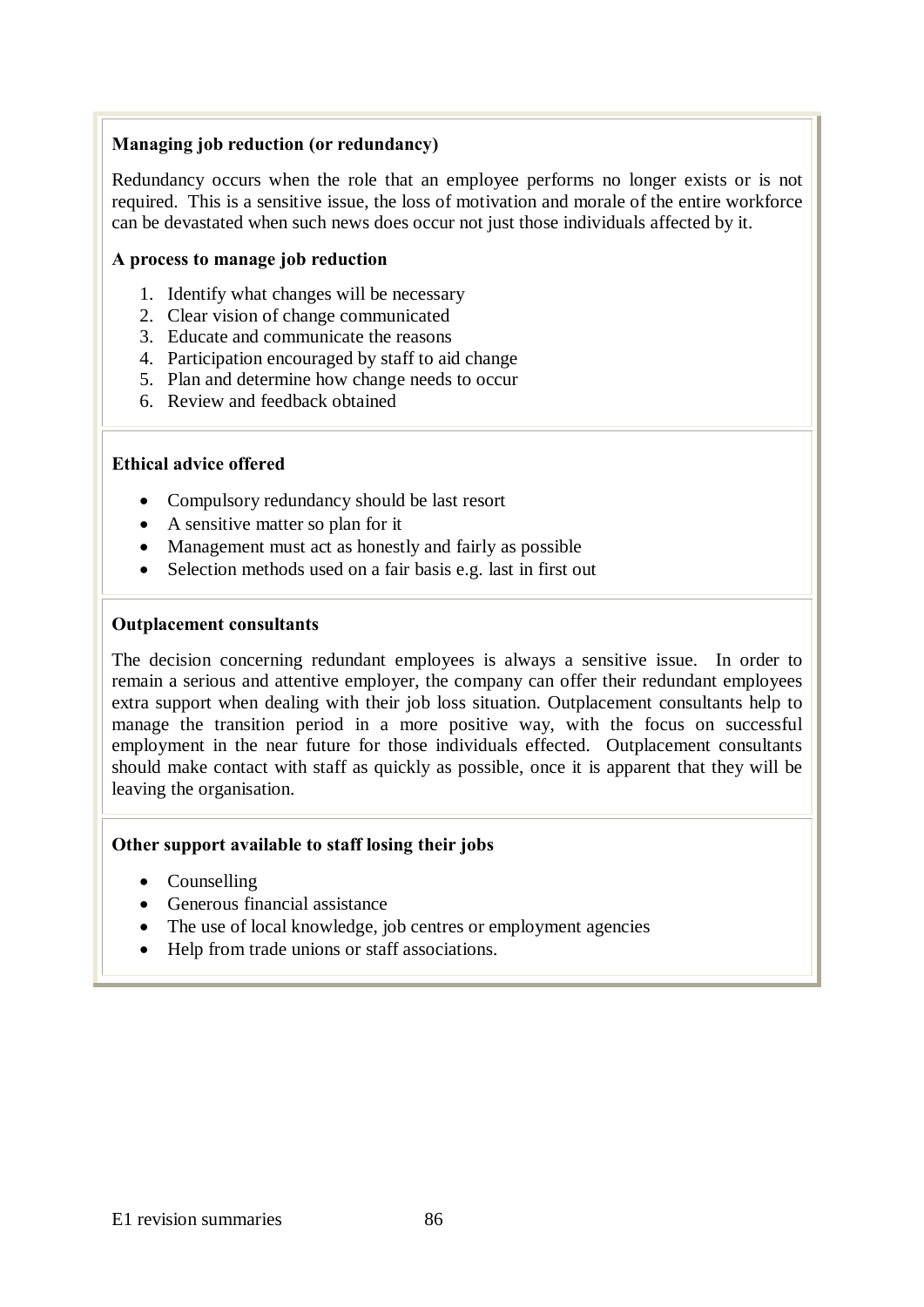#### **Staff appraisal**

Staff appraisal is the review and assessment of an employee terrormance with the potential for improving effectiveness of performance through training and development.

#### **The role of staff appraisals**

- 1. Reward
- 2. Performance
- 3. Potential for development

#### **A process for an appraisal system**

- 1. Identify criteria for assessment
- 2. Prepare report templates and appraisal forms
- 3. Undertake interviews and testing.
- 4. Plan and implement improvements
- 5. Follow up  $\pm$ post appraisal $\phi$  stage

#### **Types of staff appraisal**

- Overall assessment
- Guided assessment
- Grading employees
- Performance results
- Self appraisal
- Appraisal by sub-ordinates
- Appraisal by peers or colleagues
- Appraisal by line manager
- 360 degree appraisal
- Assessment centres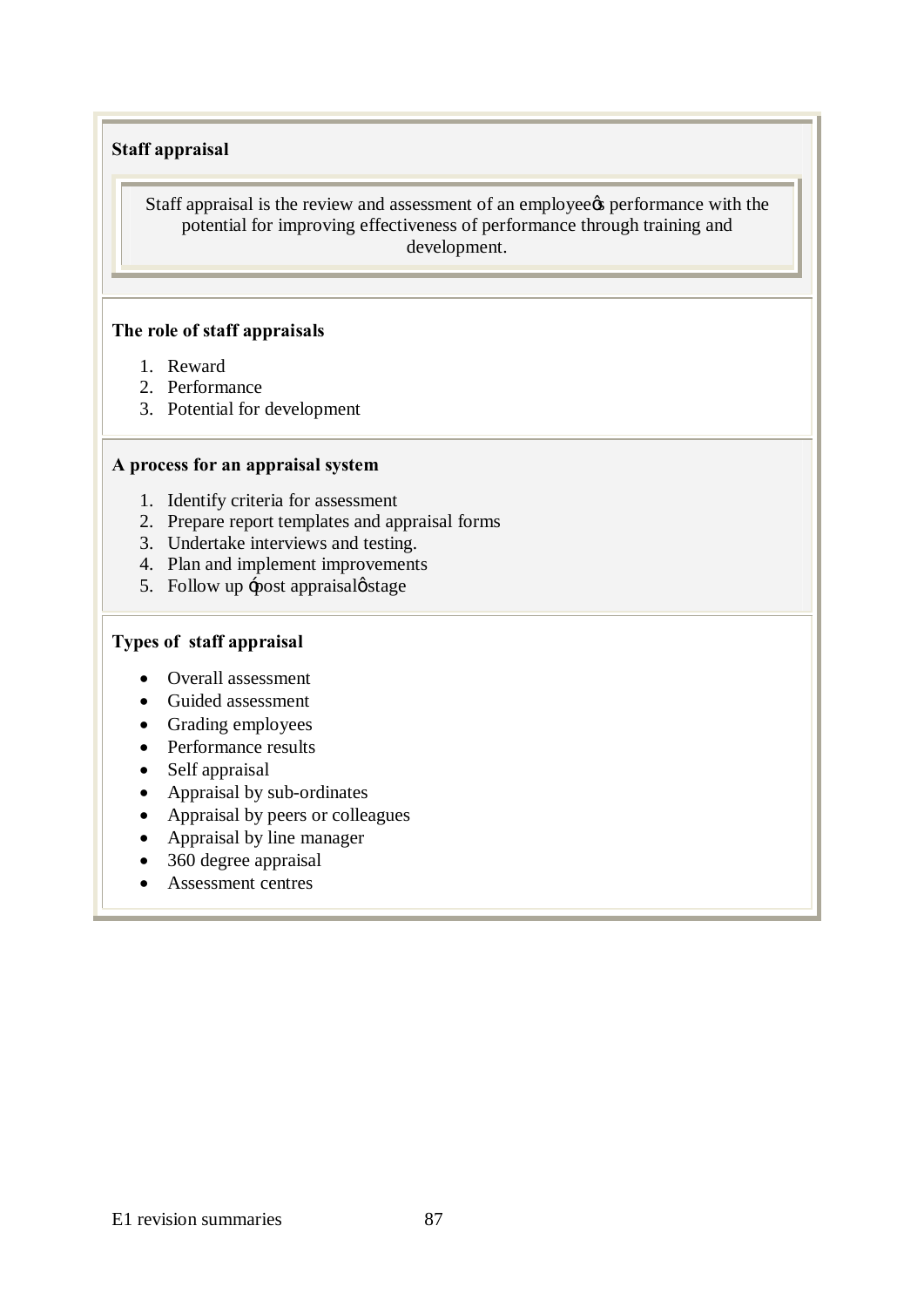#### **Training and development**

#### **Training**

Systematic and structured events, programmes or instructions in order to become competent at doing specific tasks.

#### **Development (education)**

The long-term personal growth of an individual through training, education and experiences.

#### **A process for training and development**

- Stage 1 Analysis
- Stage 2 Design and Development
- Stage 3 Implementation
- Stage 4 Evaluation

#### **Donald Kirkpatrick (1959) learning evaluation model**

- **Reaction** e.g. surveys or  $\pm$ happy sheets  $\phi$
- · **Learning** e.g. how much knowledge or ability has been gained
- · **Behaviour** e.g. behavioural change and how knowledge gained has been applied
- · **Results** e.g. the effect learning has had on key performance indicators.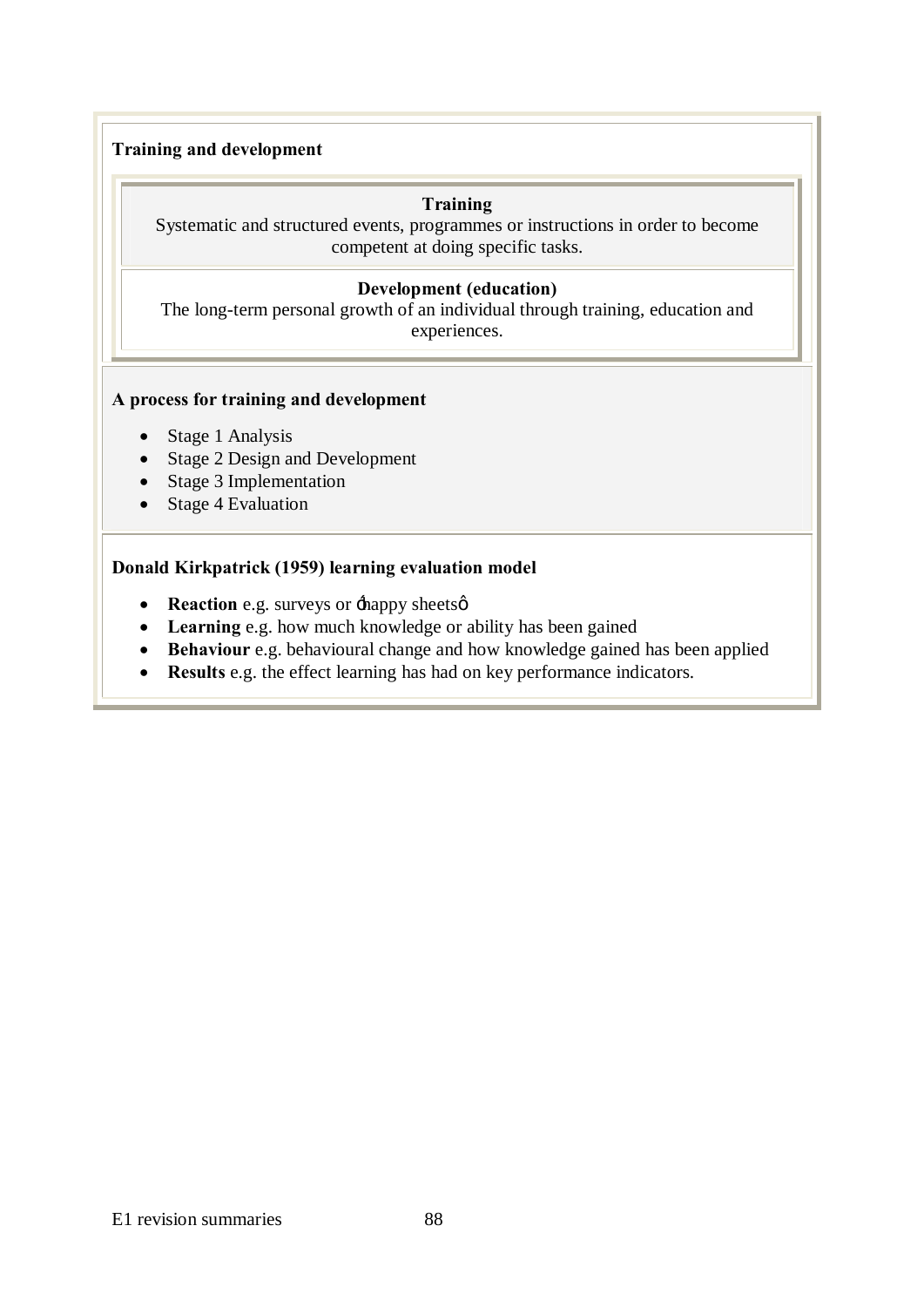The **shamrock organisation** (a concept by **Charles Handy**), divided employees into three categories: **core, contractual and flexible labour.** 

The flexible firm model proposed by **John Atkinson**, divides employees into three categories: **core, peripheral and external labour.**

Both models are similar and can be used to explain how an organisation might achieve greater flexibility.

#### **The shamrock organisation**

- The inner core e.g. permanent key employees.
- The flexible workforce (or peripheral labour) e.g. temporary, casual and/or parttime employees on short-term contracts.
- · The contractual fringe (or external labour) e.g. self-employed subcontractors or freelancers, who are engaged to provide services as and when needed and often paid by results

#### **Types of workforce flexibility**

- · **Functional flexibility** (task flexibility/multi-skilled employees) concerns breaking down traditional occupational boundaries and avoidance of  $\div$ over $\phi$  specialisation.
- · **Financial flexibility** aims to convert staff cost from fixed to variable cost.
- · **Numerical flexibility** enables a firm to adjust rapidly to changing levels of demand by increasing or decreasing the number of employees.
- · **Temporal flexibility** can be achieved by varying the hours worked by employees in response to changes in demand.

#### **Flexible work arrangements**

- Flexitime
- Teleworking (homeworking)
- Part-time
- Compressed weeks (or months)
- Job sharing .
- Job rotation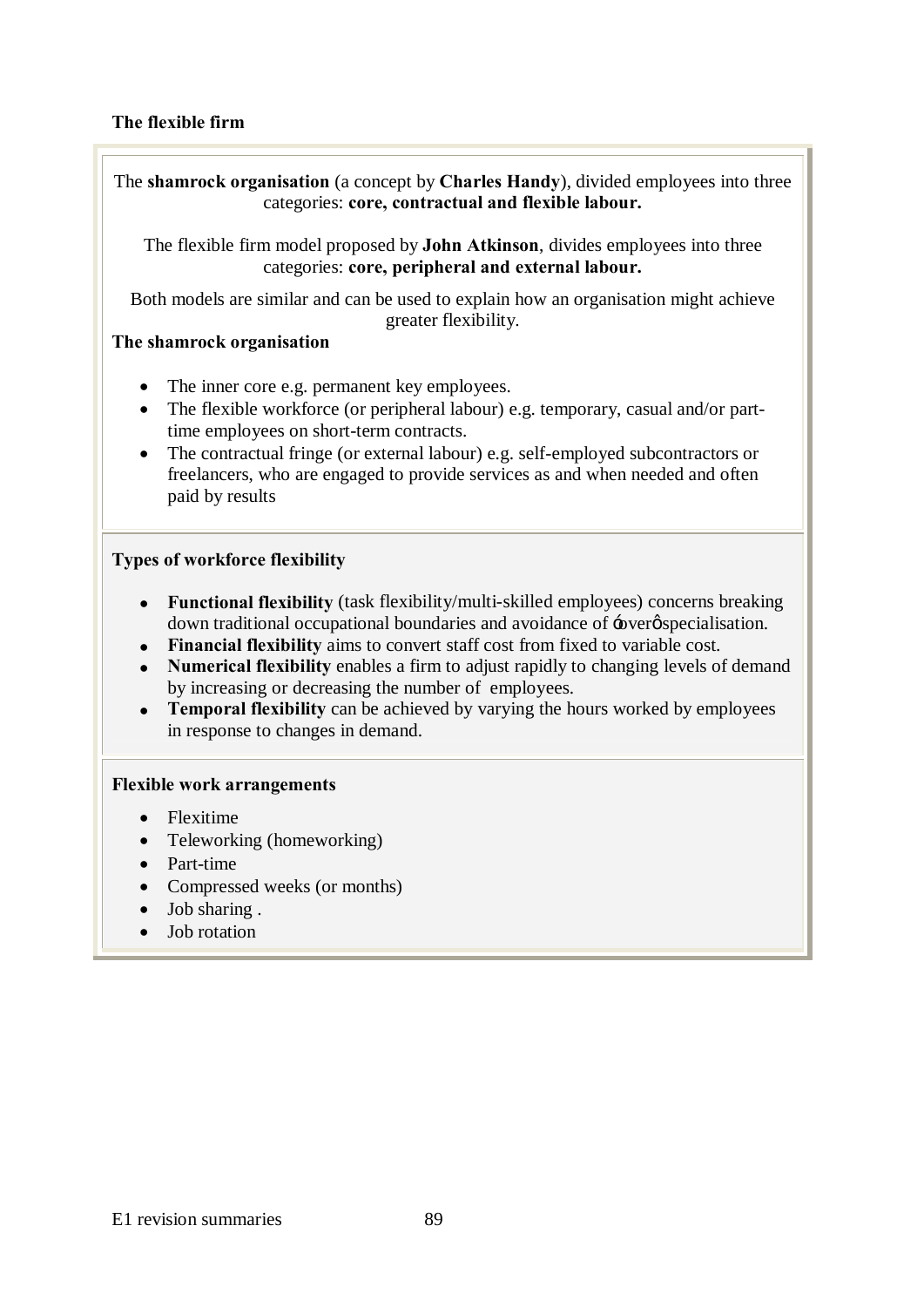#### **Three factors to improve job design**

#### **Job enrichment**

More responsibility, challenge, achievement and recognition.

#### **Job enlargement**

Increasing the number of tasks or duties undertaken by a worker.

#### **Job rotation**

Swapping employees between different tasks, activities or departments to increase job satisfaction and task flexibility.

#### **Project-based, team or matrix organisational structures**

#### **Project-based, team or matrix organisational structures**

Where project teams and functions (departments) co-exist together. Project team members selected from various internal departments and coordinated by a project manager who has accountability to meet project deliverables e.g. time, cost and quality.

#### **Virtual or network firms**

A **virtual** organisation e.g. dotcom companies, do not have a physical location. For example staff may work from their own home office and most of the processes or activities of the organisation are outsourced to third party providers

A **network** organisation is defined so by the elements of structure, processes and purpose. An example could be a virtual organisation e.g. intangible assets such as intellectual property under shared control and joint ownership.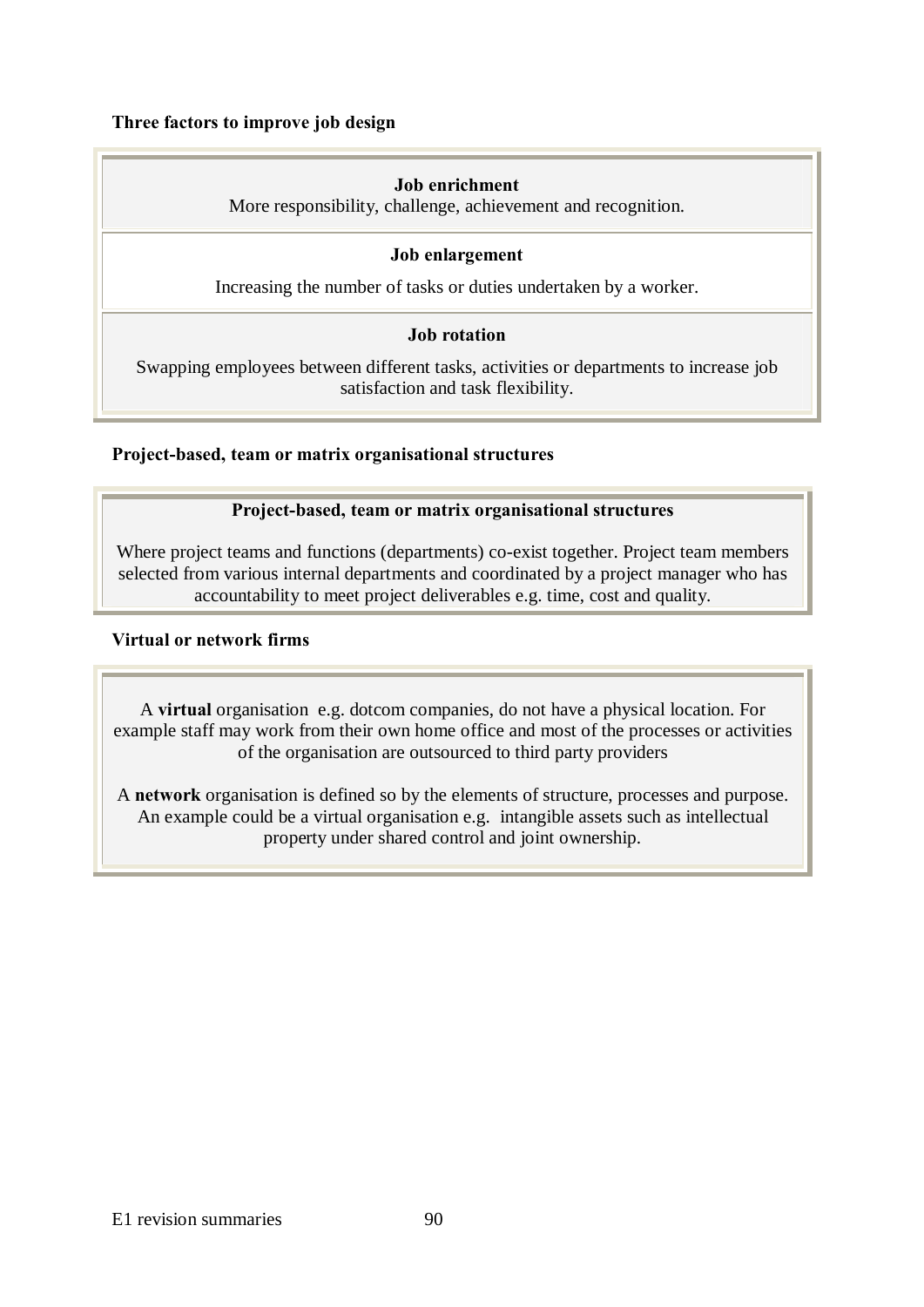#### **Creativity and innovation**

The creation of new ideas, things or ways of thinking e.g. a new product device or work process suggested by a customer or member of staff.

#### **Encouraging creativity and innovation**

- Team or matrix structures
- · Empowerment of staff
- Staff suggestion schemes
- · Participative, democratic and consultative management style
- Reward and recognition for  $\exists$ innovativeø achievement.
- · Recruitment and selection of innovators
- Promote a corporate culture of innovation
- Set innovation goals and objectives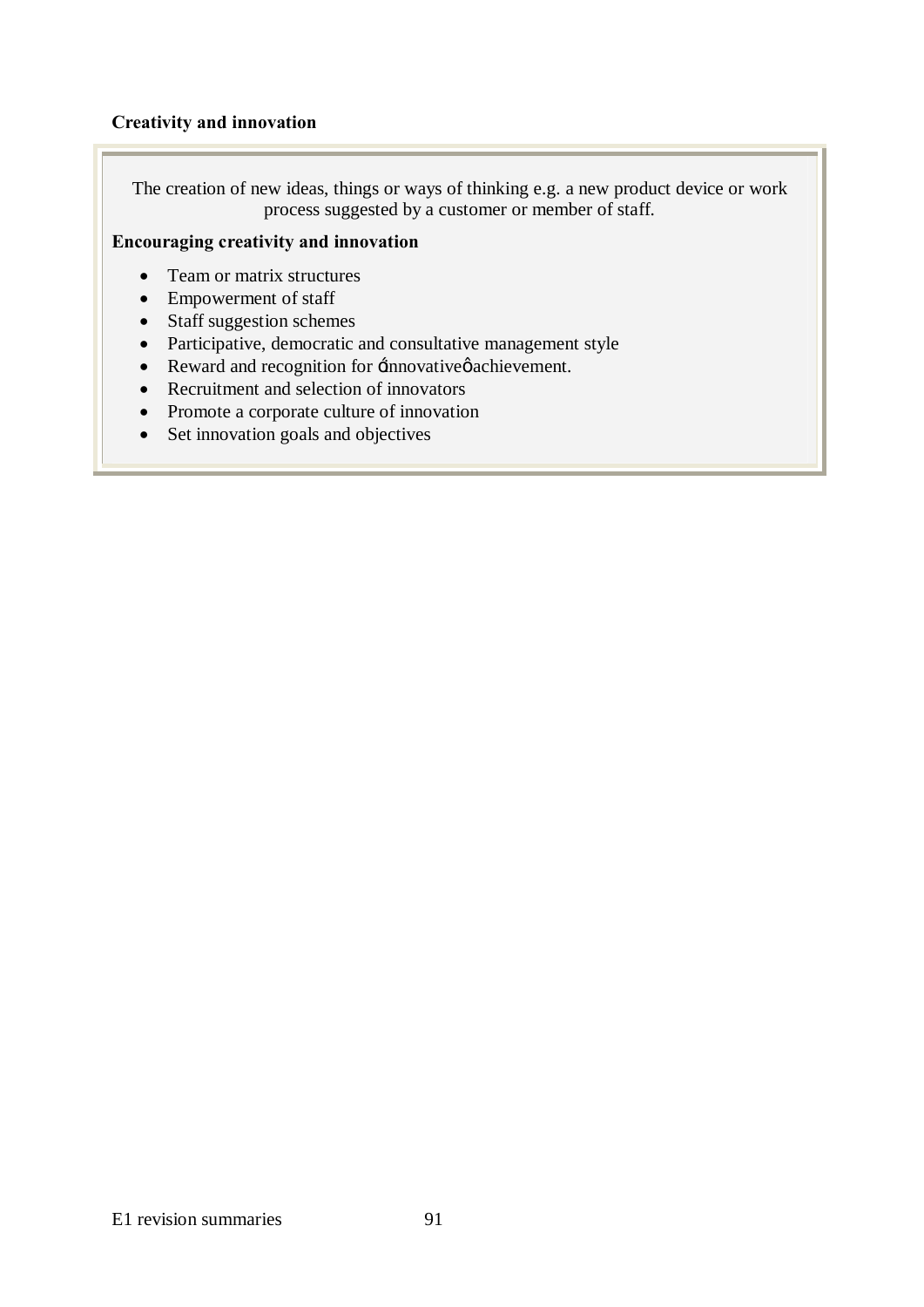E1 revision summaries 92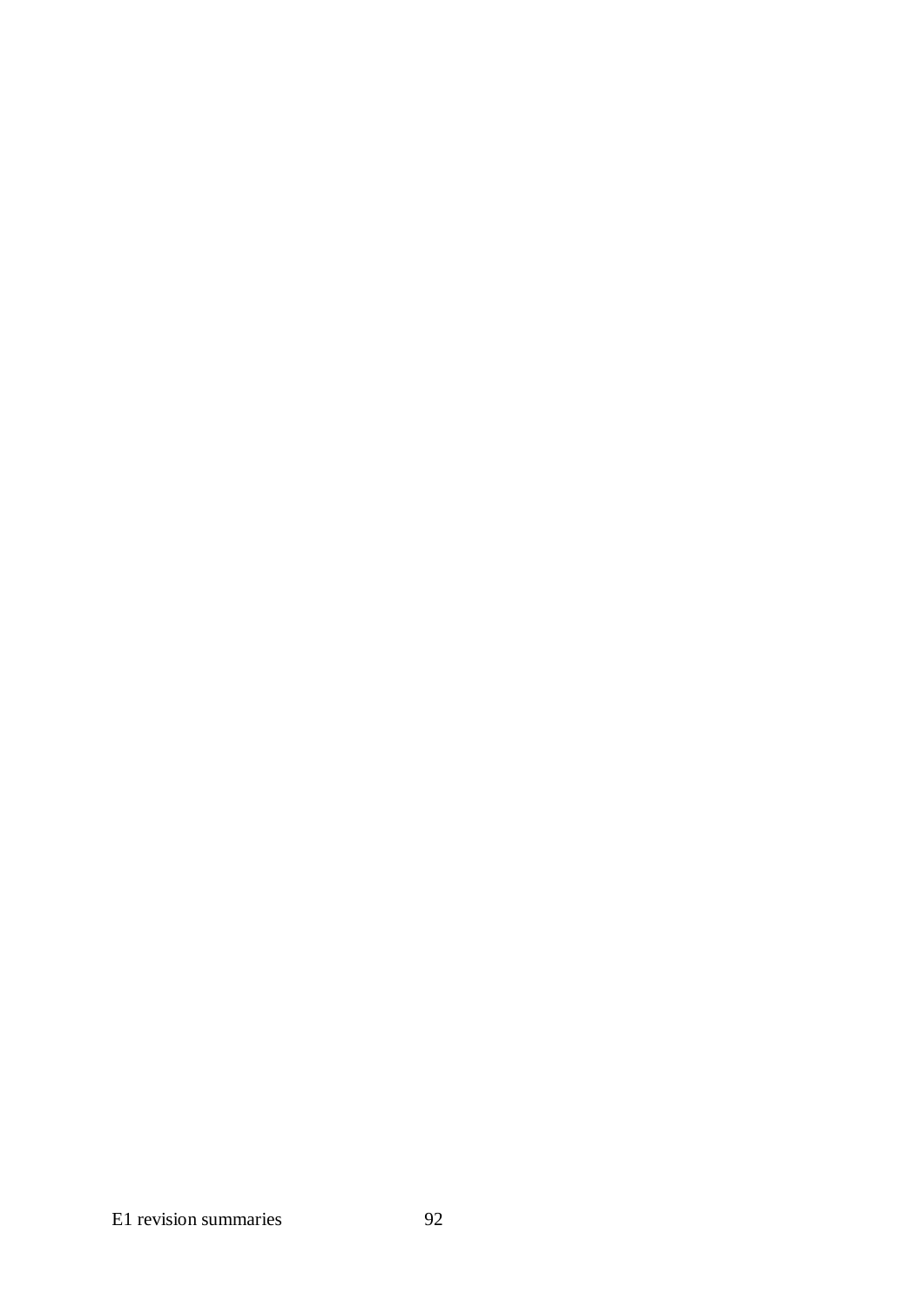# **11**

### **Management Theory and Motivation**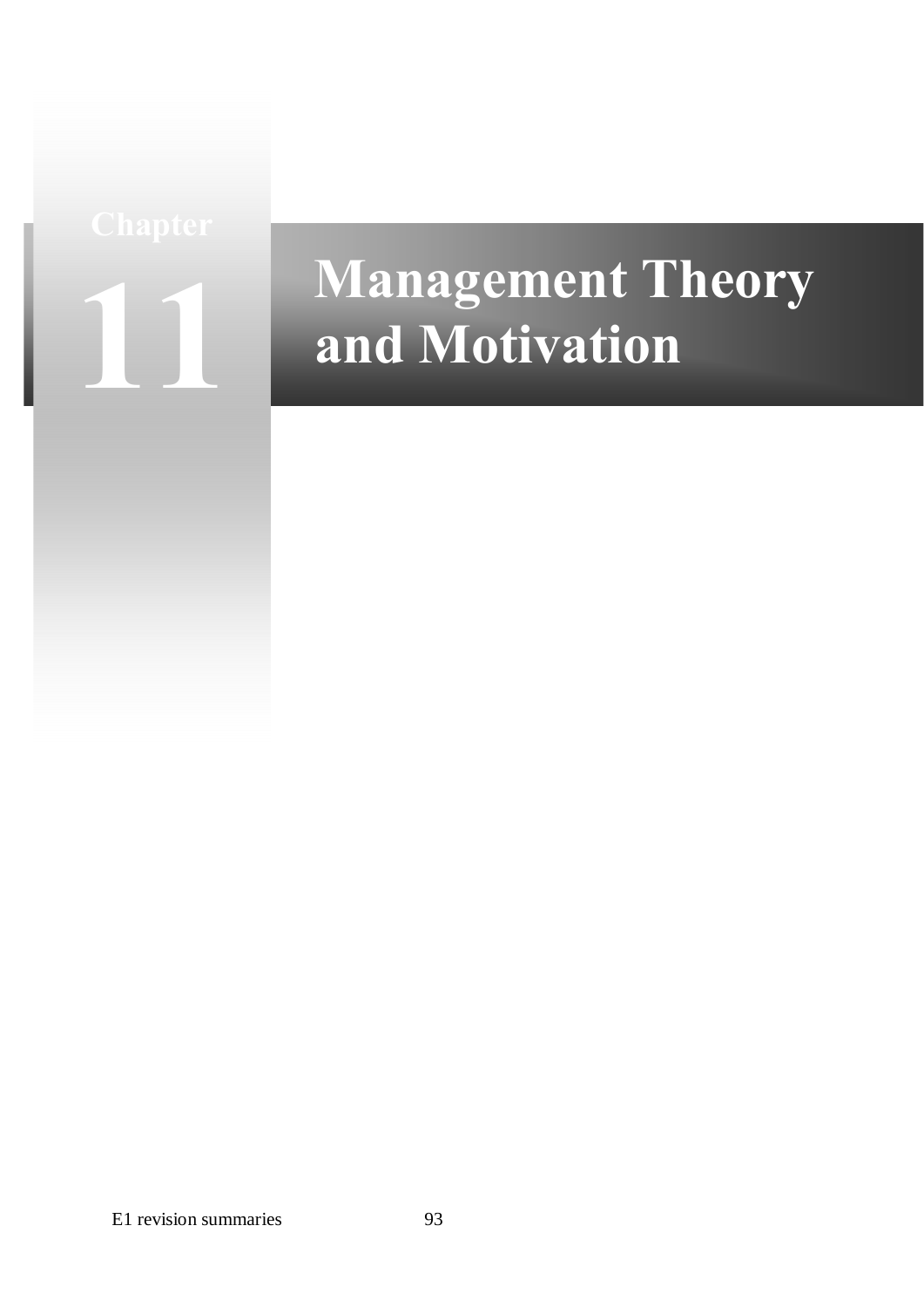#### **Key summary of chapter**

#### **Organisational control**

#### **Examples of HR control in the workplace**

- · Job descriptions, grades and authority levels
- Span of control and scalar chain
- Organisational structure
- · Standardisation of work procedures
- · Rules and procedures
- Disciplinary procedures
- · Reward
- Dress code
- Handbook
- Induction
- Training and development
- Recruitment and selection
- Contracts
- Staff appraisal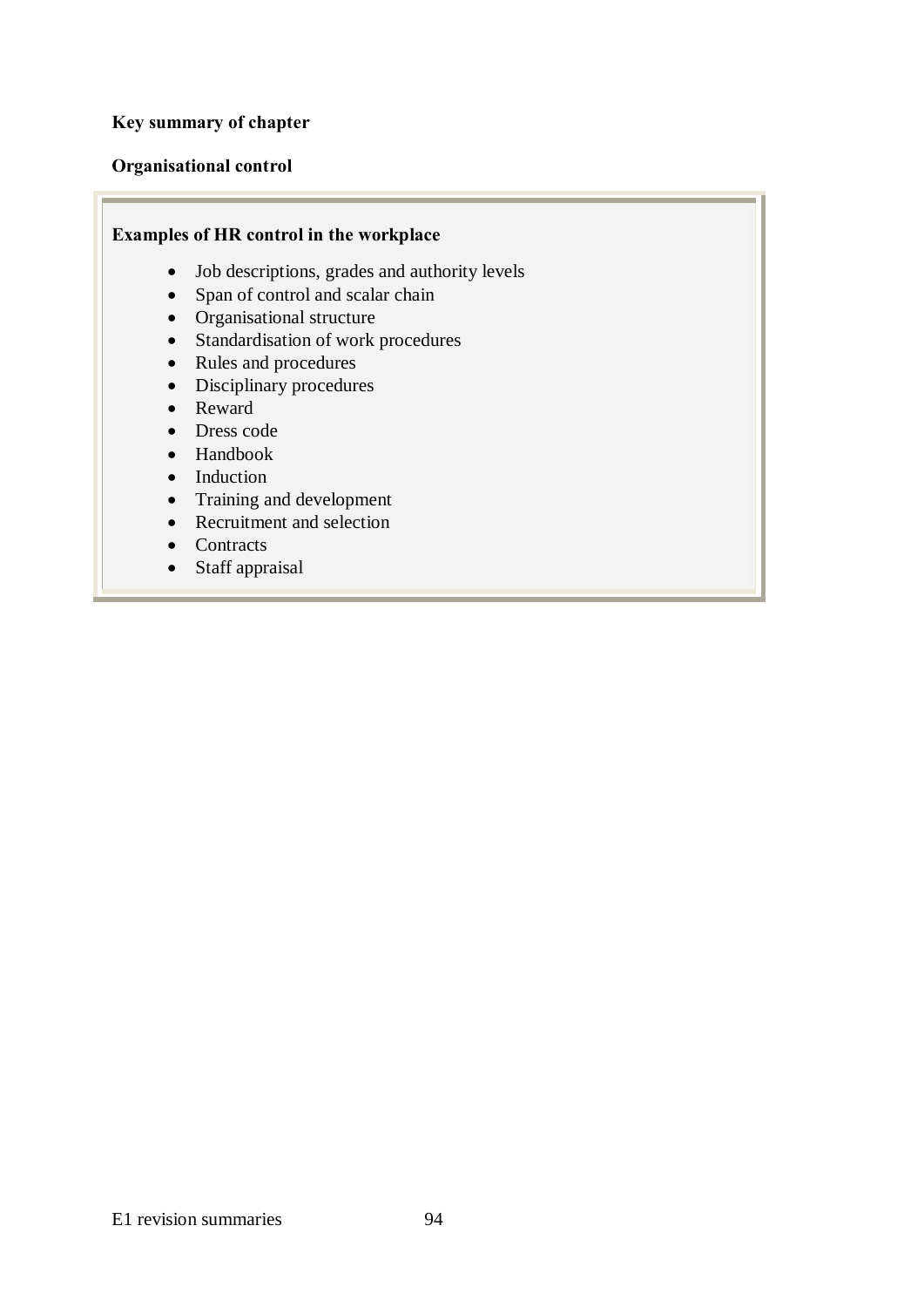|                                   | 'Classical School'<br>approach               | 'Human Relations'<br>approach                             |
|-----------------------------------|----------------------------------------------|-----------------------------------------------------------|
| <b>Theorists</b>                  | Henry Fayol<br>Frederick Taylor<br>Max Weber | Elton Mayo<br><b>Abraham Maslow</b><br>Frederick Herzberg |
| <b>History</b>                    | Late $19th$ century                          | Early 20 <sup>th</sup> century.                           |
| <b>Management</b><br><b>Style</b> | Autocratic,<br>lack of consultation.         | Participative,<br>democratic.                             |
| <b>Motivation</b>                 | <b>Extrinsic Reward</b><br>e.g. money.       | <b>Intrinsic Reward</b><br>e.g. job enrichment.           |
| <b>Management</b><br>Control      | Carrot and<br>stick approach.                | Contented cows<br>produce more milk.                      |
| <b>Management</b><br><b>Focus</b> | Task planning<br>and design                  | Human welfare and<br>psychology.                          |

#### **Classical school contrasted to the human relations school of thought**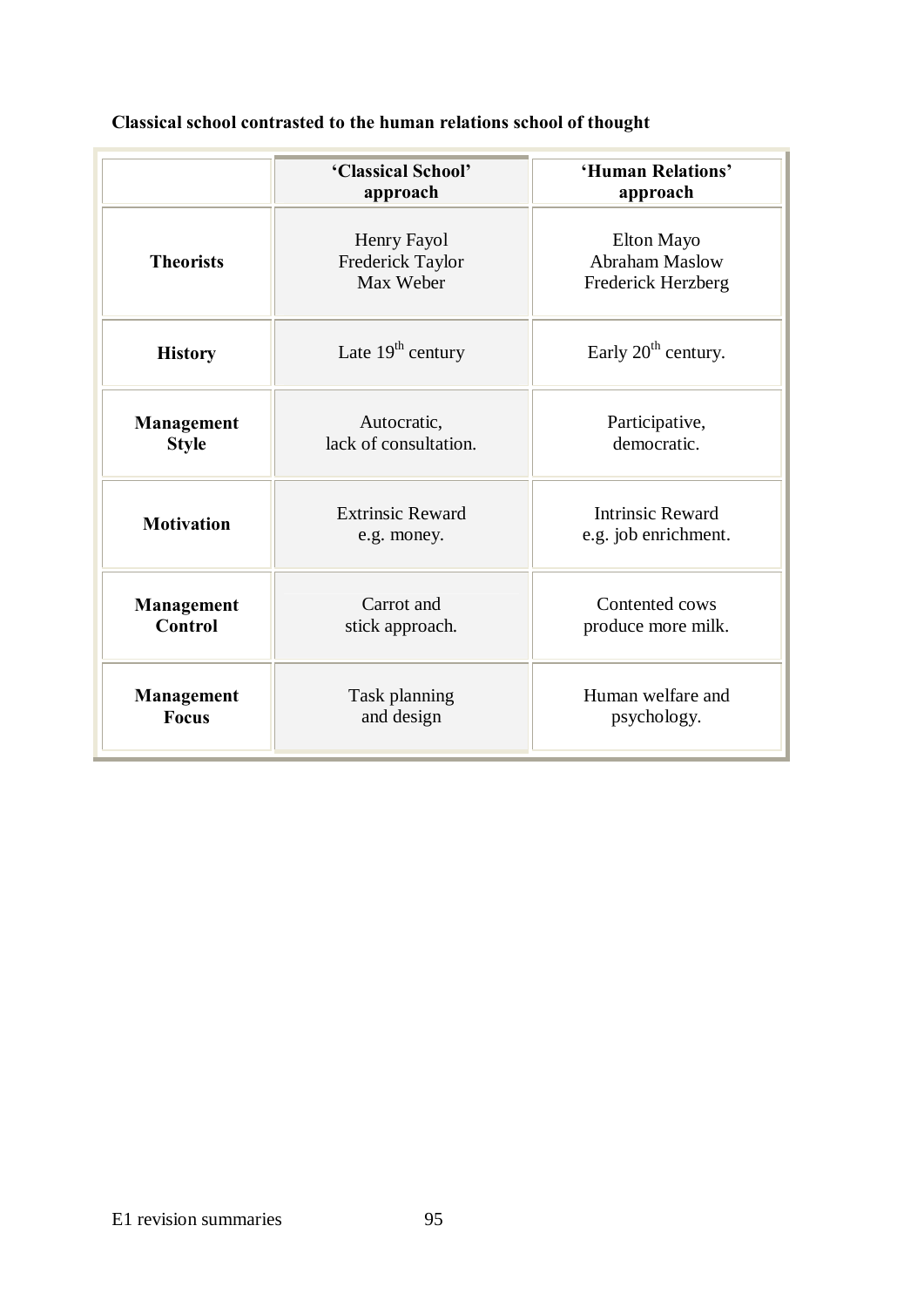#### **Motivation**

 $\overrightarrow{A}$  conscious decision to devote considerable effort to achieving something you value  $\alpha$ .

- · **Content theories** are concerned with the package of motives that enhance motivation e.g. Elton Mayo, Abraham Maslow and Frederick Herzberg.
- · **Process theories** are concerned with the process of motivation itself e.g. Victor Vroom $\otimes$  Expectancy Theory

#### **Motivation is affected by**

- Personality
- Beliefs
- · Values
- Ability

.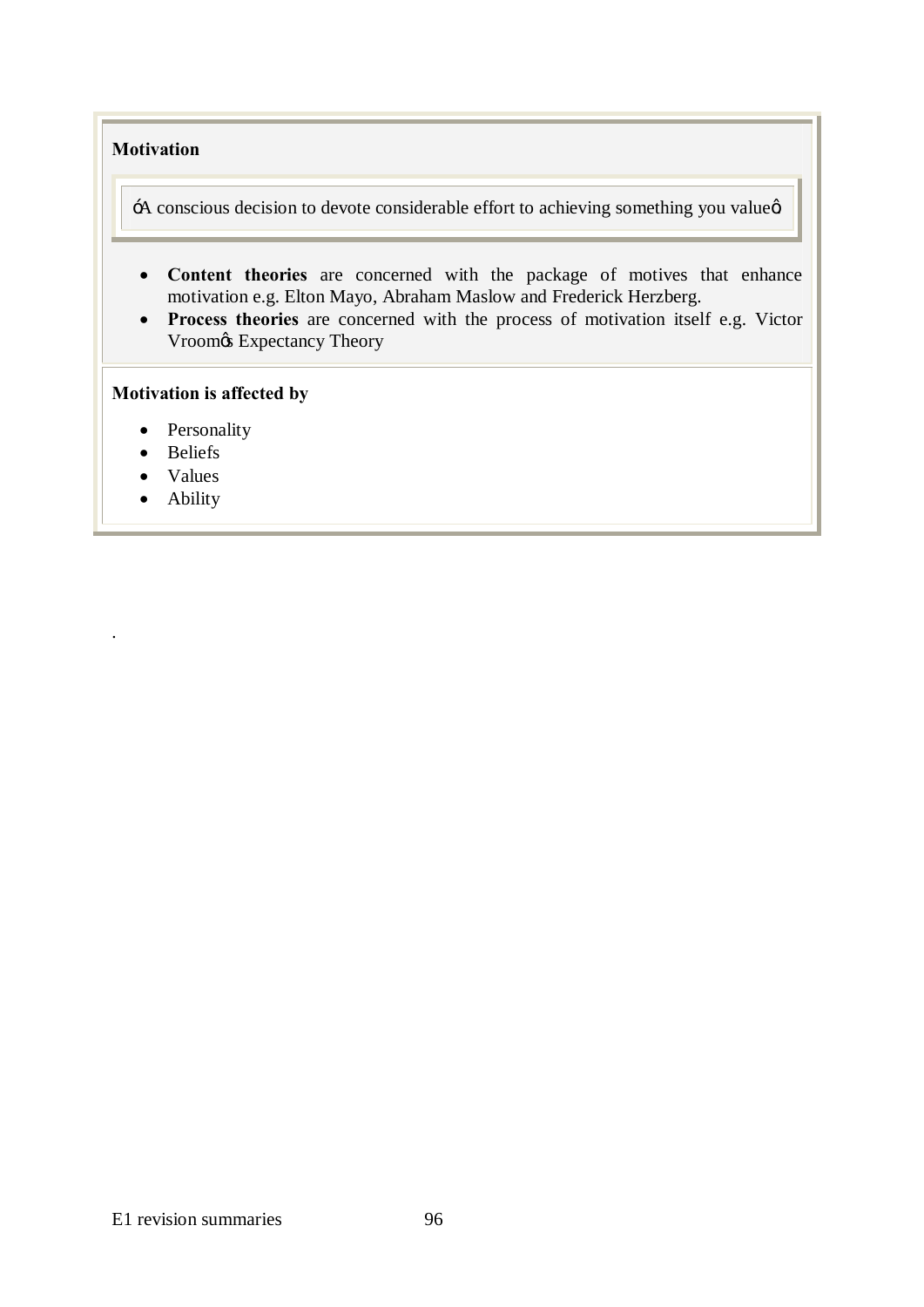#### **Abraham Maslow's hierarchy of needs**

Maslow a content theorist arranged five needs of the individual within a hierarchy, these needs rising up the hierarchy as each becomes satisfied e.g. man has no need for status when in desperate need for food and shelter.

#### **Maslow hierarchy of needs model**

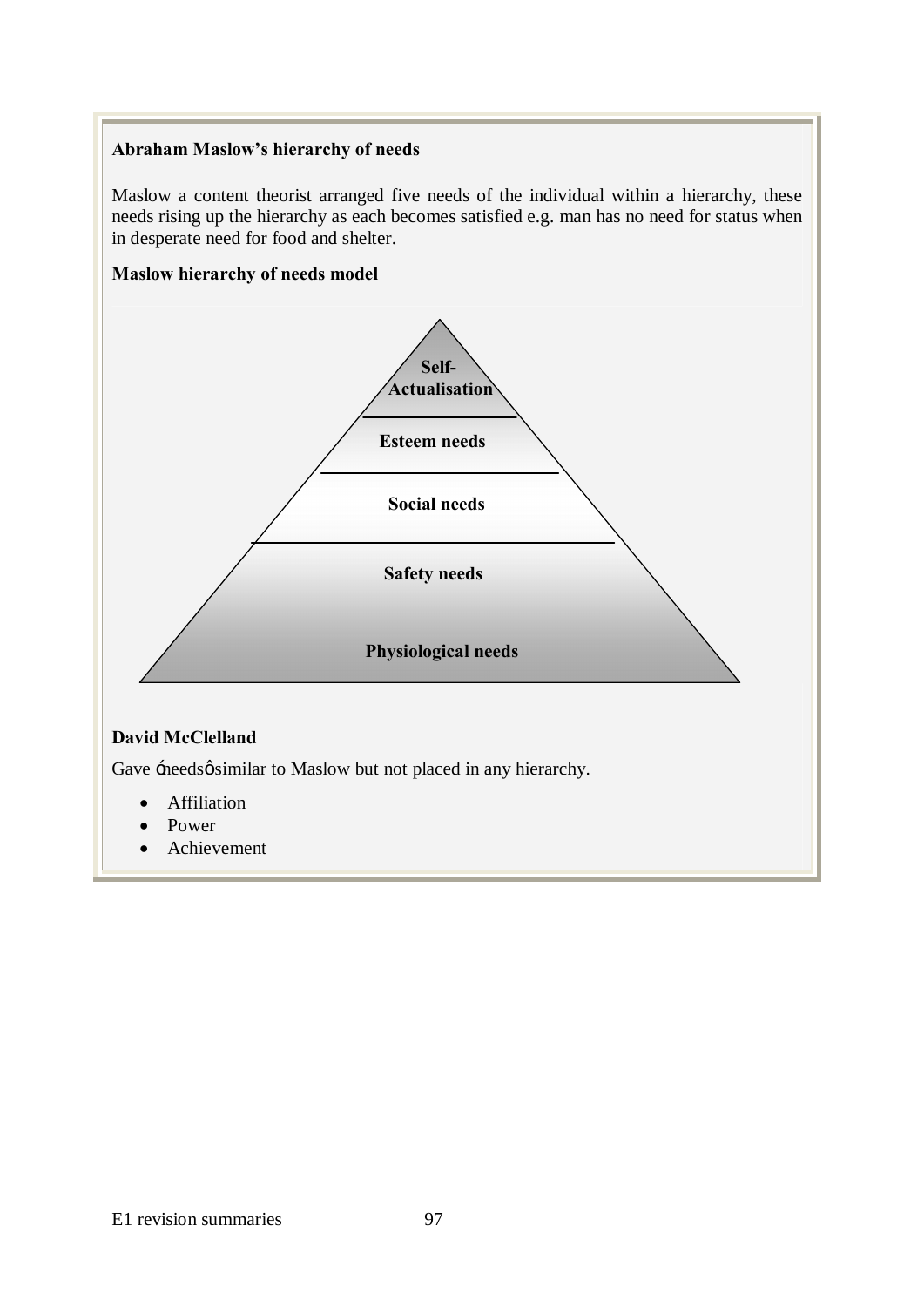#### **Frederick Herzberg's Motivator-Hygiene Theory**

The pioneer of 'job enrichment' and regarded as one of the great original thinkers in management and motivational theory. He developed  $\exists$ hygiene factorsø and  $\exists$ motivatorsø as his two factor theory.

#### **Hygiene (or maintenance factors) Factors**

Prevents staff from becoming dissatisfied, but does not provide ever lasting satisfaction.

- Salary
- Benefits in kind (fringe benefits or perks)
- Ouality of supervision
- Working conditions
- Job security

#### **Motivator Factors**

These actually do satisfy employees and are likely to increase performance if present, such factors can lead to greater job enrichment

- Personal growth
- Advancement
- Status and recognition
- Responsibility
- Achievement
- Challenging and enjoyable work

Greater motivation can be achieved through job design and enrichment not pay and conditions of work.

#### **Victor Vroom's Expectancy Theory**

Process theory states that performance is an outcome that results from an individuals input.

- **Valence** e.g.  $\pm$ emotionalødesire for extrinsic or intrinsic reward
- · **Expectancy** e.g. belief that behaviour or action can actually achieve the goal
- · **Force** (Value x Expectancy) e.g. the strength of motivation

#### **Porter and Lawler**

Added other factors to the above model, e.g. ability, understanding of the job and reward.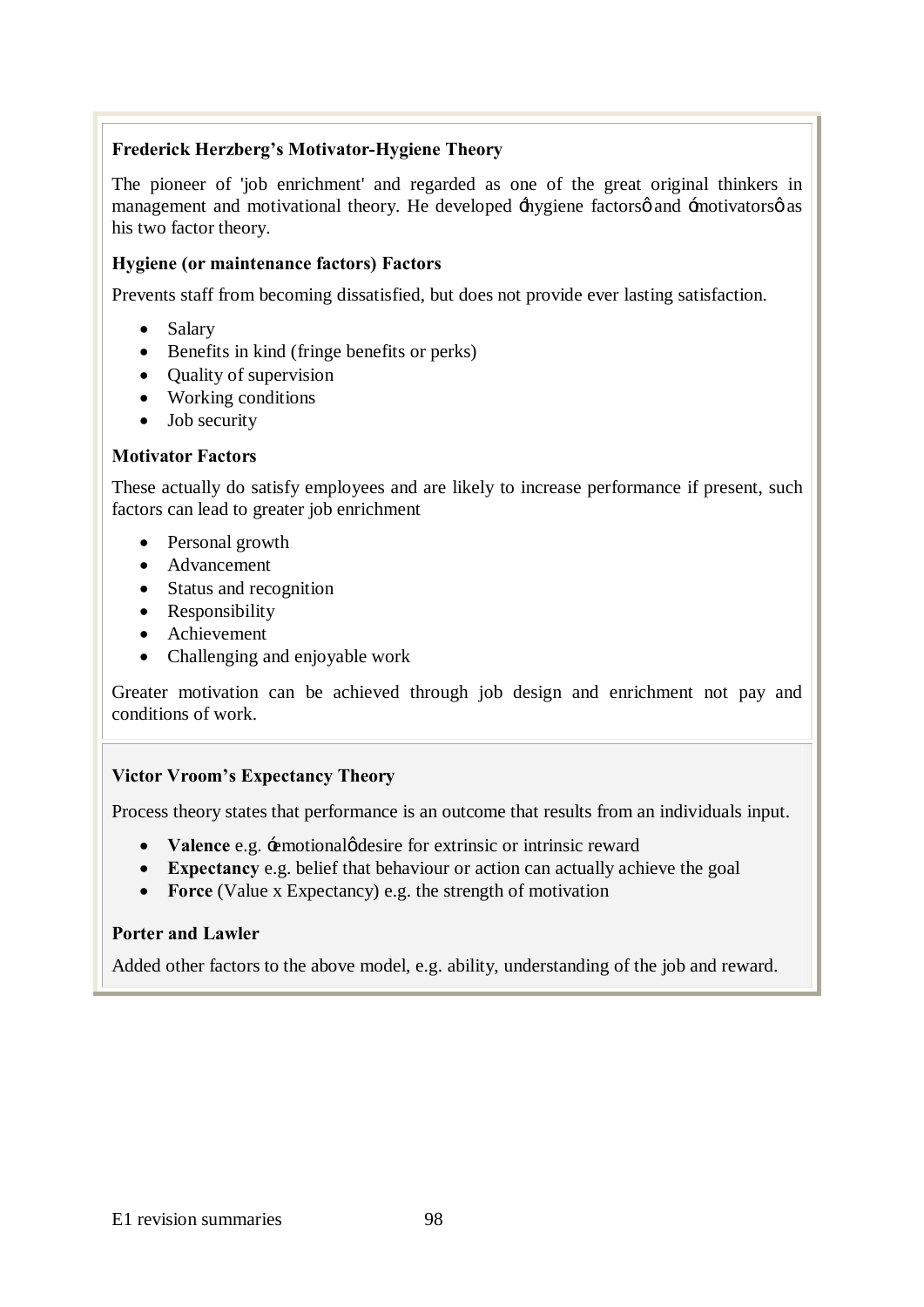#### **The motivating potential score (MPS)**

The motivating potential score assesses the job content and is a measure of motivation.

#### **The five dimensions**

- · Skills variety
- Task identity
- Task significance
- Autonomy
- Feedback

#### **Assumptions of an employee**

- · Rational economic man
- · Social man
- · Self-actualising man
- Complex man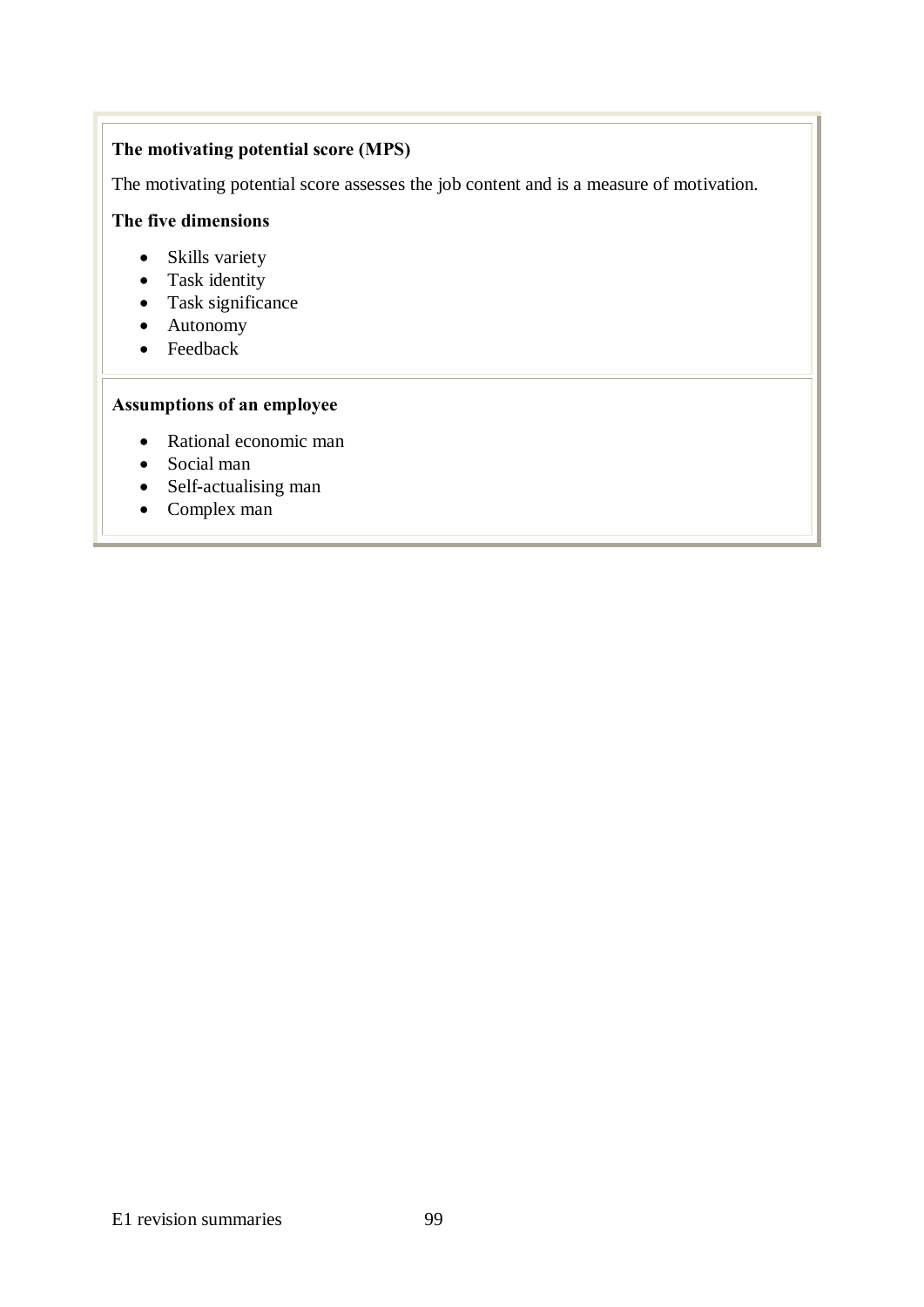E1 revision summaries 100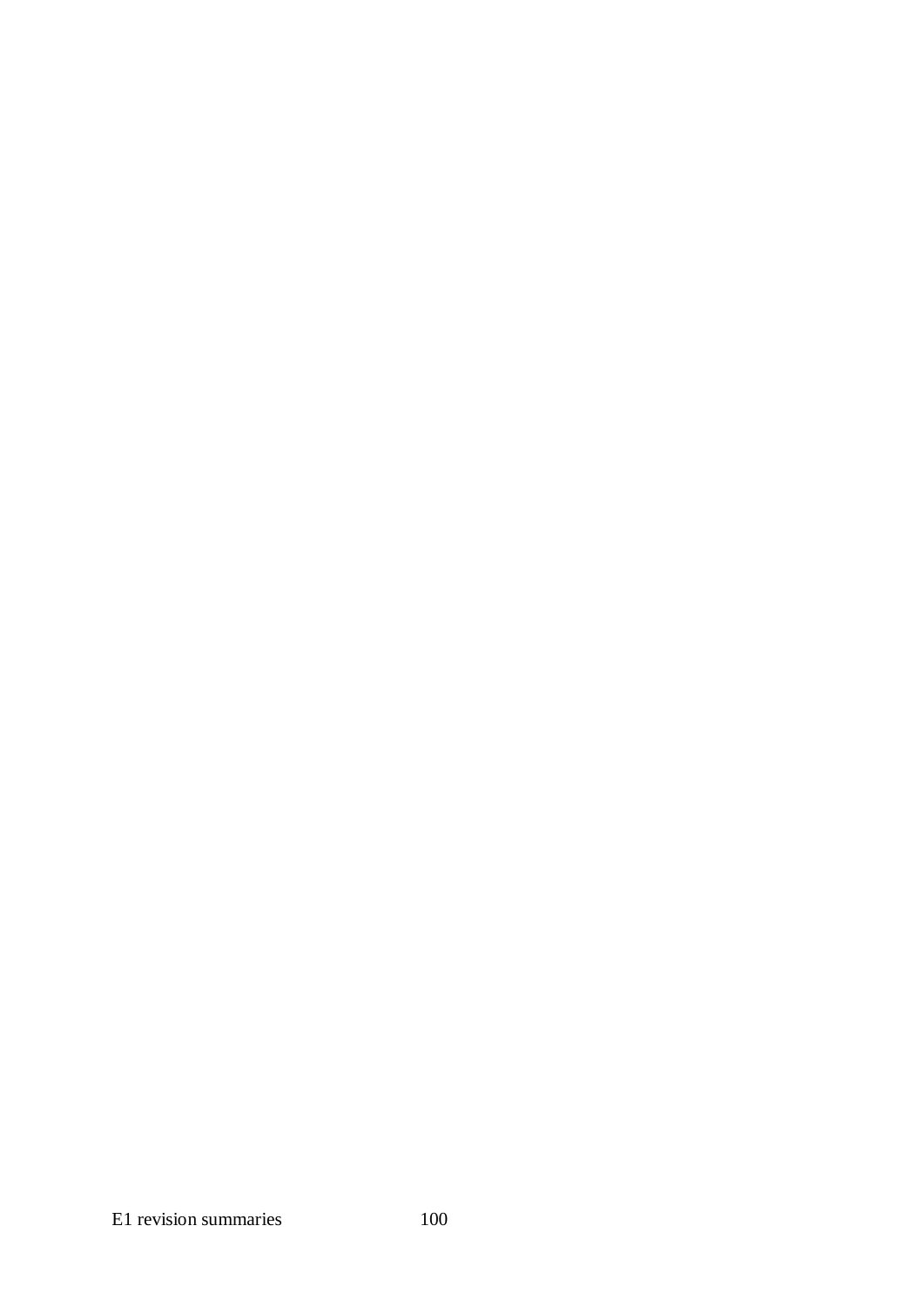# **12**

# **The Legal Environment**

E1 revision summaries 101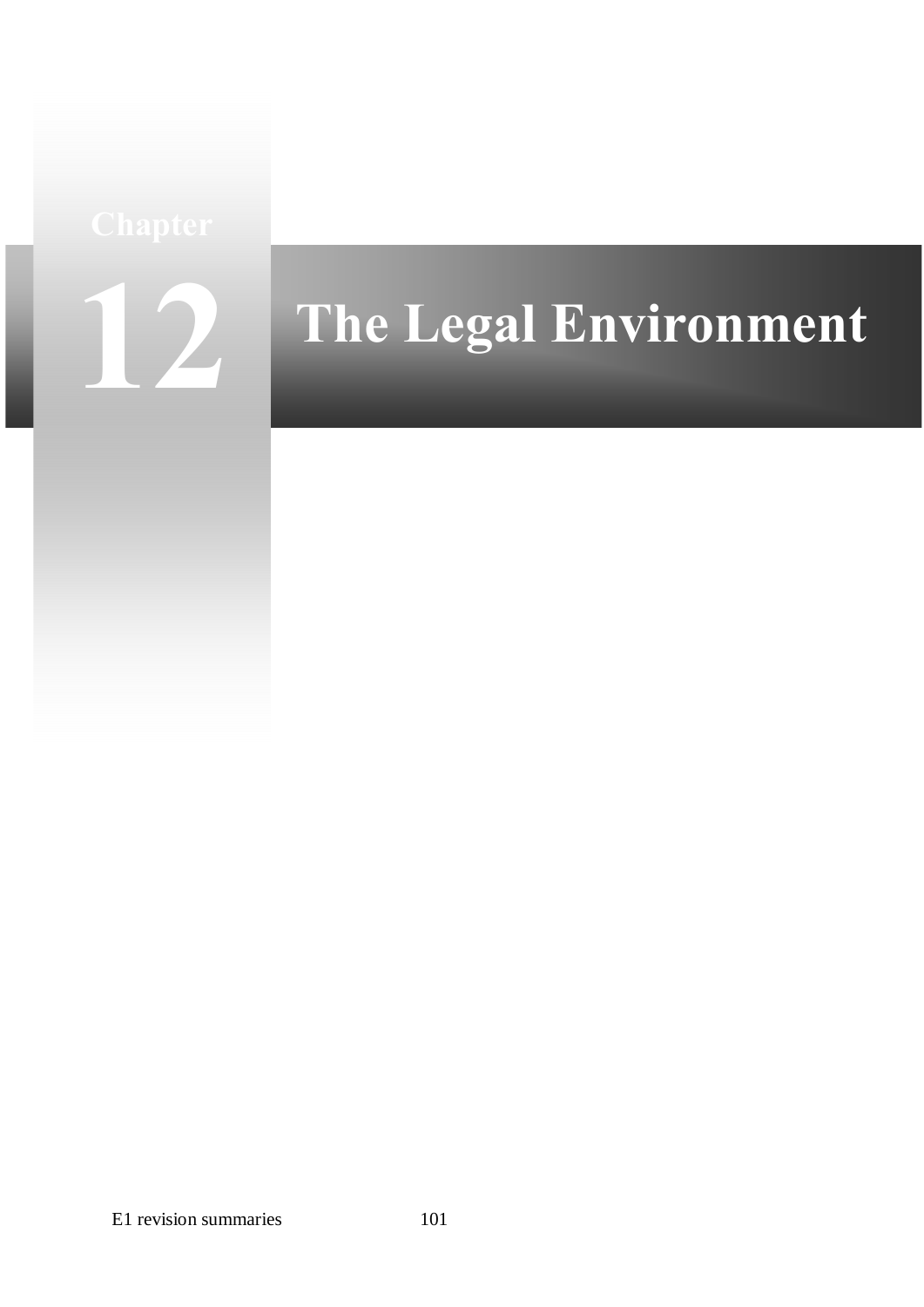#### **Key summary of chapter**

#### **Types of employment law**

- · Employment contract e.g. express terms agreed between parties.
- · Published codes of good practice e.g. ACAS (arbitration, conciliation and advisory service) code for disciplinary procedure.
- · Acts of Parliament e.g. implied terms of employment law imposed on employer and employee.

#### **Employment contracts**

- Names of employer and employee.
- · Commencement date for employment.
- Pay and benefits in kind
- · Hours of work
- · Holidays and holiday pay entitlement.
- Sick leave and sick pay.
- Pensions and schemes employee is eligible for.
- Disciplinary procedures.
- Notice period for terminating contract for both employer and employee.
- Job title and responsibilities.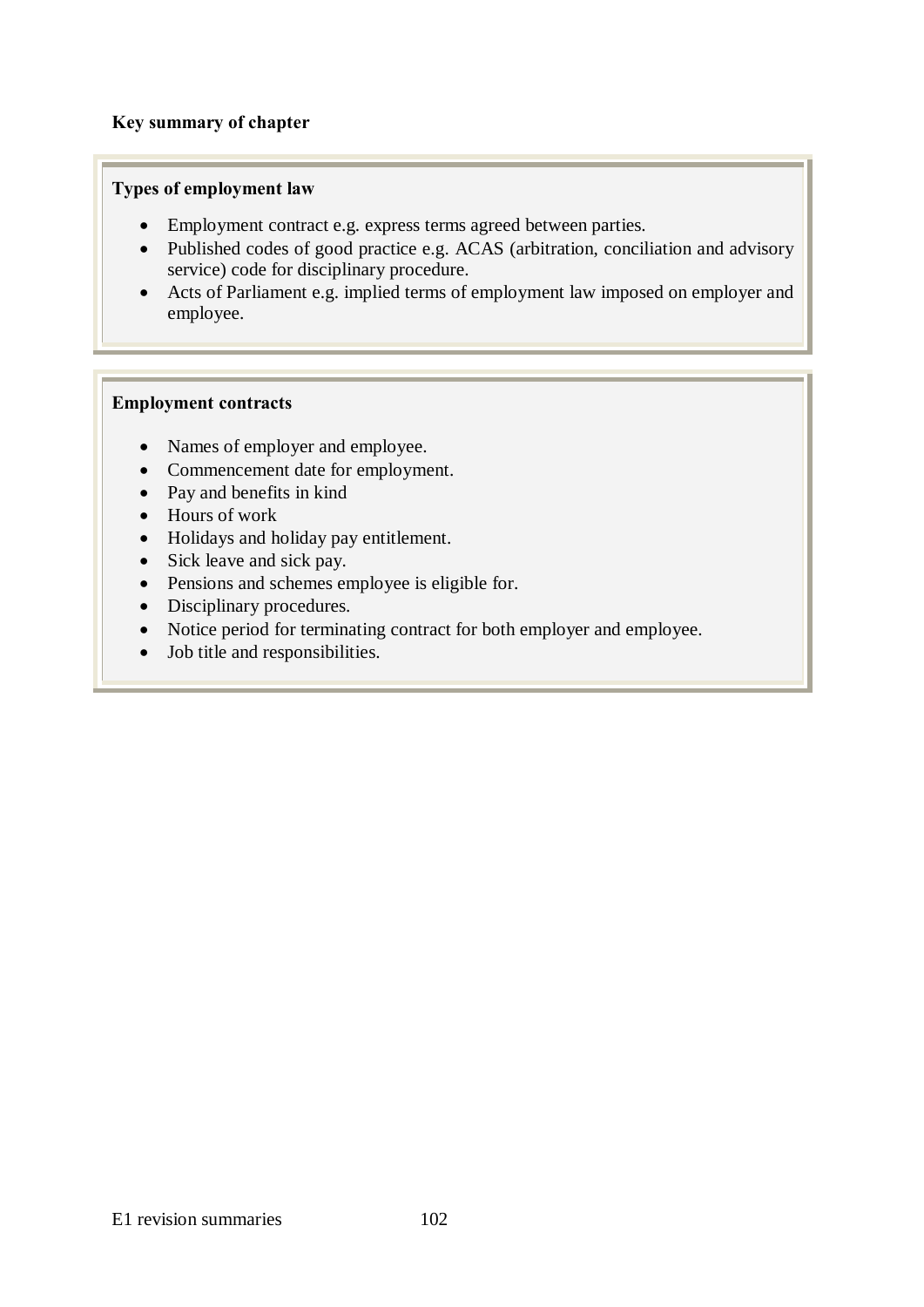#### **Dismissal**



#### **Examples of fair dismissal**

- · Employee lacks capability or qualifications to perform the job adequately.
- Considered  $\pm$ too illøto work.
- Gross misconduct.
- · A Statutory bar or restriction prohibiting employment e.g. drink driving ban.
- Some other substantial reason e.g. employee was redundant.

#### **Examples of unfair dismissal**

- Unfair selection for redundancy
- · Dismissed for involvement with a trade union
- Dismissed for being pregnant
- Dismissed on grounds of race or sex discrimination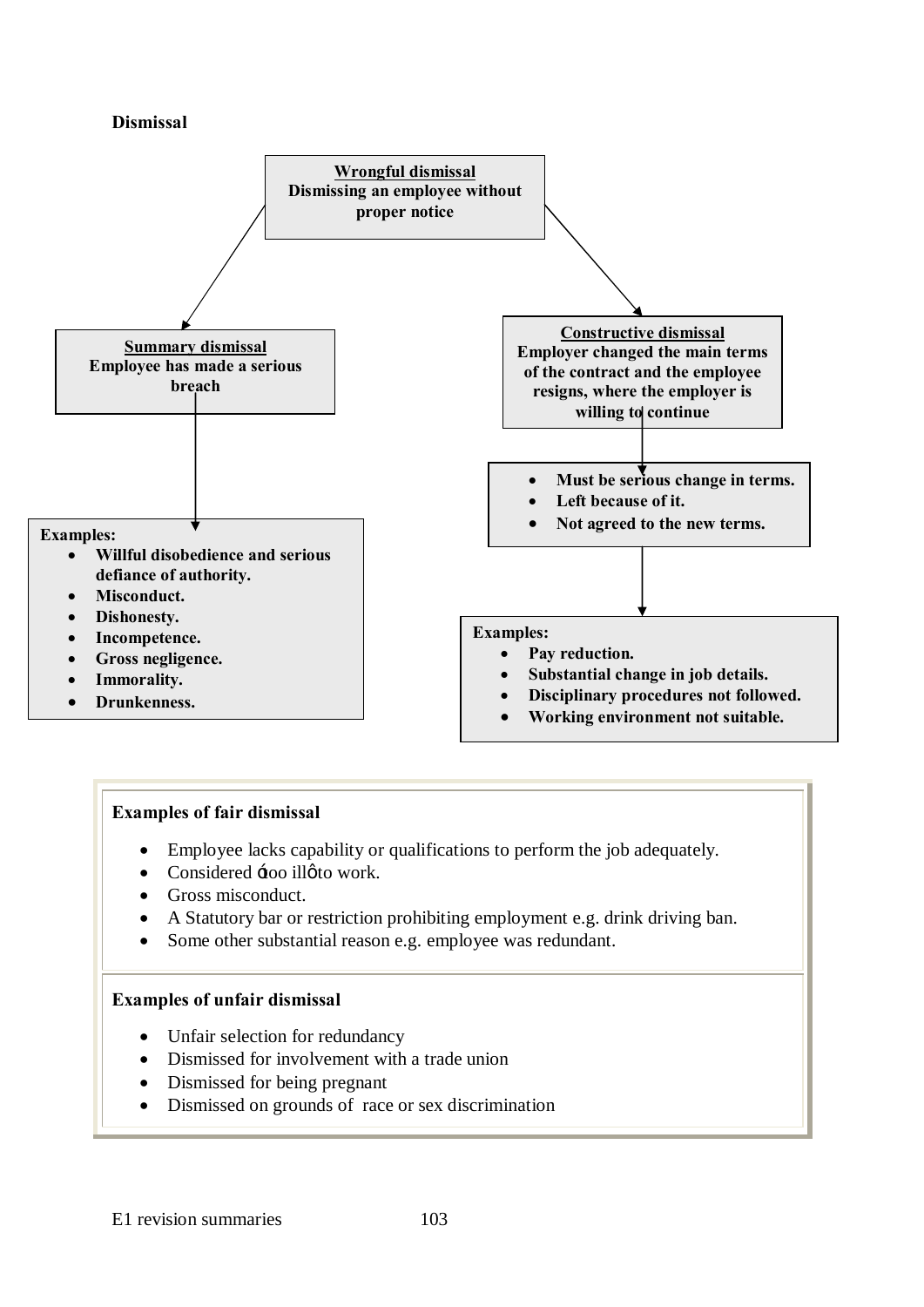#### **Recruitment 'fair treatment'**

Should be the candidate that can best perform the job that is selected. Factors such as sex, race, disability or religion of the applicant should not have any part to play.

#### **What can be challenged?**

- Unfair selection criteria applied
- Poor reasons for not being short-listed
- Being bypassed for promotion
- Demeaning and/or inappropriate treatment during recruitment process
- Recruitment literature

#### **Redundancy 'fair treatment'**

Redundancy is when the role that an employee performs is no longer exists.

- · The business closes down entirely or closes one of its locations e.g. receivership, rationalisation or divestment
- · Work of a particular kind is no longer required e.g. processes now automated

#### **Statutory duties**

- **Sex Discrimination Act** no individual based on sex or marital status should be discriminated with regards to work.
- **Equal Pay Act** prevents discrimination between sexes with regard to pay, holiday and sickness.
- · **Equal Opportunities Commission –** investigates breaches that employees or employers have alleged to have done.
- **Race Relations Act** colour, race, origin, nationality are the key things this piece of legislation prevents. Tribunals deal with any alleged breaches.
- **Disability Discrimination Act** employers must take reasonable steps to accommodate the needs of disabled employees.
- **Health and Safety Act** employers must take steps to ensure the safeguard of the health and safety of employees.
- **Working Time Regulations** limits working hours to a maximum of 48 hours a week unless otherwise agreed.
- **Minimum wage legislation** introduced under the National Minimum Wage Act 1998, a minimum wage was introduced in 1999.
- **Maternity leave legislation** special leave to mothers for ante-natal care.
- **Paternity leave legislation** –special leave to fathers after the child is born.